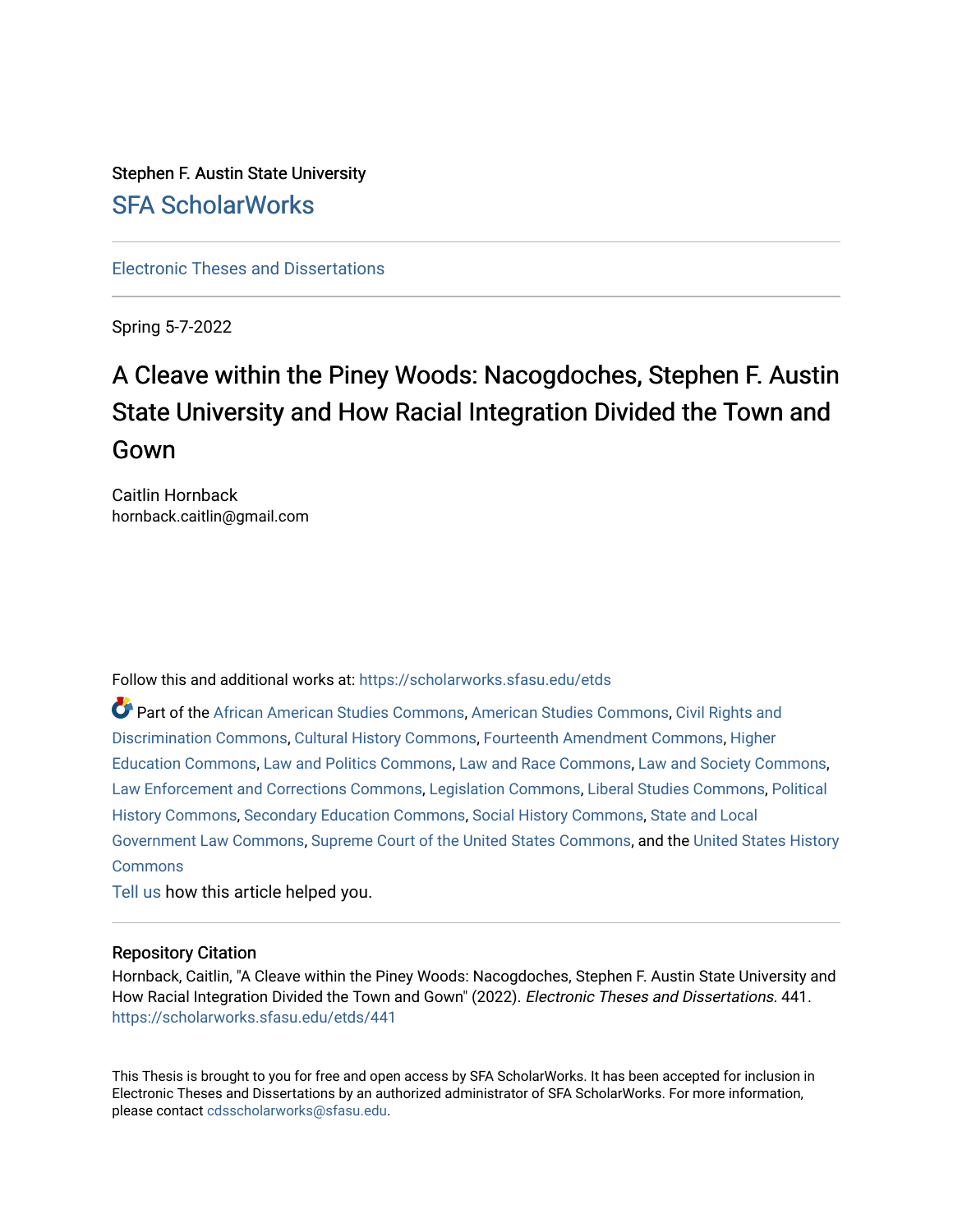# A Cleave within the Piney Woods: Nacogdoches, Stephen F. Austin State University and How Racial Integration Divided the Town and Gown

## Creative Commons License



This work is licensed under a [Creative Commons Attribution-Noncommercial-No Derivative Works 4.0](https://creativecommons.org/licenses/by-nc-nd/4.0/) [License](https://creativecommons.org/licenses/by-nc-nd/4.0/).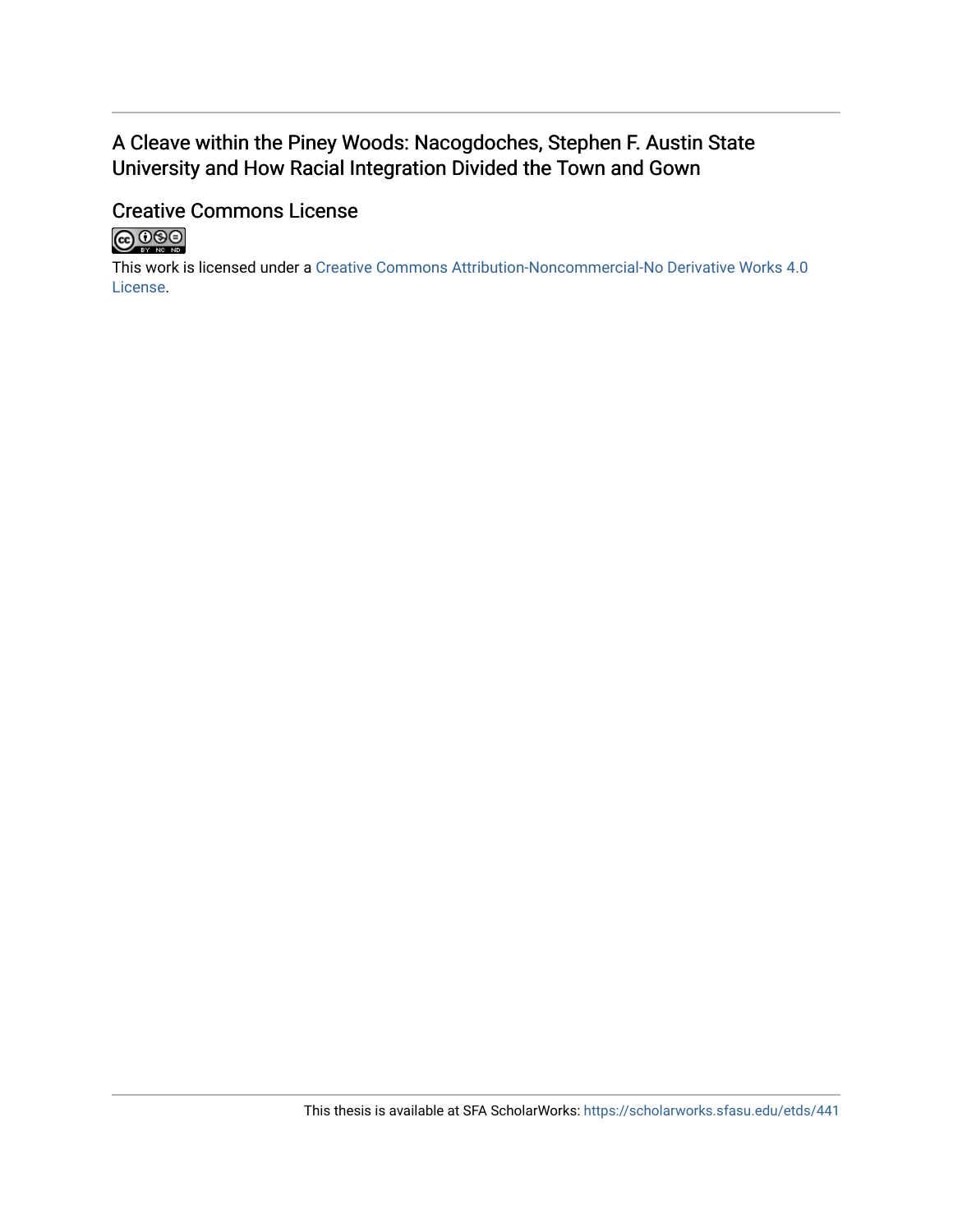A Cleave within the Piney Woods: Nacogdoches, Stephen F. Austin State University and How Racial Integration Divided the Town and Gown

By

Caitlin R. Hornback, Bachelor of Arts

Presented to the Faculty of the Graduate School of

Stephen F. Austin State University

In Partial Fulfillment

Of the Requirements

For the Degree of

Master of Arts

## STEPHEN F. AUSTIN STATE UNIVERSITY

May 2022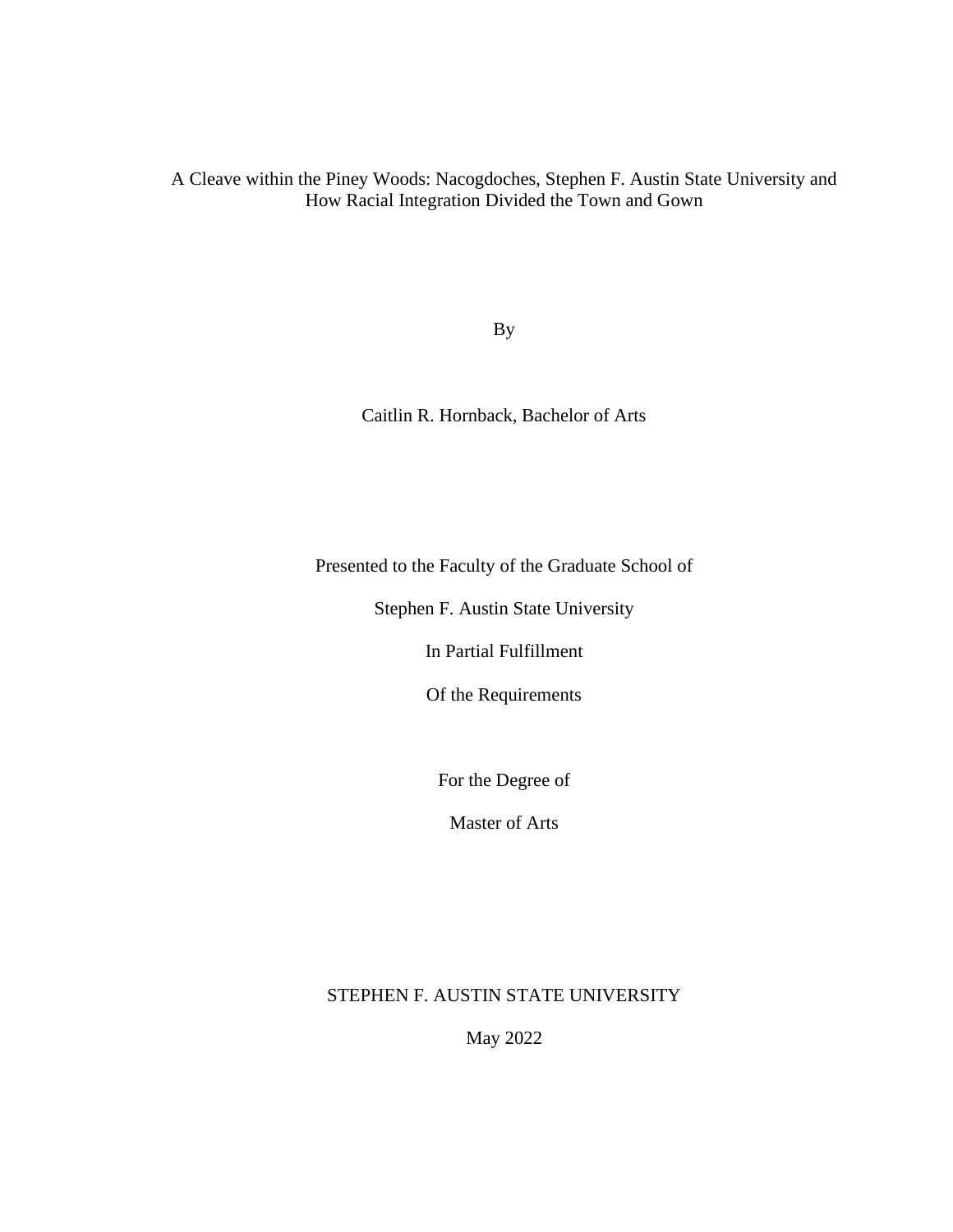# A Cleave within the Piney Woods: Nacogdoches, Stephen F. Austin State University and How Racial Integration Divided the Town and Gown

By

Caitlin R. Hornback, Bachelor of Arts

APPROVED:

Dr. M. Scott Sosebee, Thesis Director

\_\_\_\_\_\_\_\_\_\_\_\_\_\_\_\_\_\_\_\_\_\_\_\_\_\_\_\_\_\_\_\_\_\_\_\_\_\_\_\_\_

\_\_\_\_\_\_\_\_\_\_\_\_\_\_\_\_\_\_\_\_\_\_\_\_\_\_\_\_\_\_\_\_\_\_\_\_\_\_\_\_\_

\_\_\_\_\_\_\_\_\_\_\_\_\_\_\_\_\_\_\_\_\_\_\_\_\_\_\_\_\_\_\_\_\_\_\_\_\_\_\_\_\_

\_\_\_\_\_\_\_\_\_\_\_\_\_\_\_\_\_\_\_\_\_\_\_\_\_\_\_\_\_\_\_\_\_\_\_\_\_\_\_\_\_

Dr. Dana Cooper, Committee Member

Dr. Paul Sandul, Committee Member

Dr. Dianne Dentice, Committee Member

Freddie Avant, Ph. D. Interim Dean of Research and Graduate Studies

\_\_\_\_\_\_\_\_\_\_\_\_\_\_\_\_\_\_\_\_\_\_\_\_\_\_\_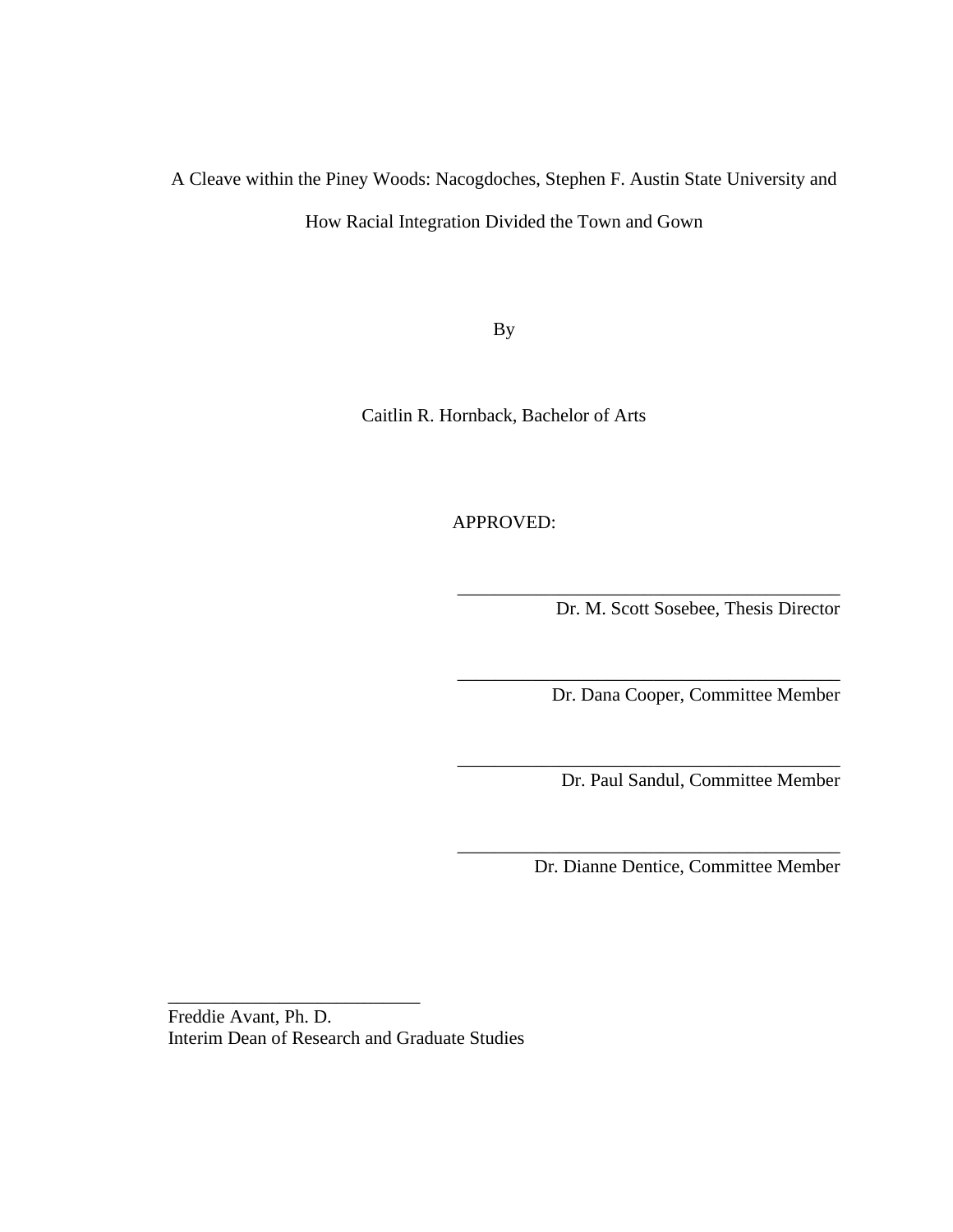#### ABSTRACT

Stephen F. Austin State University was once the pride and joy of the city of Nacogdoches, Texas. When the Texas State Legislature began to look for a location for their new state normal school, the people of the East Texas town fought to have it built there and the Stephen F. Austin Teacher's College opened its doors in September 1923 to a proud community. Through the trials and tribulations of early twentieth century events, the school managed to stay afloat and grow in numbers. Dr. Ralph W. Steen became the president of the college in 1958 and he oversaw a multitude of significant changes including the integration of the school in 1964. While this shift in the student body did strike a nerve with the surrounding community, it was not until those involved with the campus changed their political views and joined their fellow African Americans in the fight for civil rights, did the support for the university change. The actions of the faculty and students against the traditions of Nacogdoches divided the town and gown to where the relationship has never fully recovered.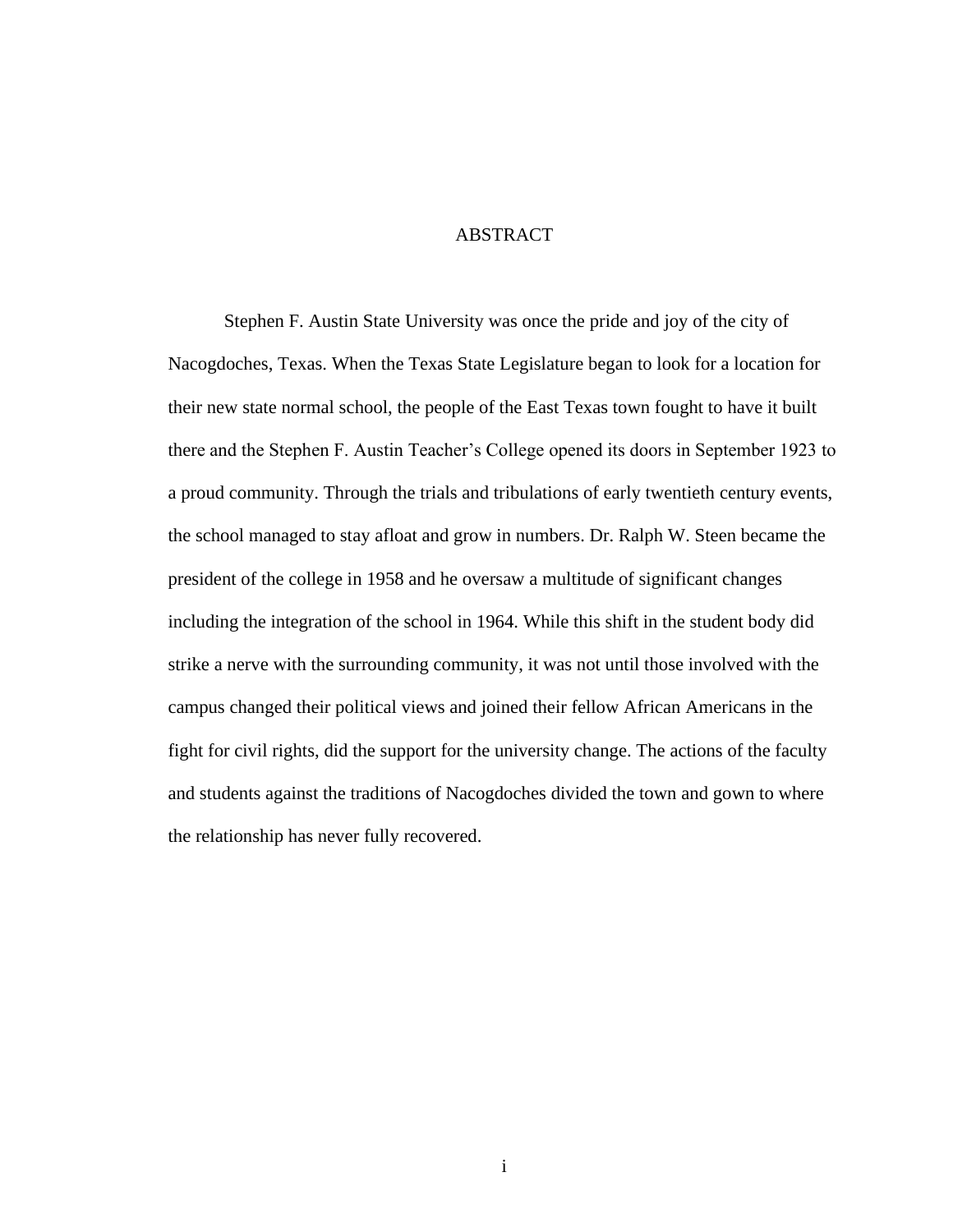#### ACKNOWLEDGEMENTS

I would like to take a moment to thank all the people who have supported me throughout this journey. This has been an incredibly long and difficult process and I would not be where I am today without each one of you. Your love, support, and guidance helped me get through some of the most difficult periods over the last few years and I honestly cannot thank you enough.

First and foremost, I need thank everyone who helped me with the actual completion of this thesis. To my committee, especially Dr. Sosebee, thank you for the support and guidance to help me make this the best work possible. To my friends, Megan and Heaven, thank you for allowing me to discuss ideas and help with my many grammatical errors. Finally, to the people I interviewed, Archie Rison, Don Mills, Paul Jackson, Chip Wade, Judy McDonald, Shelley Brophy, Dr. William Arscott, and my great-uncle Wilbur Johnson, thank you for sharing your stories with me. The ability to get a glimpse of your lives in order to write my thesis is an act I will never take for granted. This paper is truly dedicated to you.

Next, I need to thank my family and friends for their continued love and support. To the friends I had before and the friends I made along the way, thank you for making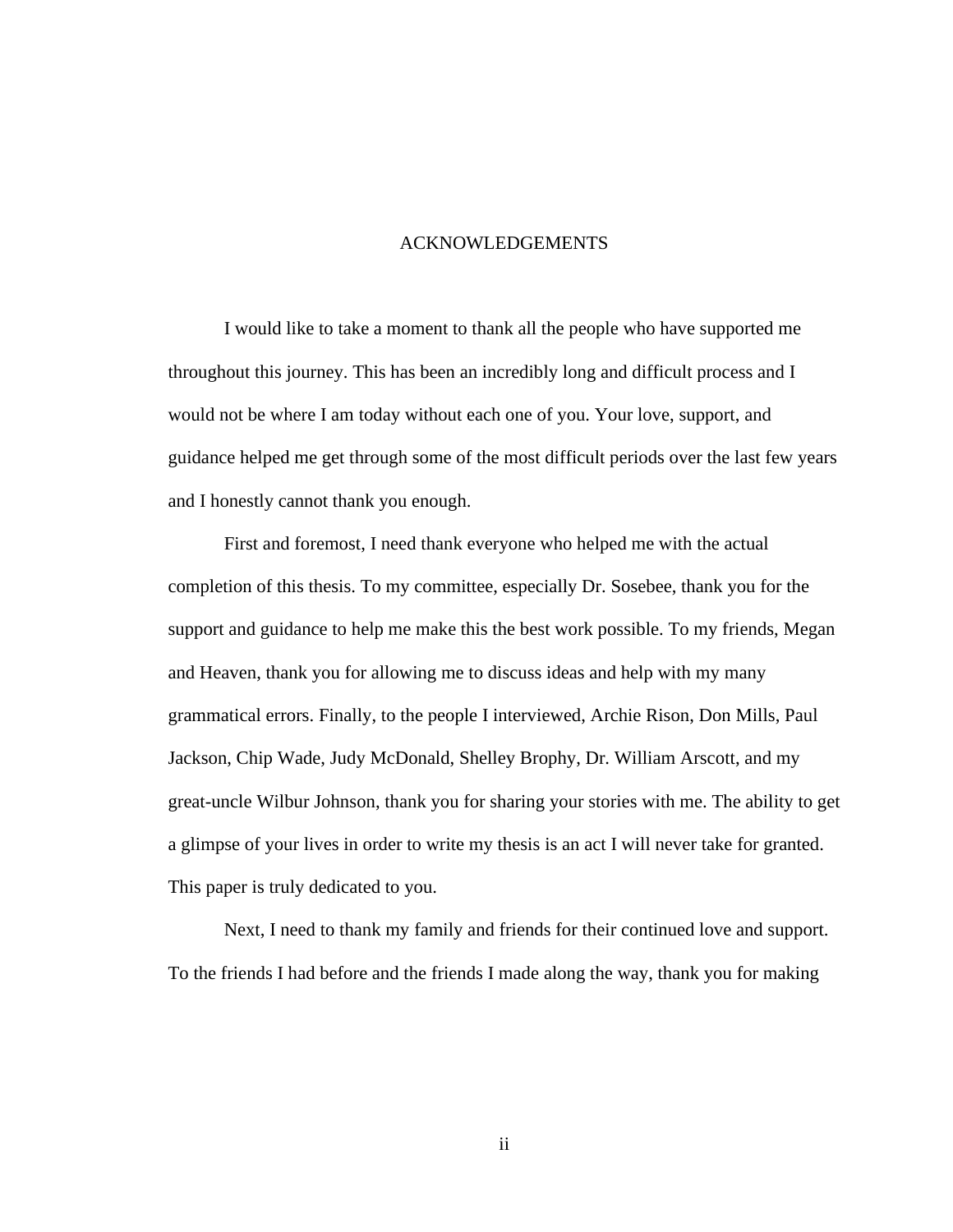me laugh and bringing joy to my life. Thank you to my mom, dad, and extended family for pushing me along and never giving up on me. To my husband, Joshua, none of this would have been possible without you. This degree did not go according to plan, but you stood by my side the entire time.

Finally, to my Uncle Glenn, great-grandma Margie, and my cousin Janell thank you for being in my life. I miss you all so much. I wish you could be here for this moment, but I will be carrying you with me when I walk across that stage and as I move toward the future. I hope I am making you proud.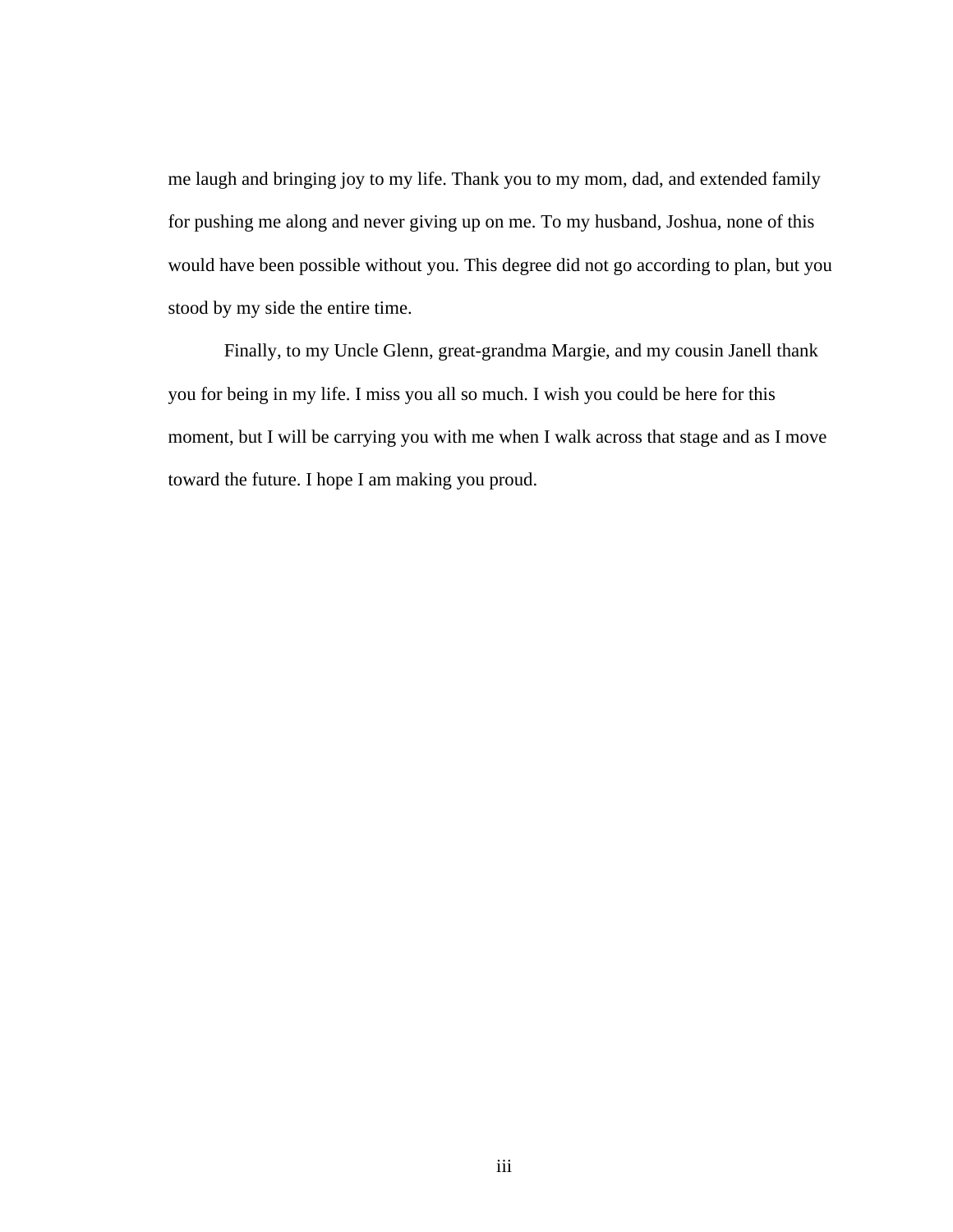## TABLE OF CONTENTS

| CHAPTER THREE: The Divide of the Town and the Gown56 |  |
|------------------------------------------------------|--|
|                                                      |  |
|                                                      |  |
|                                                      |  |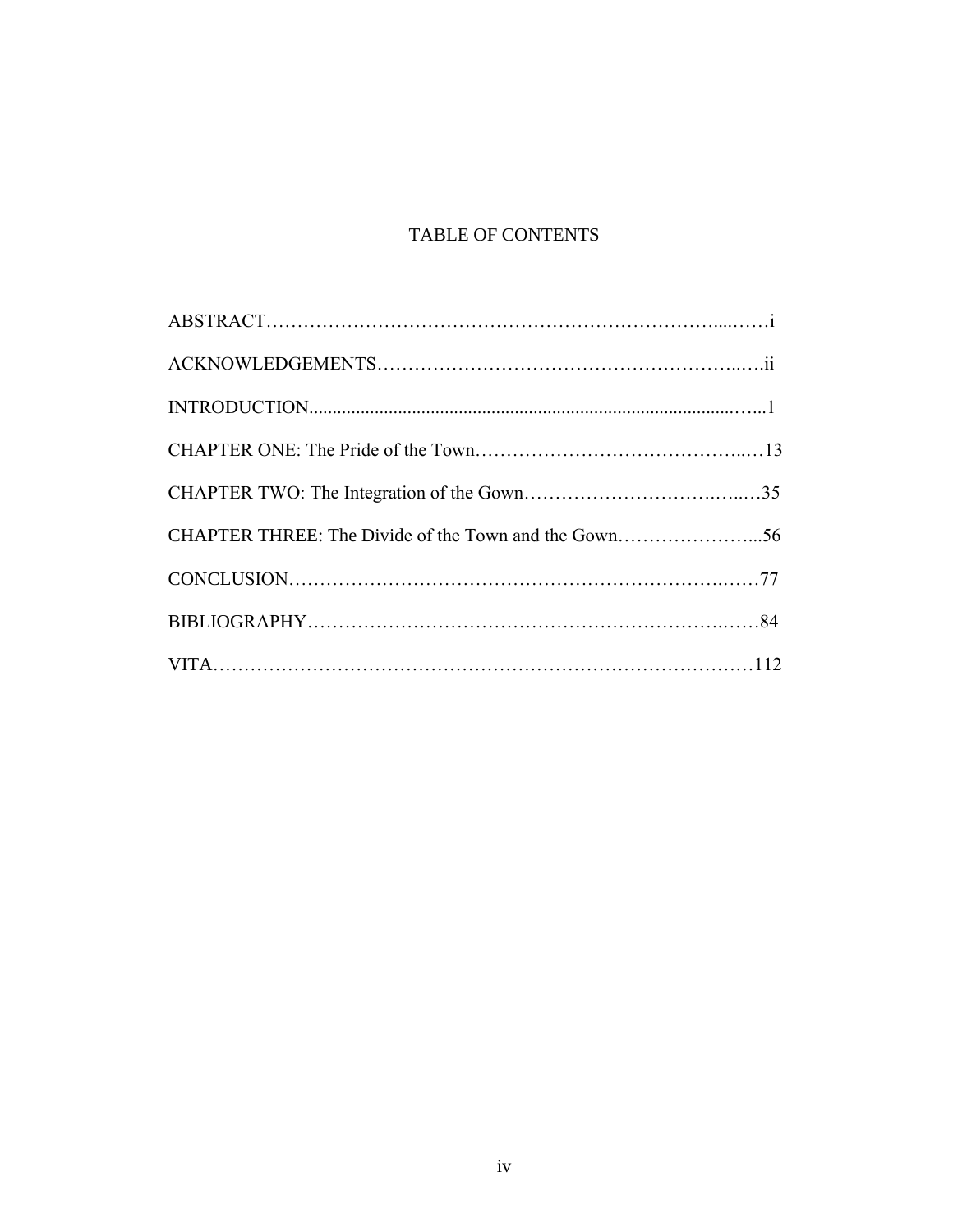## INTRODUCTION

On Saturday, June 8, 2019, the 30th Annual Blueberry Festival in Nacogdoches, Texas faced controversy. This incident was not a controversy over a vendor or customer paying the proper fees, but rather a protest over equal rights, racism, and fair treatment from the police towards the black community. The morning of the festival, attorney Kim Coles and Pastor Frederick Hayes led a group from Friendship West Baptist Church in Dallas to march through the brick streets of Downtown Nacogdoches. The group chanted "No justice, no peace," in honor of the group of African American girls they believed were wrongly targeted by an off-duty police officer outside their apartment complex the night of April 10, 2019. Although no issues occurred during the protest at the festival, the people of Nacogdoches do not take too kindly to the influence of outsiders, or the push of major protests, since the last one in the city had ended with a vandalized storefront and several people arrested. Despite a brief attempt by the acting president of Stephen F. Austin State University (SFA) to assure the student body that the relationship between the school and the city was intact, the events still left people wondering about the future of African Americans in the community and the relationship between the city and  $SFA$ .<sup>1</sup>

<sup>&</sup>lt;sup>1</sup> Ryan Ordmandy, "Group from Dallas protests use-of-force incident at Nacogdoches Blueberry Festival," *KTRE*, June 8, 2019, https://www.ktre.com/2019/06/08/group-dallas-protests-use-of-forceincident- nacogdoches- blue berry-festival/; Donna McCollum and Jeff Wright, "RAW VIDEO: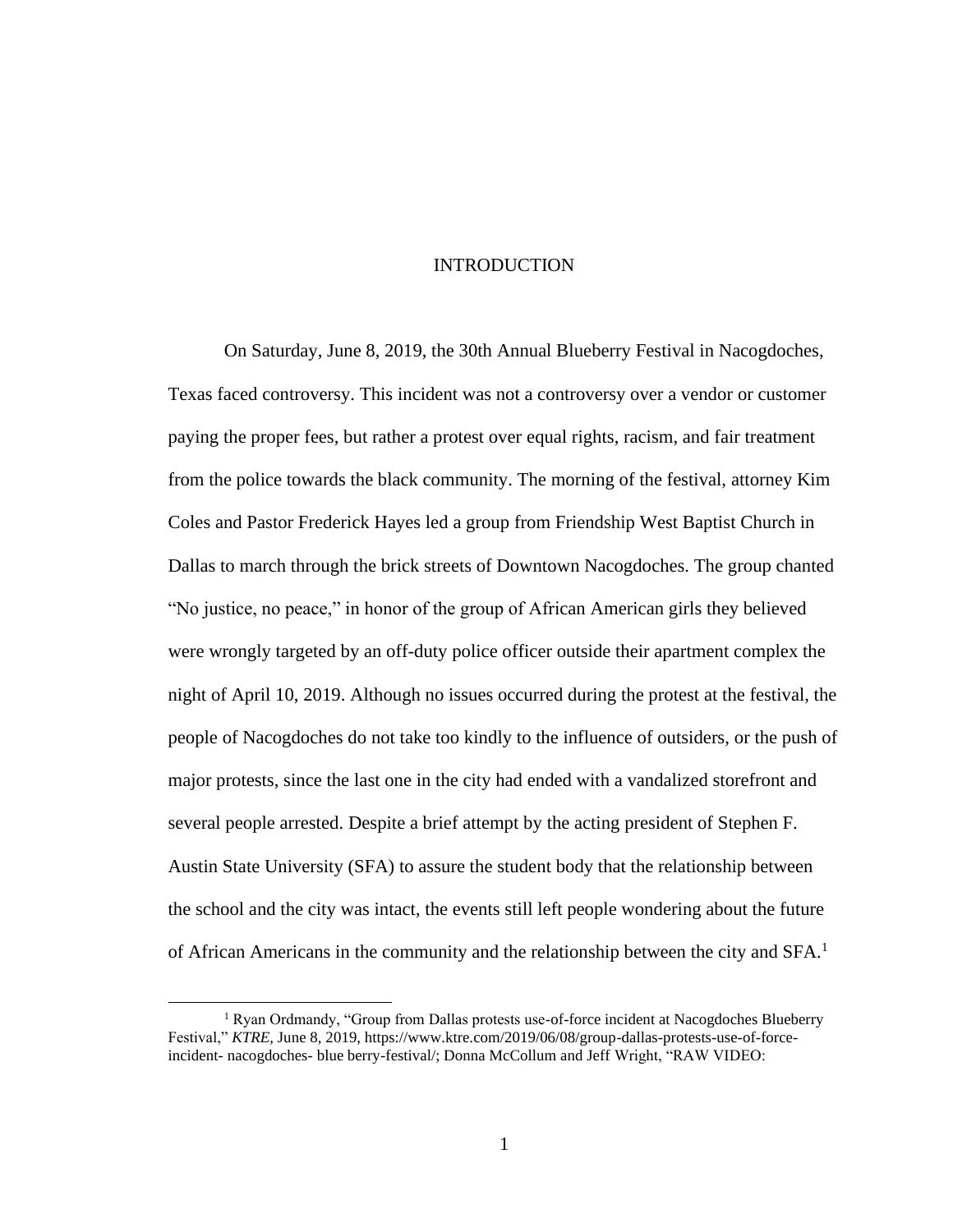From the outside, Nacogdoches appears to be a quaint southern town with a rich history. The citizens proudly proclaim to be from "The Oldest Town in Texas," which is home to various historic districts including the numerous stores housed in late nineteenth and early twentieth century buildings that line the brick streets of the historic downtown. Nacogdoches is also home to SFA, a state university that opened its doors in 1923. While most college towns embrace the culture of their schools, there is a division between the residents of Nacogdoches and the residents of SFA. The animosity between these two groups was not there from the beginning but grew from an era of political turmoil that spread to the depths of even the most isolated of places. Some members of the community have tried to show their support for the college in recent years with Spirit Fridays and purple banners, but beneath these facades laid a wound that had recently begun to scab over and heal. However, the events of April 10 reinforced the idea that the students and people of color are not equal to the rest of the community.<sup>2</sup>

Nacogdoches police release dashcam video in use-of-force incident involving officer," *KTRE*, April 11, 2019, https://www.ktre.com/2019/04/11/nacogdoches-police-confirm-use-of-force-investigation-after-offduty-officer-arrests-woman/; Nacogdoches Accountability Coalition, "Statement Regarding the Blueberry Festival Protest Organized by Kim Cole," June 7, 2019, https://www.facebook.com/nacoalition/; Steve Westbrook, "Recent Events," Email from the Office of the President at SFA to the students, April 15, 2019; *Ogbonna v. City of Nacogdoches*, 4:2021cv00296 (US District Court for the Eastern District of Texas, 2021); "Signs Displayed...March Follows Arrest of Coed," *The Daily Sentinel*. *The Daily Sentinel* article has an unknown author and date due to it being a clipping from a news article found in "News Clippings Protest and Mickey McGuire April-May 1970," African American Heritage Project (AAHP) (A-202) Box 4 Folder 32 in the East Texas Research Center (ETRC), Steen Library, Stephen F. Austin State University (SFASU), Nacogdoches, Texas.

<sup>&</sup>lt;sup>2</sup> Center for Regional Heritage Research, "Downtown Historic District," from City of Nacogdoches Historic Sites Survey SFASU, 2010, http://www.sfasu.edu/heritagecenter/624.asp; Brian Bray, "Historic Preservation," from City of Nacogdoches, https://www.ci.nacogdoches.tx.us/883/ Historic-Preservation; Shelley Brophy, Unpublished Interview with Caitlin Hornback, Personal Interview, Nacogdoches, Texas, August 8, 2019; "Stephen F. Austin State University," *Lone Star Junction*, 2012,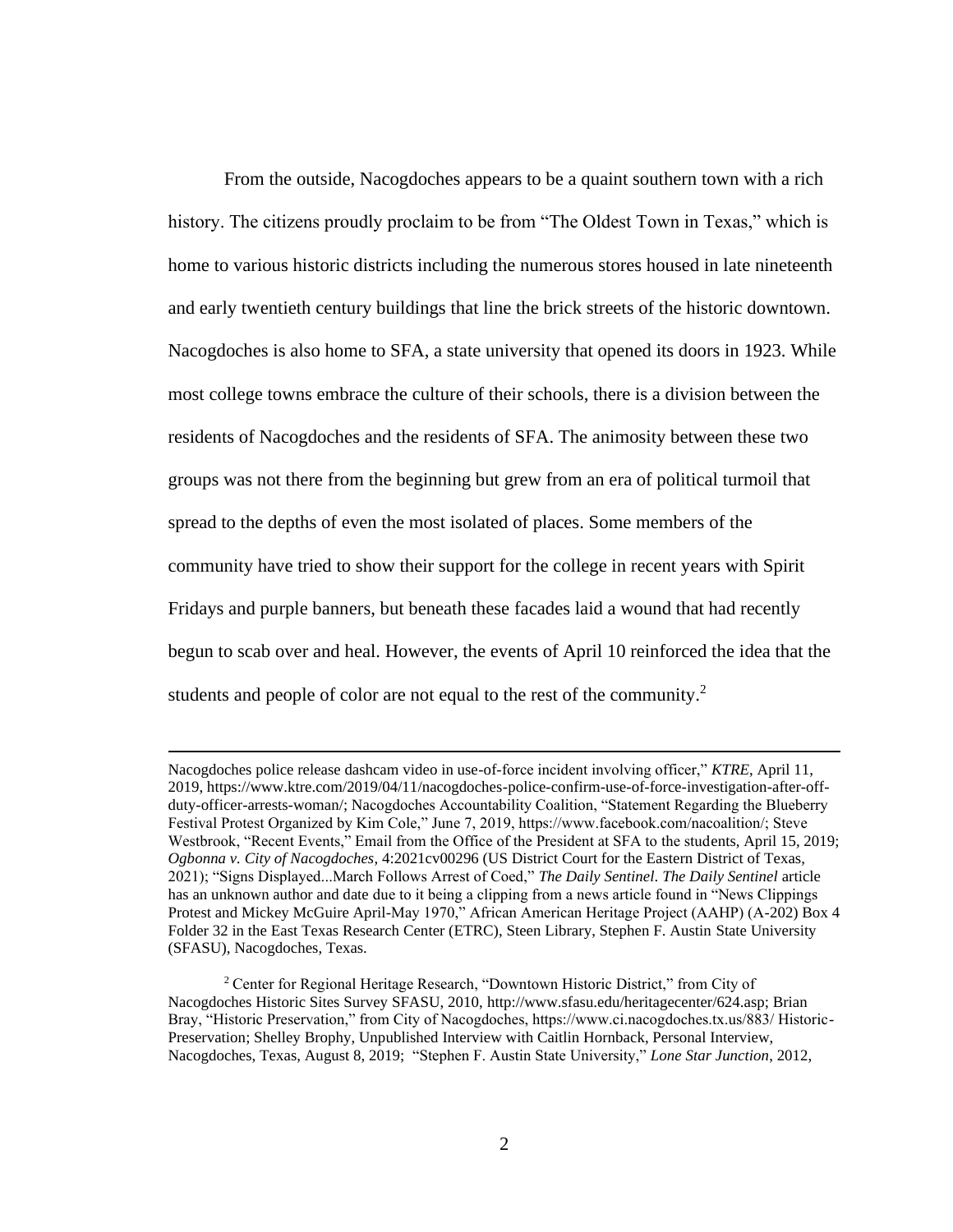Many cities across the country embrace every aspect of the college they are home to, but those who work for and attend the university could tell any outsider that Nacogdoches and SFA are not one and the same. SFA often comes across as nothing more than financial security for the town. Some residents think of the students as merely guests in their town and if the students do not like the way the leadership runs everything they can just leave. Although being a guest while attending school might be true to some extent, that school and the town become a student's home away from home for at least four years, so they deserve to have their voices heard. For many years, community leaders focused more on making Nacogdoches a retirement town, despite the median age of residents being twenty-four, which meant they neglected a large portion of the population and did not cater to the college students or young adults. The stores downtown were full of antique shops instead of businesses such as the brewery, axe throwing, and bookstore currently in operation, which gives young people something fun to spend their money on instead of going elsewhere for entertainment.<sup>3</sup>

http://www.lsjunction.com/schools/sfa/sfa.asp. All interviews will be released to the East Texas Research Center (ETRC) in the Steen Library on SFASU campus.

<sup>3</sup> Paul Howe, "Thank you to city Da for standing your ground," from Your Turn in the *Daily Sentinel*, May 22, 2019; Paul Howe, "A difference of opinion is not racism," from Your Turn in the *Daily Sentinel*, May 29, 2019; Lauren Burrow, "Make SFA students feel welcome, want to stay here," from Your Turn in the *Daily Sentinel*, July 3, 2019; Donna McCollum, "Nacogdoches' Fredonia Brewery set to open this weekend," *KTRE*, February 28, 2017, https://www.ktre.com/story/34629872/nacogdoches-fredoniabrewery- set-to-open-this-weekend/; "Ribbon Cutting-The Bosslight," *Nacogdoches County Chamber of Commerce*, November 16, 2016, [https://www.nacogdoches.org/n](https://www.nacogdoches.org/)ews-view.php?id=3666; Brianna Linn, "Nacogdoches welcomes new business which could act as unexpected workout," *KLTV*, June 7, 2021, https://www.kltv.com/2021/06/16/nacogdoches-welcomes-new-business-which-could-act-unexpectedworkout/; Donna McCollum and Jeff Wright, "New business opportunities changing the face of downtown Nacogdoches," *KTRE*, March 4, 2019, [https://www.ktre.com/2019/03/04/new-business-opportunities](https://www.ktre.com/2019/03/04/new-business-opportunities-changing-face-%20downtown-nacogdoches/)changing-face- [downtown-nacogdoches/;](https://www.ktre.com/2019/03/04/new-business-opportunities-changing-face-%20downtown-nacogdoches/) "Texas Certified Retirement Community," *Way Back Machine*,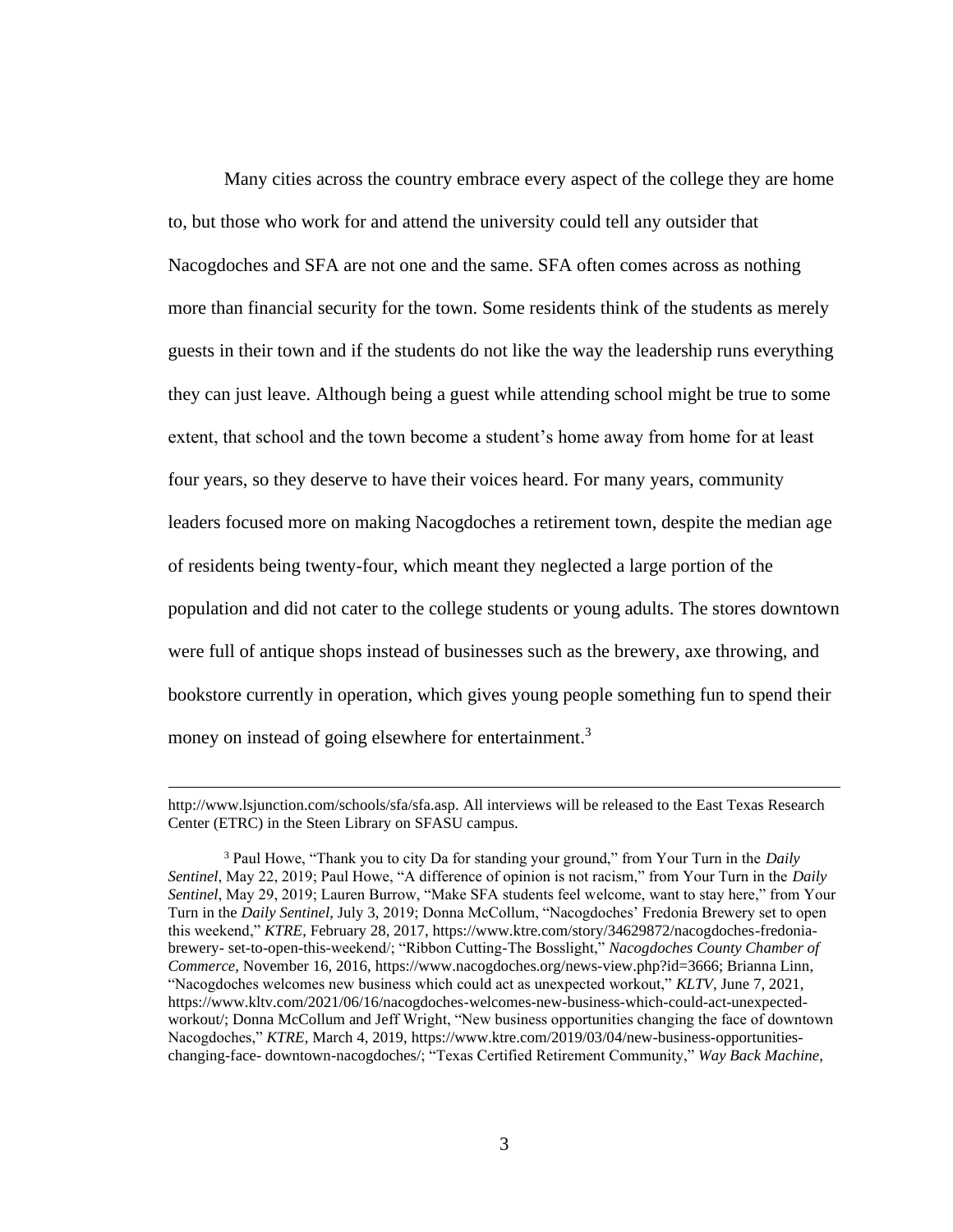The relationship between SFA and Nacogdoches was not always this rocky; in fact, the people of Nacogdoches fought to have the state legislature approve the city to be the home for a new school they wanted to build. The leaders of the college managed to keep it afloat during some of the most tumultuous times in history making SFA a beacon of hope for the community. Yet over time, both the city and the university were not immune to the changes that occurred across the nation. For years, the separation of the races was a defining characteristic of the town despite a rich and culturally diverse history. Those in charge ignored the various minority communities and fought to have what they perceived as negative outside influences stay out of their home. When the civil rights movement began to arrive in the South, the people of Nacogdoches fought hard to maintain the status quo, but those involved with the college evolved with the times and adapted to the changes in society. As the years progressed, the continued politicization and acceptance of the college toward racial equality came to a head and divided the town and gown to make it what it is today.<sup>4</sup>

https://web.archive.org/web/20110303081928/http://www.nacogdochesconnects.com/retire-in-nac/, accessed April 24, 2020; "Nacogdoches," *Retire in Texas*[, http://www.retireintexas.org/Home/RVlife/](http://www.retireintexas.org/Home/RVlife/) Nacogdoches.aspx, accessed April 24, 2020; "Nacogdoches Demographics," *Texas Demographics*, https://www.texas-demographics.com/nacogdoches-demographics, accessed April 30, 2020.

<sup>&</sup>lt;sup>4</sup> "Twenty-Three Reasons Why the Stephen F. Austin State Normal Ought to be Located at Nacogdoches" ETRC Digital Archives, Steen Library, SFASU, Nacogdoches, Texas, https://digital.sfasu.edu/digital/collection/EastTexRC/id/11869/rec/3; Matthew D. Lassiter, *Silent Majority: Suburban Politics in the Sunbelt* (Princeton University Press: New Jersey, 2006), 122, 279, 316; David R. Goldfield, *Black, White, and Southern: Race Relations and Southern Culture 1940 to the Present*  (Louisiana State University Press: Baton Rouge, 1990), 85-86, 263-264, 112, 260-261; Jere Jackson, "SFA's Existence Threatened: Citizens rally once again to defend the college," "A Brief Chronology of SFA," from "SFA Story: The History of Stephen F. Austin State University," *Stephen F. Austin State University*, 2016, https://www.sfasu.edu/story/.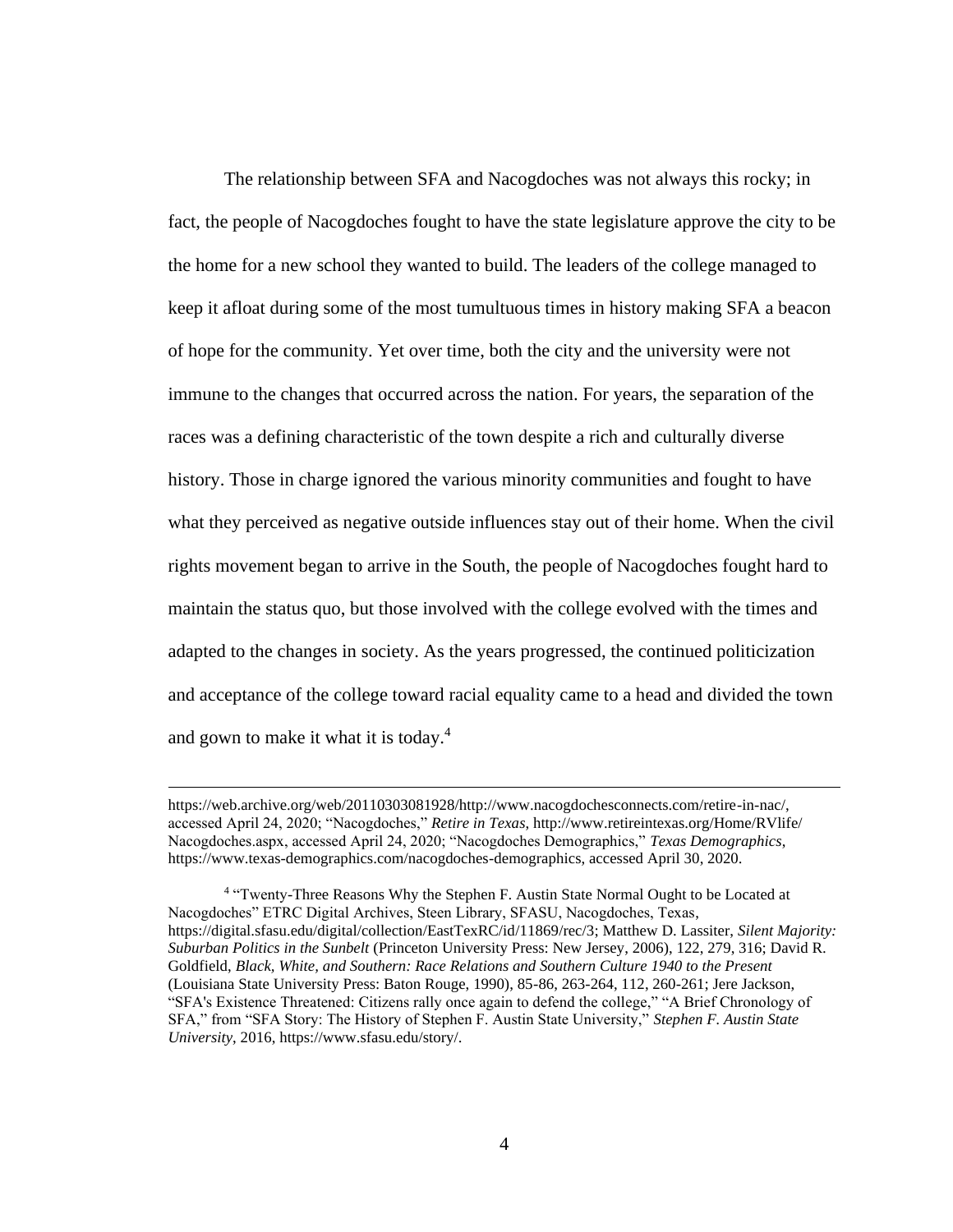While it may seem obvious that a small town in a southern state would not want black people in their white schools in the 1960s due to ignorance or blatant racism, it is important to understand this relationship not only in Texas but also in the United States as a whole. People who identified as white saw those who identified as anything else as less. In order to maintain power, white people for over two centuries practiced slavery by trafficking and trading human beings from Africa to work as free labor. The masters of those enslaved used biblical interpretations to justify their actions and would often beat their property into submission. Many people in the southern states used slavery as a way to make the most profit due to the free labor they exploited. When the government began threatening their way of life with the possible abolishment of slavery, the United States became engaged in a civil war. Ultimately, the federal government outlawed slavery, which led to heightened racial tensions for the next century.<sup>5</sup>

Federal law meant that African Americans were legally equal to whites but they still faced social challenges. Many businesses barred African Americans from being in the same vicinity as their white patrons, while others excluded them completely. Black communities experienced decreased voting and housing opportunities but increased police activity, which led to less representation and greater poverty overall. One of the

<sup>&</sup>lt;sup>5</sup> Julie Zauzmer Weil, "The Bible was used to justify slavery. Then Africans made it their path to freedom." *Washington Post*, April 30, 2019, https://www.washingtonpost.com/local/the-bible-was-used-tojustify-slavery-then-africans-made-it-their-path-to-freedom/2019/04/29/34699e8e-6512-11e9-82bafcfeff232e8f\_story.html; Larry R. Morrison, "The Religious Defense of American Slavery Before 1830," *Kings College*,<https://www.kingscollege.net/gbrodie/The%20religious%20justification%20of%20slavery> %20before%201830.pdf, accessed June 15, 2021; I. A. Newby, *Jim Crow's Defense: Anti-Negro Thought in America, 1900-1930* (Louisiana State -University Press: Baton Rouge, 1965), 69, 117-122, 137-140; 1- 16.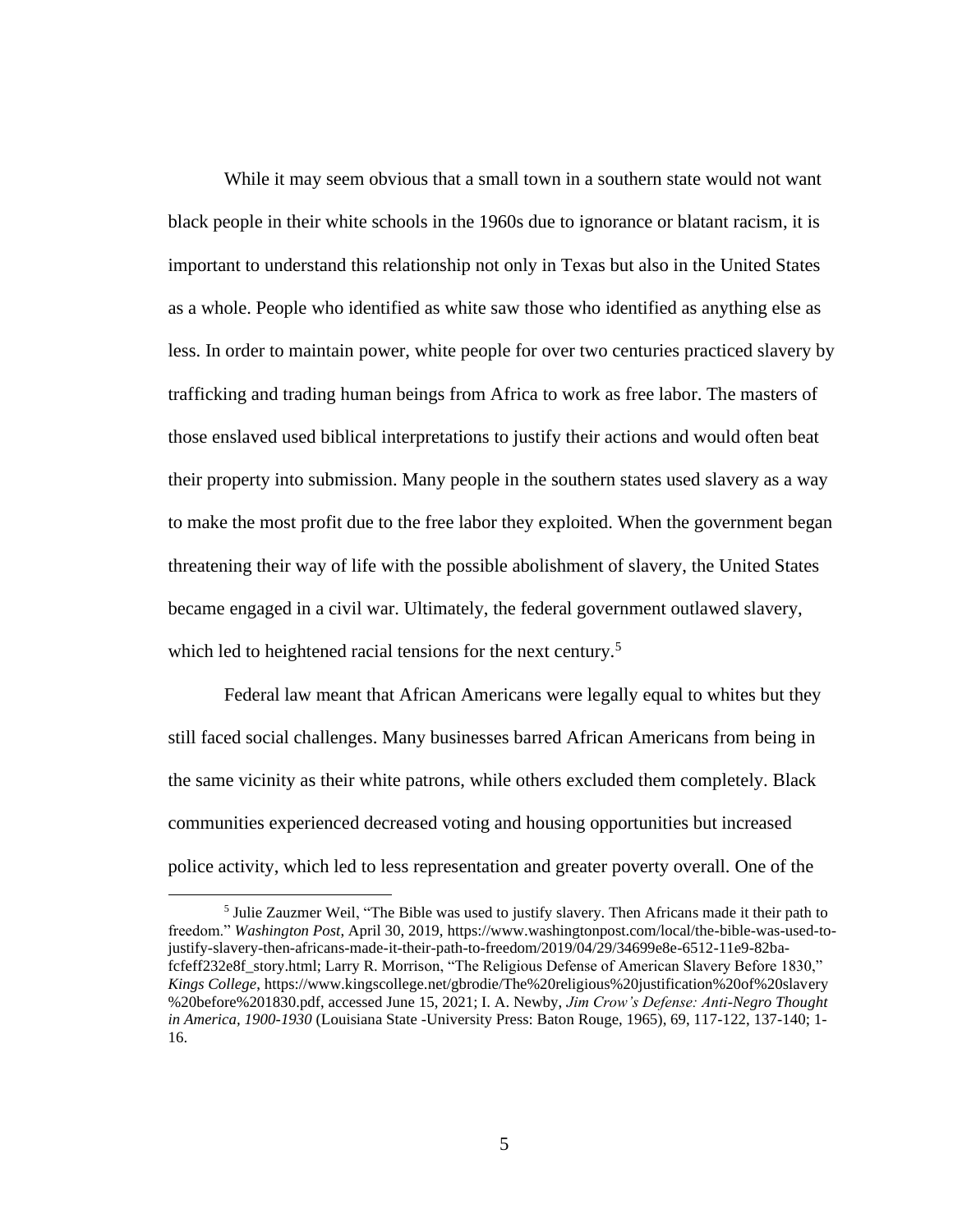biggest challenges African Americans faced when fighting for equality was school segregation. Access to a good education often meant the difference in a comfortable living or poverty and education was a luxury not many African American families could afford.<sup>6</sup>

The issues regarding racial inequality plagued every state, but the most egregious actions came from those that were part of the Confederacy. Southern states established social and political barriers for African Americans that became known as Jim Crow Laws. These rules, based on the Black Codes created directly after the Civil War, not only discriminated against a black person's basic civil rights such as voting, one of the main purposes was to dissuade interracial interactions and potential interracial marriages. Such laws also meant it was easier to imprison or lynch an African American for something as simple as looking at a white person the wrong way. Southern states such as Georgia, Louisiana, and Mississippi made up almost half the total number of black people lynched from 1882 to 1968. Although Texas might not be the first state that comes to mind when thinking of the depths of race relations and the civil rights movement, especially when compared to others like Mississippi or Alabama, the Lone Star State still

<sup>6</sup> Alton Coston III, "Slavery Ended 155 Years Ago, but the Struggle for Black Freedom Continues," *ACLU Virginia*, June 18, 2020, https://acluva.org/en/news/slavery-ended-155-years-agostruggle-black-freedom-continues; U.S. Const. amend. XIII, § 1; Richard Rothstein, "The Racial Achievement Gap, Segregated Schools, and Segregated Neighborhoods – A Constitutional Insult," *Economic Policy Institute*, November 12, 2014, https://www.epi.org/publication/the-racial-achievementgap-segregated-schools-and-segregated-neighborhoods-a-constitutional-insult/; Robin Smyton, "How Racial Segregation and Policing Intersect in America," *Tufts Now*, June 17, 2020, https://now.tufts.edu/ articles/how-racial-segregation-and-policing-intersect-america.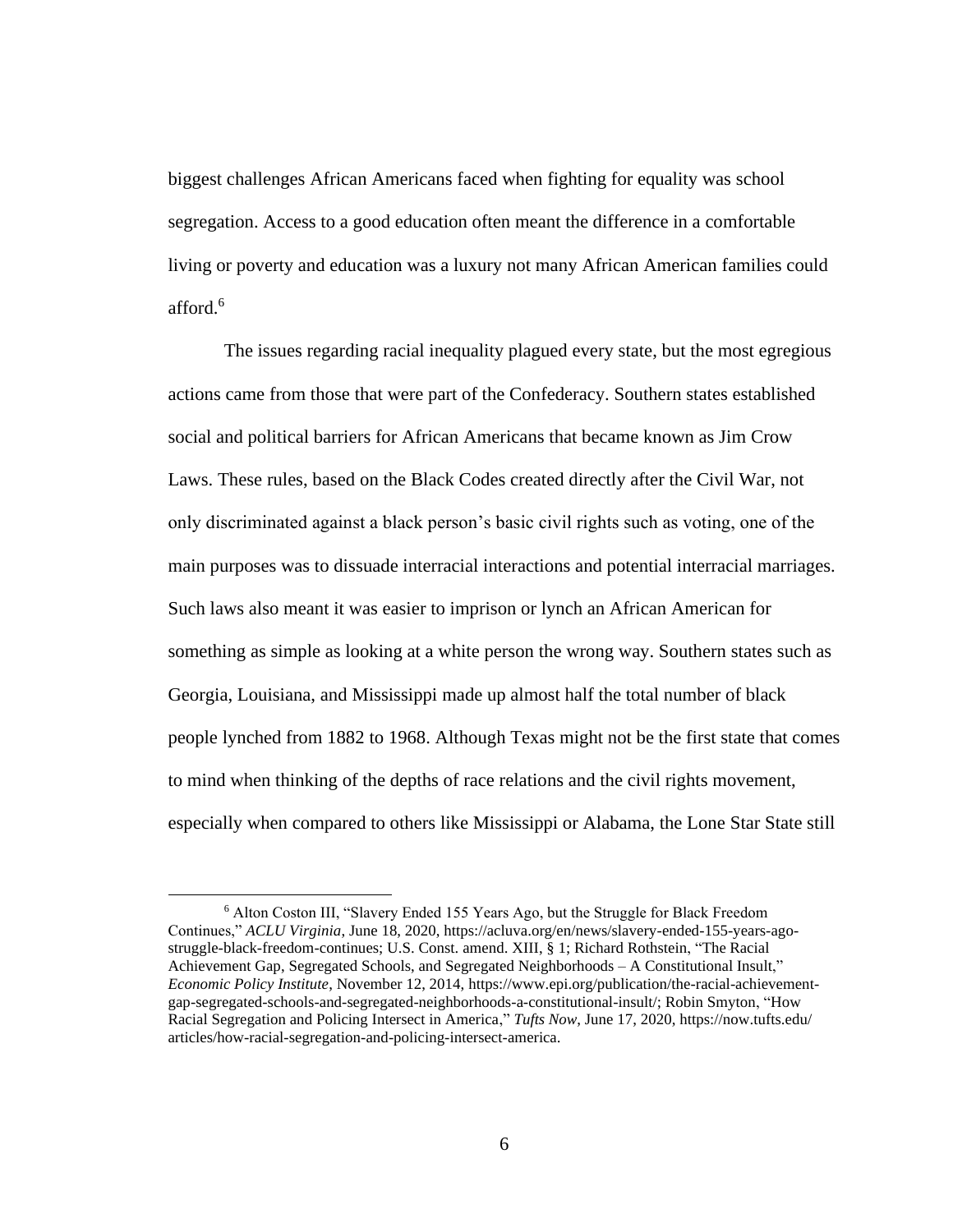participated in Jim Crow era laws and actions and eventually became a front-runner of collegiate integration.<sup>7</sup>

The state had a complex history of dealing with race relations even before Texas became part of the United States and was originally part of Mexico. One of the primary motivations that pushed people to emigrate from the United States to Coahuila and Texas was that the Mexican state allowed the Anglo settlers to bring their slaves despite Mexico's national ban on the practice. The Mexican government had also declared that slaveholders must free the grandchildren of original slaves after a set number of years so the immigrants made their illiterate slaves sign indentured servitude contracts for ninetynine years. This law, as well as other political issues such as smuggling in goods to avoid taxes and increased government control, was one of the main reasons for the Texas Revolution. After independence but before the Civil War, slaveholders had to balance being a slave master with knowing they lived next to a slavery free country their property could escape to and never be seen again. After the Civil War ended and President Lincoln freed the slaves with the Emancipation Proclamation, slaveholders in Texas refused to

<sup>7</sup> Thad Sitton and James H. Conrad, *Freedom Colonies: Independent Black Texans in the Time of Jim Crow* (University of Texas Press: Austin, 2005), 9-16; "Lynchings: By State and Race, 1882-1968," *Tuskegee University*, http://archive.tuskegee.edu/repository/wp-content/uploads/2020/11/Lynchings-Stats-Year-Dates-Causes.pdf, accessed February 20, 2022; Newby, *Jim Crow's* Defense, 69, 117-122, 137-140; Joel Williamson, *The Crucible of Race: Black-White Relations in the American South since Emancipation* (New York: Oxford University Press, 1984), 17-18.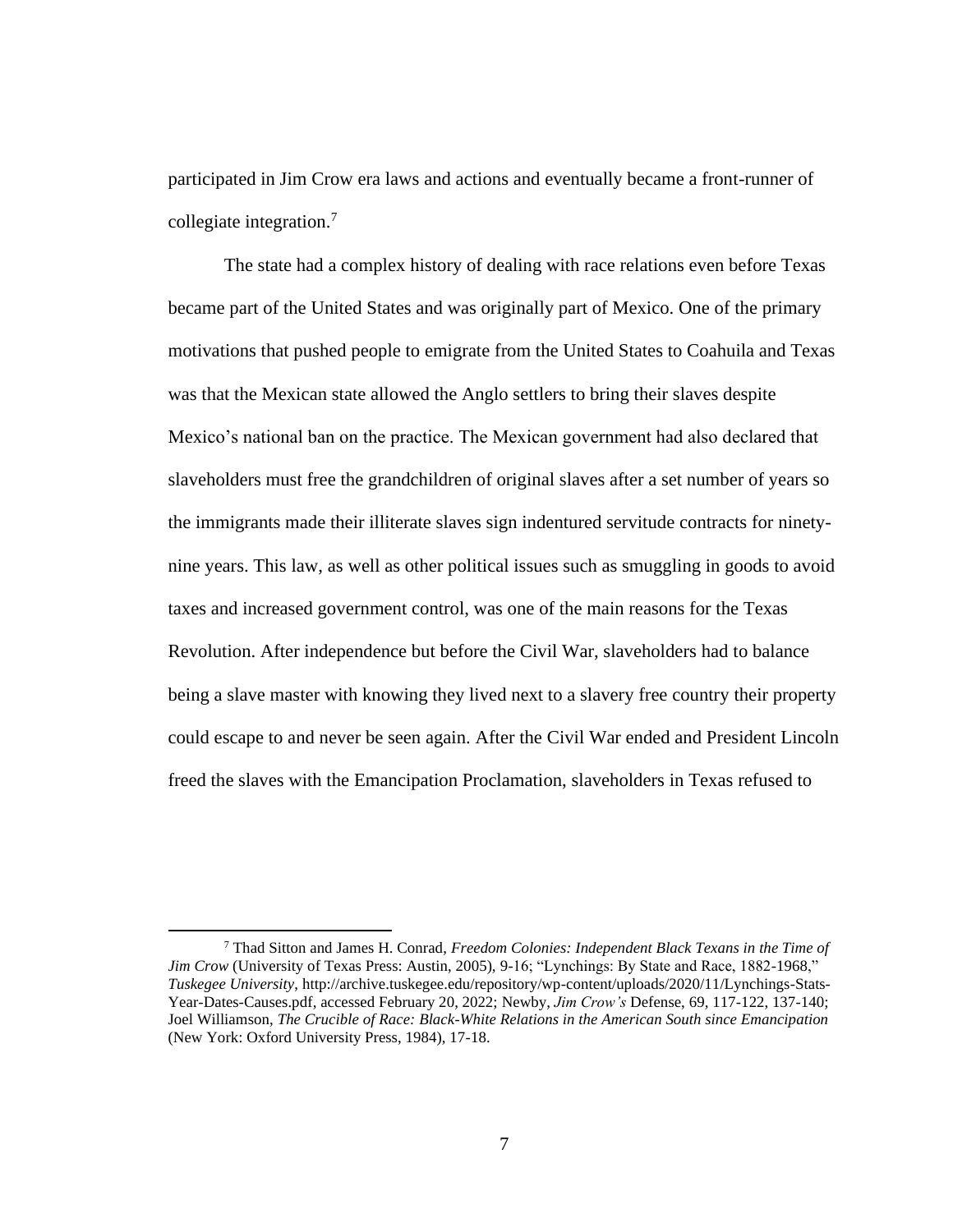release their slaves for more than a month after the final battle of the war, which forced Union soldiers to storm the state and take over.<sup>8</sup>

African Americans struggled to receive the basic rights technically given to them as freed individuals for more than a century. One of the biggest hurdles during that time was access to equal education. Schools from primary all the way to university level could maintain segregated facilities as long as they claimed to be equal. These schools were never equal compared to the well-funded white schools in order to prevent African Americans from rising to the same social status as or even above a white person. Government leaders also kept schools segregated in order to prevent interracial relationships. If the races mingled together in close company, like in a classroom setting, it could lead friendships into relations that were more intimate. Many felt the races needed to remain separated, especially if it was a black man with a white woman, so many states included anti-miscegenation laws in their Jim Crow legislation.<sup>9</sup>

Due to the severe inequality between the segregated schools, several districts and universities faced lawsuits, including the one against the University of Texas (UT) in

<sup>8</sup> Emily McCullar, "How Leaders of the Texas Revolution Fought to Preserve Slavery," *Texas Monthly*, October 29, 2020, https://www.texasmonthly.com/being-texan/how-leaders-texas-revolutionfought-preserve-slavery/; Paul D. Lack, "Slavery and the Texas Revolution," *The Southwestern Historical Quarterly*, vol. 89, no. 2, October 1985, 181–202, http://www.jstor.org/stable/30239908; Emily Taravella, "Juneteenth festivities mark end to slavery," *The Daily Sentinel*, June 18, 2000, Box 4, African American Heritage Project (AAHP) (A-202), ETRC, Steen Library, SFASU, Nacogdoches, Texas.

<sup>9</sup> Charles F. Robinson, "Legislated Love in the Lone Star State: Texas and Miscegenation," *The Southwestern Historical Quarterly* 108, no. 1 (2004), 65–87, http://www.jstor.org/stable/30239495; Gary B. Borders, *A Hanging in Nacogdoches: Murder, Race, Politics, and Polemics in Texas's Oldest Town, 1870-1916* (University of Texas Press: Austin, 2006), 56; Williamson, *The Crucible of Race*, 40, 263-267, 513.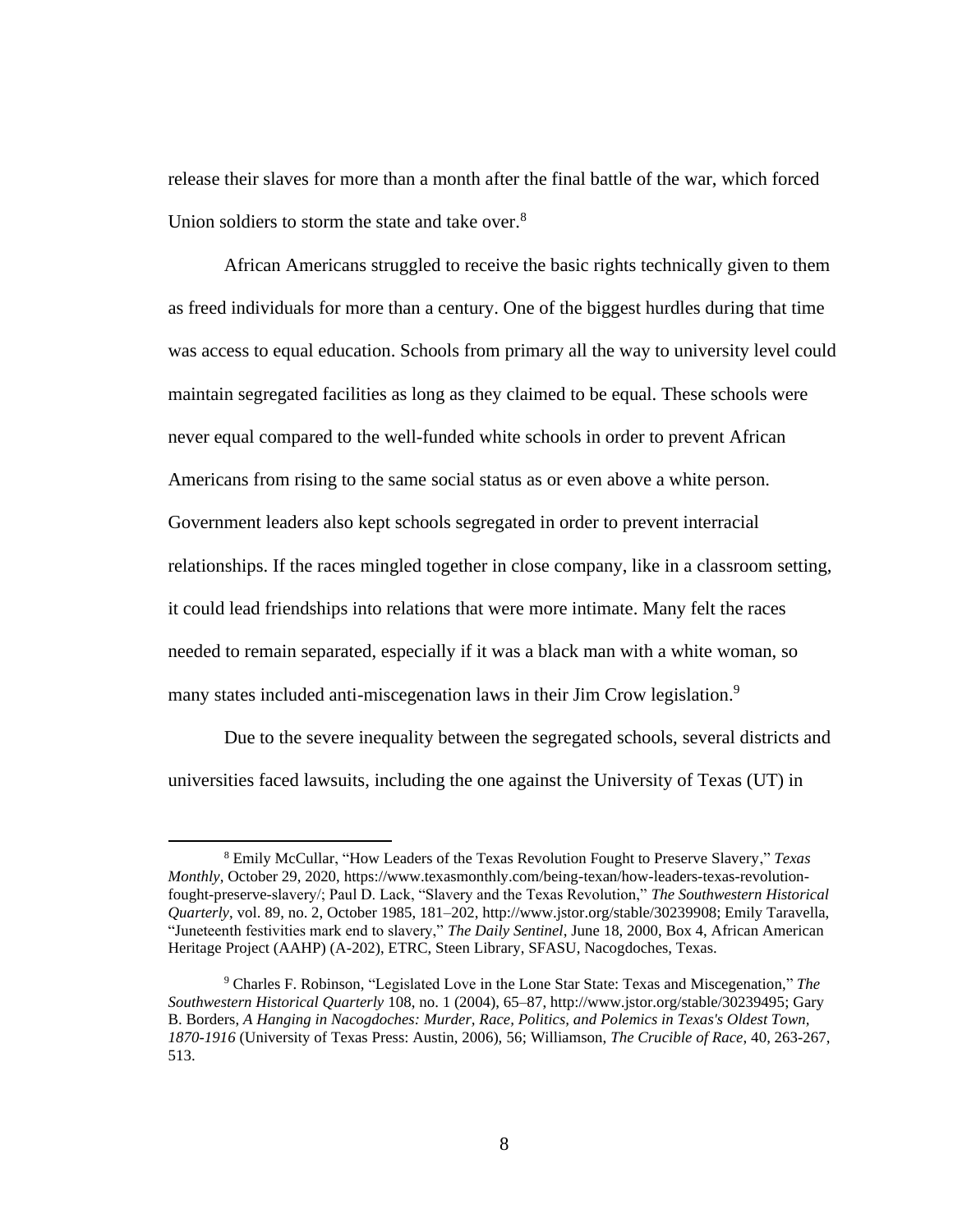Austin. UT became one of the leading cases for southern collegiate integration and the incidents that took place that involved UT became a catalyst for future integration processes including that of SFA. By 1964 when the school finally integrated, it was one of the last four in the entire state of Texas and became the start of the split between the city and the school. The examination of the process of the demise of the relationship will be the primary focus of this thesis. It will examine the action through the lens of the history, the fracture, and the final break.<sup>10</sup>

The first topic will be a brief history of the specific race relations in Nacogdoches and the relationship between SFA and the city. Nacogdoches has an expansive history that dates back centuries, which led to Nacogdoches becoming the oldest town in Texas. Unfortunately, the majority population ignored the history that celebrates and represents the minority cultures of the area. The white citizens in Nacogdoches came together to isolate people of color, especially those in the African American community, to the point of poverty and police harassment. All the circumstances that surrounded Nacogdoches were not unique to the area but the town was able to stave off any unwanted changes for many decades due to the strength of what people referred to as the Pine Curtain. The one element that brought the town closer together outside their discriminatory practices was

<sup>10</sup> "Baptist Minister First Negro to Enroll at SFA," *Daily Sentinel* Clip June 4, 1964, Box 2 Folder 16 "Correspondence-N 1964-1968," Office of the President Steen, and Box 4 Folder 34 "Arthur Weaver Papers," AAHP, ETRC; Amilcar Shabazz, *Advancing Democracy: African Americans and the Struggle for Access and Equity in Higher Education in Texas* (Chapel Hill: The University of North Carolina Press, 2004), 24, 27, 30-31; Rothstein, "The Racial Achievement Gap, Segregated Schools, and Segregated Neighborhoods – A Constitutional Insult."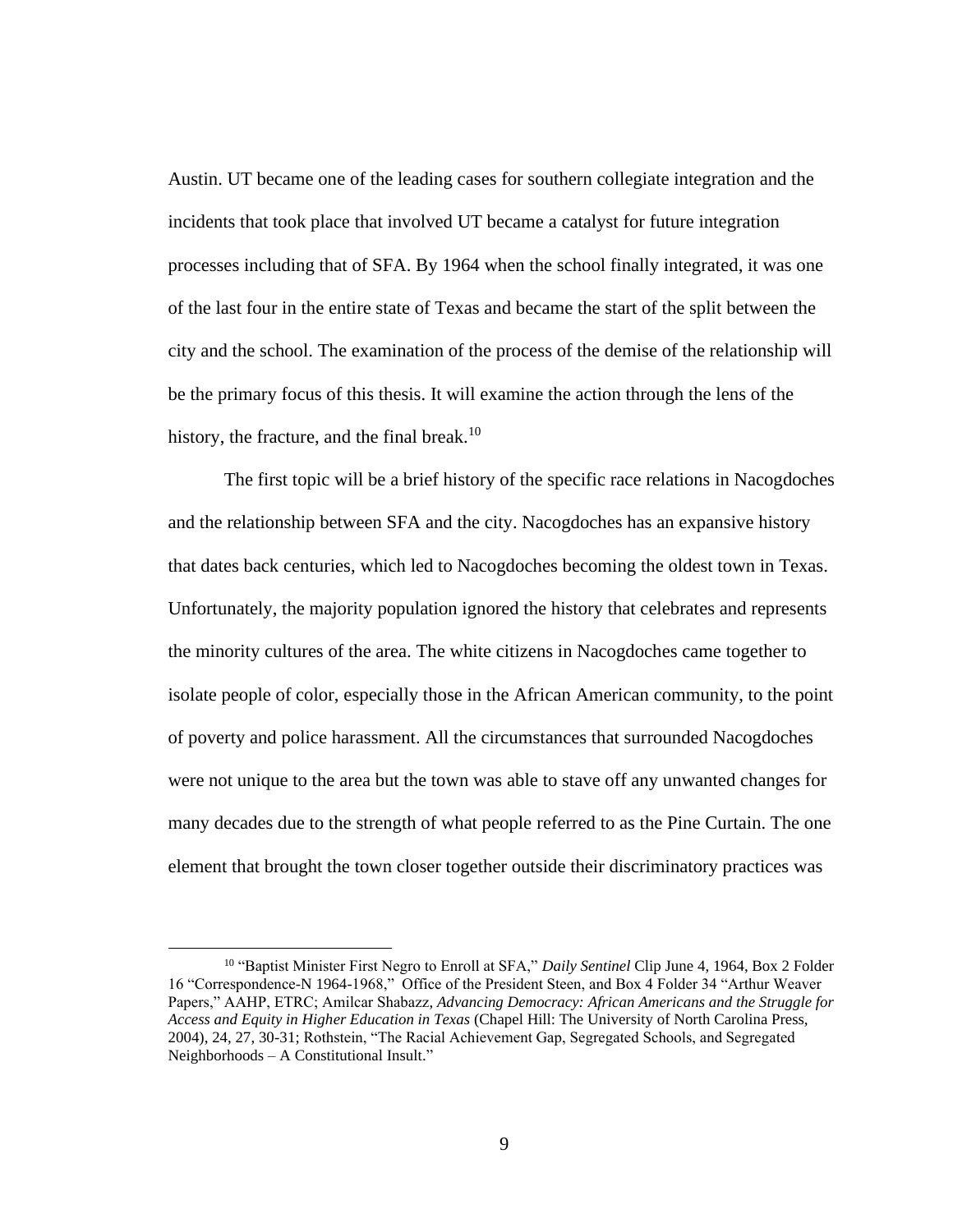the foundation of SFA. This educational facility became the center of Nacogdoches life and eventually the connection to larger cities. $<sup>11</sup>$ </sup>

The second topic will be the initiation of the cracks in the foundation between the town and gown: the integration of the school. As the college began to grow closer to what it is today, the campus and the people who worked and studied there began to change. The campus community was more accepting, and as the turmoil around the nation surrounding equal rights began to expand, those in charge of the college knew they would have to update their acceptance policies and officially integrate. Although the actual integration process of SFA was somewhat subdued, especially when compared to other colleges in the region, it was still a major culture shock to the surrounding town. The local public schools had not integrated at this time and this change would equal the playing field for the races. Unfortunately for the town, there was not much they could do in regard to change, but the actions of those on campus and how they interacted with the

<sup>&</sup>lt;sup>11</sup> Don Mills, Unpublished Interview with Caitlin Hornback, Personal Interview, Nacogdoches, Texas, July 3, 2019; Paul Jackson, Unpublished Interview with Caitlin Hornback, Personal Interview, Nacogdoches, Texas, July 31, 2019; Archie Rison, Unpublished Interview with Caitlin Hornback, Personal Interview, Nacogdoches, Texas, October 26, 2018; Verdis Daniels Jr., "My Story: Experiencing the Racial Environment of the 60s and 70s in Nacogdoches, Texas," in *Nacogdoches: Integration and Segregation Then and Now* by Dawn Michelle Williams and Brandon L. Fox, (Nacogdoches, Texas: Stephen F. Austin State University Press, 2016), 83-89; Raquel Torres, "Nacogdoches: A day trip to the oldest town in Texas," *ETX View*, May 20, 2021,<https://www.etxview.com/> archives/nacogdoches-a-day-trip-to-theoldest-town-in-texas/article\_4d69e9a5-1ff2-5e4b-bf47-c081ac1a7367.html?utm\_medium=social&utm\_ source=facebook&utm\_campaign=user-share&fbclid=IwAR3YHqhCeN96dE-i1YuGJd-1Qlm\_4jzaZzmkWKsgLpFKIPdpuMFuaa-l0U; Heather Leighton, "Vintage photos of Houston's Southwest Freeway show how it's changed over the years," *Houston Chronicle*, July 26, 2017,<https://www.chron.com/news/> houston-texas/houston/article/Vintage-photos-of-Houston-US-59-freeway-11438091.php.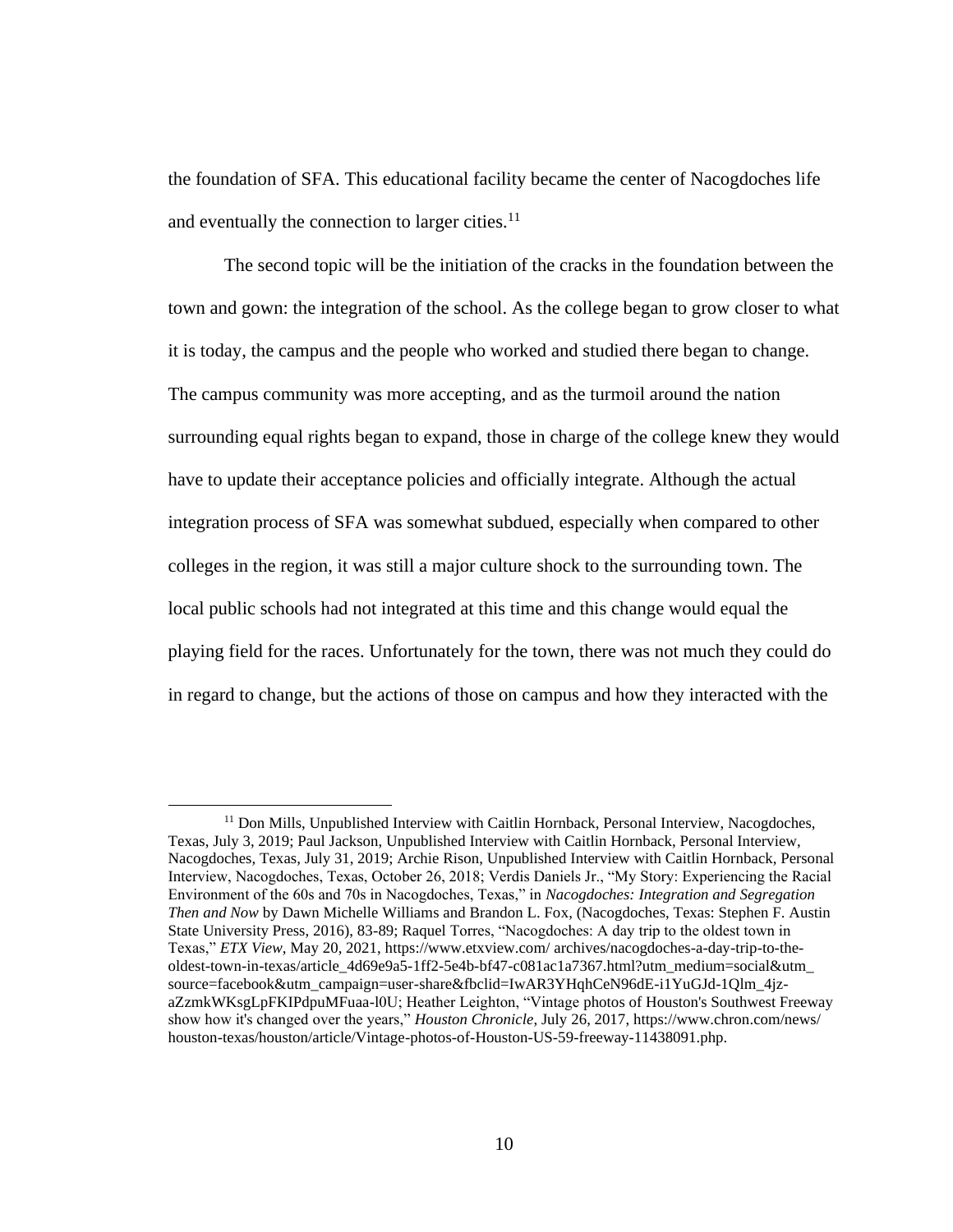people of Nacogdoches influenced the decision for many in the community to ultimately abandon SFA.<sup>12</sup>

The final topic is the combination of three major events relating to integration and equal rights that solidified the decision for the city to break away completely. The majority of students who attended SFA in the mid-1960s hailed from Harris County and the faculty had a more expansive background having earned their degrees from all over the country, which gave the school a more diverse and accepting group of people. By the end of the 1960s and into the 1970s, Nacogdoches could no longer stop progression toward civil rights within the university and attempts toward change began. The death of civil rights leader Martin Luther King Jr. set off sparks across the country and Nacogdoches was no exception. Several leaders of the school, including the president Ralph W. Steen, honored King. A history professor on campus named Dr. William J. Brophy started the Kings Men, an equal rights organization that began at SFA and grew to include citizens of the city. Although not directly related to King's death, a few days after his demise the Austin Heights Baptist Church broke apart from one of the largest churches in town due to their ideas on integration. The final straw was a protest initiated

 $12$  Chip Wade, Unpublished Interview with Caitlin Hornback, personal interview, Steen Library, SFASU, Nacogdoches, Texas, July 7, 2019; Ab Abernethy, Interview by Greg Bailey, October 16, 2013, ETRC Oral History #738, Sound Cloud, https://soundcloud.com/sfa\_etrc/oh738; F. E. "Ab" Abernethy (written Abernathy), Interview by Dr. Jere Jackson, August 21, ETRC Oral History #955, Sound Cloud, https://soundcloud.com/sfa\_etrc/oh955; Ross Markwardt, "Campus Boom Town," *Scene*, October 1968; Jere Jackson, "Ralph Steen and the Campus Boom Town: Biographer addresses context for Steen's actions," from "SFA Story: The History of Stephen F. Austin State University," *Stephen F. Austin State University*, 2016, http://www.sfasu.edu/story/articles/ Nov15-Essay.html; *The Amazing Grace Baptist Church: Four Decades of Service at Austin Heights*, Compiled by Archie McDonald (Nacogdoches: Austin Heights Baptist Church, 2007), 11.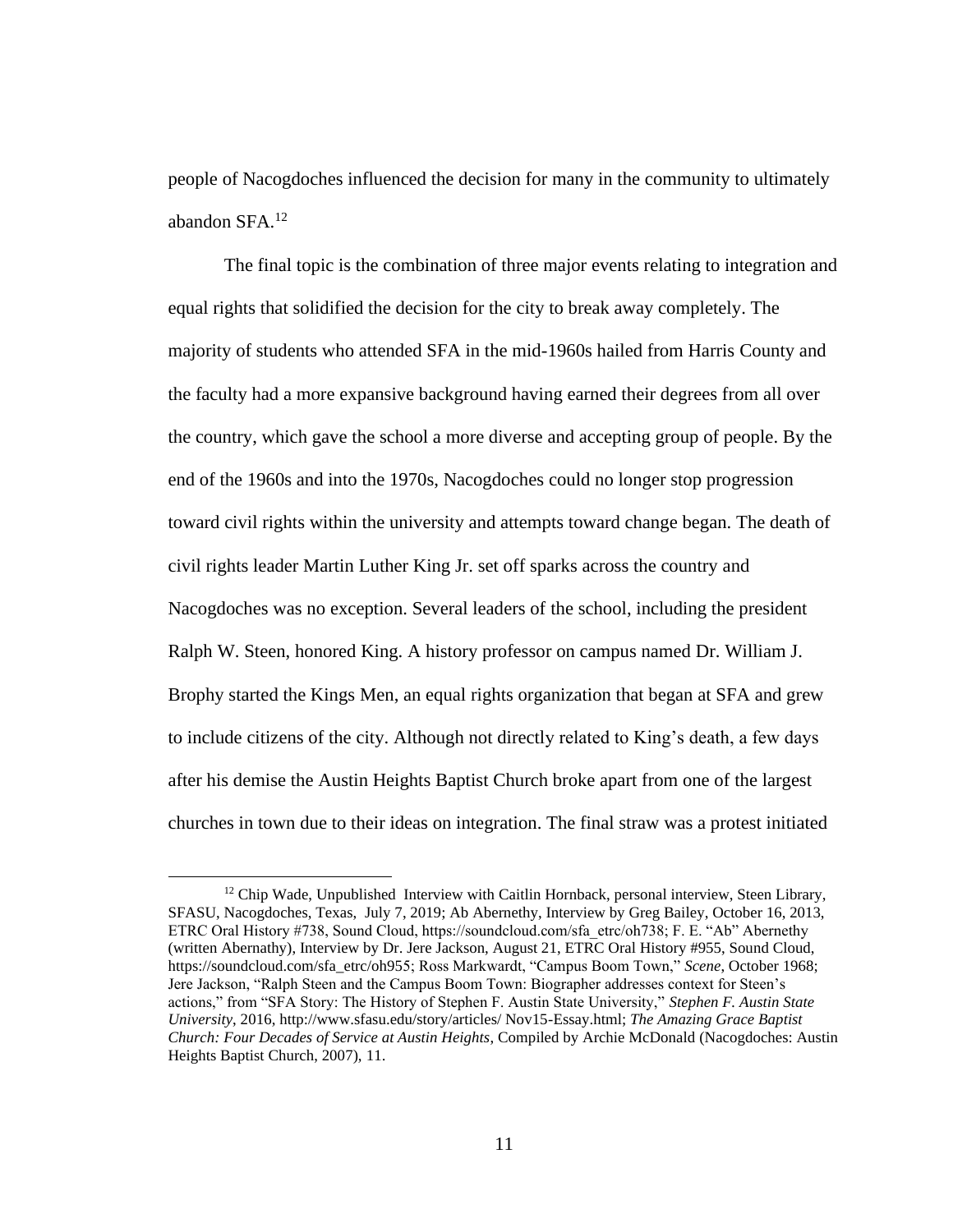by an outsider, which became the most violence witnessed by the people of Nacogdoches since the 1902 lynching of a black man named James Buchanan.<sup>13</sup>

The story of Nacogdoches as far as race relations is typical of a southern town, but the story of how it became a college town and the results thereafter is unique. Most legislatures dedicated land to build a college and a town formed from that creation, but Nacogdoches was an established town that begged for a college. Those who wanted SFA had no idea what colleges would look like and were not prepared for the ideological changes that would occur. Nacogdoches wanted a proper institution that conformed to the overall view of the outside people while those involved with the school wanted justice and equality. These two opposite entities collided and created a city and a college completely at odds with one another.

<sup>&</sup>lt;sup>13</sup> "College Info: Prepared for TV program," Box 1, Folder 11 "Correspondence C 1967-1968," Office of the President Steen (UA-1), ETRC, Steen Library, SFASU, Nacogdoches, Texas; *McGuire v. Roebuck*, 347 F. Supp. 1111 (E.D. Tex. 1972); "A Quiet Night City Tightens Security," *The Daily Sentinel*, May 15, 1970, in "News Clippings Protest and Mickey McGuire April-May 1970," from the AAHP, Box 4, Folder 32, ETRC, Steen Library, SFASU, Nacogdoches, Texas; "In Memory of Rights Leader: 'King's Men' Organize To Perpetuate Ideals," *The Pine Log*, Vol. 45 No. 22, April 12, 1968, 3; *The Amazing Grace Baptist Church*, Compiled by McDonald, 13-17; Borders, *A Hanging in* Nacogdoches, 13-25, 42-43, 55-63; Stephen Delear, "March! The Fight for Civil Rights in a Land of Fear: Nacogdoches, Texas 1929- 1975" Master's Thesis, Stephen F. Austin State University, 2011, ISBN-13: 978-0-9838830-0-5, Kindle Edition.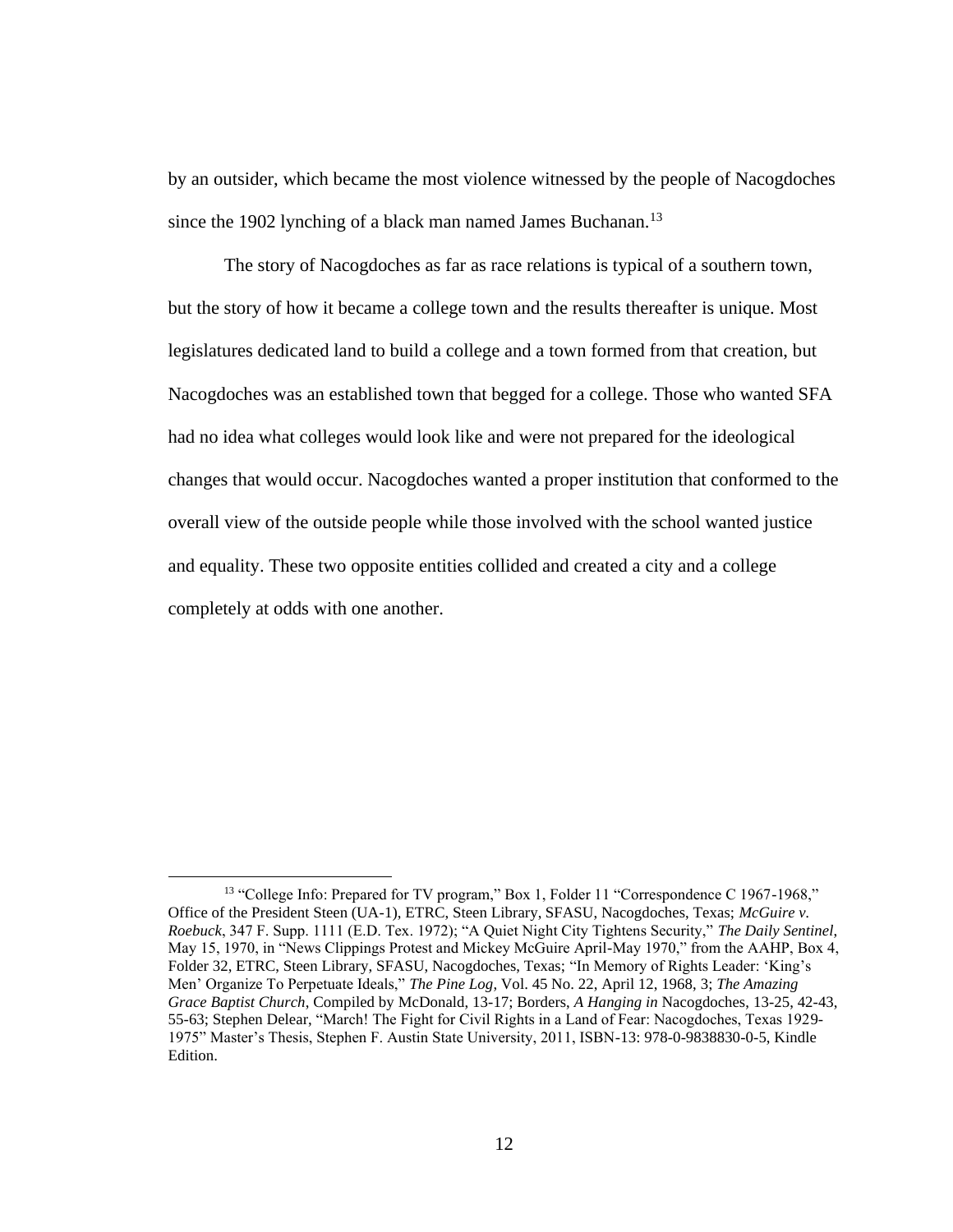#### CHAPTER ONE

### The Pride of the Town

The city of Nacogdoches, and the state of Texas overall, has a rich cultural history comparable to that of the vast heritage of the United States, but for far too long the white majority excluded minority stories. Despite Nacogdoches being a great example of a conglomerate of diverse cultures, the city, and East Texas in general, is one of the strongest bastions of traditional ideas. One of the defining characteristics of Nacogdoches is how the white citizens have treated minority groups, especially African Americans, over the years. The ability to keep the races separated and keep outside influences away from the town for as long as they could is a feat that united those in control. One of the only incidents in Nacogdoches history that overshadowed the collaborative racist efforts was the foundation of SFA. For the white citizens of the city, SFA stood as a beacon of hope during the tumultuous days of the early twentieth century, particularly the ravages of the Depression and World War II. The college was the culmination of hopes and dreams that brought the town together in ways no one could imagine, but as the times and leadership on campus changed, so too did the hopes and dreams about the school change for the people of Nacogdoches.

The history of African Americans in Nacogdoches is similar to the rest of the United States. The elite class of citizens needed a way to divide the lower class, so they

13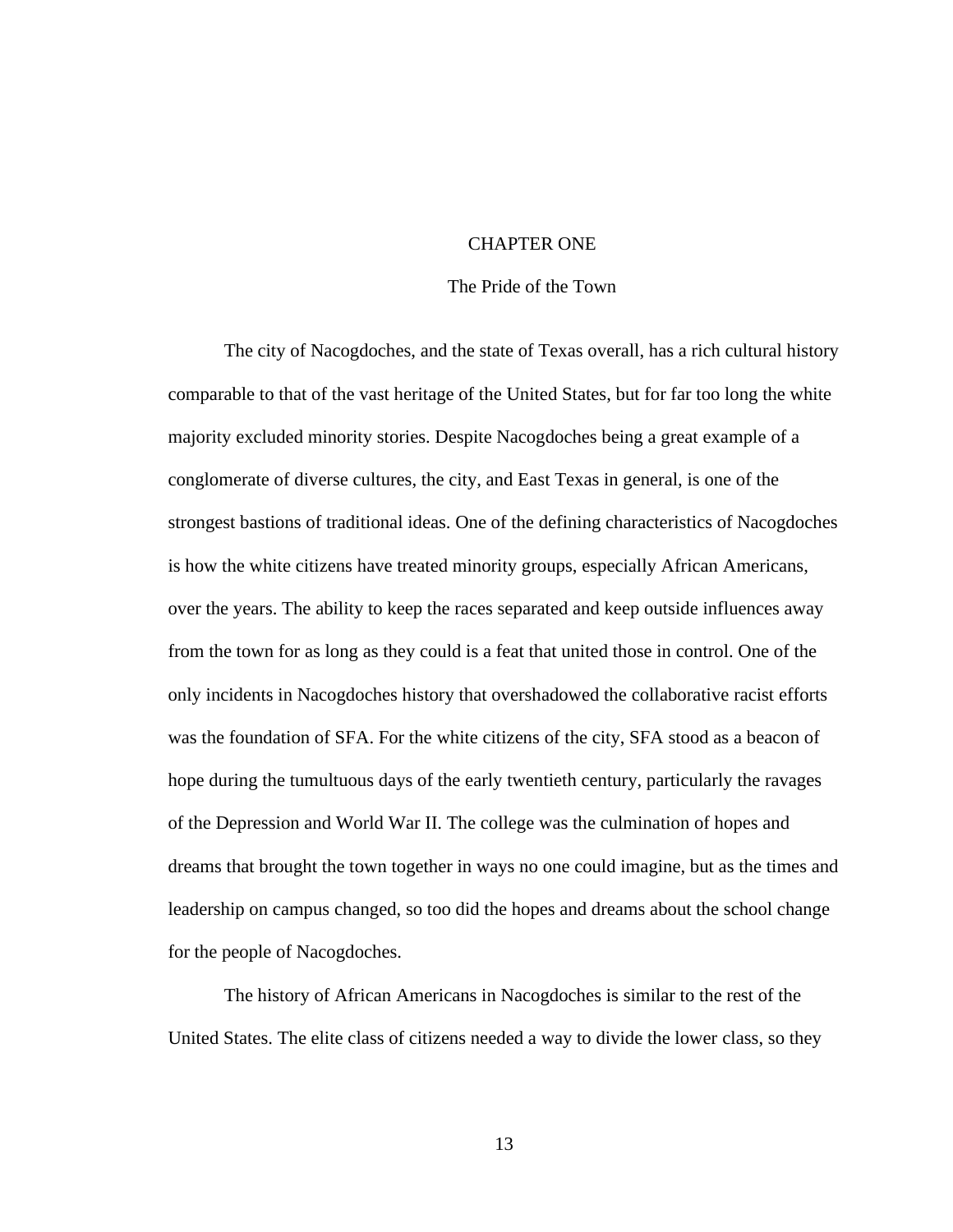changed the servitude status of those with darker skin from indentured servant to slave. For more than two centuries, white men bought and sold people from Africa as if they were property and forced them to work their farms until the end of the Civil War granted them their freedom. Despite a brief moment during Reconstruction where freedmen started gaining political power or simply higher status within society, Jim Crow Laws squashed many dreams of remote equality. Freedom colonies became a safe haven for these new citizens as African Americans surrounded themselves with people from a similar background and away from the scornful eyes of their white counterparts. Nacogdoches was home to at least thirteen different freedom colonies some of which became prolific entities that helped create a sense of security in the years to come.<sup>14</sup>

African Americans across the nation experienced harsher punishments and fewer opportunities to better themselves with education or promising work. Most positions available were as day laborers or maids, roles similar to the ones they had when they were slaves. Jim Crow Laws made everyday actions of African Americans easier to punish, especially in their interactions with white people. If a black person committed a crime, proven or assumed, an unfair trial commenced if an angry mob did not get to the

<sup>&</sup>lt;sup>14</sup> Olivia B. Waxman, "The First Africans in Virginia Landed in 1619. It Was a Turning Point for Slavery in American History—But Not the Beginning," *Time*, August 20, 2019, [https://time.com/](https://time.com/%205653369/august-1619-jamestown-history/)  [5653369/august-1619-jamestown-history/;](https://time.com/%205653369/august-1619-jamestown-history/) Crystal Ponti, "America's History of Slavery Began Long Before Jamestown," *History*, August 14, 2019, [https://www.history.com/news/american-slavery-before](https://www.history.com/news/american-slavery-before-jamestown-1619)[jamestown-1619;](https://www.history.com/news/american-slavery-before-jamestown-1619) Sitton and Conrad, *Freedom Colonies,* 5, 23, 61, 66, 113, 155, 160; "Family Memories of the Upshaw Community," *The Daily Sentinel*, June 17, 2008[, https://www.dailysentinel.com/article\\_](https://www.dailysentinel.com/article_) f6e07f57-5e69-5ffe-9fed-9f4216725f8a.html; Cat Cardenas, "Telling the Story of a Texas Freedom Colony Through Decades of Photos," *Texas Monthly*, January 29, 2019[, https://www.texasmonthly.com/](https://www.texasmonthly.com/) theculture/telling-story-texas-freedom-colony-through-decades-photos/; Robbie Goodrich, "Upshaw family photo project becomes traveling exhibition," *SFA News*, February 22, 2017, [http://www.sfasu.edu/](http://www.sfasu.edu/%209197.asp)  [9197.asp.](http://www.sfasu.edu/%209197.asp)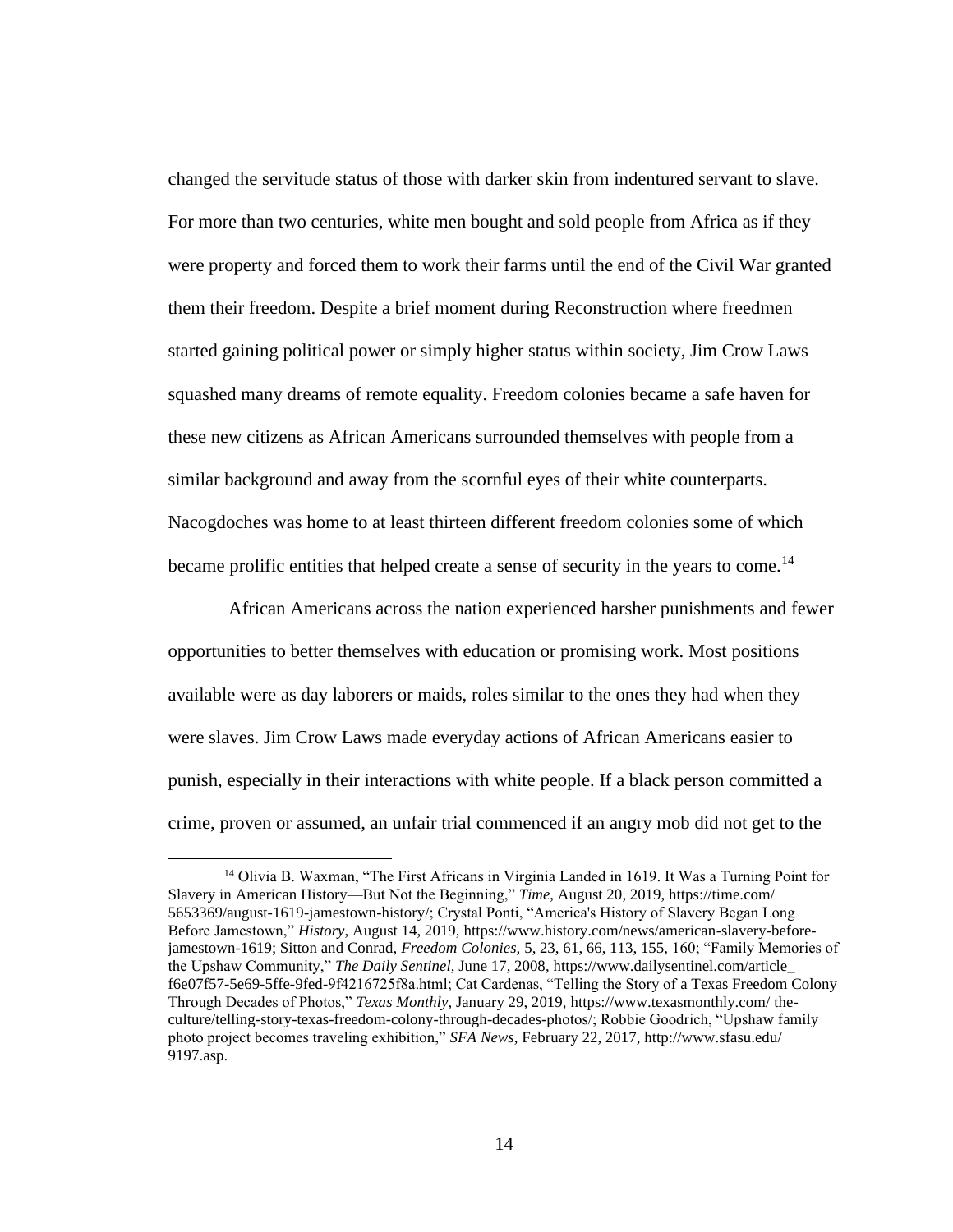perpetrator first. Nacogdoches had only a handful of lynchings, but they became sensationalized by the local newspaper. The few times the editor of *The Daily Sentinel* even mentioned African Americans involved crimes committed by or against them. White assailants received sympathy for their infractions since their victim most likely provoked them.<sup>15</sup>

By the time the civil rights movement was in full swing across the nation, Nacogdoches remained heavily divided. Segregation defined several aspects of Nacogdoches life well into the 1970s, especially with the justice system. Police chief M. C. Roebuck was responsible for much of the divide as he was the enforcer of the barbaric social norms. He did not completely ignore the African American community when they needed him, but he would show up when no one called in order to witness and make arrests for petty crimes. This instilled fear in the hearts of the black citizens, but since white citizens often saw African Americans as guilty no matter the circumstances, they admired and respected Roebuck for his actions. His notoriety spread so far that black people from outside the city knew to take the long way around Nacogdoches for fear of Roebuck or one of his loyal band of officers stopping them simply for being an unknown African American. If an officer arrested an African American, they placed them in the darkest and hottest cells. When it was not the police force terrorizing the black

<sup>15</sup> Archie Rison, Personal Interview; I. A. Newby, *Jim Crow's Defense: Anti-Negro Thought in America, 1900-1930* (Louisiana State -University Press: Baton Rouge, 1965), 69, 117-122, 137-140; "What was Jim Crow," *Ferris State University*, September 2000, https://www.ferris.edu/jimcrow/what.htm; Stephen Delear, "The role of Oral History" in "March!;" Borders, *A Hanging in Nacogdoches,*13-25, 42- 43, 55-63.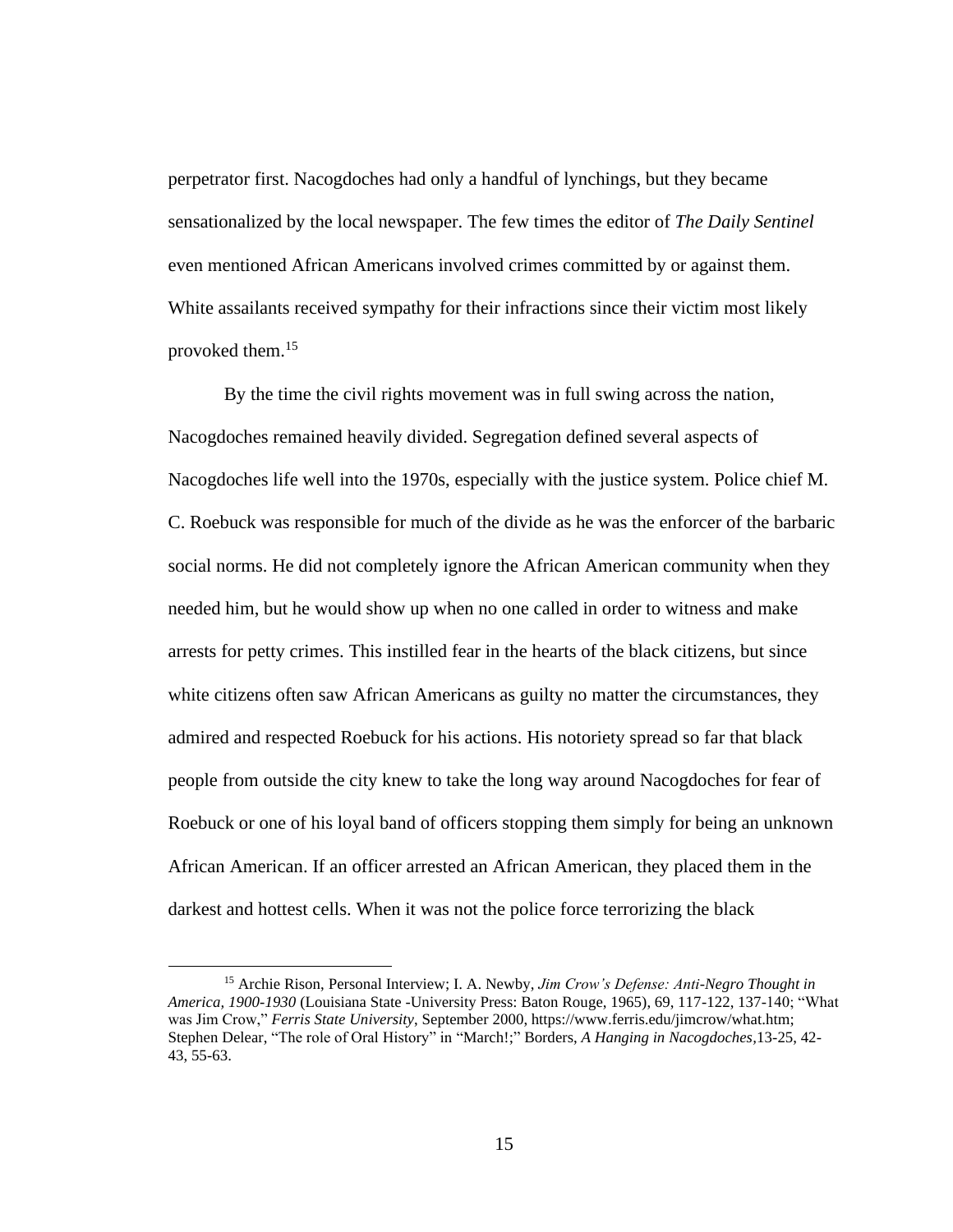community, basic citizens enforced the idea that black people were insignificant. Some people prioritized status over safety when in a car. They would inch their vehicle forward at a stop light or speed away when the light turned green as to not be at the same level as a black man.<sup>16</sup>

Freedom colonies offered African Americans during those early years after the Civil War safety and community as a major benefit, but the decades of isolation did have consequences. The majority of black neighborhoods and businesses were on the south side of town and everyone had to cater to segregationist policies of the time, while the cycle of poverty remained unchecked. Many families could not afford basic necessities, let alone representation in court proceedings. The discrimination African Americans faced forced local grocer Arthur Weaver to step up and be the voice for the people. Weaver eventually became the founder and first president of the National Association for the Advancement of Colored People (NAACP), but before the organization's foundation, Weaver was the man everyone turned to in their time of need. He was front and center of the local civil rights movement, but despite his best efforts, there was still a struggle for many years.<sup>17</sup>

<sup>16</sup> Rison, Personal Interview; Jackson, Personal Interview; "A Place Where Men Wait," *Free Voice* Vol. 1 No. 1 (SFASU), September 15, 1972, 3; Mills, Personal Interview. The *Free Voice* was the alternative student newspaper at SFA that ran for three semesters. All available copies are available digitally at the ETRC.

<sup>&</sup>lt;sup>17</sup> "Historical Tour of Shawnee," Box 3 Folder 7 "Histories of Zion Hill First Baptist, Shawnee Church of Christ, Lone Star Primitive Baptist, Sunset Galilee Missionary Baptist Church, African American Heritage Project (AAHP) (A-202), ETRC, Steen Library, SFASU, Nacogdoches, Texas; Arthur Weaver, "Across 'Nigger Main'," Free Voice, Vol. 1 No. 2, September 29, 1972, 4; Christine Broussard, "Arthur Weaver: A Life Fighting for Civil Rights," Longview News-Journal, February 24, 2015,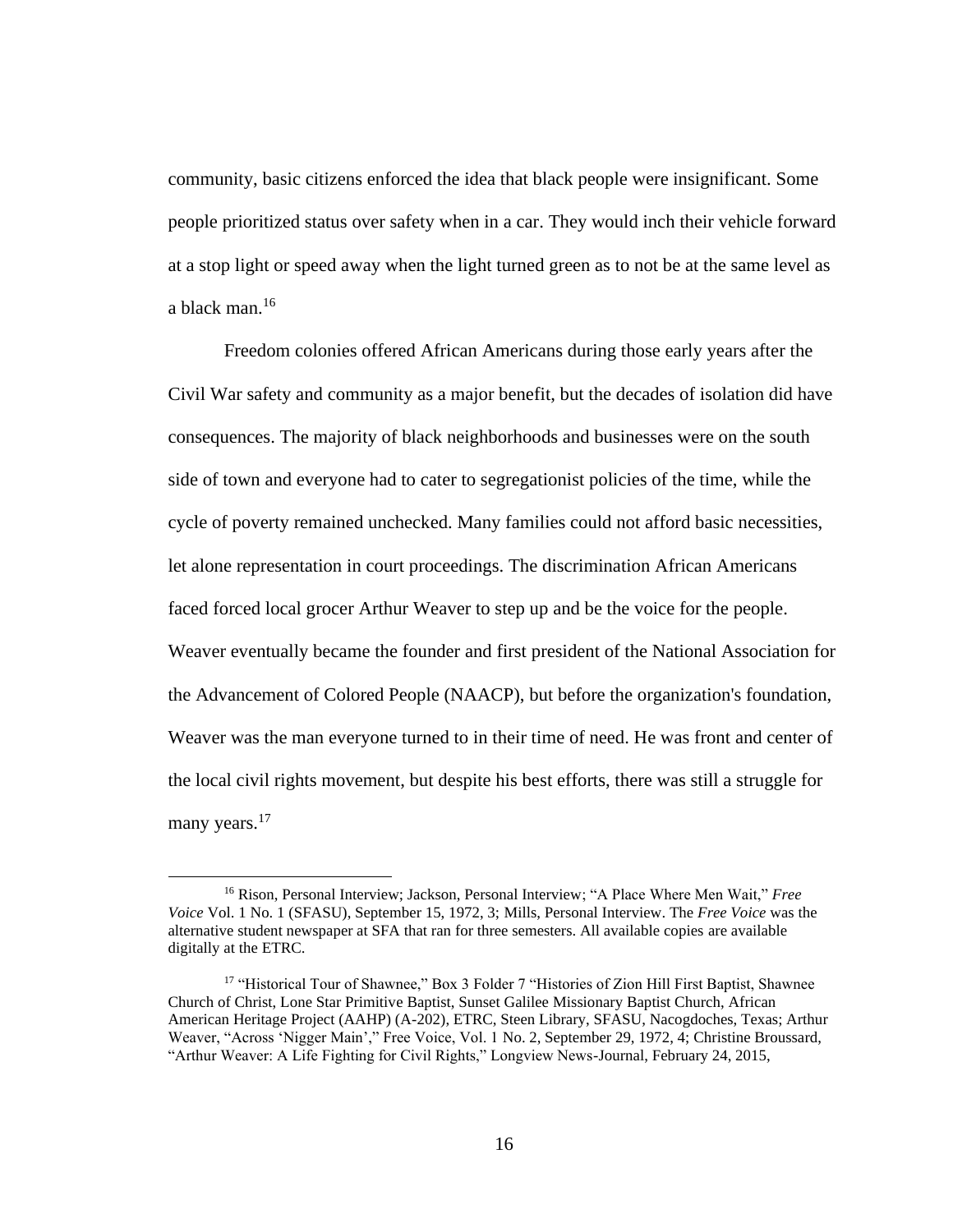Part of the issue was due to the mistrust between the two divided communities, but the majority of this issue was by design by those in charge. Over policing of black neighborhoods became a main contributor of the distrust because the increase in arrests for petty crimes helped perpetuate the overall poverty already established by the lack of financial opportunities. Since one of the best ways for African Americans to rise above the ranks was to earn a degree, the Supreme Court approved the doctrine of "separate but equal," as a purposeful misinterpretation of the Constitution in order to maintain white supremacy. Schools did not have to integrate as long as the facilities for the black students were equal to that of the white students', which never occurred. Southern states did everything in their power to prevent African Americans from entering their schools from taking their time to create a "perfect" separate facility to going as far as to set up funds to send them to integrated schools out of state.<sup>18</sup>

https://www.news-journal.com/news/local/arthur-weaver-a-life-fighting-for-civil-rights/article\_8ff5966d-5048-5dec-8e05-5915af68dc46.html; *Arthur Weaver v. R. G. Muckleroy* (Civil Action No. 5524) in *Extension of the Voting Rights Act of 1965: Hearings Before the Subcommittee on Constitutional Rights of the Committee on the Judiciary, United States Senate, Ninety-fourth Congress, First Session* (U.S. Government Printing Office, 1975) page 252, https://www.google.com/books/edition/Extension of the \_Voting\_Rights\_Act\_of\_19/6WVDrAsWcqgC?hl=en&gbpv=1.

<sup>18</sup> *Plessy v. Ferguson*, 163 U.S. 537 (1896); Ex parte Plessy, 11 So. 948 (La. 1892); Rothstein, "The Racial Achievement Gap, Segregated Schools, and Segregated Neighborhoods;" Robin Smyton, "How Racial Segregation and Policing Intersect in America;" Ronald Weitzer & Rod K. Brunson, "Policing Different Racial Groups in the United States,"(Washington D.C.: George Washington University, 2015), 129-145[, https://sociology.columbian.gwu.edu/sites/g/files/zaxdzs1986/f/downloads/](https://sociology.columbian.gwu.edu/sites/g/files/zaxdzs1986/f/downloads/) Weitzer%20%26%20Brunson%202015%20.pdf; "Plessy v. Ferguson: Separate Isn't Equal," *Jim Crow Museum*, Ferris State University, accessed February 18, 2022, [https://www.ferris.edu/HTMLS/news/](https://www.ferris.edu/HTMLS/news/%20jimcrow/links/misclink/plessy.htm)  [jimcrow/links/misclink/plessy.htm;](https://www.ferris.edu/HTMLS/news/%20jimcrow/links/misclink/plessy.htm) Shabazz, *Advancing Democracy,* 24, 27, 30-31, 71, 84, 87-89, 98-99, 118.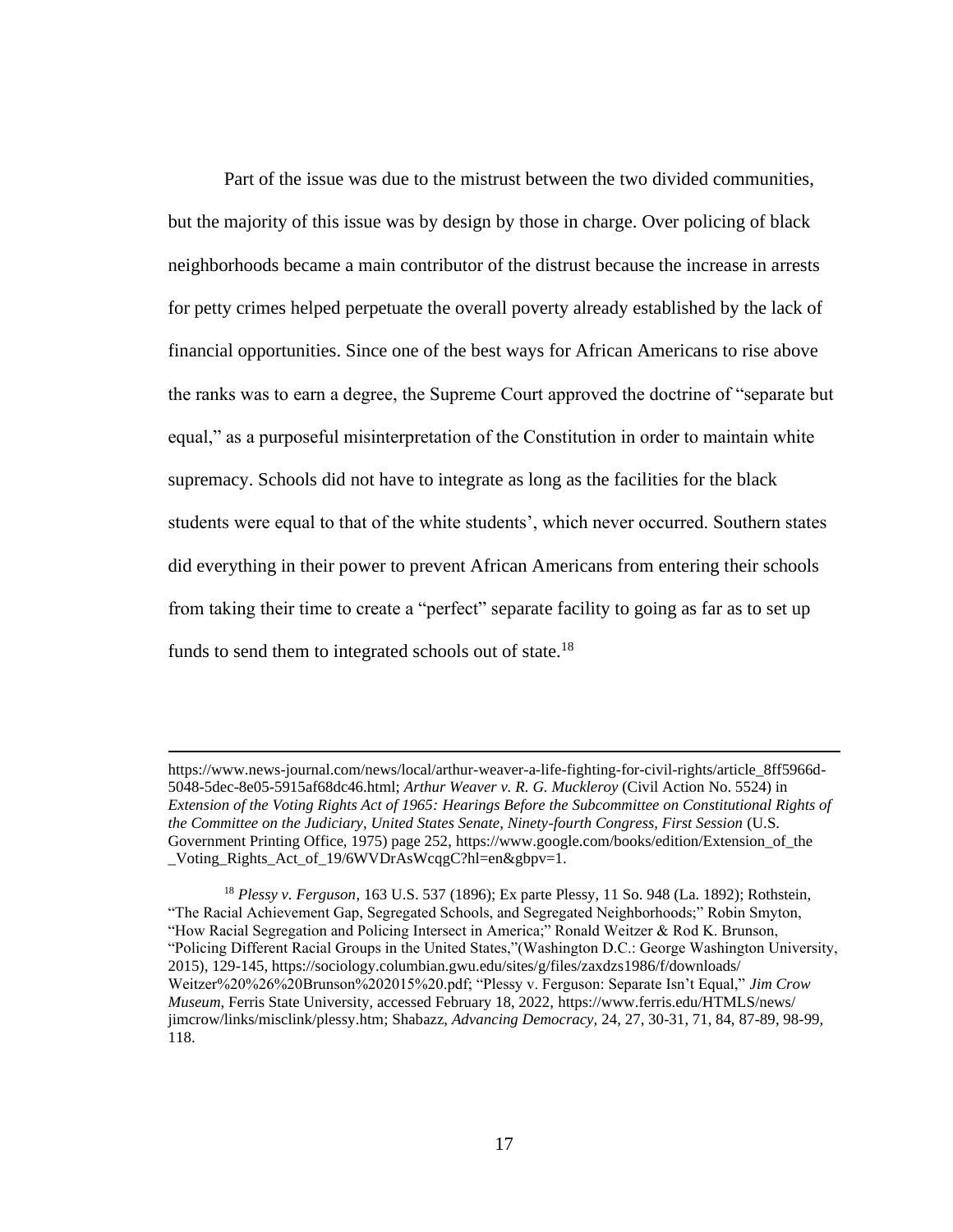Due to the increased poverty, most African Americans could not afford to send their children to college let alone out of the state even with help covering tuition. When people started to challenge these racist policies, many of those in charge of the schools claimed they could not work around their institution's whites only policy established by their founders. The foundation of SFA, like many other southern colleges, was a calculated decision to benefit the white community while exiling African Americans by forcing them to attend school elsewhere. The white citizens of Nacogdoches blissfully ignored the plights of their black neighbors while they rallied behind their new institution and their own misgivings. SFA was the one thing that united Nacogdoches more than discrimination in part due to its elite status as a whites-only college, but mostly because it was the saving grace for the town during times of crisis.<sup>19</sup>

The economy in Nacogdoches had been bustling for a while with increased cargo transportation due to the railroad, but the people wanted more. When the Texas State Legislature approved the foundation of three new state normal colleges in 1915, it provided an opportunity to rebrand the town as something more than a farming community. Unfortunately, the Supreme Court of Texas was in charge of appointing a locating committee to scout suitable locations for the new schools, but the court refused delaying the project for two years. The Supreme Court formed a committee in the spring of 1917 and the white citizens of Nacogdoches rushed into action. They formed the

<sup>&</sup>lt;sup>19</sup> Ralph W. Steen to Willie G. Whitaker, April 15, 1964, Ralph W. Steen to Elizabeth Doreen Allen, May 5, 1964, Ralph W. Steen to Benedict C. Njoku, May 19, 1964, Box 3 Folder 8 "Correspondence Jan-Aug 1964," Office of the President Steen, ETRC; Shabazz, *Advancing Democracy*, 115, 167, 172-179.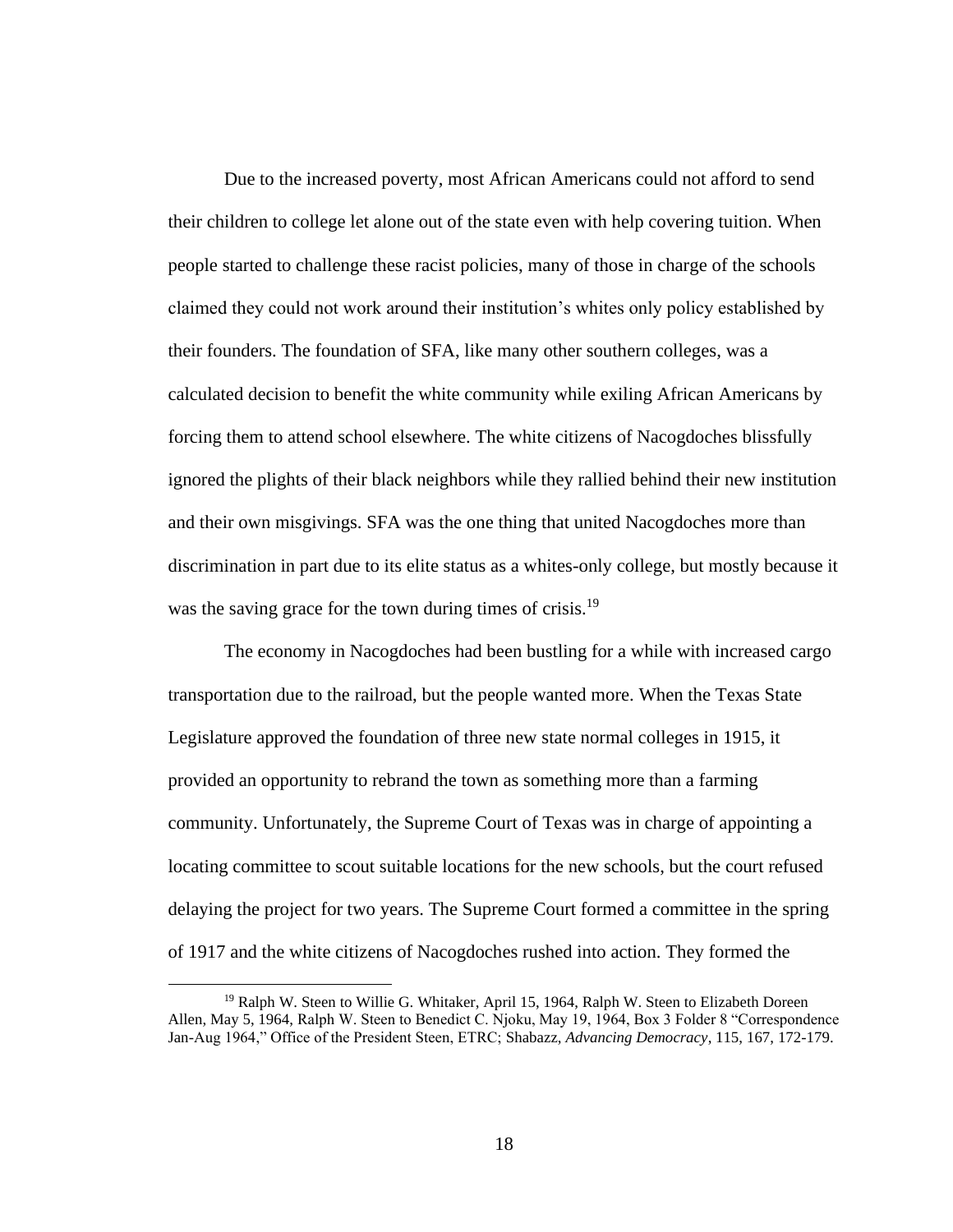Citizens Committee of Nacogdoches, now known as the Nacogdoches Booster Club, for the sole purpose of convincing the location committee that the Stephen F. Austin State Normal needed to be in Nacogdoches. They felt that the school named after the man who settled Texas needed to be in the oldest town in the state. $^{20}$ 

There was a designated two hundred acres from the homestead of Thomas J.

Rusk, an early political and military leader of the Republic of Texas, and the Citizen's

Committee wrote out "Twenty-Three Reasons why the Stephen F. Austin State Normal

Ought to be Located at Nacogdoches." Some of the reasons given were that Nacogdoches

was a city of health, churches, and wholesome amusements. Nacogdoches won the school

and the Board of Regents elected Alton W. Birdwell as president. The people rejoiced

and exclaimed,

With the capture of the location of Stephen F. Austin Normal, a new era has been born in the industrial, commercial, and social life of Nacogdoches. . . .The victory is two-fold, for the reasons that it brought our people together in unity of purpose; every man, regardless of financial standing, doing everything in his power, willingly and cheerfully to accomplish the victory, and it was through this impenetrable organization and enthusiastic cooperation that we won - an object lesson on the value of cooperation that we will never forget, and an inspiration that will hold us together in the future. $21$ 

<sup>20</sup> *The Bicentennial Commemorative History of Nacogdoches* (Jaycees: Nacogdoches, Texas, 1976), 125-126; Joe E. Ericson, *The Nacogdoches Story: An Informal History* (Bowie, Maine: Heritage Books, Inc., 2000), 120-121; Borders, A Hanging in Nacogdoches, 41-45; Archie P. McDonald, "SFASU," *Texas Escapes*, http://www.texasescapes.com/AllThingsHistorical/SFASU-AM905.htm.

<sup>&</sup>lt;sup>21</sup> "Twenty-Three Reasons Why the Stephen F. Austin State Normal Ought to be Located at Nacogdoches;" "Nacogdoches gets the Normal School," "Our New Era," "Tyler Congratulates us on Our Victory," "From Mayor Matthews" *The Daily Sentinel*, July 16, 1917, Vol. XVIIL No. 270, Microfilm at the Steen Library, *The Daily Sentinel* Jan. 3, 1917 thru Dec. 31, 1917, Missing Files: Aug. 1917; "Normal Committee Here this Morning: Local Citizens Entertained the Visitors, Showed Them Town and Proposed Sites," *The Daily Sentinel*, July 12, 1917, Vol. XVIIL, No. 267; *The Bicentennial Commemorative History of Nacogdoches*, 123-126; Ericson, *The Nacogdoches Story*, 120-126.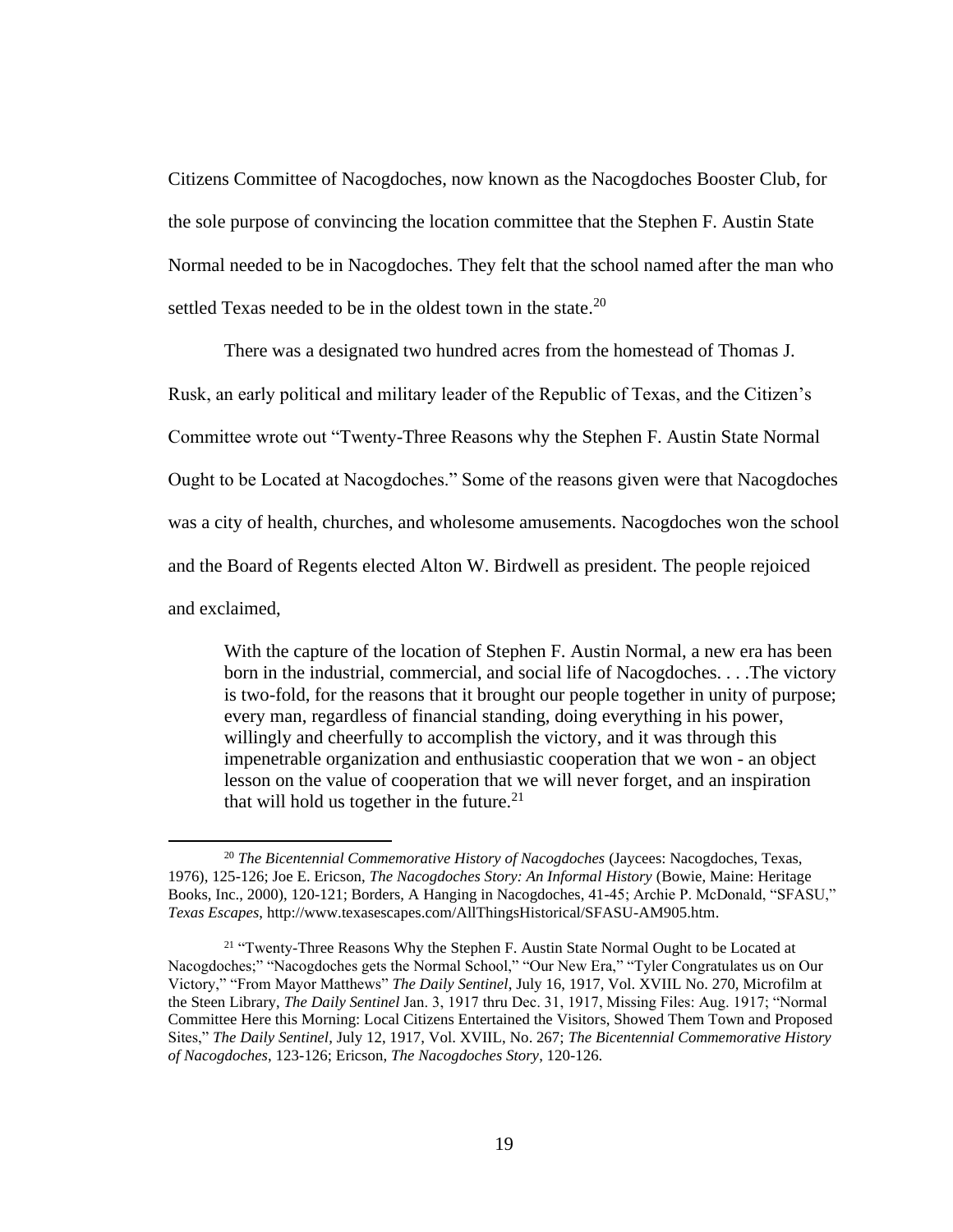Unfortunately, the United States' entrance into World War I in October 1917 postponed construction of the school. America was only in the war for a year when fighting ceased but the ramifications lasted much longer. Talks of forming the college did not begin again until 1921. The Board of Regents reelected Birdwell as president and the Stephen F. Austin State Teachers College officially opened in September 1923. Over the next few years, the campus moved to its current location and welcomed three new constructions: the Austin Building, the Aikman Gym, and the Rusk Building.<sup>22</sup>

The fledgling school faced several challenges and celebrations during those three decades. Birdwell's largest challenge during his presidency was the risk of closing during the Great Depression. Everyone in the country feared the downfall of the nation as more businesses and institutions began to close. Government administrators wanted the teacher colleges to downgrade to junior colleges or become feeder schools for the University of Texas. Many refused and rallied to protect SFA thus by 1933 the threat of closing was no longer an issue but the Depression itself remained.<sup>23</sup>

<sup>22</sup> "The Normal Delayed" *The Daily Sentinel*, September 25, 1917, Vol. XIX No. 47; "Arranging for Homes for Visiting Teachers," in "The East Texas Focus" in *The Daily Sentinel*, September 1, 1923, Vol. XXV, No. 23; V. R. Cardozier, "Higher Education," *Texas State Historical Association*, accessed June 5, 2020, [https://www.tshaonline.org/handbook/e](https://www.tshaonline.org/handbook/)ntries/higher-education; "Stephen F. Austin State University," *Lone Star Junction*; Ericson, *The Nacogdoches Story*, 123-125.

<sup>&</sup>lt;sup>23</sup> Bobby H. Johnson, "Memories of the Depression," from "SFA Story: The History of Stephen F. Austin State University," *Stephen F. Austin State University*, 2016,<https://www.sfasu.edu/story/articles/> Sept27-OralHistory-Depression-BHJ.html; Jere Jackson, "The SFA Alumni Association: The Association During the Birdwell Years," "Homecomings and History: The Depression dissipates," "SFA's Existence Threatened: Citizens rally once again to defend the college," "A Brief Chronology of SFA," from "SFA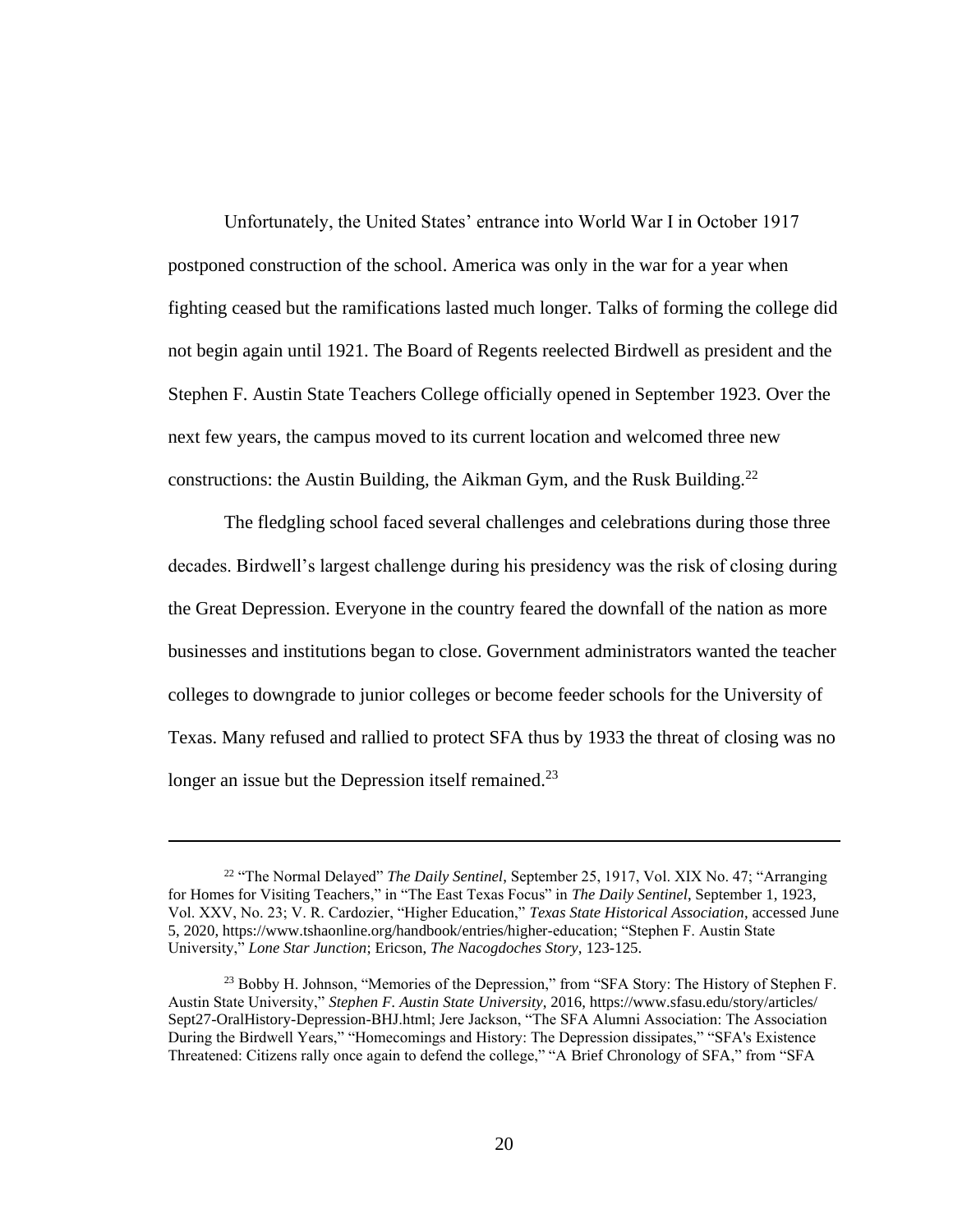In spite of the fear growing across the country, SFA had new reasons to celebrate. Former students created the Ex-Students Association, which later became the Alumni Association, in order to connect graduates even if they were from different graduating years. The city and the college worked together to create the first of a decade's long tradition of Homecoming celebrations. Finally, the city voted to move the Old Stone Fort, the first and most prominent building in town, to the campus. Despite a brief discrepancy on whether or not the campus was the right location for the Stone Fort Museum, the optimism for the future of SFA and Nacogdoches looked bright. Birdwell retired as president in 1942 handing over the position to Paul L. Boynton, who then had his own set of challenges to overcome.<sup>24</sup>

Shortly before Dr. Boynton became the second president, the United States entered World War II. Colleges across the country felt the devastating blow to their enrollment numbers as men left their institutions to fight in the war or enrolled with the armed forces after graduating high school instead of enrolling in college. SFA's enrollment numbers dropped to around four hundred making the risk of shutting down greater than during the Depression. Boynton secured the college as a training facility for a new branch of the United States Army called the Women's Army Auxiliary Corps

Story: The History of Stephen F. Austin State University," *Stephen F. Austin State University*, 2016, https://www.sfasu.edu/ story/.

<sup>24</sup> Archie P. McDonald, "Old Stone Fort," *Texas State Historical Association*, accessed March 10, 2021, https://www.tshaonline.org/handbook/entries/old-stone-fort; Edwin W. Gatson, "Celebrating Former Students: A Brief History of the Alumni Association (1998)," from "SFA Story: The History of Stephen F. Austin State University," *Stephen F. Austin State University*, 2016, [http://www.sfasu.edu/story/articles/](http://www.sfasu.edu/story/articles/%20Oct11-AlumniAssociation.html)  [Oct11-AlumniAssociation.html;](http://www.sfasu.edu/story/articles/%20Oct11-AlumniAssociation.html) Ericson, *The Nacogdoches Story*, 125-128, 131.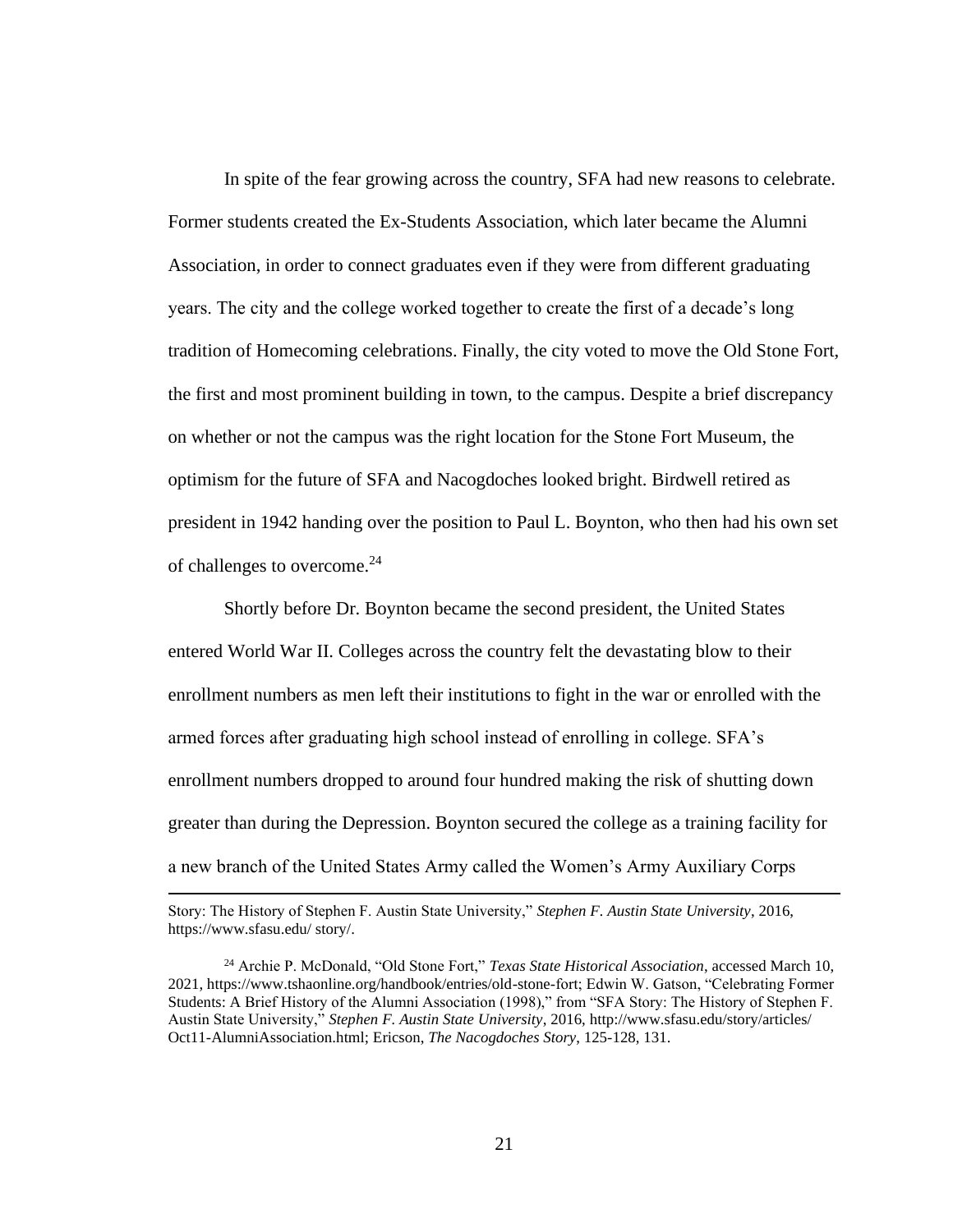(WAACs), later known as the Women's Army Corps (WACs). SFA became the first designated WAAC branch of the Army Administration School in 1943 where the women learned to be switchboard operators, mechanics, and bankers. These women rode the Southern Pacific Railroad from all across the country to the small East Texas town where they then marched down the street from the train depot all the way to the steps of the Austin Building.<sup>25</sup>

During their six-week training sessions, they lived on campus and joined local civilian life during their time off. Every class would create a program of skits and musical numbers open to the public before their graduation, which brought a sense of community and hope during those difficult days. When the WAACs graduated, they would ship off to their next location and a new group of women started classes. This rotation allowed SFA to survive until the men returned home and a new group of students entered the realm of higher education.<sup>26</sup>

Congress' establishment of the G.I. Bill led SFA, like many other schools across the country, to an increase in student enrollment, which ultimately changed the dynamics

<sup>25</sup> Clarice F. Pollard, *Laugh, Cry and Remember: The Journal of a G.I. Lady* (Journeys Press: Phoenix, 1991), 51, 53; Ericson, *The Nacogdoches Story*, 147, 154-160; Jere Jackson, "The Boynton Administration: 1948-58: Boynton attempts to catch up with growth," "The Boynton Administration: 1948- 58: Celebrations, Growth, and Building," from "SFA Story: The History of Stephen F. Austin State University," *Stephen F. Austin State University*, 2016, https://www.sfasu.edu/ story/; Matthew Lynch, "Uncovering the Devastating Impacts of World War II on American Education," *The Edvocate*, September 2, 2016, [https://www.theedadvocate.org/uncovering-devastating-impact-world-war-ii-american-education/;](https://www.theedadvocate.org/uncovering-devastating-impact-world-war-ii-american-education/) "The College during World War II," *Sarah Lawrence College*, accessed March 15, 2021, [https://www.sarahlawrence.edu/archives/digital-collections/wwii/background.html.](https://www.sarahlawrence.edu/archives/digital-collections/wwii/background.html)

<sup>26</sup> Pollard, *Laugh, Cry and Remember*; 60-61, 64-65, 68; "Historical Markers: Women's Army Corps School," from "SFA Story: The History of Stephen F. Austin State University," *Stephen F. Austin State University,* 2016, http://www.sfasu.edu/story/markers/SFA-WACs.html.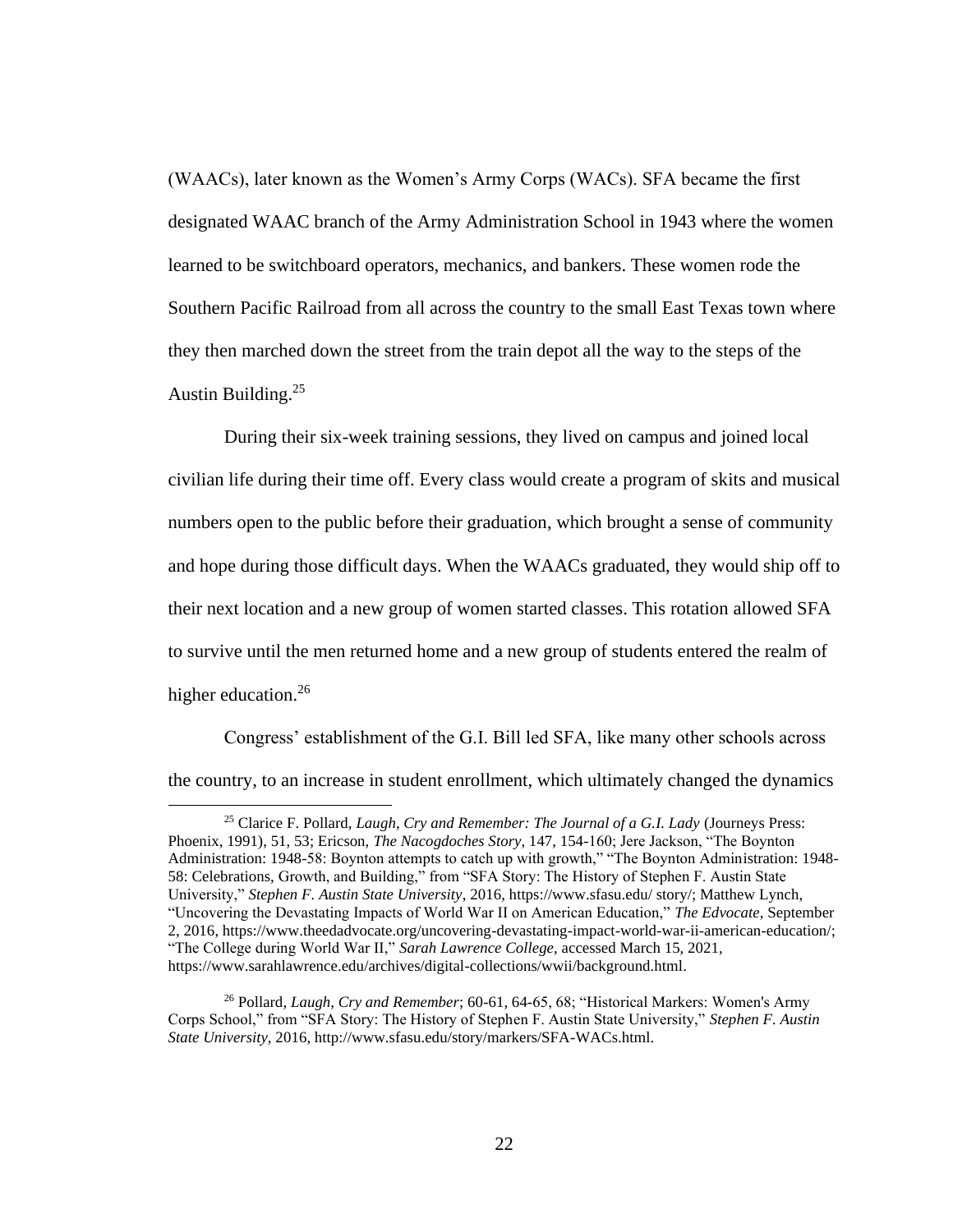of how colleges operated. President Franklin Delano Roosevelt signed the G.I. Bill into law on June 22, 1944. Formally called the Servicemen's Readjustment Act of 1944, it was to be a reward to those who served in the military. Veterans of World War I suffered economic hardships as they flooded back into the job market and the current administration wanted to do better for this round of veterans. The money from the G.I. Bill helped establish hospitals, provided low-interest mortgages, and granted stipends to cover some of the cost of college or trade school tuition.<sup>27</sup>

More than seven million veterans of World War II took advantage of this opportunity to further their education by the time this variation of the bill ended in 1956. Although women and African American veterans technically had the same rights as their white male counterparts, many Veterans Administration program directors barred them from obtaining those same benefits. However, this did not change the fact that more people that normally would not have attended college due to the cost of higher education could finally attend. When the veterans returned to SFA they faced many challenges including housing and overcrowded classrooms. Enrollment numbers jumped from a little more than three hundred students in 1945 to roughly one thousand the following year. President Boynton reached out to the Board of Regents for approval for an emergency

<sup>27</sup> John Bound and Sarah Turner, "Going to War and Going to College: Did World War II and the G.I. Bill Increase Educational Attainment for Returning Veterans?" *Journal of Labor Economics*, Vol. 20, no. 4, October 2002, 784-815, https://www-jstor-org.steenproxy.sfasu.edu/ stable/ 10.1086/342012; Marvin Lazerson, "The Disappointments of Success: Higher Education after World War II," *The Annals of the American Academy of Political and Social Science*, Vol. 559, 64-76, September 1998, [http://www.jstor.org/](http://www.jstor.org/%20stable/1049607)  [stable/1049607;](http://www.jstor.org/%20stable/1049607) Jere Jackson, "The Boynton Administration During World War II: GIs Return - Vet Villages," from "SFA Story: The History of Stephen F. Austin State University," *Stephen F. Austin State University*, 2016, http://www.sfasu.edu/story/articles/ Oct25-GIs-VetVillages.html.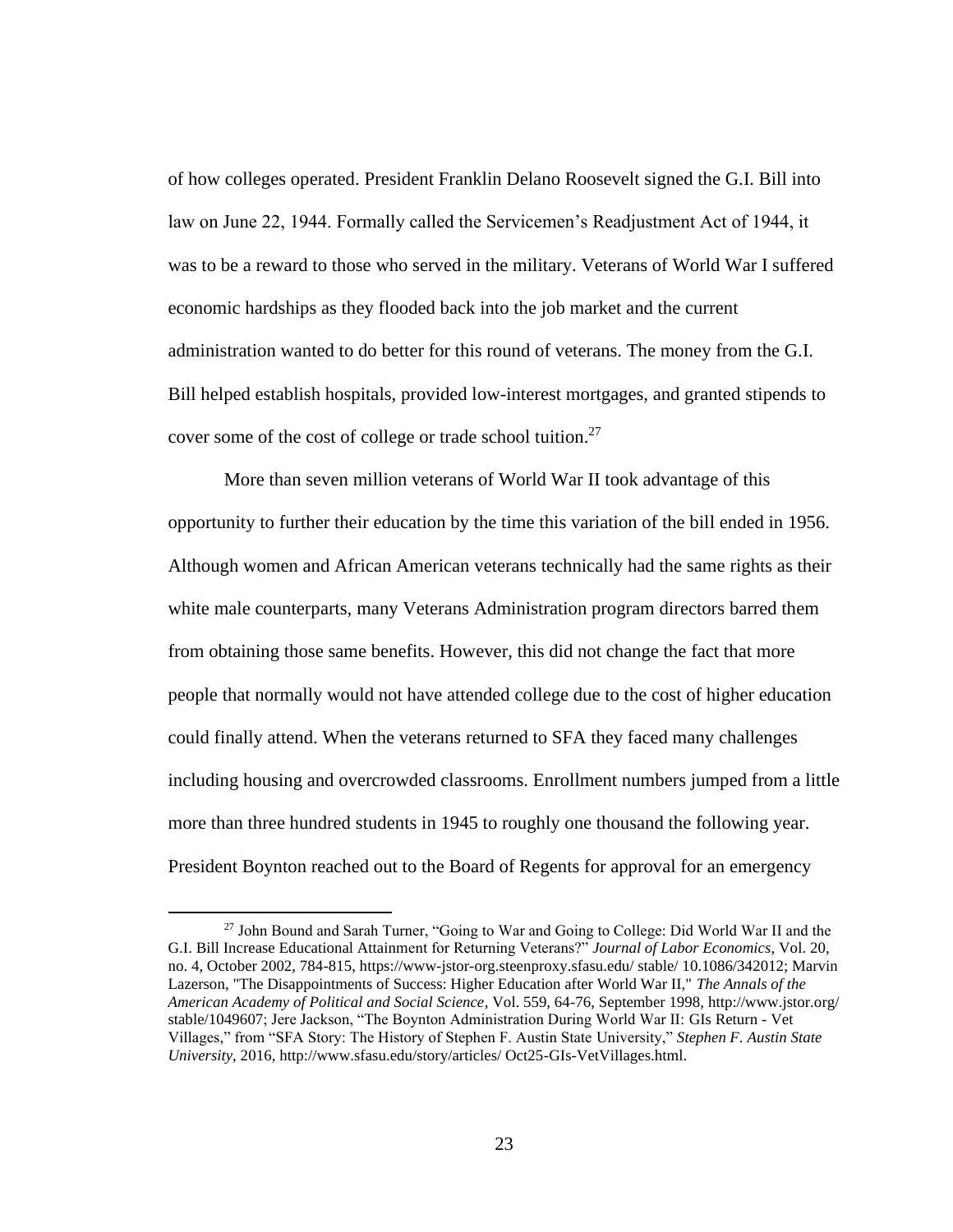construction grant to begin building new classrooms and dorms. Most of the classrooms during the Boynton Administration were temporary portable facilities but plans were in the works to help support the growing number of servicemen attending college at SFA.<sup>28</sup>

Over the next decade, major changes in the social and political spheres across America were in the early stages of development. Nacogdoches and SFA were able to stave those influences for a little while longer due to the strength of the Pine Curtain and by focusing more on the collegiate milestones of the late 1940s. One of the greatest achievements during this time, especially considering the previous risk of shutting down, was the celebration of SFA's twenty-fifth anniversary in 1948. The following year, a legislative act dropped the title of "teachers" from all state colleges, thus changing the name to Stephen F. Austin State College. As Nacogdoches moved into the 1950s, enrollment numbers steadily increased and life in the area saw few changes until the first event that would transform SFA and Nacogdoches forever.<sup>29</sup>

The completion of U.S. Highway 59 broke barriers in ways that no one could have predicted. This major highway connected Nacogdoches to Houston, which was, and

<sup>28</sup> Ericson, *The Nacogdoches Story*, 165-168; Jackson, "The Boynton Administration During World War II: GIs Return - Vet Villages;" Erin Blakemore, "How the GI Bill's Promise Was Denied to a Million Black WWII Veterans," *History*, June 21, 2019, [https://www.history.com/news/gi-bill-black-wwii](https://www.history.com/news/gi-bill-black-wwii-veterans-benefits)[veterans-benefits;](https://www.history.com/news/gi-bill-black-wwii-veterans-benefits) Joseph Thompson, "The GI Bill should've been race neutral, politicos made sure it wasn't," *Military Times*, November 9, 2019, https://www.militarytimes.com/military-honor/saluteveterans/2019/11/10/the-gi-bill-shouldve-been-race-neutral-politicos-made-sure-it-wasnt/; "G.I. Bill," *History*, May 27, 2010, https://www.history.com/topics/ world-war-ii/gi-bill.

<sup>29</sup> "Vernon's Texas Statutes 1950 Supplement," *Vernon Law Book Company*, May 1950, <https://www.sll.texas.gov/library-resources/collections/historical-texas-statutes/bookreader/1950/> #page/235/ mode/1up, 211; C. K. Chamberlain, "Stephen F. Austin State University," *Texas State Historical Association*, accessed March 15, 2021, [https://www.tshaonline.org/handbook/entries/stephen-f](https://www.tshaonline.org/handbook/entries/stephen-f-austin-state-university)[austin-state-university.](https://www.tshaonline.org/handbook/entries/stephen-f-austin-state-university)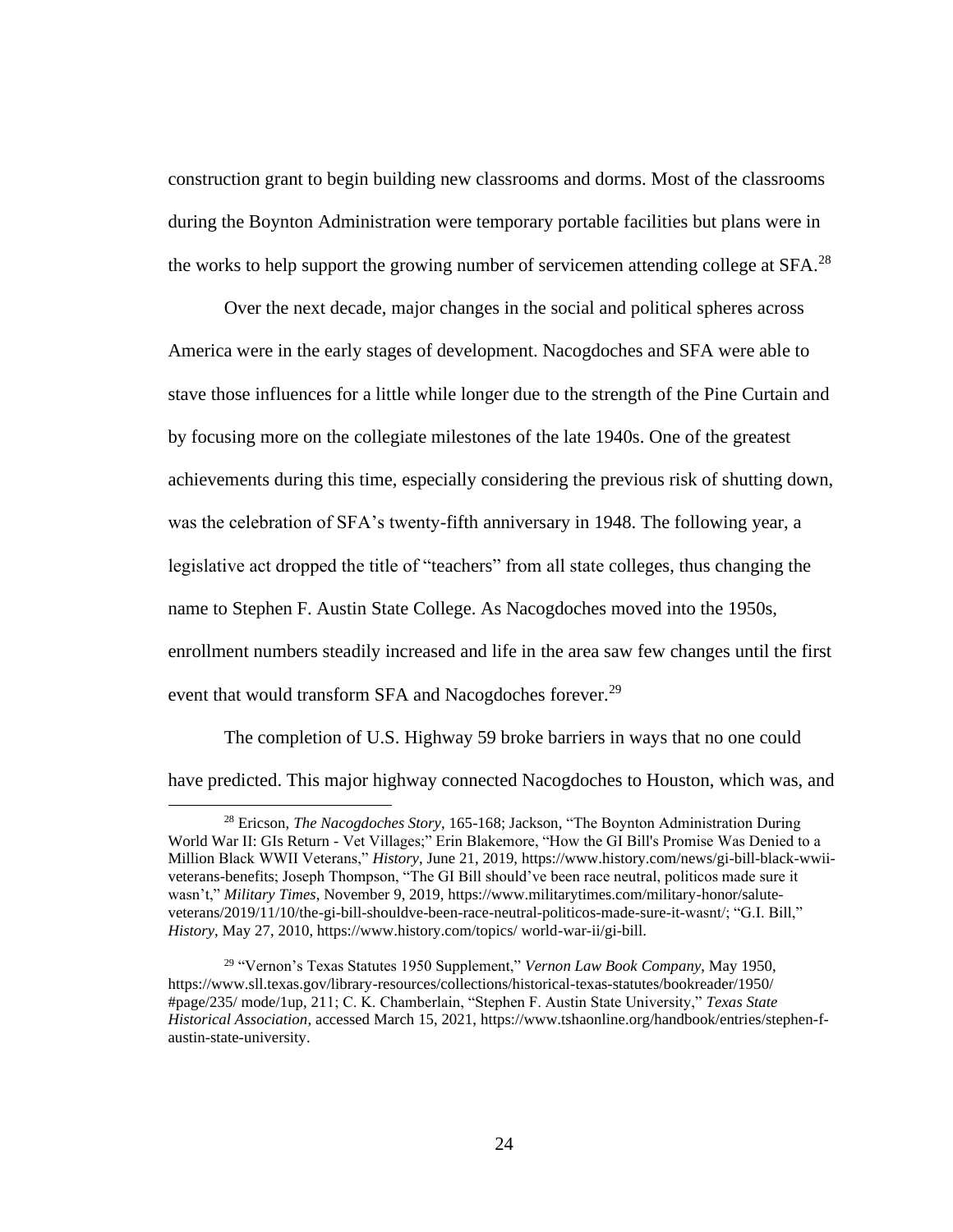still is, the largest city in Texas. Within a few years of completion, more students attended SFA from Harris County than Nacogdoches County. This development began to puncture the Pine Curtain by changing the dynamics of the faculty and students. However, the biggest influence on the campus was yet to come; the appointment of Ralph W. Steen as president.<sup>30</sup>

Ralph Wright Steen would become the most celebrated president in SFA history. A lifelong Texan, Steen was born, raised, and attended schools in the Lone Star State, ultimately earning his Ph.D. in history from the University of Texas. While earning his degrees, he worked at several different schools before joining Texas A&M for his longest teaching stint from 1935 to 1958. Dr. Steen then served as the head of the Department of History and Government for four years. His experience in different leadership positions within academia made him a great candidate to take charge of SFA after several trying years.<sup>31</sup>

Dr. Steen became president of Stephen F. Austin State College on November 1, 1958, after the unexpected death of President Boynton, and held the position until his

<sup>&</sup>lt;sup>30</sup> Leighton, "Vintage photos of Houston's Southwest Freeway show how it's changed over the years;" Ericson, *The Nacogdoches Story*, 168-171, 219; "College Info: Prepared for TV program," Office of the President Steen, ETRC; Ralph W. Steen to Mr. C. Anthony Buckley, Box 1, Folder 13 "Correspondence College Park 1967-1971," President, Office of the President Steen, ETRC, Steen Library, SFASU, Nacogdoches, Texas; "Resume of Constituency," Box 2, Folder 19 "Correspondence R 1962- 1968," Office of the President Steen, ETRC, Steen Library, SFASU, Nacogdoches, Texas.

<sup>31</sup> William Harlow, "Steen, Ralph Wright (1905-1980)," *Texas State Historical Association*, accessed February 25, 2021, [https://www.tshaonline.org/handbook/entries/steen-ralph-wright;](https://www.tshaonline.org/handbook/entries/steen-ralph-wright) Jackson, "Ralph Steen and the Campus Boom Town;" "Biographical Data of Dr. Ralph W. Steen President of Stephen F. Austin State College, Nacogdoches, Texas," Box 4 Folder 8 "Personal History, Pictures, and Obituary," Office of the President Steen, ETRC, Steen Library, SFASU, Nacogdoches, Texas.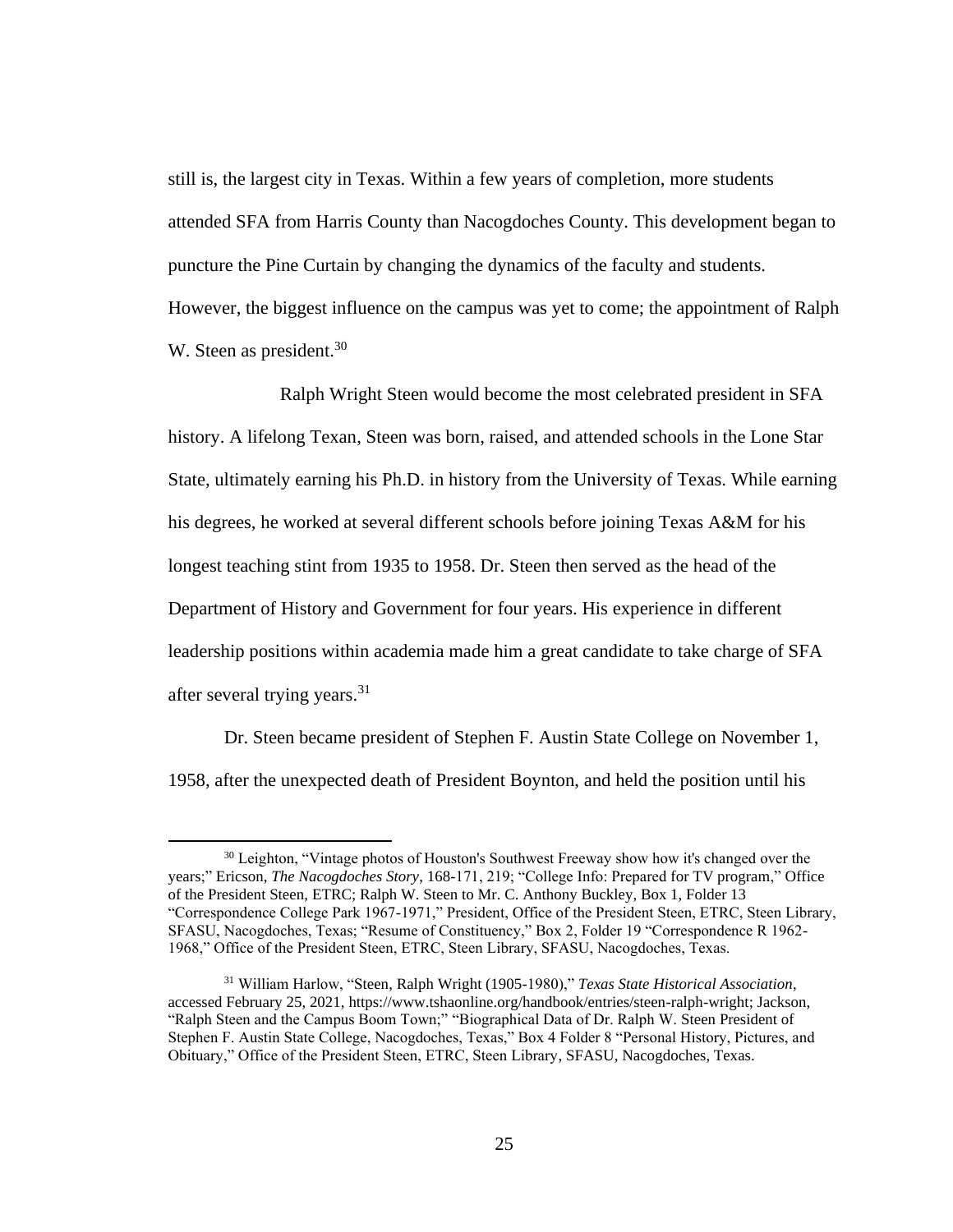retirement on July 31, 1976. During his time as the third president, SFA experienced unprecedented growth making it one of the fastest growing colleges in the state at the time. Enrollment grew from two thousand students to more than ten thousand in just a few short years. The campus itself saw the completion of several new state of the art classrooms and dormitories to accommodate those growing numbers. Dr. Steen also oversaw one of the most substantial and controversial events in the university's history, the integration of the campus.<sup>32</sup>

President Steen deserves much of the praise he garnered during his time as the leader of the school, but he also receives more than what he is due. Without his push to shake up what he considered to be the sleepy town of Nacogdoches, SFA might not be the university it is today, but it came at the cost of the relationship between SFA and the people of Nacogdoches. Granted, the reality of what he accomplished goes beyond the capabilities of what a college president can do, as there is a higher power behind the scenes. The Board of Regents permits a president to enact legislation they want the school to follow and ultimately these decisions reflect upon the president. The actions taken by the faculty and students also have the potential to affect the public's perception

<sup>32</sup> "Enrollment Reaches New High, Record Smashed For Fourth Straight Year," *The Pine Log*, September 20, 1963, 1; Ericson, *The Nacogdoches Story*, 213-215; "Enrollment Hits 10,000 For Fall," *The Pine Log*, September 15, 1972, 1; Various, Box 4, Folder 13 "Letters of Congratulations 1958," Office of the President Steen, ETRC, Steen Library, SFASU, Nacogdoches, Texas; Ralph W. Steen to Mr. Wilmer L. McCallum, Vice President, Box 1, Folder 13 "Correspondence College Park 1967-1971," Office of the President Steen, ETRC, Steen Library, SFASU, Nacogdoches, Texas.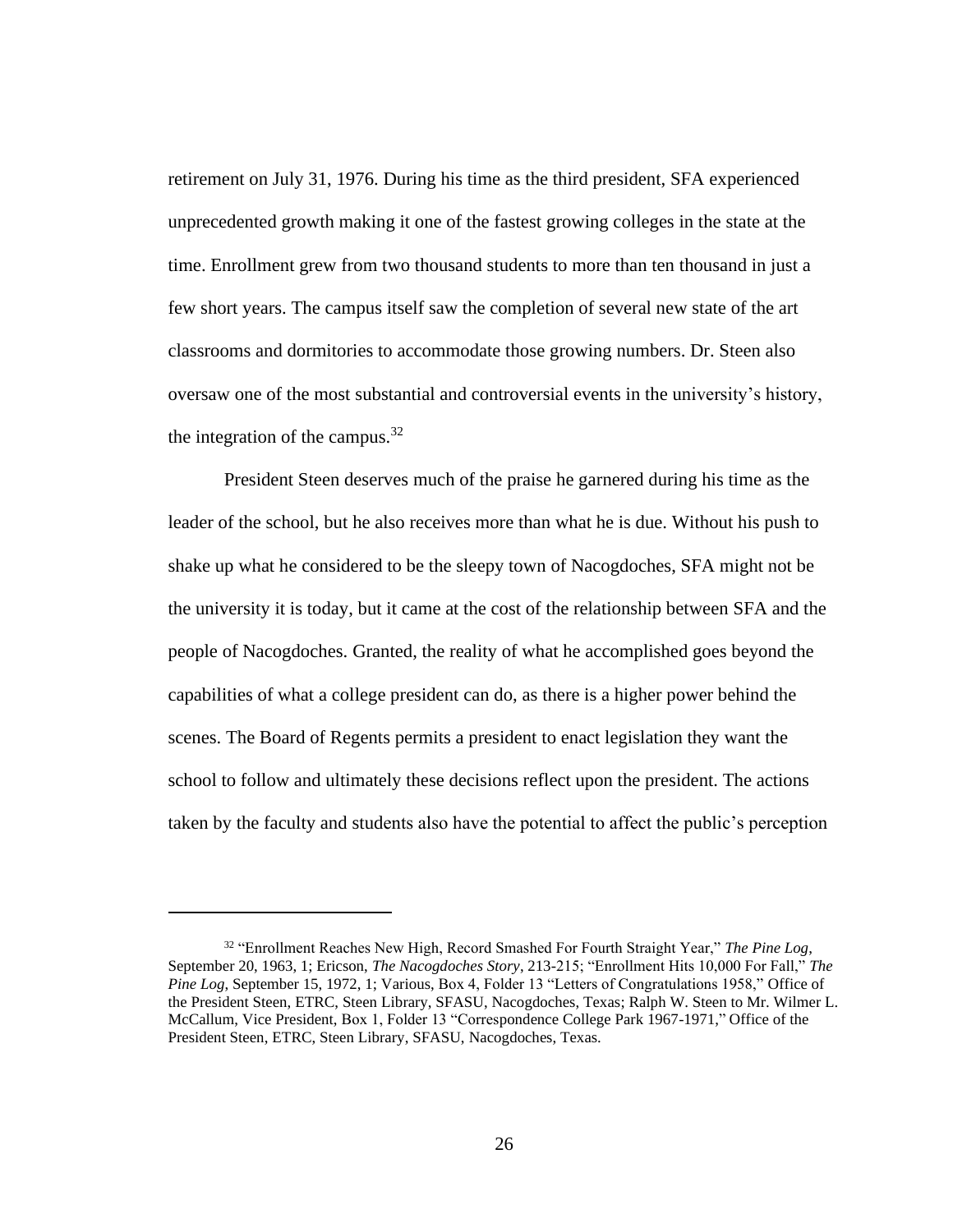of the one in charge and the school as a whole. However, Steen's greatest contribution to SFA came because of foresight and dedication to what the school could become.<sup>33</sup>

During his presidency, Dr. Steen oversaw the construction of more than a dozen buildings and saw the number of classes and degree programs increase in pursuit of a university title. The previous president had plans to expand the college since the number of students began to rise during his tenure, but funding was always a source of contention. Exuberant production costs dashed Dr. Boynton's dreams of constructing a fine arts building and auditorium. Steen's plans to reconstruct the campus would ultimately include eleven dormitories, four classroom and office buildings, a library, a coliseum and it all started with a student center inspired by the one at A&M. The Memorial Student Center at A&M was a place to honor those who had fallen in the two world wars as well as be a central location for students to come together.<sup>34</sup>

<sup>33</sup> "Something About East Texas" by Ralph W. Steen published in *Philosophical Society of Texas*, 1962, Box 4, Folder 10, Office of the President Steen, ETRC, Steen Library, SFASU, Nacogdoches, Texas; "The SFA Board of Regents," *Stephen F. Austin State University*, 2016, [http://www.sfasu.edu/story/](http://www.sfasu.edu/story/%20boards/)  [boards/](http://www.sfasu.edu/story/%20boards/) index.html; "Rules and Regulations Board of Regents Stephen F. Austin State University," *Stephen F. Austin State University Board of Regents,* February 2, 2021, [http://www.sfasu.edu/docs/board](http://www.sfasu.edu/docs/board-regents/rules-and-regulations.revised02.02.2021.pdf)[regents/rules-and-regulations.revised02.02.2021.pdf;](http://www.sfasu.edu/docs/board-regents/rules-and-regulations.revised02.02.2021.pdf) Jere Jackson, "The buildings of the 1960s: Haas discusses Steen's building program," from "The Early Steen Administration: An Explosion," from "SFA Story: The History of Stephen F. Austin State University," *Stephen F. Austin State University*, 2016, [https://www.sfasu.edu/story/articles/Nov8-Buildings-Early60s.html.](https://www.sfasu.edu/story/articles/Nov8-Buildings-Early60s.html)

<sup>&</sup>lt;sup>34</sup> Elizabeth D. Vaccaro, "A Strategic Action Plan For Student Centers & College Unions," Master's Thesis, Ball State University, 2011, 8-25, [https://cardinalscholar.bsu.edu/bitstream/handle/](https://cardinalscholar.bsu.edu/bitstream/handle/%20123456789/195004/)  [123456789/195004/](https://cardinalscholar.bsu.edu/bitstream/handle/%20123456789/195004/) VaccaroE\_2011-3\_BODY.pdf?sequence =1&isAllowed=y; "Memorial Student Center," *Texas A&M University*, accessed March 15, 2021, [https://www.tamu.edu/traditions/remembrance/](https://www.tamu.edu/traditions/remembrance/%20msc/index.html)  [msc/index.html;](https://www.tamu.edu/traditions/remembrance/%20msc/index.html) Linda Carl, "1970 To Bring A Dreamland SFA," *The Pine Log*, November 3, 1967, 4; Ross Markwardt, "Campus Boom Town;" Ericson, *The Nacogdoches Story*, 218.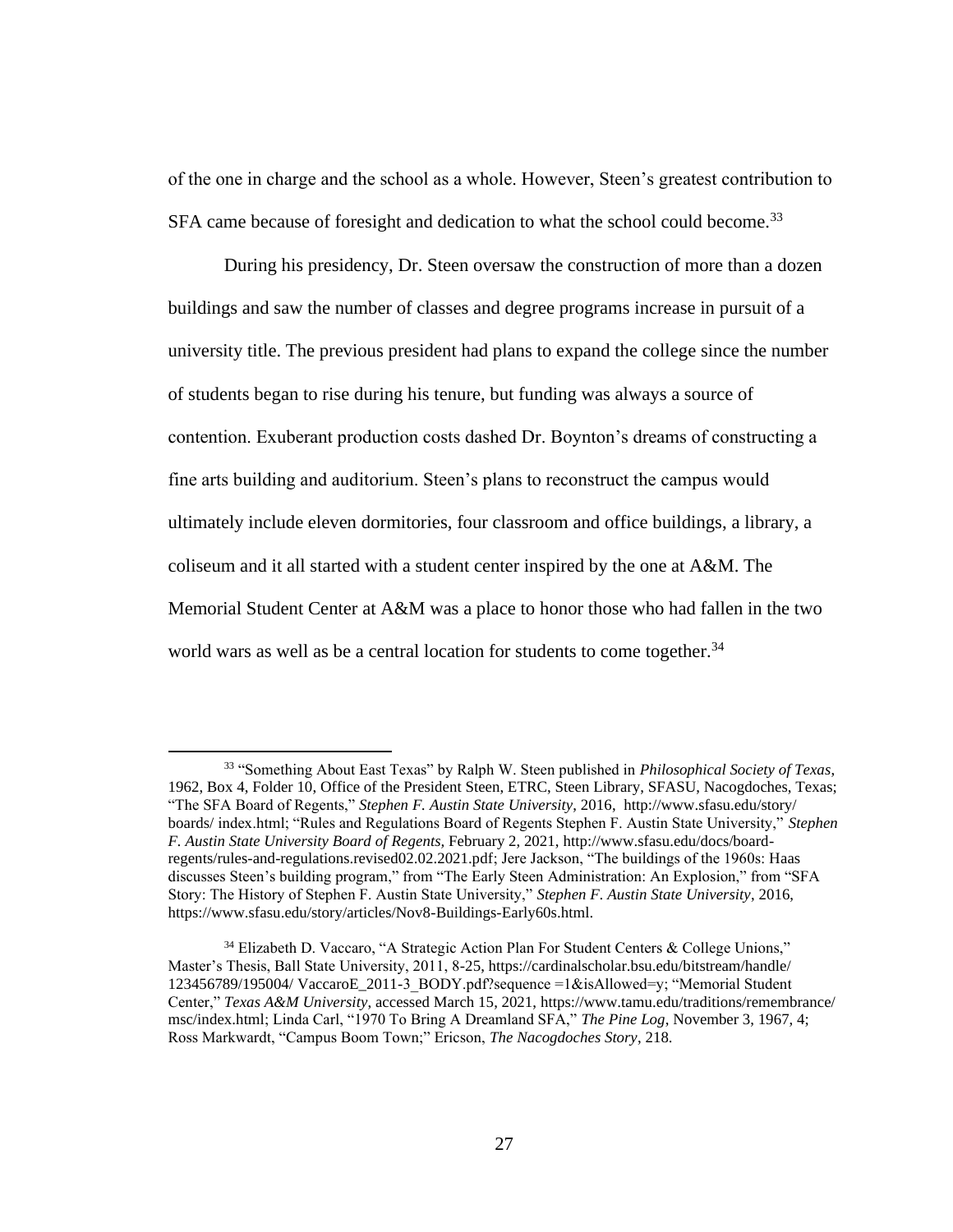Colleges across the nation began creating student unions in the early nineteenth century, but after the rise in student populations due to the GI Bill, more campuses wanted a place where the college could become a community. The student center at SFA opened in 1960 and housed a snack bar, bookstore, cafeteria, post office, meeting rooms, and more. With the help from Charles Haas, the comptroller in charge of budgets and contractor bids, Steen was able to move forward with building plans, including the fine arts building. Haas felt Steen had a way of convincing the Board of Regents all these projects needed to happen, and with the rising success of the college, it was difficult to disagree. However, it became much harder to convince those outside the college these plans needed to proceed.<sup>35</sup>

Ralph Steen had no way of knowing the number of students would rise to more than ten thousand during his eighteen years at SFA, but he knew big changes would need to be made in order to accommodate the growing student population. Dr. Steen had a plan from the very beginning but knew he would not be able to act immediately in expanding the college beyond the initial two hundred acres due to the concern of the public. The city government of Nacogdoches supported Steen in his endeavors as the growing number of

<sup>35</sup> Keith W. Olson "The G. I. Bill and Higher Education: Success and Surprise," *American Quarterly* 25, no. 5, December 1973, 596-610, https://www.jstor.org/stable/2711698; "Reflections on the early 1960s: An Interview with Charles Haas, Business Manager 1959-82," from "The Early Steen Administration: An Explosion," from "SFA Story: The History of Stephen F. Austin State University," *Stephen F. Austin State University*, 2016, https://www.sfasu.edu/story/articles/Nov8-HaasInterview.html; Jere Jackson, "Steen's Building Program, Phase II - Interview with Charles Haas," from "The Early Steen Administration: An Explosion," from "SFA Story: The History of Stephen F. Austin State University," *Stephen F. Austin State University*, 2016, https://www.sfasu.edu/story/articles/Nov15-Bldgs-Haas-Phase-II.html; Jackson, "The Buildings of the 1960s."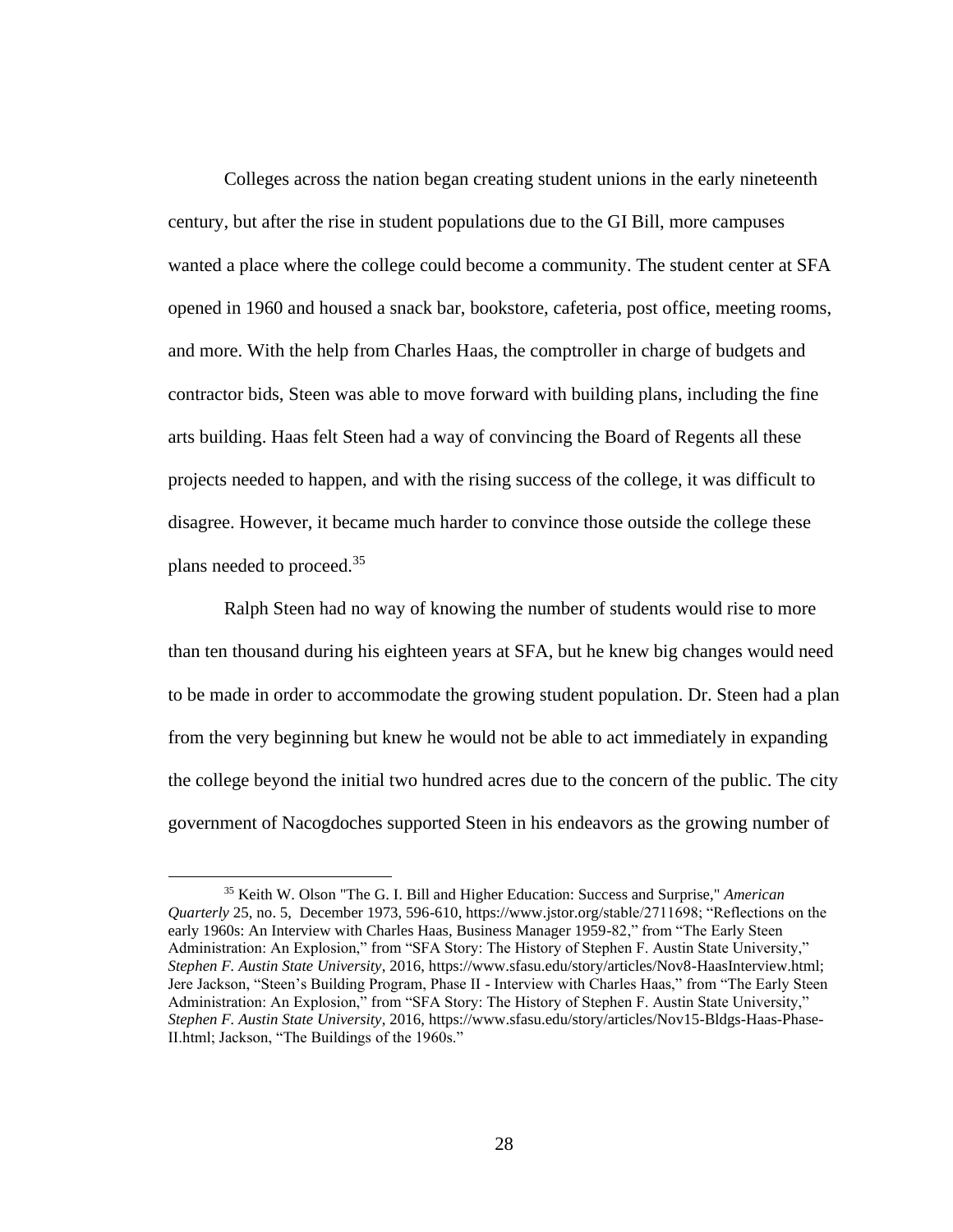students added to the growing economy, but it would be much more difficult to convince the everyday citizens of the town to go along with major changes. People from small rural towns often dislike major change and hold on to a strong sense of tradition, which was the case regarding the Griffith Park debate that became the first major point of contention between SFA and Nacogdoches.<sup>36</sup>

Griffith Park, a plot of land south of the main campus, was the perfect location to expand the school due to its close proximity. This area filled with hundreds of pine trees was originally part of Thomas J. Rusk's homestead, but it eventually became the property of Lycurgus E. Griffith and his daughter Martha. The city obtained this untapped land in 1917 with the one requirement being that the Griffith heirs would inherit the land again if the city no longer maintained the property. With an arrangement made by M. M. Stripling, chairman of the city commission, and permission given from each of the living heirs, Griffith Park would belong to the school. Unfortunately, the process to secure this property would not be an easy one.<sup>37</sup>

<sup>&</sup>lt;sup>36</sup> Jere Jackson, "Griffith Park becomes an Issue," from "The Early Steen Administration: An Explosion," from "SFA Story: The History of Stephen F. Austin State University," *Stephen F. Austin State University*, 2016, https://www.sfasu.edu/story/articles/Nov8-GriffithPark.html; Raquel Torres, "Nacogdoches: A day trip to the oldest town in Texas;" Becky McCray, "Survey of Rural Challenges 2017: What Small Town People See as Their Biggest Challenges and What Topics They Most Want Help With," Small Biz Survival, December 18, 2017, https://smallbizsurvival.com/2017/12/ survey-rural-challenges-2017-small-town-people-see-biggest-challenges-topics-want-help.html.

<sup>37</sup> Jackson, "Griffith Park becomes an Issue;" Davis Griffith-Cox, "The Griffith Family," *Bedinger Family History and Genealogy*, accessed July 16, 2020, http://www.bedinger.org/the-griffith-family.html; City of Nacogdoches, *Minutes*, Vol. 12, 11-12; City of Nacogdoches, *Minutes*, Vol. 6, 412-413.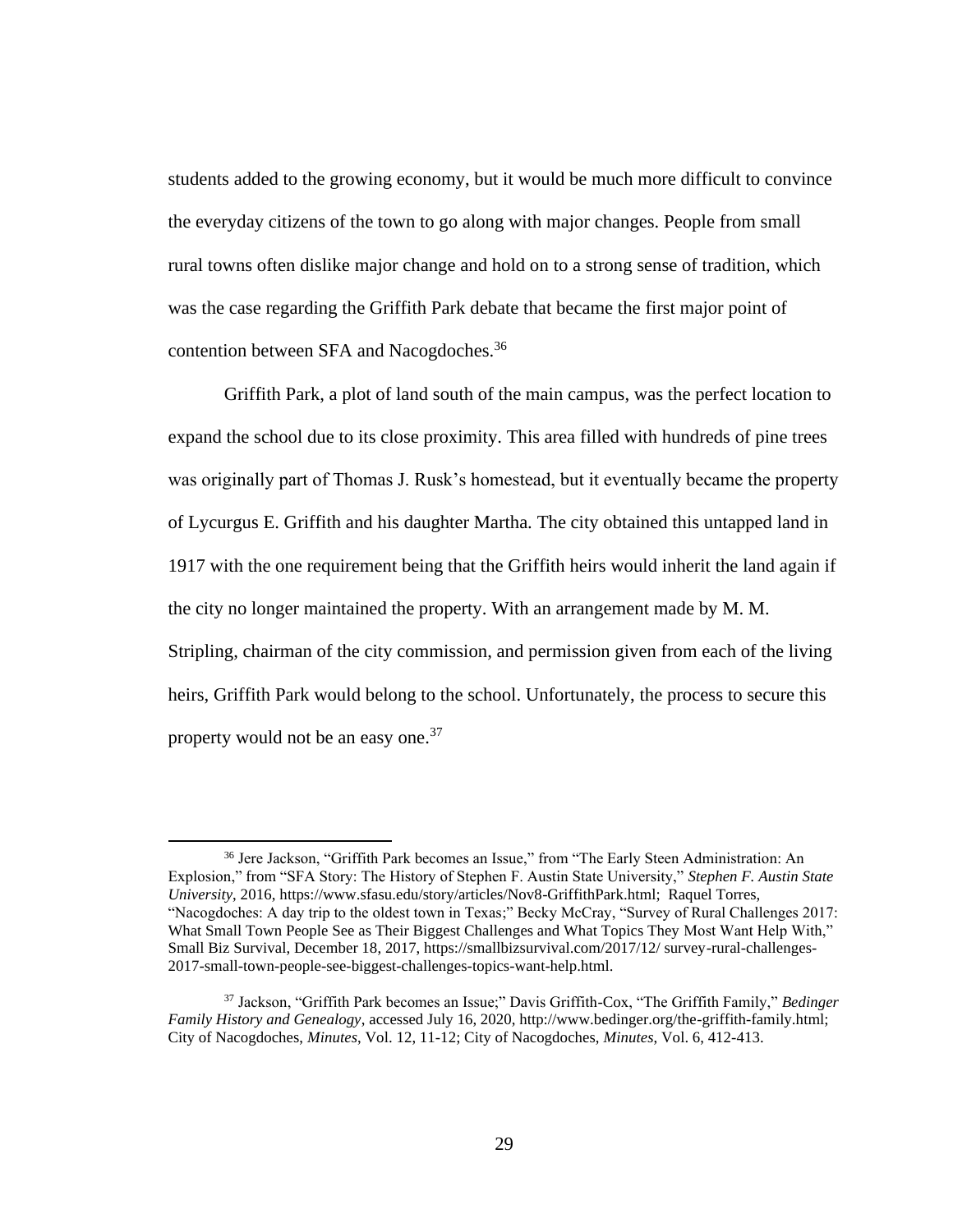The acquisition of Griffith Park had two major hurdles to overcome, legal and emotional. M. M. Stripling eagerly agreed to give SFA the rights to the park for free, but there was the prospect of the state issuing condemnation proceedings as well as the task of finding the remaining Griffith heirs for them to sign their rights away to the school. All of the heirs agreed to terminate their rights except for one. This particular heir felt giving the property to the school was a violation of the original agreement between her ancestors and the city and thought that cutting down trees to make way for large buildings took away from the feel of Nacogdoches and the Piney Woods. The citizens became irritated when they heard what was to become of the park. This was the first time a president of the school began to encroach on the traditions or nostalgia of the town instead of adding to them. Dr. Steen pleaded his case to the people at a city council meeting during the summer of 1961. In an attempt to be cordial with the citizens and heirs, Steen offered for SFA to pay ten thousand dollars plus the cost of paving Griffith Boulevard to avoid the Board of Regents from forcefully obtaining the land through legal actions.<sup>38</sup>

For the next two years, a battle of words and law consumed the town. Both sides wrote letters and articles denouncing the immobility of the town to accept change or the

<sup>38</sup> City of Nacogdoches, *Minutes*, Vol. 7, 218, 229; City of Nacogdoches, *Minutes*, Vol. 8, 110; City of Nacogdoches, *Minutes*, Vol. 9, 25, 101, 104, 328, 346, 354; City of Nacogdoches, *Minutes*, Vol. 12, 11, 13, 429, 437, 447; City of Nacogdoches, *Minutes*, Vol. 13, 342; Gerald Yoes, "Bustling Construction Program Changes Face of SFA Campus," *The Pine Log*, November 15, 1963; "Dorm 15 Features Many New Ideas," *The Pine Log*, December 3, 1965, 8; Ericson, *The Nacogdoches Story*, 216-217; "Spare Those Lovely Pines," news clipping in Box 2, Folder 3 "Griffith Park Correspondence 1961-1964," Office of the President Steen, ETRC, Steen Library, SFASU, Nacogdoches, Texas.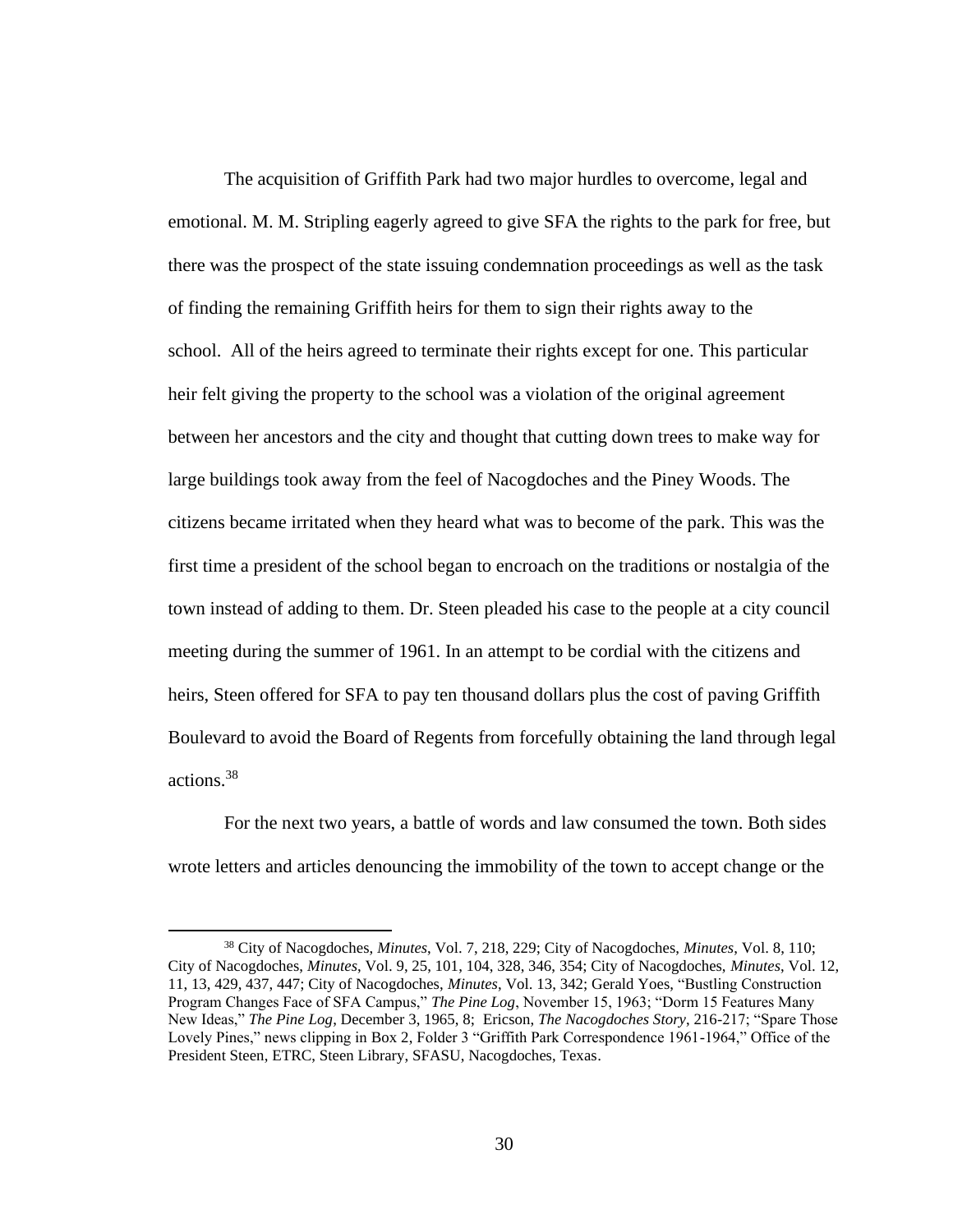lack of compassion from an outsider on the memories of the people. No matter how everything played out someone would be hurt, but in the end, Griffith Park became the property of SFA and construction began on two new dorms. In an attempt to make amends for the mess of the legal battle of the property, Steen proposed naming two new buildings in honor of the Griffith family. Those two buildings became the Griffith Fine Arts Building, the fine arts building Boynton dreamed about, and a new dorm built on the former park named the Martha T. Griffith Hall. Despite the gesture to immortalize the Griffith family on SFA's campus, the incident still caused some resentment within the city, but due to the unprecedented growth of the campus the people forgave the school's transgressions. Over the next several years, construction and growth remained within the campus causing little issue with the citizens of Nacogdoches until Dr. Steen chose to demolish a portion of a major road through campus.<sup>39</sup>

The continued growth of the student population called for new state of the art dorms and classrooms to not only entice students to attend SFA in the first place, but to also keep students until graduation. While the dormitories were on the outskirts of the campus, the classrooms were centrally located often bordering Raguet Street. North Street was the main road through the middle of the city. It ran North and South and

<sup>&</sup>lt;sup>39</sup> Ralph W. Steen, "Something About East Texas: An Article by Ralph W. Steen," originally published in *Philosophical Society of Texas*, 1962, published on "The Early Steen Administration: An Explosion" by Jere Jackson, *Stephen F. Austin State University*, accessed on July 16, 2020, http://www.sfasu.edu/story/articles/Nov8-AboutEastTexas.html; Various, Box 2, Folder 3 "Griffith Park Correspondence 1961-1964."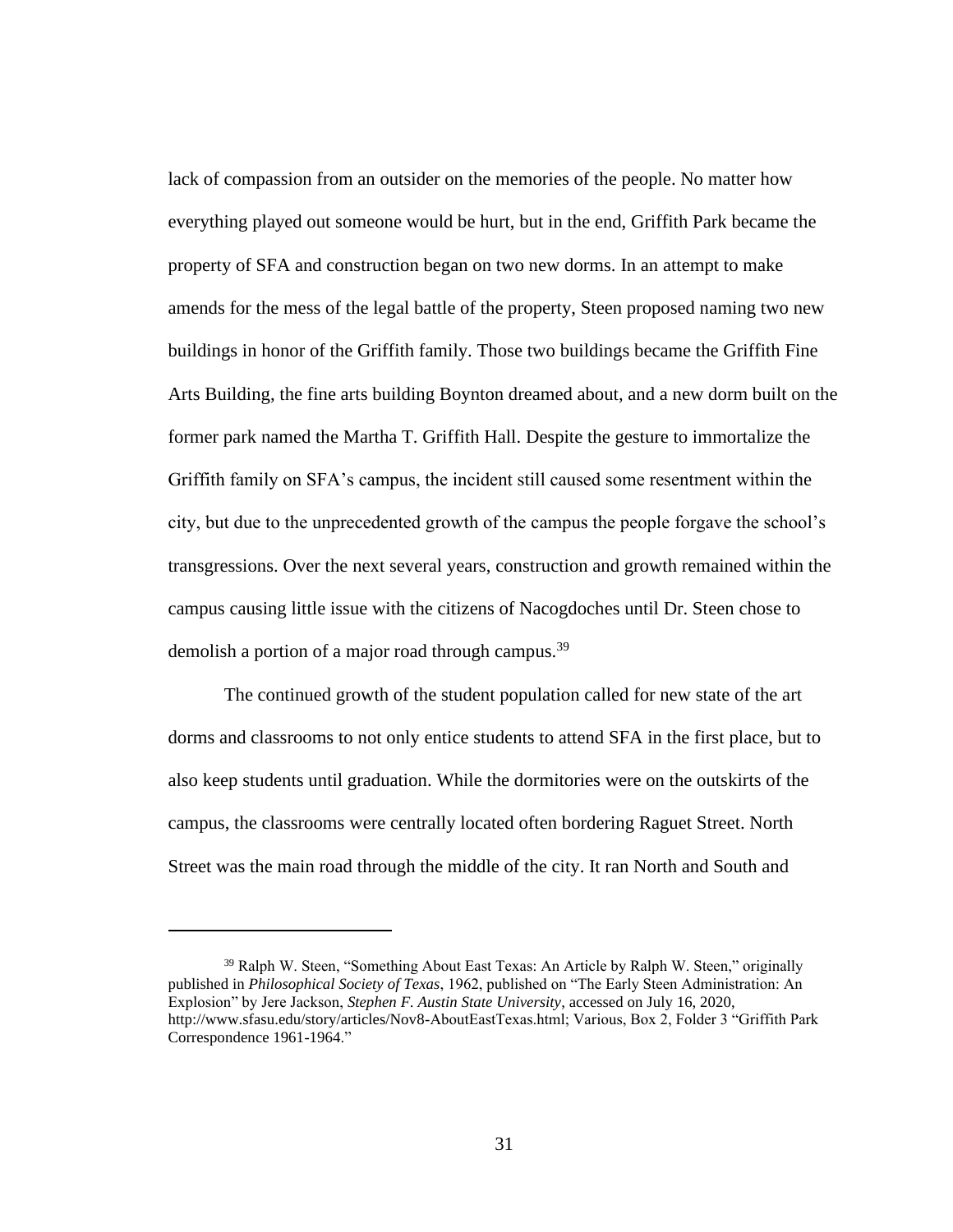connected Nacogdoches to Houston and Dallas, while Raguet was the street that ran parallel through the middle of campus and was another conduit across the city. North Street was the location of many businesses and crowded, so Raguet had become the route for motorists to make quick passage across Nacogdoches. Unfortunately, having a major road run through the middle of campus became a danger to students walking to their classes as well as a possible noise distraction for those studying or in the middle of lectures. Dr. Steen also wanted a more cohesive look to the campus and sought to connect the two sides. By 1973, there was a walkway built in the middle of campus dividing Raguet Street in half and preventing motorists from making it to the other side with ease.<sup>40</sup>

Despite the completion of University Drive, another street east of Raguet and parallel to North, around the same time which gave motorists another route through town, there was already too much damage. Over the years, business owners moved their locations closer to the campus in order to make access to their stores easier on students, but this, plus the continued rising number of students, caused there to be more congestion on North Street. Nacogdoches was becoming unrecognizable to the people who had grown up in the town. Their way of life was ripping apart and it was all due to SFA and

<sup>40</sup> Various, Box 4 Folder 8 "Personal History, Pictures, and Obituary," Office of the President Steen, ETRC, Steen Library, Stephen F. Austin State University (SFASU), Nacogdoches, Texas; Linda Carl, "1970 To Bring A Dreamland SFA;" Markwardt, "Campus Boom Town;" "Enrollment Reaches New High, Record Smashed For Fourth Straight Year;" "Lack Of Sidewalks Inconveniences Students," *Pine Log*, January 9, 1968, 2; Jackson, "The buildings of the 1960s;" Zachary McSwain, "Building the College Among the Pines: The Expansion of the SFA Campus from 1958 to 1976," Unpublished Paper, Spring 2018; 12-13; Marsha Dulong, "Construction Possible By December," *Pine Log*, July 16, 1971.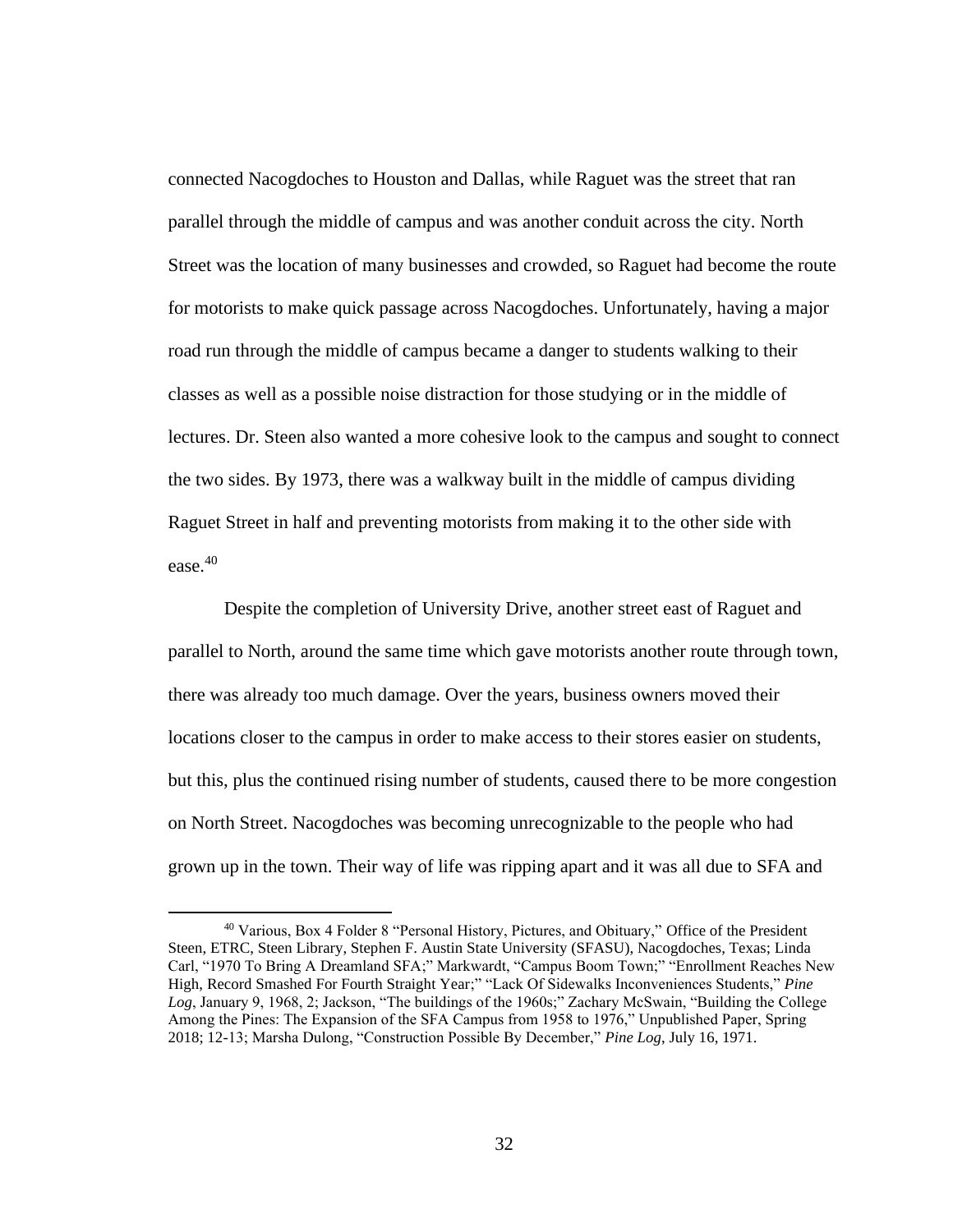the Steen presidency. Although some people might have forgiven these intolerable circumstances due to the prosperity the college brought to the town, the most egregious act came not with the changing campus but rather the changing student body.<sup>41</sup>

SFA took more than a decade to comply with the federal mandate to integrate all schools. During that time, many of the new people attending and teaching at the college began reflecting the current social standings. Since the student population was growing, mostly with students coming from the more liberal Harris County area, the college needed to hire new faculty. Many of those professors had taught for only a few years and they earned their degrees from all over the country making them more open to change. When the school was finally able to integrate, many of the professors warmly welcomed the African American students or were at least willing to set aside their biases long enough to do their job. $42$ 

When SFA finally opened their classrooms to African Americans in 1964, it was one of the last four colleges in the state of Texas to integrate. Despite no one within SFA having the ability to make that final decision outside the Board of Regents, the people of Nacogdoches were not happy. People across the South did not want African Americans

<sup>41</sup> "Lack Of Sidewalks Inconveniences Students;" Jackson, "Steen's Building Program, Phase II - Interview with Charles Haas;" Jackson, "Ralph Steen and the Campus Boom Town;" Ericson, *The Nacogdoches Story*, 227-229.

<sup>42</sup> *Brown v. Board of Education of Topeka*, 347 U.S. 483 (1954); "Baptist Minister First Negro to Enroll at SFA," *The Daily Sentinel* Clip; "Integration in Texas," *The Texas Observer*, accessed May 3, 2021, 8-10, https://www.texasobserver.org/wp-content/uploads/2014/04/IntegrationInTexas.pdf; "College Info: Prepared for TV program," Office of the President Steen, ETRC; Judy McDonald, Phone Conversation with Caitlin Hornback, February 21, 2022; Jackson, Personal Interview.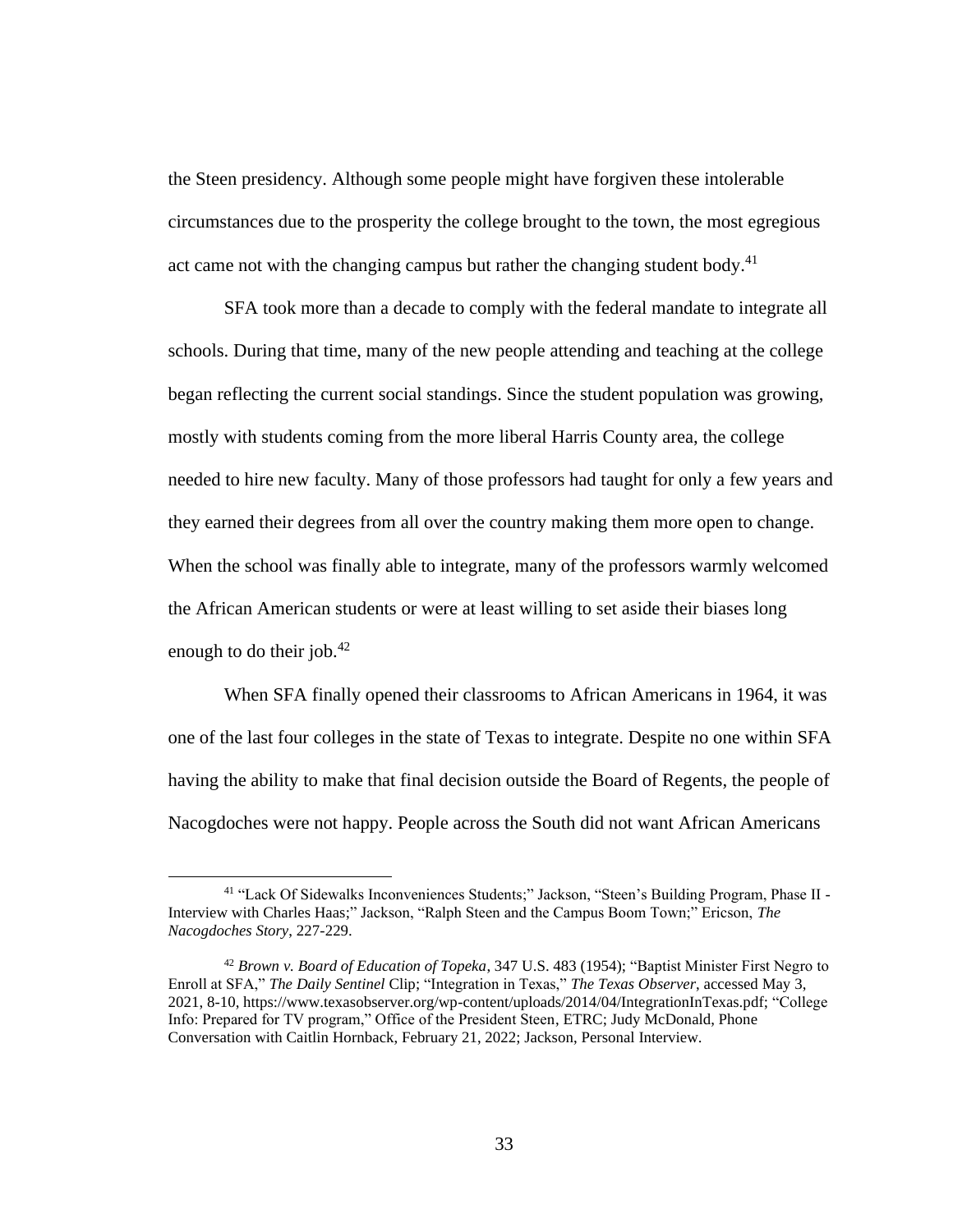receiving the same education as white students; they also feared the possibility of interracial dating, which led schools of all statuses and ages to delay the process. The Nacogdoches Independent School District (Nacogdoches ISD) took another six years after SFA and was one of several schools over the years forced to integrate by a secondary court mandate. Despite taking much longer than necessary for SFA to integrate, the actual process, especially when compared to surrounding colleges or even its primary neighbor, was rather subdued. <sup>43</sup>

<sup>43</sup> "Baptist Minister First Negro to Enroll at SFA," *The Daily Sentinel* Clip; Interview with Ralph W. Steen, ETRC Oral History #188, Sound Cloud, https://soundcloud.com/ sfa\_etrc/ oh188; Judy McDonald, Phone Conversation; Shabazz, *Advancing Democracy*, 111-113; Robinson, "Legislated Love in the Lone Star State: Texas and Miscegenation," 65–87; Congressional Bills, H. Res. 431 Engrossed in House, 110th Congress, June 11, 2007; "Minutes of Meeting of Board of Regents, State Teachers Colleges of Texas, Austin, Texas," Texas State University System Board of Regents, 1911-1969, ETRC; *United States v. Texas*, 321 F. Supp. 1043 (E.D.Tex. 1970).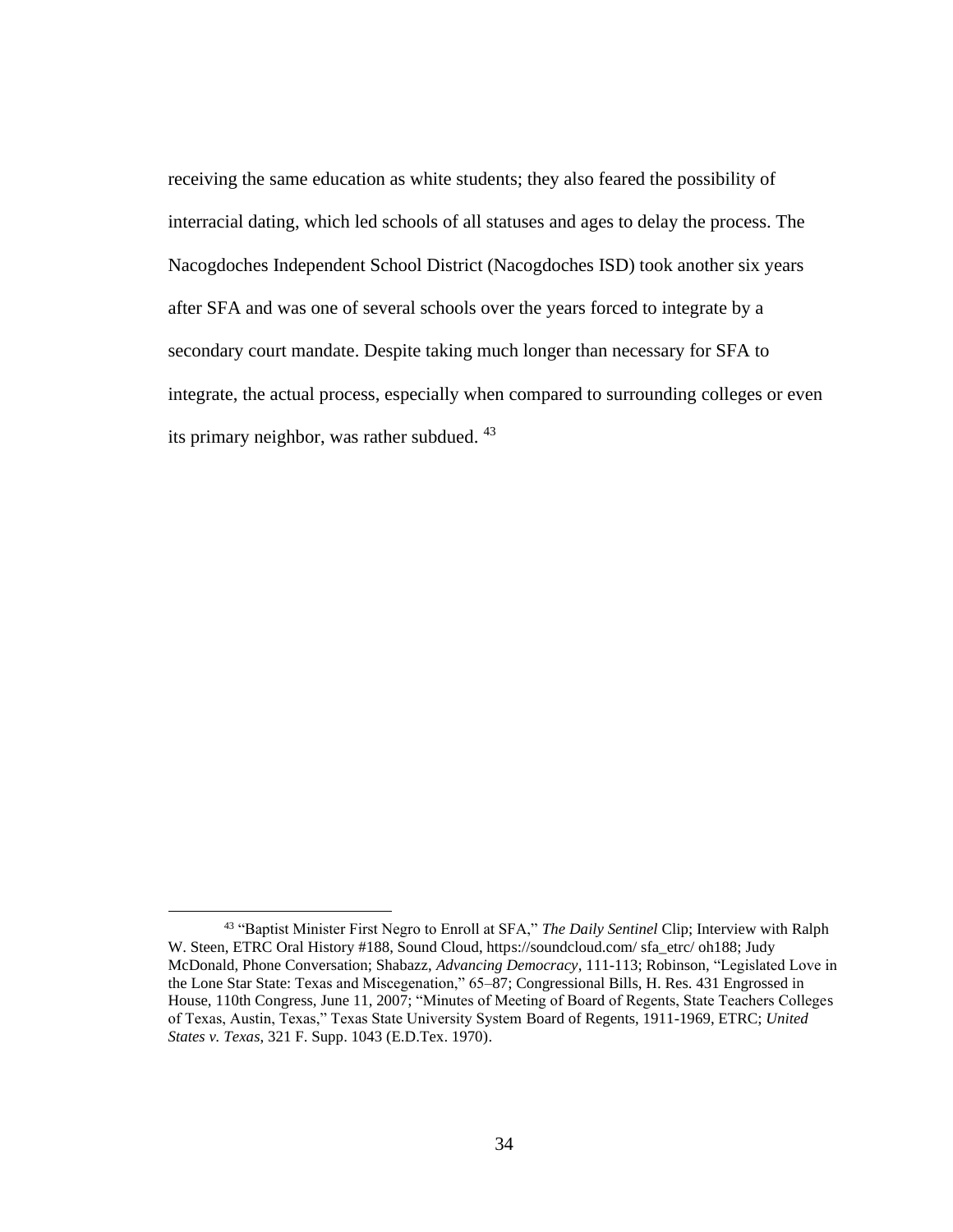## CHAPTER TWO

## The Integration of the Gown

When compared to other schools across the country, the state of Texas, and even Nacogdoches ISD, the integration of SFA was relatively subdued. Surely, there were whispers among the citizens, faculty, and students when the Board of Regents came to the decision to allow African Americans to pursue a post-baccalaureate degree, but there were no major incidents, other than the college's previous reputation of being an allwhite institution, that prevented students of color from attending. In fact, the actual process of integration at SFA flew so far under the radar it was almost like magic in that black students began registering and attending courses immediately following the Board's decision in June 1964. It would be several years before the number of African Americans attending SFA reached even one percent of the student population, so by having a smooth and uneventful transition into desegregation with few black students, it maintained a sense of normalcy for the surrounding community. The lack of lawsuits, protests, and media attention allowed the small town to continue the overtly racist practices in their own schools and businesses while ignoring the changes starting to erupt on campus until it became too much by the end of the 1960s.<sup>44</sup>

<sup>44</sup> Dr. Raymond L. Hall, "SFA's second black graduate student reflects," from "SFA Story: The History of Stephen F. Austin State University," *Stephen F. Austin State University*, 1998, [https://www.sfasu.edu/story/articles/ Integration-Hall.html.](https://www.sfasu.edu/story/articles/%20Integration-Hall.html)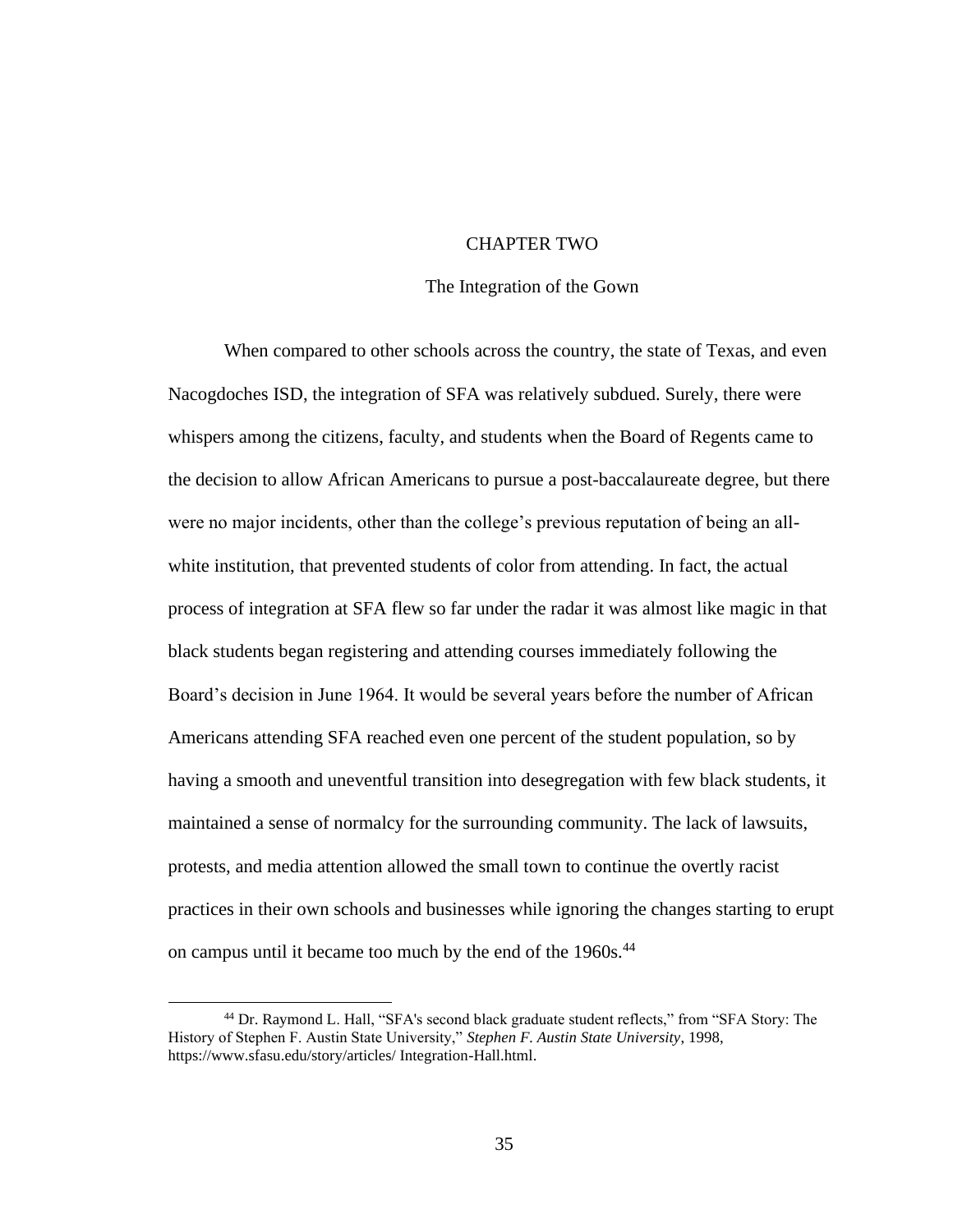The notion of integrating higher education was not always a foreign concept particularly in the North, but it became a battle of law in most instances in the South. Oberlin College, originally called Oberlin Collegiate Institute, began operations in 1833 and quickly became the most progressive institution in the United States by allowing both women and African Americans to attend by the end of the decade. Some public high schools, such as Lowell High School in Massachusetts, began integrating of their own free will as early as 1843. Unfortunately, governmental changes at the end of Reconstruction allowed a fundamental shift to occur to divide the races and influence places like Oberlin to abandon its evangelical roots and segregate their black students. These political changes allowed states across the country, mainly in the South, to enact legislation aimed at discriminating against people of color leading to Jim Crow Laws and Supreme Court cases such as *Plessy v. Ferguson*. 45

Before *Plessy*, the federal government passed laws in a pursuit to make life for African Americans easier. The more well-known attempts are the Civil War Amendments of the Constitution passed between 1865 and 1870 granting slaves freedom, citizenship, and, if male, the right to vote. Other forms of progress at the time include several Civil Rights Acts dating from 1866 to 1875 and range from granting unalienable rights to

<sup>45</sup> *Encyclopedia of African-American Education*, Edited by Faustine C. Jones-Wilson, Charles A. Asbury, Margo, Okazawa-Rey, D. Kamili Anderson, Sylvia M. Jacobs, and Michael Fults (Westport, Connecticut: Greenwood Press, 1996), 339, [https://books.google.com/books?id=Ni2qhq1n1d4C](https://books.google.com/books?id=Ni2qhq1n1d4C%20&pg=PA339)  [&pg=PA339;](https://books.google.com/books?id=Ni2qhq1n1d4C%20&pg=PA339) "Oberlin College History: A Town of Firsts," *Oberlin College & Conservatory*, accessed May 10, 2021, [https://www.oberlin.edu/ about-oberlin/oberlin-history;](https://www.oberlin.edu/%20about-oberlin/oberlin-history) Kendall Wallace, "A Lesson in How it All Began for LHS," *The Lowell Sun*, February 25, 2017[, https://www.lowellsun.com/2017/02/25/a](https://www.lowellsun.com/2017/02/25/a-lesson-in-how-it-all-began-for-lhs/)[lesson-in-how-it-all-began-for-lhs/;](https://www.lowellsun.com/2017/02/25/a-lesson-in-how-it-all-began-for-lhs/) Melvin I. Urofsky, "Jim Crow Law: United States [1877-1954]," *Britannica*, July 20, 1998, [https://www.britannica.com/event/Jim-Crow-law.](https://www.britannica.com/event/Jim-Crow-law)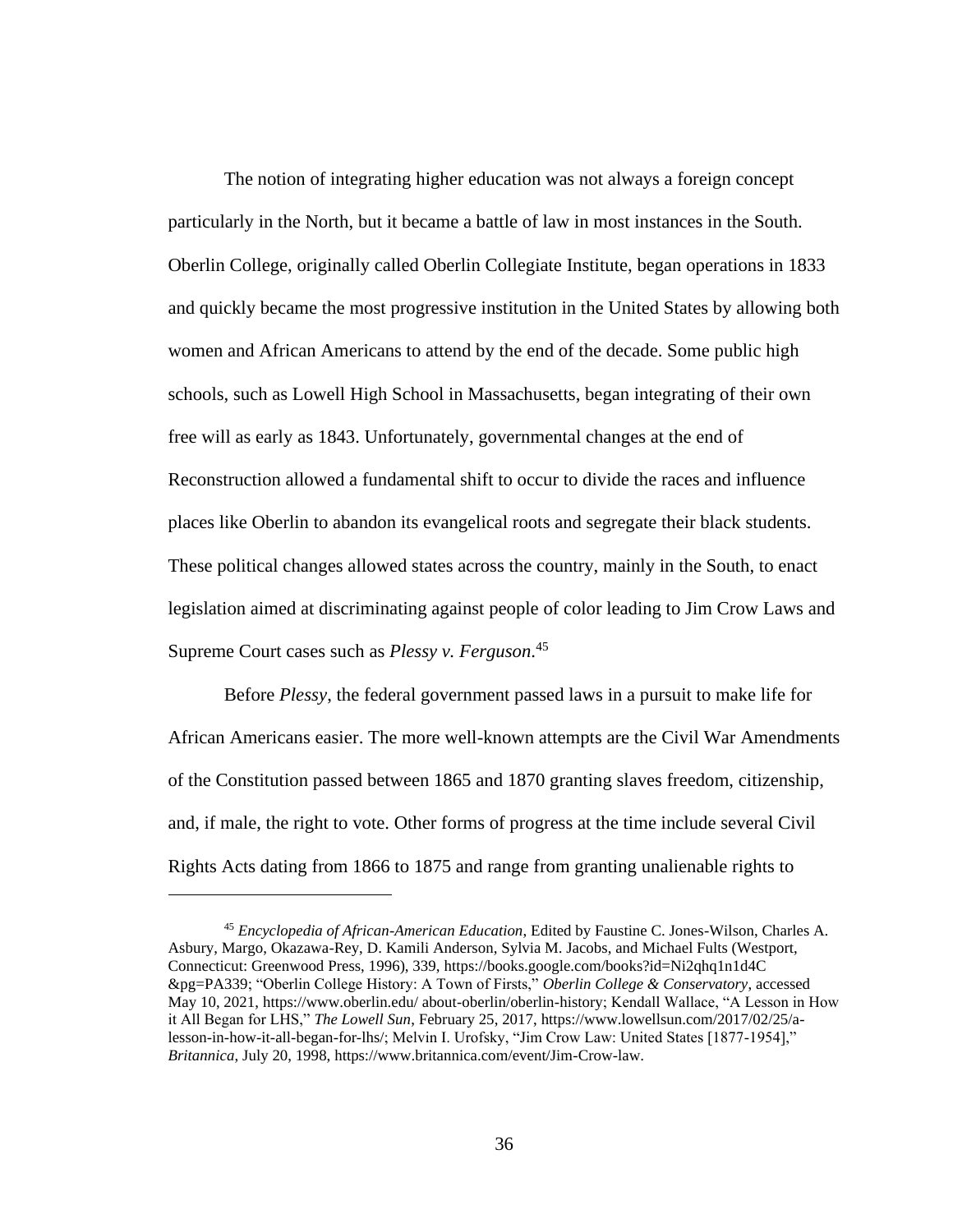people born in the United States to protecting the rights of those native citizens regardless of race in areas like public transportation. Another dynamic reform aimed at higher education was the implementation of the Morrill Act of 1890, which expanded the original Morrill Act of 1862 to include race. These Morrill Land-Grant Acts first established land grants to found agricultural colleges, while the second act forced states to prove race was not a requirement of entry or they had to build a separate institution for people of color so that they may also further their education with limited inhibitions. Around the same time as the passage of the Second Morrill Act, dignitaries in Louisiana passed the Separate Car Act as a continuation of a post-Reconstruction southern trend of more restrictive laws against African Americans, which contradicted previous federal legislation.<sup>46</sup>

When Homer Plessy, a man of one-eighth African ancestry, bought a first-class ticket and boarded a "Whites Only" train car, he was in direct violation of the Separate Car Act and subsequently arrested. Plessy filed a suit against the State of Louisiana claiming the law went against his Thirteenth and Fourteenth Amendment rights. Judge

<sup>46</sup> Morrill Act of 1862 (7 U.S.C. § 301); Agricultural College Act of 1890 (26 Stat. 417, 7 U.S.C. § 321; Thirteenth Amendment, P.L. 38-11, 13 Stat. 567, P.L. 38-52, 13 Stat. 774–775; Fourteenth Amendment, 14 Stat. 358–359; Fifteenth Amendment, P.L. 40-14; 15 Stat. 346; Civil Rights Act of 1866, 14 Stat. 27–30; Civil Rights Act of 1875, 18 Stat 335–337; The statute of Louisiana, acts of 1890, c. 111; "Integration in Texas," *The Texas Observer*; George W. Woolfolk, "Prairie View A&M University," *Texas State Historical Association,* accessed May 3, 2021[, https://www.tshaonline.org/handbook /entries/prairie](https://www.tshaonline.org/handbook%20/entries/prairie-view-a-m-university)[view-a-m-university;](https://www.tshaonline.org/handbook%20/entries/prairie-view-a-m-university) Kenneth Weldon Medley, *We as Freemen: Plessy v. Ferguson* (Gretna, Louisiana: Pelican Publishing Company, 2003), 89-110; Keith Randall, "The Morrill Act Still Has A Huge Impact On The U.S. And The World," *Texas A&M Today*, July 2, 2020, [https://today.tamu.edu/ 2020/07/02/the](https://today.tamu.edu/%202020/07/02/the-morrill-act-still-has-a-huge-impact-on-the-u-s-and-the-world/)[morrill-act-still-has-a-huge-impact-on-the-u-s-and-the-world/;](https://today.tamu.edu/%202020/07/02/the-morrill-act-still-has-a-huge-impact-on-the-u-s-and-the-world/) John Michael Lee Jr., Ph.D. and Samaad Wes Keys, "Land-Grant but Unequal: State One-to-One Match Funding for 1890 Land-Grant Universities," *Association of Public and Land-Grant Universities*, September 2013, [https://www.aplu.org/ library/land](https://www.aplu.org/%20library/land-grant-but-unequal-state-one-to-one-match-funding-for-1890-land-grant-universities/file)[grant-but-unequal-state-one-to-one-match-funding-for-1890-land-grant-universities/file.](https://www.aplu.org/%20library/land-grant-but-unequal-state-one-to-one-match-funding-for-1890-land-grant-universities/file)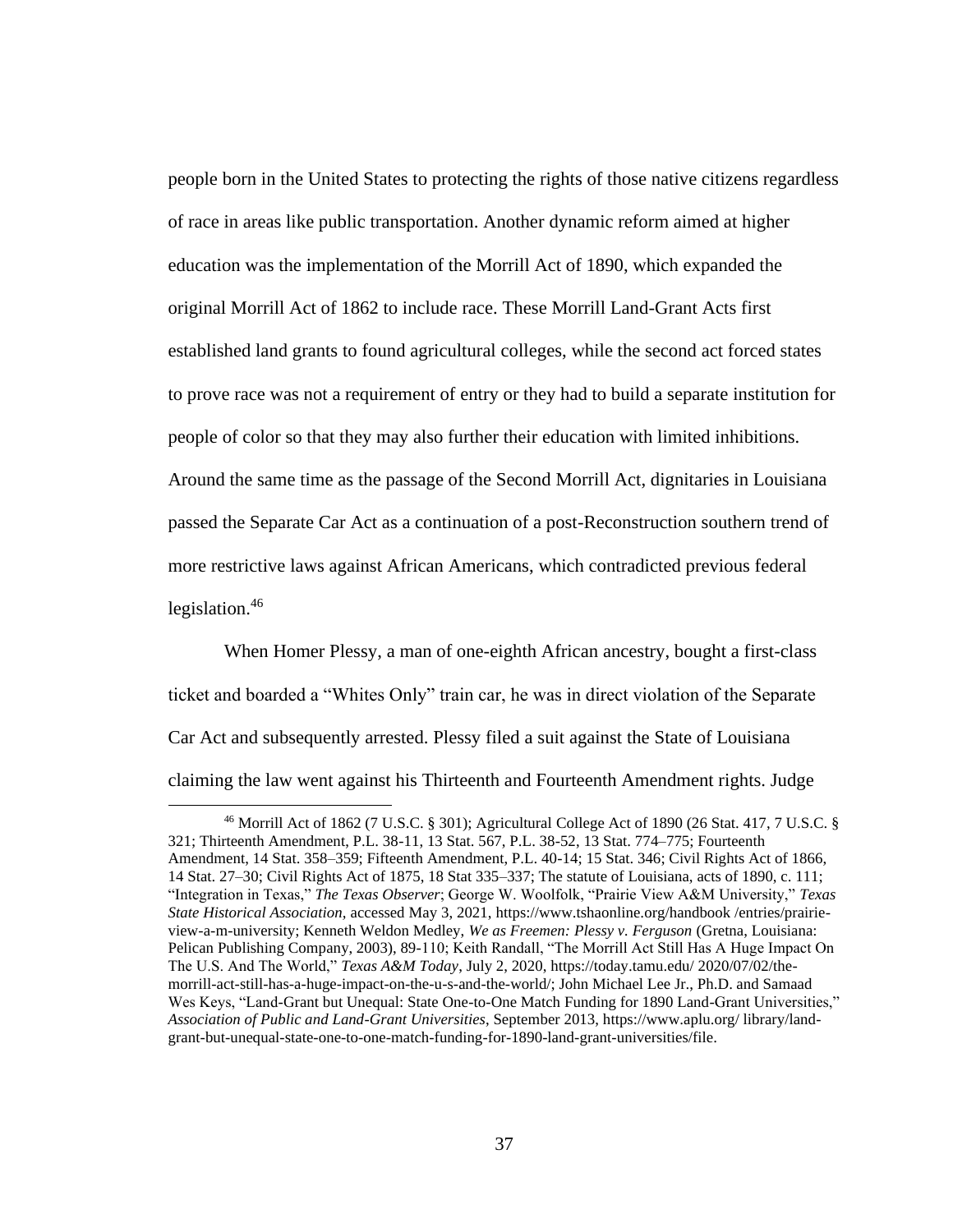John Howard Ferguson ruled in favor of the state and Plessy's countersuit against Ferguson ended up at the Supreme Court. May 18, 1896 the Court sided with Ferguson and the State of Louisiana in a 7-1 decision claiming the Fourteenth Amendment guaranteed legal equality, but it could not prevent social discrimination. The judges stated that it was within a state's right to separate people by race as long as it did not mean to oppress any particular group and it was not the fault of the state if a person of color chose to believe certain laws placed "a badge of inferiority" upon them. *Plessy v. Ferguson* legitimized the idea of "separate but equal" in that all aspects of society such as places of business, transportation, and education could discriminate against someone based on the color of their skin as long as the alternative was equal to that of white Americans. In many instances, these separate alternatives were not close to being equal, especially when it came to education, and this reality provided civil rights groups with a loophole to exploit in order to begin the integration process.<sup>47</sup>

A few colleges across the South began voluntarily integrating their campuses, with some in Texas integrating as early as 1943, but this was a major exception to the rule. In fact, Texas officials even developed a program to pay out of state tuition for African Americans pursuing higher education to prevent them from attending their allwhite schools. This route was not always feasible since these funds did not cover the cost to travel out of state. Potential students simply wanted the best education possible closer

<sup>47</sup> *Plessy v. Ferguson*, 163 U.S. 537 (1896); *Ex parte Plessy*, 11 So. 948 (La. 1892); Harry E. Groves, "Separate but Equal--The Doctrine of *Plessy v. Ferguson*," *Phylon*, Vol. 12, No. 1, 66-72, [https://www.jstor.org/stable/272323;](https://www.jstor.org/stable/272323) Medley, *We as Freemen*, 13-36.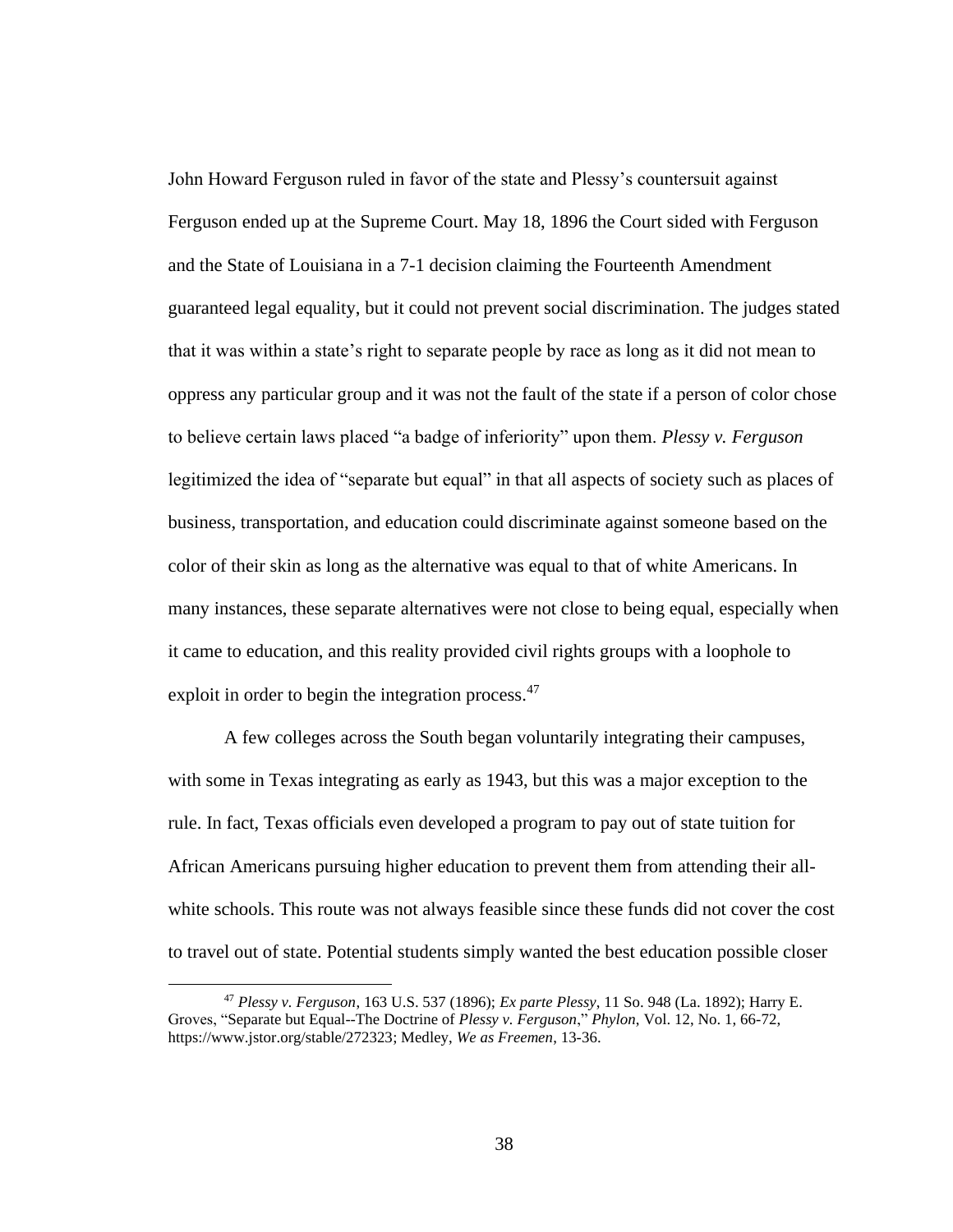to home, which forced many of them to take legal action. This is how the largest institution in Texas first integrated.<sup>48</sup>

*Sweatt v. Painter* was the first major integration case in the state and forced the University of Texas at Austin (UT) to allow African Americans to attend classes by using the loophole provided in *Plessy v. Ferguson*. When Heman Sweatt applied to the UT law program in 1946, the university denied his request and instead created the School of Law of the Texas State University for Negroes. Sweatt, along with the National Association for the Advancement of Colored People (NAACP), claimed this new school was not as adequate due to the number of rooms and teachers available, which led to the Supreme Court ruling in Sweatt's favor in 1950. Since this case took several years to reach the Supreme Court, UT faced another similar situation in 1949 when Herman Barnett tried to apply to the medical branch in Galveston. Due to the nature of medical school, the makeshift branch would never have held the same standards and Barnett became the first African American to graduate from the medical school.<sup>49</sup>

<sup>48</sup> W. Astor Kirk and John Q. Taylor King, "Desegregation of Higher Education in Texas," *The Journal of Negro Education*, Vol. 27, No. 3, 318-323, [https://www.jstor.org/stable/2293766;](https://www.jstor.org/stable/2293766) Merline Pitre, *In Struggle Against Jim Crow: Lulu B. White and the NAACP 1900-1957* (College Station: Texas A&M University Press, 1999), 91; *As We Saw It: The Story of Integration at the University of Texas at Austin*, Edited by Dr. Gregory J. Vincent, Virginia A. Cumberbatch, and Leslie A. Blair (Austin: University of Texas at Austin's Division of Diversity and Community Engagement, 2018), 8, 27; Shabazz, *Advancing*  Democracy, 6.

<sup>49</sup> *Sweatt v. Painter*, 339 U.S. 629 (1950); Michele Marcotte, "NAACP celebrates 100 years," *The Daily Sentinel*, February 11, 2009, https://www.dailysentinel.com/news/local/ article\_b7bd2310-5e50- 59c8-8e02-4009a0a0ea1b.html; Alwyn Barr, *Black Texans: A History of Negroes in Texas 1852-1971* (Austin: Jenkins Publishing Company, 1973), 213-215; Anna Victoria Wilson and William E. Segall, *Oh, Do I Remember! Experiences of Teachers During the Desegregation of Austin's Schools 1964-1971*  (Albany, New York: State University of New York Press, 2001), 43; Shabazz, *Advancing Democracy*, 67- 69, 79-87, 104, 137.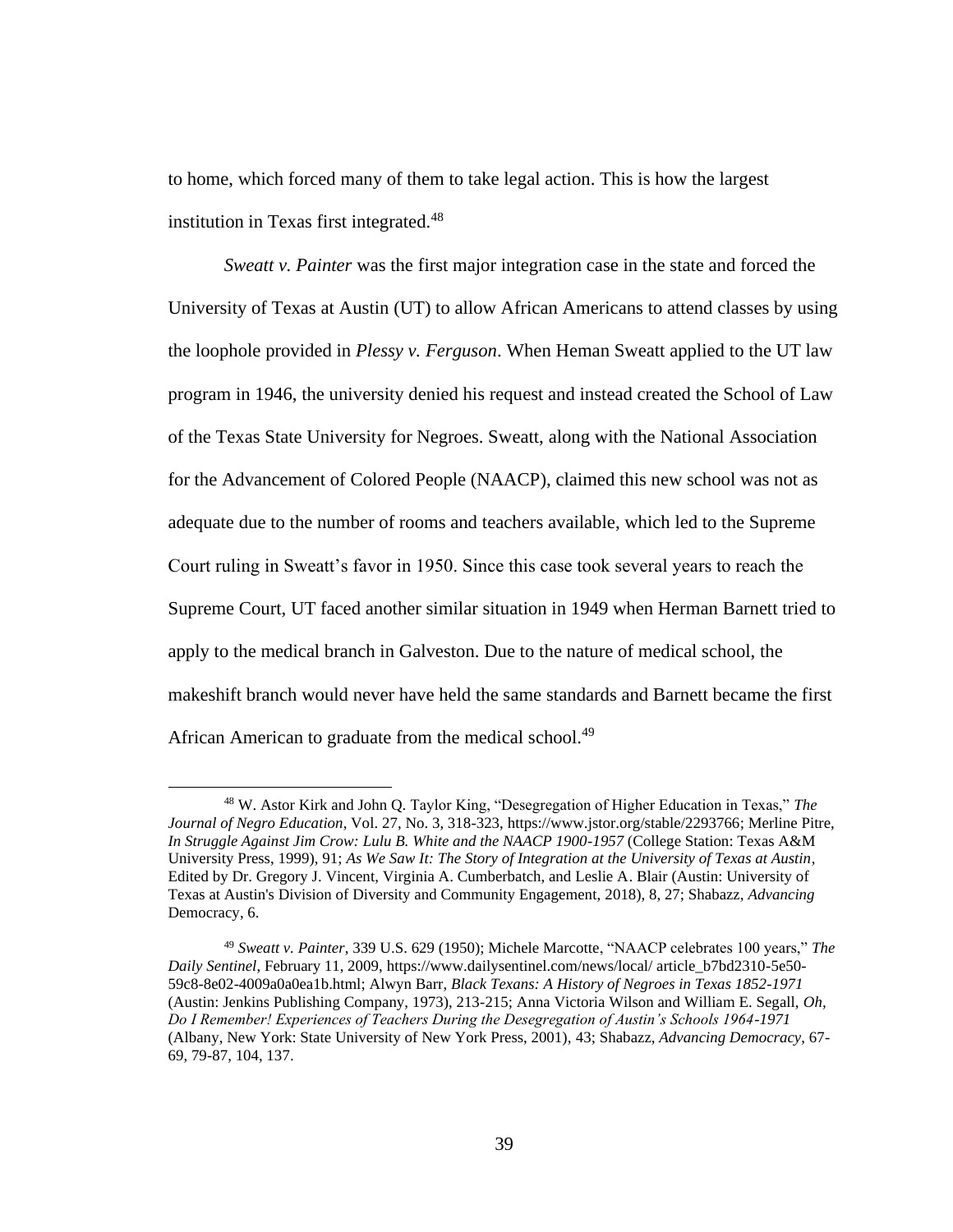Despite these decisions being a large victory in the grand scheme of integrating every college in America, there were still issues plaguing the system. African Americans could not apply to UT as an undergraduate, which means they were still limited on what schools across the state or nation they could attend. The graduate students could not eat or live on campus and those issues were made more complicated by the rules off campus as well. Segregation continued to affect everyday life and primarily in public schools. Even a separate resolution by the Supreme Court in the matter of desegregation did not affect the issues plaguing education for many years.<sup>50</sup>

By 1954 the Supreme Court declared that the notion of "separate but equal" unconstitutional. In order to comply with the previous ruling in *Plessy*, many African American schoolchildren rode a bus to a segregated school further away from their home. These schools were grossly underfunded, and this type of system often continued the cycle of poverty among black communities. In 1951 when Oliver Brown of Topeka, Kansas needed to enroll his daughter Linda into a public school he chose the all-white school closest to his house. When the school denied his daughter access, Brown and twelve other plaintiffs filed a class action lawsuit against the school district. It took two years before the Supreme Court heard the case, but on May 17, 1954, the justices made a 9-0 decision declaring *Plessy* unconstitutional. *Brown v. The Board of Education* became

<sup>50</sup> Barr, Black Texans, 215-216; Shabazz, Advancing Democracy, 156-159.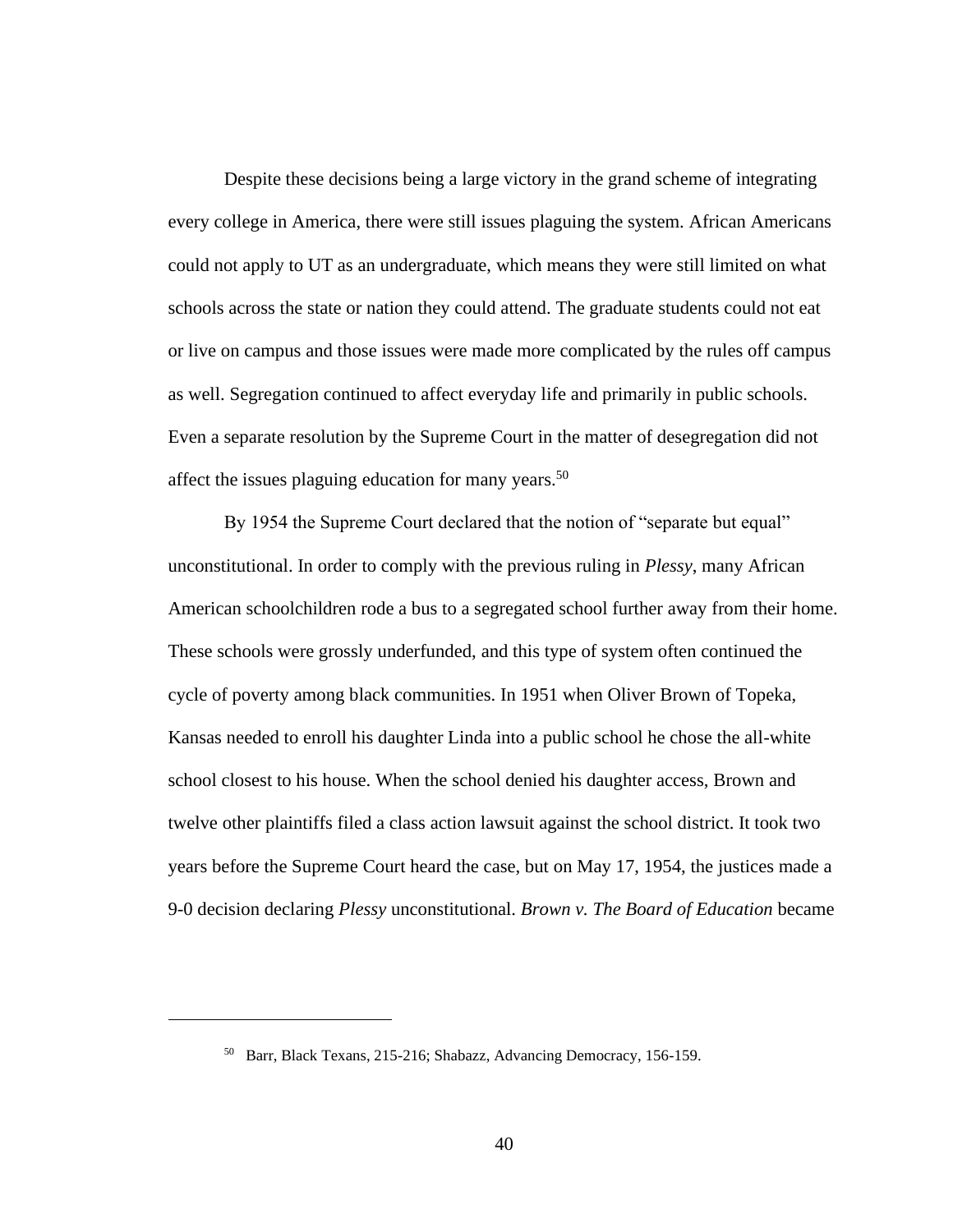a landmark decision that made segregation illegal based on the ideas in the Equal Protection Clause of the Fourteenth Amendment.<sup>51</sup>

Many people praised the decision but the logistics of how desegregation would occur became the next problem. Several leaders across the South created their own legislation denouncing the ruling or tried to drag integration out for as long as possible. The process was so unruly that *Time Magazine* even published a grading system of how well the southern states followed the declaration. One of the major problems during this process was that since black schools were so underfunded, many white families within those districts began to engage in white flight and leave to a better district before the policy came into effect. Integration also brought up the issue of eliminating black culture, safety, and equality once they started to attend white schools. Progress was messy, and the Supreme Court made no rulings on how to and how long schools could take when starting the integration process, which led many districts to take their time.<sup>52</sup>

<sup>51</sup> *Brown v. Board of Education of Topeka*, 347 U.S. 483 (1954); Barr, *Black Texans*, 204-219; Robert D. Loevy, *To End All Segregation: The Politics of the Passage of the Civil Rights Act of 1964* (Lanham, Maryland: University Press of America Inc., 1990), 20; Robert J. Cottrol, "*Brown v. Board of Education* (1954), *Center for the Study of Federalism*, October 18, 2019, http://encyclopedia.federalism.org/index.php?title=Brown\_v.\_Board\_of\_ Education (1954).

<sup>52</sup> Asher Price, "A Secret 1950s Strategy to Keep Out Black Students," *The Atlantic*, September 19, 2019, [https://www.theatlantic.com/ideas/archive/2019/09/how-ut-used-standardized-testing-to-slow](https://www.theatlantic.com/ideas/archive/2019/09/how-ut-used-standardized-testing-to-slow-integration/597814/)[integration/597814/;](https://www.theatlantic.com/ideas/archive/2019/09/how-ut-used-standardized-testing-to-slow-integration/597814/) "National Affairs: Report Card," *Time*, September 19, 1955, [http://content.time.com/](http://content.time.com/%20time/subscriber/article/%200,33009,865193-1,00.html)  [time/subscriber/article/ 0,33009,865193-1,00.html;](http://content.time.com/%20time/subscriber/article/%200,33009,865193-1,00.html) Aliyya Swaby and Alexa Ura, "It took this Texas school district 48 years to desegregate. Now, some fear a return to the past," *Chalkbeat*, November 29, 2018, [https://www.chalkbeat.org/2018/11/29/ 21106328/it-took-this-texas-school-district-48-years-to](https://www.chalkbeat.org/2018/11/29/%2021106328/it-took-this-texas-school-district-48-years-to-desegregate-now-some-fear-a-return-to-the-past)[desegregate-now-some-fear-a-return-to-the-past;](https://www.chalkbeat.org/2018/11/29/%2021106328/it-took-this-texas-school-district-48-years-to-desegregate-now-some-fear-a-return-to-the-past) Dave Cheavens, "Legislature Opens Special Session on Monday Daniel Again Puts Prestige on Line," *The Levelland Daily Sun News*, October 13, 1957, 1, 4, [https://texashistory.unt.edu/ark:/67531/metapth1122809/m1/4/zoom/?q=%22East%20Texas%20integration](https://texashistory.unt.edu/ark:/67531/metapth1122809/m1/4/zoom/?q=%22East%20Texas%20integration%22&resolution=4.7371728618905&lat=5551.796238338216&lon=3061.1070272655547) [%22&resolution=4.7371728618905&lat=5551.796238338216&lon=3061.1070272655547;](https://texashistory.unt.edu/ark:/67531/metapth1122809/m1/4/zoom/?q=%22East%20Texas%20integration%22&resolution=4.7371728618905&lat=5551.796238338216&lon=3061.1070272655547) Dave Cheavens, "Legislature To Take Up Water Issue," *The Orange Leader*, October 13, 1957, 1, 4,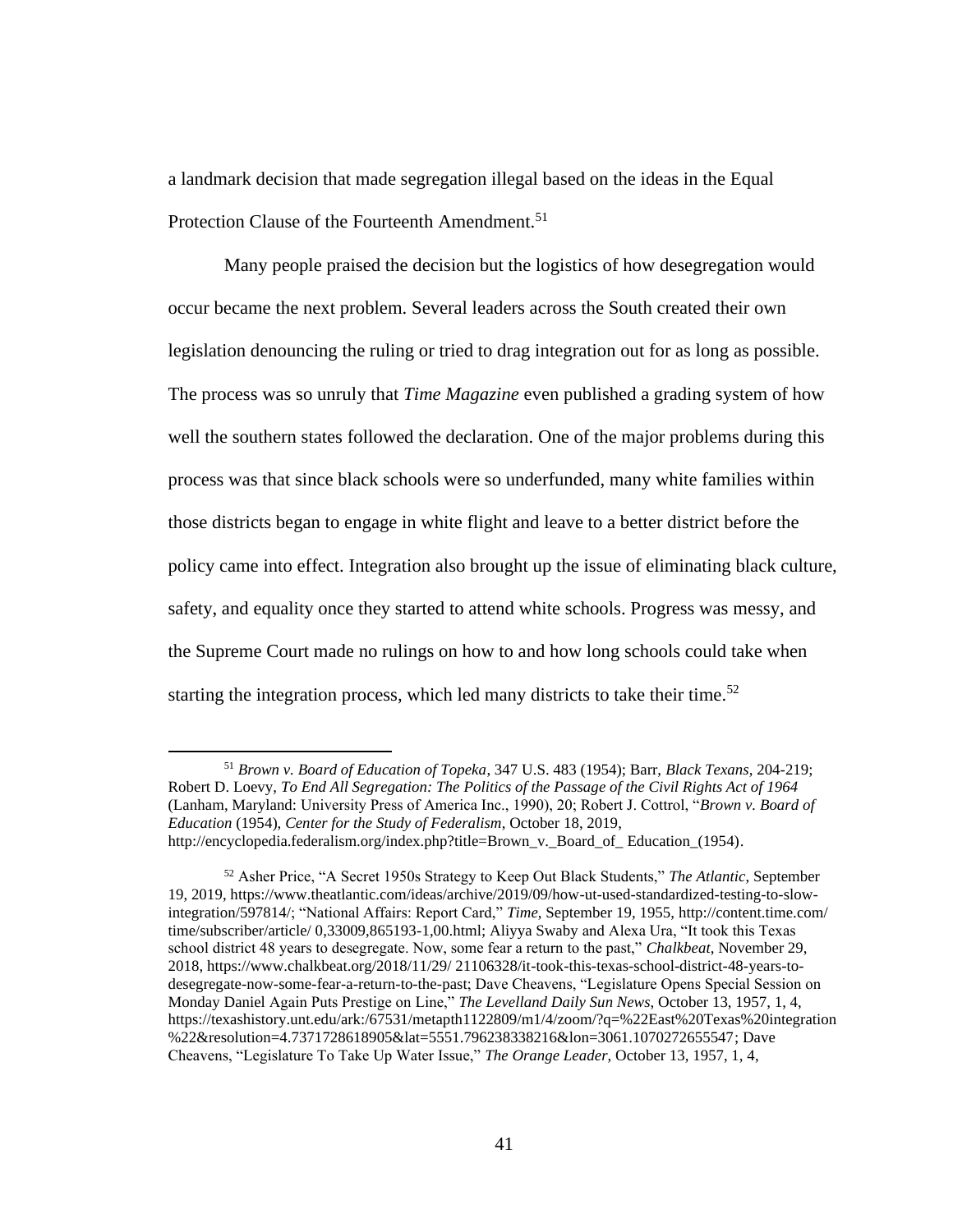It eventually took SFA a decade after the *Brown* decision to integrate the campus, but it took Nacogdoches ISD until 1970 and a court case to desegregate their schools officially. The previous school year they gave African American families the option to attend the all-white high school, but it was not on a massive scale and only black families could switch while white families stayed at the main campus. Only a small portion of families made the decision to move because they knew the opportunities would be better and change would eventually come for the rest of the community. That change did eventually come with help from Judge William Wayne Justice. Lyndon B. Johnson appointed Justice to be the Judge of the United States District Court for the Eastern District of Texas, which oversaw *United States v. Texas* (1970). In November 1970, Judge Justice ordered the Texas Education Agency (TEA) to oversee the remainder of Texas school integrations. This court ruling forced the remaining districts to integrate formally leaving Nacogdoches with several options on how to fulfill this obligation.<sup>53</sup>

Nacogdoches ISD had three options when it came to this process. The first would have been to keep and integrate the two high schools, but they would have remained

[https://texashistory.unt.edu/ark:/67531/metapth558950/hits/?q=%22 East%20Texas%20integration%22;](https://texashistory.unt.edu/ark:/67531/metapth558950/hits/?q=%22%20East%20Texas%20integration%22) William Henry Kellar, *Make Haste Slowly: Moderates, Conservatives, and School Desegregation in Houston* (College Station: Texas A&M University Press, 1999), 69; Dalane E. Bouillion, "The Story That's Never Been Told: African American Perceptions of Desegregation," PhD. Dissertation, (Stephen F. Austin State University, 2004), 16; Wendell W. Baker Sr., *If Not Me Who? What One Man Accomplished in His Battle for Equality,* ed. Bruce A. Glasrud and Milton S. Jordan (Nacogdoches, Texas: Stephen F. Austin State University Press, 2014), 45; Wilson and Segall, *Oh Do I Remember!,* 95.

<sup>53</sup> Wade, Personal Interview; *United States v. Texas*, 321 F. Supp. 1043 (E.D.Tex. 1970); Frank R. Kemerer, "*United States v. Texas," Texas State Historical Association*, accessed May 13, 2021, [https://www.tshaonline.org/handbook/entries/united-states-v-texas;](https://www.tshaonline.org/handbook/entries/united-states-v-texas) Dr. Osaro E. Airen, Justin Ikpo, Kim Foli, and Alisha Hall, "Paradise Lost," in *Nacogdoches: Integration and Segregation Then and Now* by Dawn Michelle Williams and Brandon L. Fox, (Nacogdoches, Texas: Stephen F. Austin State University Press, 2016), 76.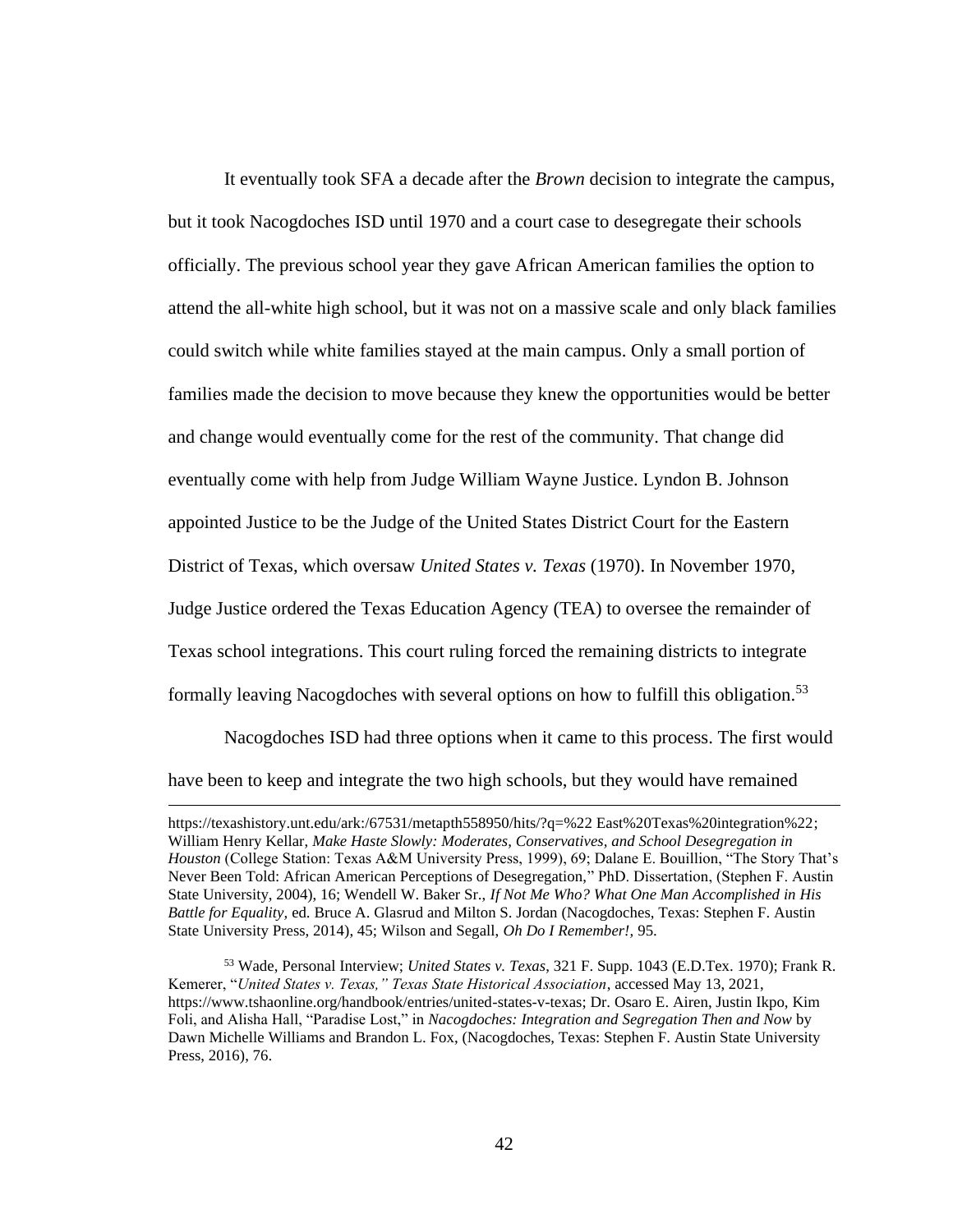highly segregated due to the geographic location of the residents. The second option would have been to close the white high school on the far north side of town and have all students attend the more centrally located E. J. Campbell "colored" high school. Instead, administrators in Nacogdoches ISD decided to go with the third option and close E. J. Campbell and send all students to the white school since it was already better equipped and more convenient.<sup>54</sup>

Although there were no overt negative reactions from the locals, especially when compared to more high-profile integration cases, there were still issues. Following this change there were more fights that appeared to be racially motivated. Some teachers even refused to instruct or help the new black students. The biggest but less obvious issue this move created was a big hole in the identity of the black community. By closing E. J. Campbell, the all-star players, cheerleaders, coaches, and administration had to move to second-string behind white staff and students. This included Clarence "Bo" McMichael who moved from the head coach of the Nacogdoches Black Dragons to the assistant of the combined teams despite arguably being the more successful coach.<sup>55</sup>

<sup>54</sup> Taylor D. Whitaker, M. L. Glenn, and Lonnie Wells, interview with Jessy K. Hanshaw , Whit's Barbershop, Nacogdoches, Texas, June 30, 2010[, https://www.sfasu.edu/heritagecenter/455.asp;](https://www.sfasu.edu/heritagecenter/455.asp) Airen, Ikpo, Foli, and Hall, "Paradise Lost," *Nacogdoches*, 74-82; "History of E. J. Campbell School," ETRC Digital Archives, https://digital.sfasu.edu/digital/collection/Community/id/465; Texas Historical Commission, "E. J. Campbell School," Marker No. 18149, Nacogdoches, Texas, 2014.

<sup>55</sup> Wade, Personal Interview; Paul Jackson, Personal Interview; Archie Rison Jr., Interview with Matthew Tallant, Steen Library, SFASU, Nacogdoches, Texas, July 7, 2010, https://www.sfasu.edu/ heritagecenter/458.asp; Matthew Copeland, "East Texas Legends: Clarence 'Bo' McMichael," *CBS 19*, August 20, 2018, https://www.cbs19.tv/article/sports/high-school/under-the-lights/east-texas-legends-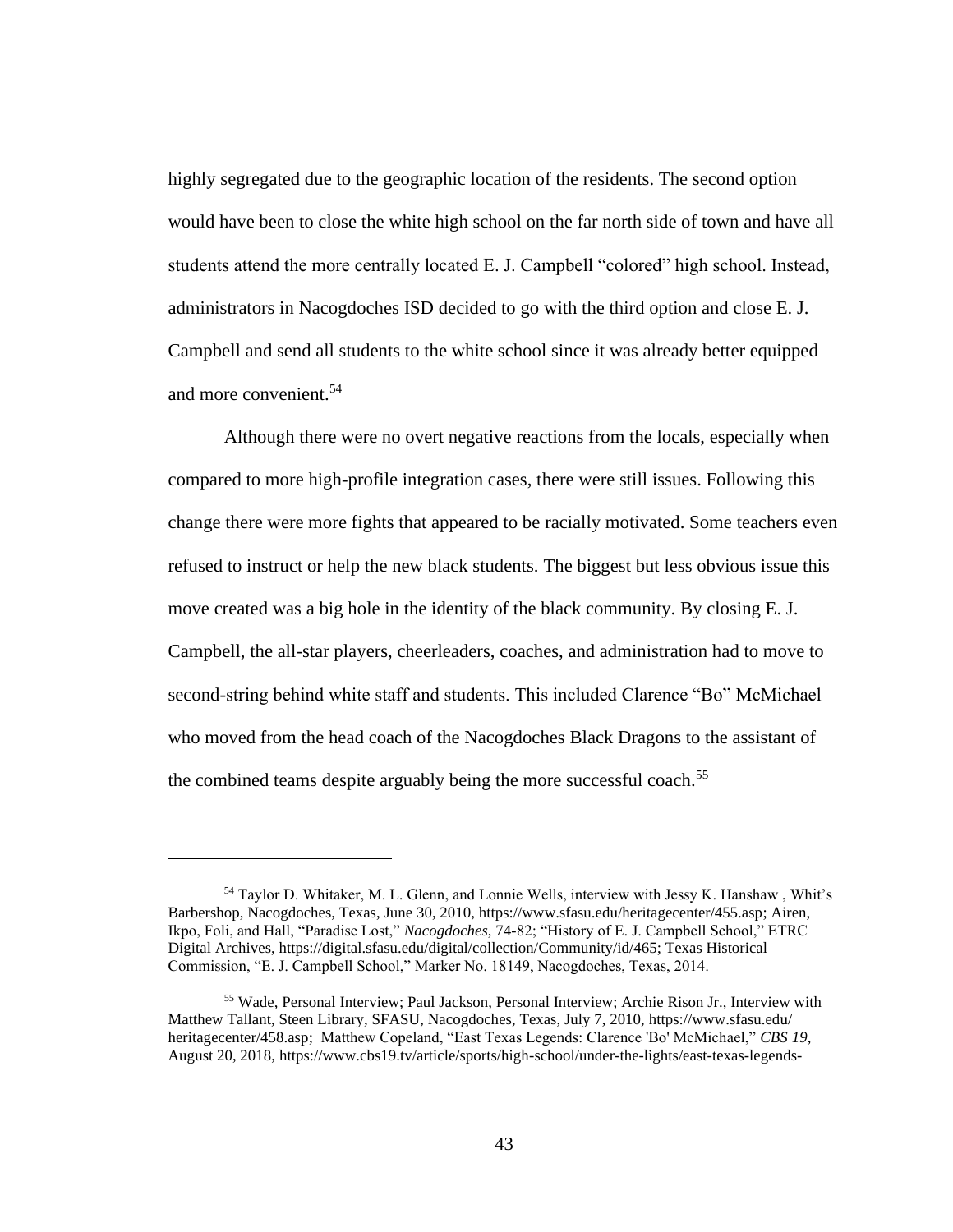Making this move ultimately did a disservice to all minority students as white flight created another era of segregation in Nacogdoches. The phenomenon of white flight was when black families started integrating white schools and neighborhoods the white families already residing there would move further away. This would continue the cycle of poverty as funding for schools and businesses moved away. The neighboring districts, most notably Central Heights ISD, became a haven for these fleeing families. Nacogdoches ISD would remain legally segregated while SFA became a central part of Nacogdoches diversity.<sup>56</sup>

When SFA integrated in 1964, it was one of the last four schools in the state of Texas to do so. The segregated campuses along with SFA were two other all white institutions, Sam Houston State Teachers College (Sam Houston State University), East Texas State College (Texas A&M University-Commerce), and the all-black college of Prairie View A&M. Since SFA Sam Houston and East Texas State were all part of the Texas State University System (TSUS), they had similar integration processes that were rather subdued especially when compared to other colleges in the area such as Lamar State College (Lamar University), and Southwest Texas State College (Texas State

clarence-bo-mcmichael/501-585899002; "Campbell Romps in First Game" and "Dragons, Lufkin Vie Friday," *The Daily Sentinel*, September 14, 1964, 3-4.

<sup>56</sup> Airen, Ikpo, Foli, and Hall, "Paradise Lost;" Dr. D. Michelle Williams, "Integration and Resegregation: Voices from the Past and Present" and Dr. Robert F. Szafran, "The Changing Racial and Hispanic Composition of Nacogdoches and Its Educational Institutions," in *Nacogdoches: Integration and Segregation Then and Now* by Dawn Michelle Williams and Brandon L. Fox, (Nacogdoches, Texas: Stephen F. Austin State University Press, 2016), 48-72, 76-82; Kevin M. Kruse, White Flight: Atlanta and the Making of Modern Conservatism (Princeton: Princeton University Press, 2005), 5-17; Lassiter, *The Silent Majority,*204.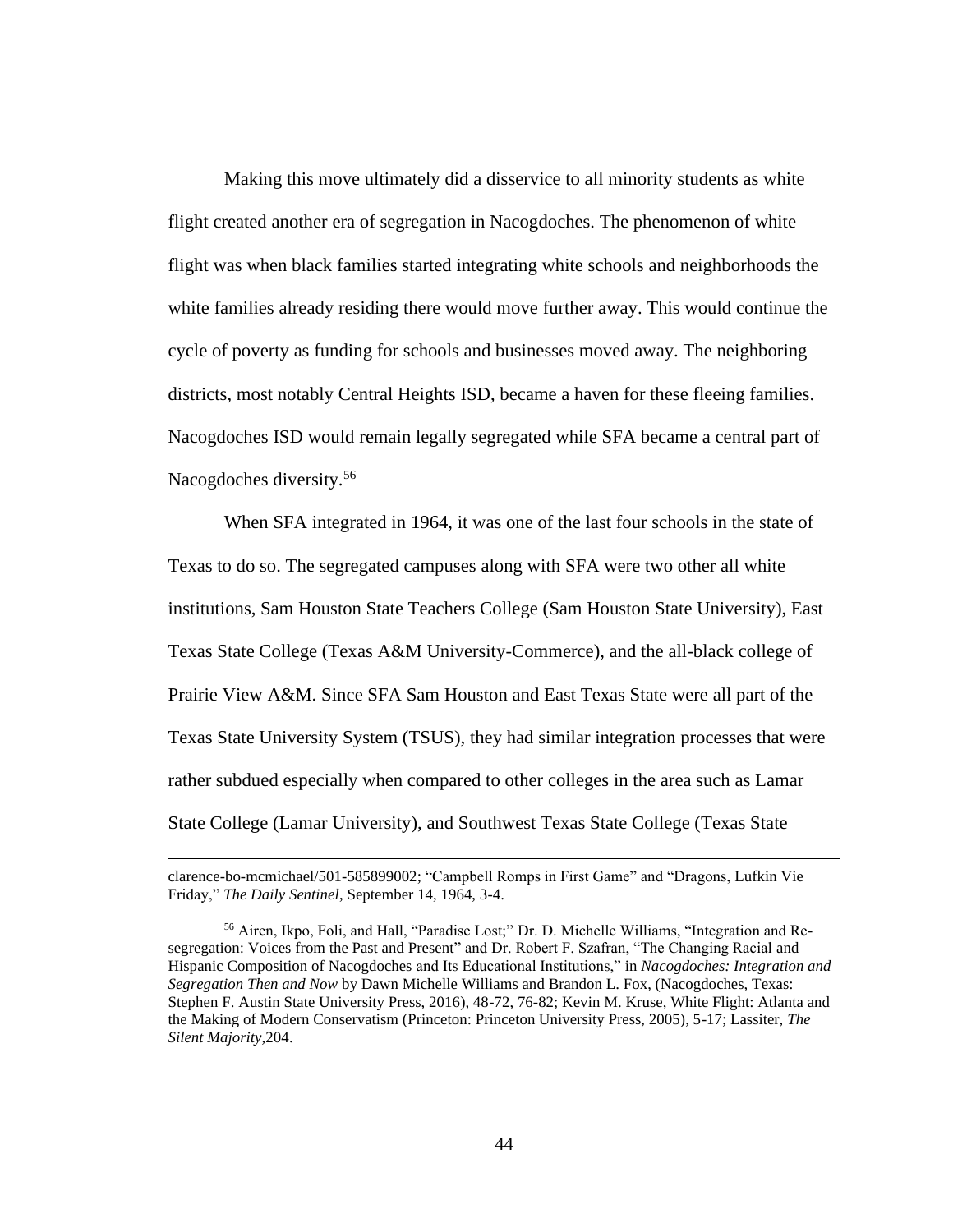University). Lamar was slightly more open to the idea of integration after the *Brown* decision but the school faced terrifying protests. In a similar situation to UT, African American students who wanted to attend Southwest Texas State had to take the legal route. SFA, Sam Houston, and East Texas all had a simpler integration process where none of them faced litigation or protests, but it took ten years before anything changed. Although each school had a different path to its destination, they each show the unwillingness of the elite field of higher education to broaden the scope of attendees solely based on race.<sup>57</sup>

Lamar was one of the first schools to desegregate after *Brown*, and they were the only one of this group not part of TSUS during integration. They were an independent college before creating their own Lamar system of schools, which allowed them to face their own battle without possibly interfering with other colleges or their school boards. During the admittance boom of veterans after World War II, Lamar was in the process of earning state funding while still excluding African Americans, even veterans. This notion did not sit well with civil rights organizations, so a group named the Negro Goodwill Council protested Governor Beauford Jester's dismissal of education inequality. The president of Lamar at the time decided to create a branch specifically for African

<sup>57</sup> "Baptist Minister First Negro to Enroll at SFA," *The Daily Sentinel* Clip; "Minutes of Meeting of Board of Regents, State Teachers Colleges of Texas, Austin, Texas," TSUS Board of Regents, 1911- 1969, ETRC; Hans Peter Mareus Neilsen Gammel, "Chapter 5: Creating a state Normal School Board of Regents for the State Normal Schools for White Teachers," *The Laws of Texas*, Vol. 15 (Austin: Gammel's Book Store, 1911), 74–76; "About TSUS," *The Texas State University System*, accessed May 10, 2021, [https://www.tsus.edu/about-tsus.html;](https://www.tsus.edu/about-tsus.html) Woolfolk, "Prairie View A&M University."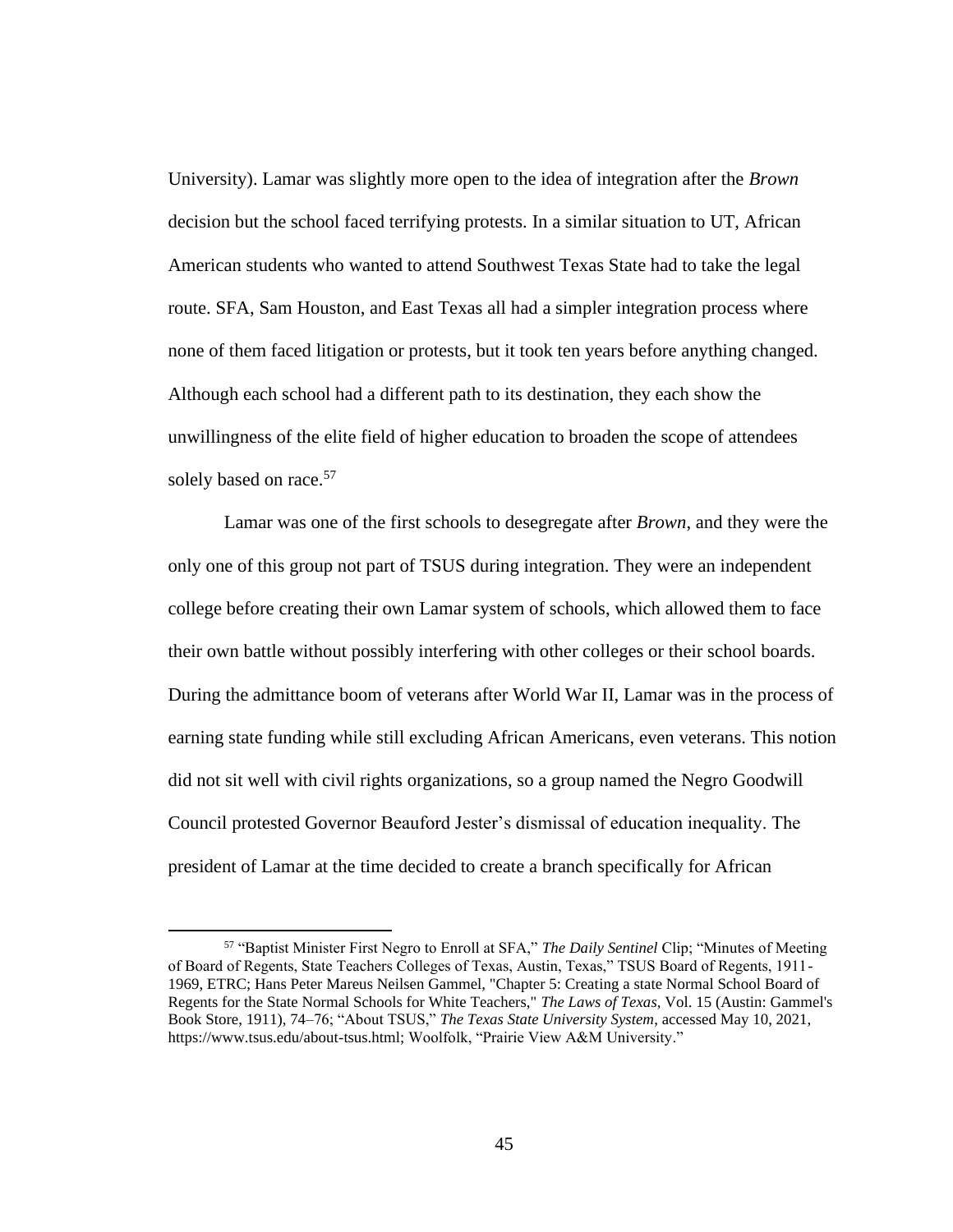Americans but it was merely a junior college instead of an accredited four-year establishment. In 1952, a man named James Briscoe applied to the main Lamar campus and the college accepted him. When he walked in on registration day with his acceptance letter, the registrar notified Briscoe that his acceptance was a mistake due to a state law that created Lamar for only white students.<sup>58</sup>

Three years after Briscoe's denial and one year after *Brown*, Lamar accepted the applications of seven African Americans, but they retracted this decision after a night guard found a burning cross on campus. The Board claimed that the ruling that established the school was for white co-eds only and the school was already overcrowded. The NAACP filed a lawsuit against the school and in July 1956 Lamar was required to admit all eligible students. Not even a month later on August 1, six hooded figures set fire to a large cross on campus. This terrorism, as well as picketers from Beaumont's White Citizens Council, continued off and on for several months, but they did not stop the black students from enrolling. Within the first two weeks of the semester, more than twenty-five African American students started to attend classes. Unfortunately, harassment from the picketers was so bad it forced President F. L. McDonald to call in reinforcements. Protestors continued to burn crosses on campus and in front of city hall

58 "Black History: The Story of Desegregation at Lamar University," *Lamar University*, accessed May 3, 2021, [https://www.lamar.edu/diversity-inclusion/african-american-history/2012.html;](https://www.lamar.edu/diversity-inclusion/african-american-history/2012.html) Brad Wills, "Integration: Lamar's long and winding road," *University Press*, March 1, 1989, [https://texashistory.unt.edu/ark:/67531/metapth499884/m1/1/zoom/?q=%22Lamar%20university%20integr](https://texashistory.unt.edu/ark:/67531/metapth499884/m1/1/zoom/?q=%22Lamar%20university%20integration%22&resolution=2.2762620691756426&lat=1469.1780849852757&lon=1924.2007615682335) [ation%22&resolution=2.2762620691756426&lat=1469.1780849852757&lon=1924.2007615682335;](https://texashistory.unt.edu/ark:/67531/metapth499884/m1/1/zoom/?q=%22Lamar%20university%20integration%22&resolution=2.2762620691756426&lat=1469.1780849852757&lon=1924.2007615682335) Shabazz, *Advancing* Democracy, 169-180.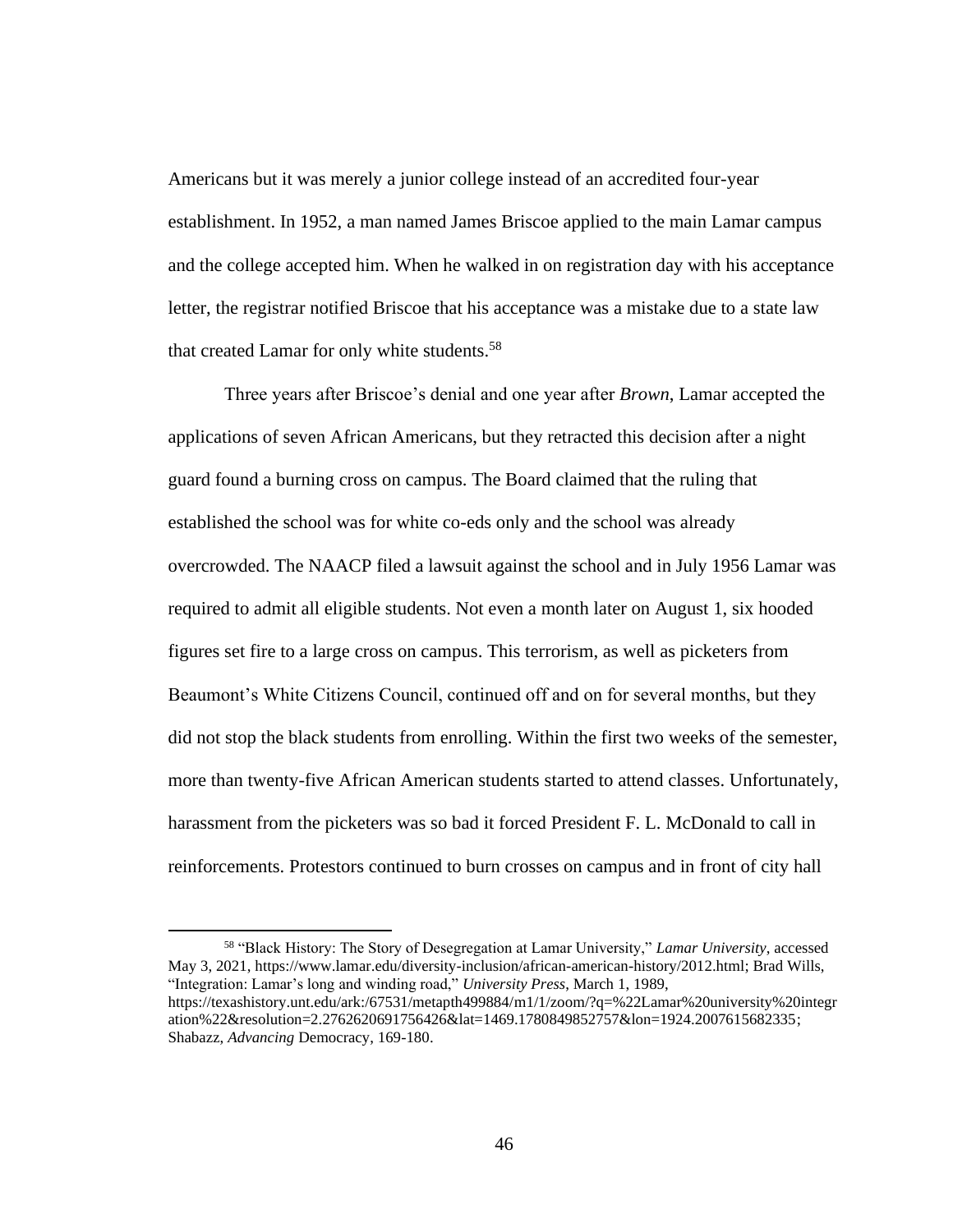until the court of appeals reinforced the new desegregation policy. It took several more years before the school had their first black athlete and other amenities for black students, but it was a start in the long road of integration.<sup>59</sup>

Southwest Texas State College did not have as terrifying a desegregation process as Lamar did, but they still denied qualified African American students to their facilities despite the federal mandate. Southwest Texas State was part of the TSUS during this period and the Board of Regents had not made a decision on allowing people of color to attend any of the six schools within the system. At least one school within TSUS already had their first black graduate, but that had no effect on any of the other colleges leading to the lawsuit against Southwest Texas State. In 1962, Dana Smith applied to the college and, like many other African American students, was academically qualified to attend but denied due to her race. Smith's father found a lawyer to file a class action suit in an Austin court August that same year. February 4 the following year, District Judge Ben H. Rice Jr. signed an order ending the school's segregation policy. That same day Smith and

<sup>59</sup> "Black History: The Story of Desegregation at Lamar University," *Lamar University*; News Clip: Pickets, WBAP-TV (Television station : Fort Worth, Texas), video, October 11, 1956; Fort Worth, Texas, [https://texashistory.unt.edu/ ark:/67531/metadc1532171/m1/;](https://texashistory.unt.edu/%20ark:/67531/metadc1532171/m1/) Wills, "Integration: Lamar's long and winding road;" Amilcar Shabazz, "Racial Terror & the Attempt to Stop the Desegregation of Lamar State College of Technology," Beaumont History Conference, January 2004, [https://scholarworks.umass.edu/](https://scholarworks.umass.edu/%20afroam_faculty_pubs/3/)  [afroam\\_faculty\\_pubs/3/;](https://scholarworks.umass.edu/%20afroam_faculty_pubs/3/) Ryan S. Clark, "Guillory recalls college football integration period," *Beaumont Enterprise*, December 15, 2008, [https://www.beaumontenterprise.com/ sports/lamar/article/Guillory](https://www.beaumontenterprise.com/%20sports/lamar/article/Guillory-recalls-college-football-integration-700158.php)[recalls-college-football-integration-700158.php;](https://www.beaumontenterprise.com/%20sports/lamar/article/Guillory-recalls-college-football-integration-700158.php) "Integration in Texas," *The Texas Observer*.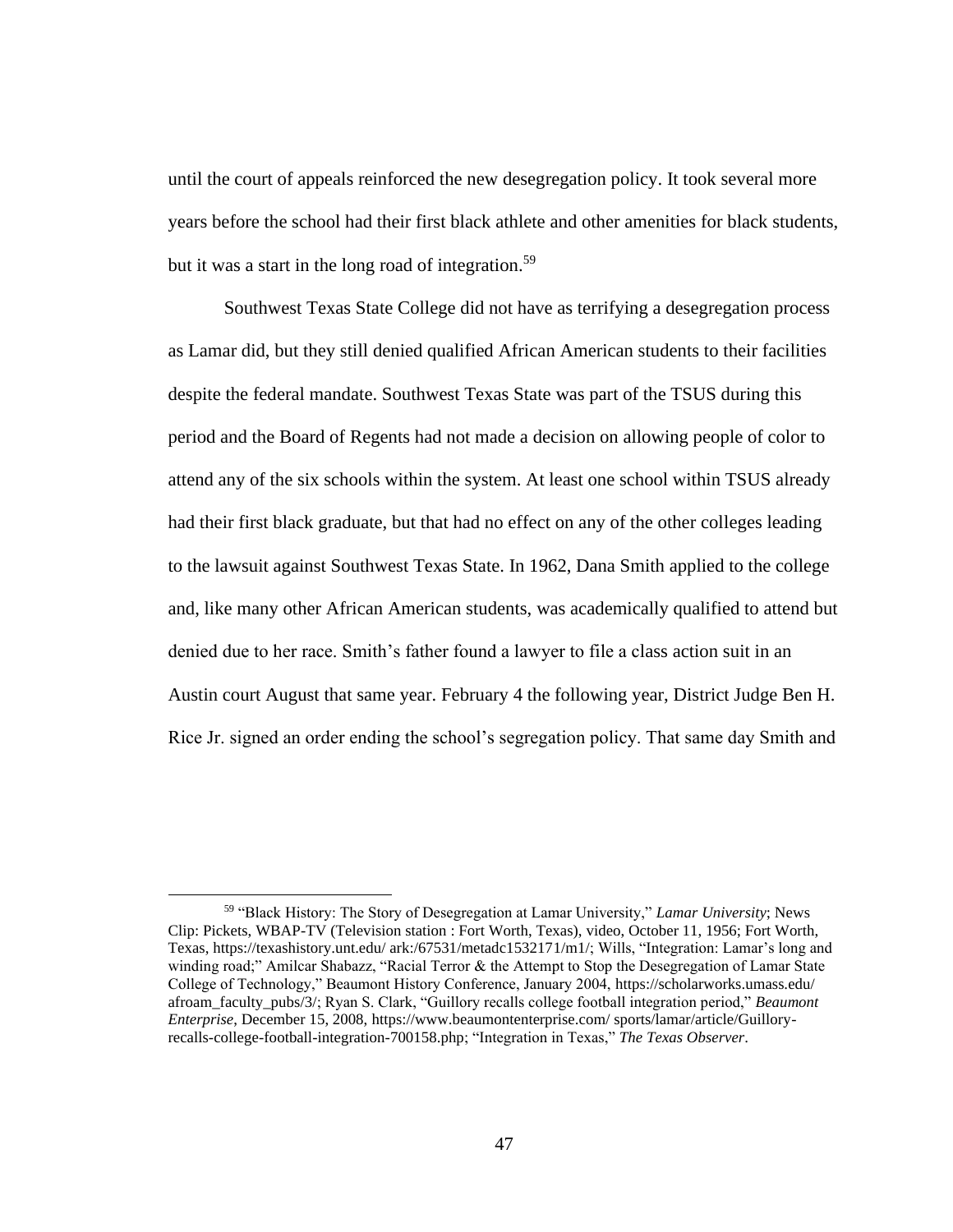three other African American women registered for classes with another woman transferring that next day. $60$ 

Being the first black students on campus meant there would be an adjustment period both academically and socially. Dana Smith had not attended classes since graduating high school so she had not studied and was behind her classmates. She was also the only one of the five women to have not gone to an integrated school meaning that although she had the grades to attend Southwest Texas, her high school education due to different resources had the potential to affect her performance. Another adjustment that took place was due to the living situation of the African American students. Most campuses took at least one full year, if not more, for the dorms and cafeterias to integrate as well. Thankfully, the five women who attended lived close enough to where they could commute every day. In spite of all the difficulties, these pioneers succeeded in their endeavors even if they did not remain at Southwest Texas State.<sup>61</sup>

<sup>&</sup>lt;sup>60</sup> "Minutes of Meeting of Board of Regents," TSUS Board of Regents; "From segregation to integration: The first Black students at Texas State University," *Texas State University*, February 7, 2020, [https://news.txstate.edu/ inside-txst/2020/from-segregation-to-integration-the-first-black-students-at-texas](https://news.txstate.edu/%20inside-txst/2020/from-segregation-to-integration-the-first-black-students-at-texas-state-university.html)[state-university.html;](https://news.txstate.edu/%20inside-txst/2020/from-segregation-to-integration-the-first-black-students-at-texas-state-university.html) Charlie Hughes, "Five Negro Coeds Register as College Desegregates After Court Order Monday," *The College Star*, February 8, 1963, [https://guides.library.txstate.edu/ld.php?content\\_id=](https://guides.library.txstate.edu/ld.php?content_id=%206998834)  [6998834;](https://guides.library.txstate.edu/ld.php?content_id=%206998834) Leroy Feist and Monique Moore, "Juel Remembers…SWT integration 30 years ago," *The Daily University Star*, February 26, 1993, [https://guides.library.txstate.edu/ld.php?content\\_id=6998840;](https://guides.library.txstate.edu/ld.php?content_id=6998840) Dr. Joni Charles, Dr. Elvin Holt and Dr. Sandra Mayo, "The African-American Presence at SWT: Celebrating Forty Years," *Texas State University*, 2, 22-23, [https://guides.library.txstate.edu/ld.php?content\\_id=6998821;](https://guides.library.txstate.edu/ld.php?content_id=6998821) Becca Nelson Sankey, "BLACK HISTORY MONTH: Integration in city recalled," *Go San Angelo*, February 10, 2011[, https://archive.gosanangelo.com/lifestyle/black-history-month-integration-in-city](https://archive.gosanangelo.com/lifestyle/black-history-month-integration-in-city-recalled-ep-440027522-356958361.html/)[recalled-ep-440027522-356958361.html/;](https://archive.gosanangelo.com/lifestyle/black-history-month-integration-in-city-recalled-ep-440027522-356958361.html/) "History of Angelo State University," *Angelo State University*, accessed May 15, 2021, [https://www.angelo.edu/about-asu/history.php.](https://www.angelo.edu/about-asu/history.php)

<sup>61</sup> Mary Hale, "Negro Adjusts at SWT," *The College Star*, February 15, 1963, https://guides.library.txstate.edu/ld.php?content\_id=6998837; *As We Saw It*, ed. Vincent, Cumberbatch, and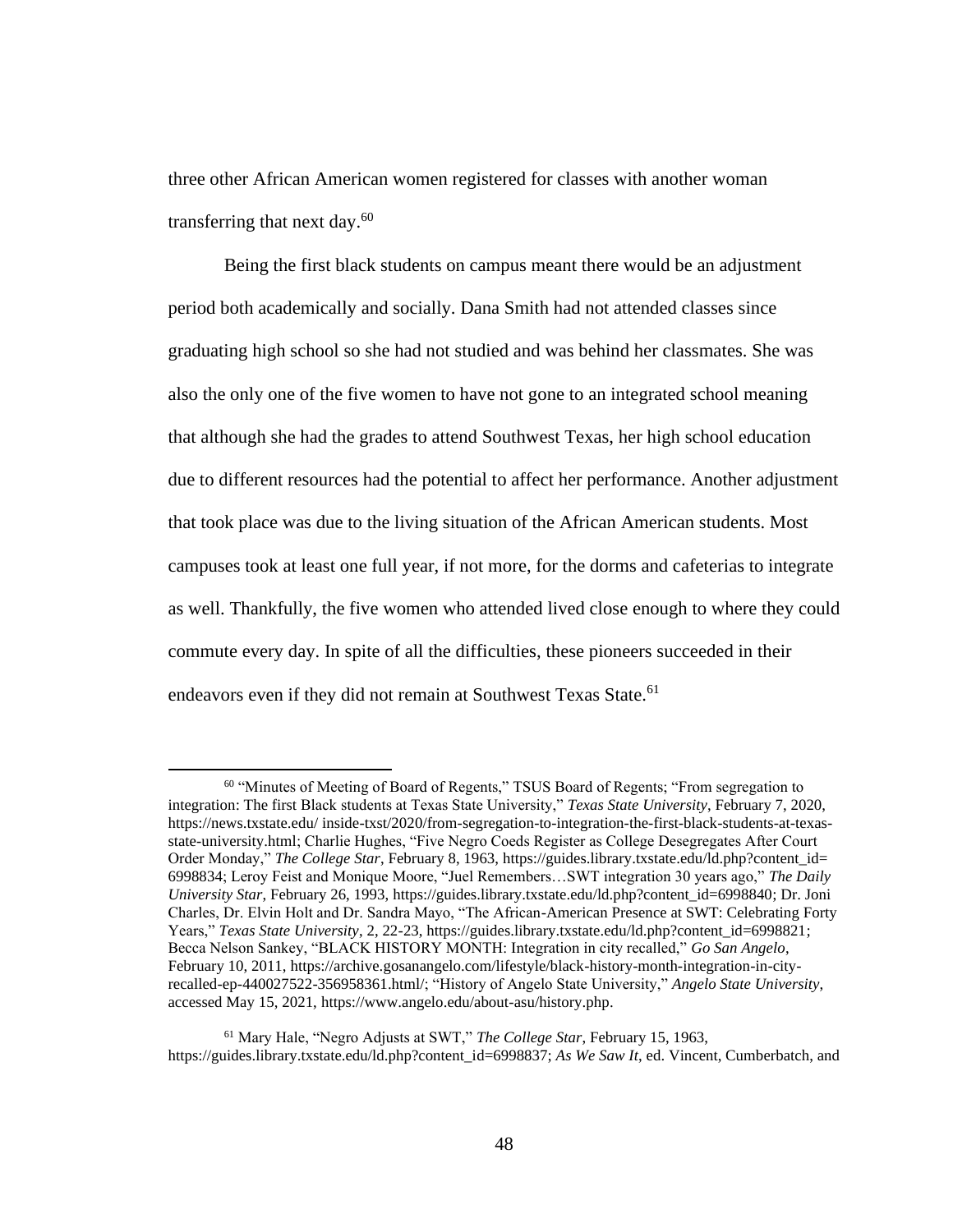As more schools across the state and the nation as a whole changed their admissions protocols, people of all races could attend the best school possible for their needs. Despite integration being the policy of more than half the schools in TSUS, the Board of Regents still had not officially changed the policy for the three remaining schools. Since no potential African American student filed a lawsuit, the Board of Regents took until 1964 to make a declaration on the matter. Of course, before this group of regents, most members were vehemently opposed to the notion of black students on their pristine campuses. However, there was hope as Steen responded to one applicant, "the attitude of the Board has changed considerably in the last year or two."  $62$ 

No matter the stance Arleigh Templeton of Sam Houston, James Gee of East Texas State, and Ralph Steen of SFA took on the subject of integration, all three knew change would eventually come to their schools. However, before the June 1964 decision all three claimed their hands were tied and could not accept African Americans due to the Board's rules. Each one responded to admittance inquires with different versions of "the institution is open only to members of the white race" or that "at the present time the school is not open to persons of the Negro race." After the Board came to a decision, it was up to each president on how to implement the new changes. All three had a similar

Blair, 119; Barr, *Black Texans*, 216; "Integration in Texas," *The Texas Observer*, 8; "From segregation to integration," *Texas State University*; Sally Langston, Conversation with Caitlin Hornback, October 2018.

 $62$  Ralph W. Steen to Rev. Ulysses L. Sanders, August 12, 1963, Box 3 Folder 7 "Correspondence" June-Dec 1963," Office of the President Steen, ETRC; "Minutes of Meeting of Board of Regents," TSUS Board of Regents.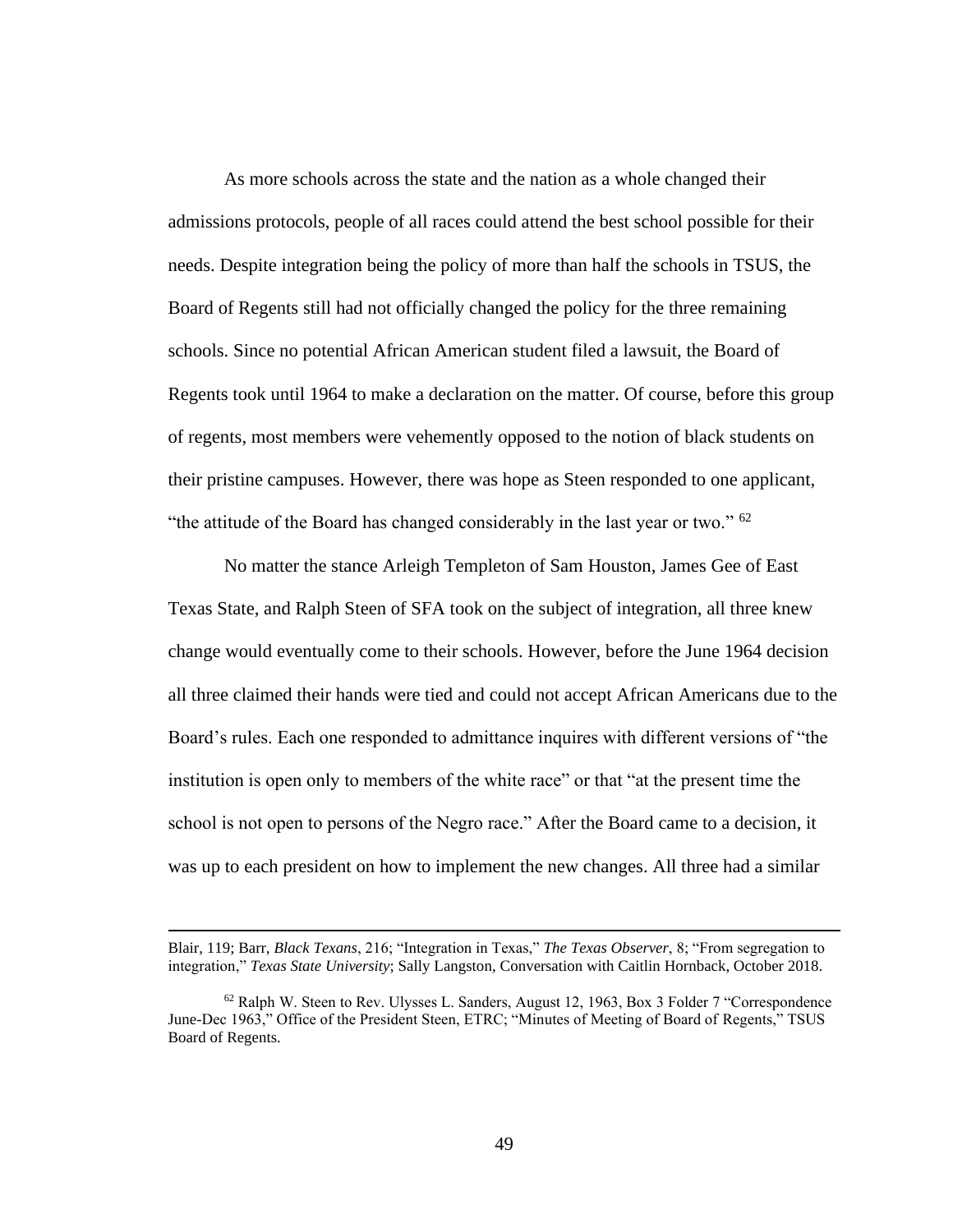approach of desegregating the campuses by having a small number of students in the summer so that way if people argued the following fall they could declare they had already integrated. This decision gave the presidents credit for the "smooth, uneventful racial integration" of each of their respective colleges. <sup>63</sup>

The first African American to integrate SFA was Ulysses Sanders, a pastor in the neighboring city of Lufkin. Steen chose Sanders as a safe bet for the initial process because "How could anyone object to an elderly Negro preacher who comes hat in hand to get an education?" He also wanted as little spectacle as possible when announcing the news to the faculty. When the process actually began, everyone joined in for the typical pre-semester meeting. Steen walked out in front of everyone, quickly stated, "Well, we have our first negro," and moved along to next order of business.<sup>64</sup>

The actual implementation of the desegregation process was also quite simple due to the lack of publicity. There was one article written in the city newspaper entitled "Baptist Minister First Negro to Enroll at SFA," but there was nothing in the school paper. *The Pine Log* often remained uncontroversial in the early years by focusing on

<sup>63</sup> Ralph W. Steen to Willie G. Whitaker, April 15, 1964, Ralph W. Steen to Elizabeth Doreen Allen, May 5, 1964, Ralph W. Steen to Benedict C. Njoku, May 19, 1964, Box 3 Folder 8 "Correspondence Jan-Aug 1964," Office of the President Steen, ETRC; Interview with Ralph W. Steen, Sound Cloud #188; Donald E. Reynolds, *Professor Mayo's College: A History of East Texas State University* (Commerce, Texas: East Texas State University Press, 1993), 137-140, [https://dmc.tamuc.edu/ digital/](https://dmc.tamuc.edu/%20digital/%20collection/historic-et/id/3550)  [collection/historic-et/id/3550;](https://dmc.tamuc.edu/%20digital/%20collection/historic-et/id/3550) "Integration in Texas," *The Texas Observer*, 8-9.

<sup>64</sup> Dr. William Arscott, Unpublished Interview with Caitlin Hornback, Personal Interview, School of Art, SFASU, Nacogdoches, Texas, February 8, 2022; McDonald, Phone Conversation; "Baptist Minister First Negro to Enroll at SFA," *The Daily Sentinel* Clip; Gail K. Beil, "The Integration of Stephen F. Austin University," from "SFA Story: The History of Stephen F. Austin State University," Stephen F. Austin State University, 1998, https://www.sfasu.edu/story/articles/Integration-Beil.html; Hall, "SFA's second black graduate reflects."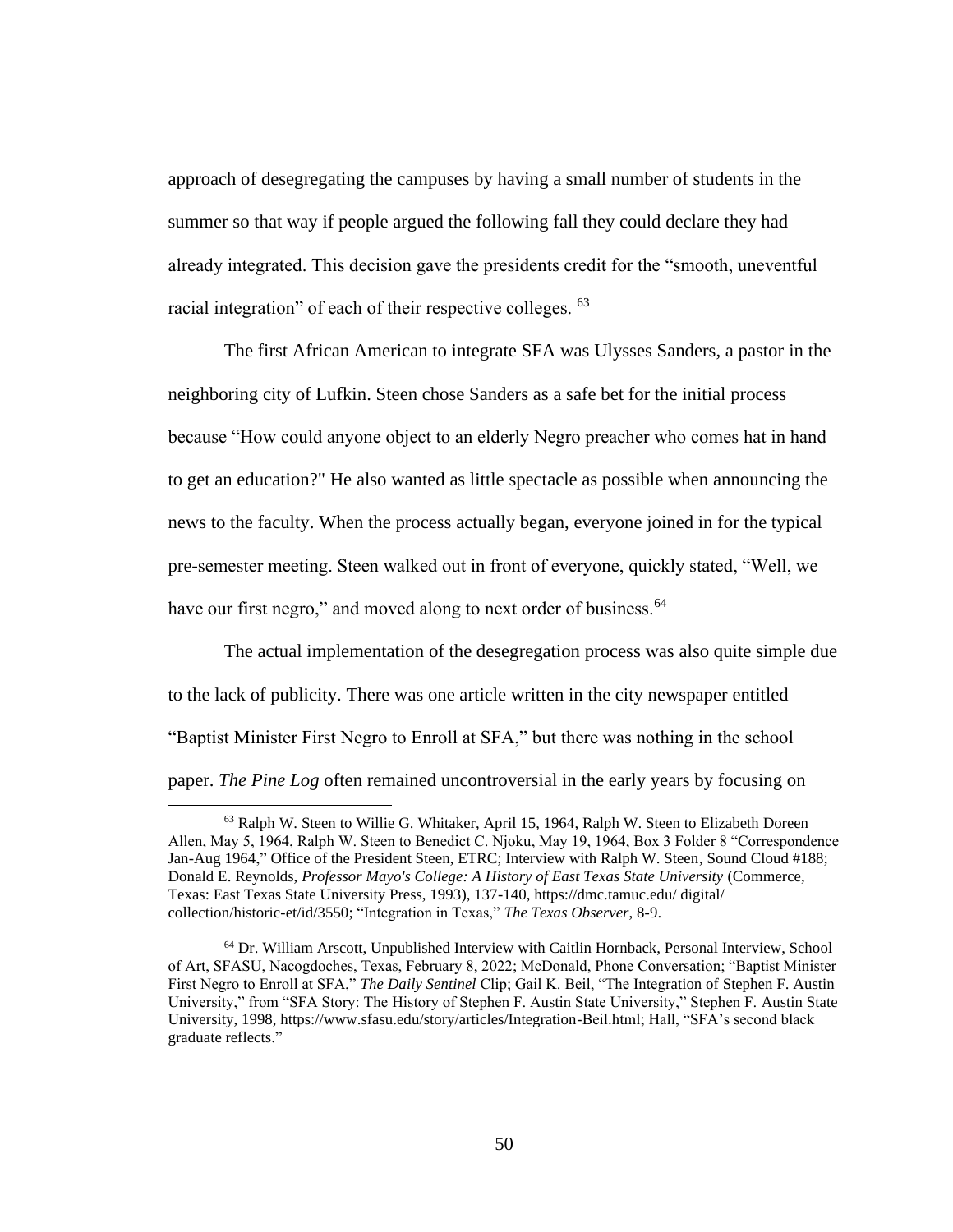school functions like sports, the marriages of students, and the occasional global post. Since many of the professors were more open to the idea of integration, any professor who was not comfortable with this change kept their biases away from the school, or at least they kept them away from the more liberal departments. The biggest issue during this time came from outside SFA.<sup>65</sup>

The worst initial reaction came from an anonymous phone call to the president; however, Steen claimed they merely asked him if he was proud of how SFA was turning out. The next hurdle was years later when Steen had to take care of damage control from a baseless news article. In the spring of 1968, staunch segregationist George Wallace, the governor of Alabama, paid a visit to the neighboring city of Lufkin. Protestors, including some African American students, protested Wallace's arrival. A Dallas news reporter named Garth Jones wrote an article about the event and stated, "About 150 Negro students from integrated Stephen F. Austin State College came to Lufkin from Nacogdoches to picket Wallace." Steen made very clear that most of the students identified were Lufkin High School juniors and seniors and that SFA was integrated, "but has considerably fewer than 150 Negro students." Even though every college campus in

<sup>65</sup> Arscott, Personal Interview; McDonald, Phone Conversation; "Baptist Minister First Negro to Enroll at SFA," *The Daily Sentinel* Clip; *Pine Log*, Microfilm Vol. 5-9 Jan. 12, 1957 thru Aug. 16, 1968, ETRC, SFASU, Nacogdoches, Texas; *The Amazing Grace Baptist Church,* Compiled by McDonald, 11-13.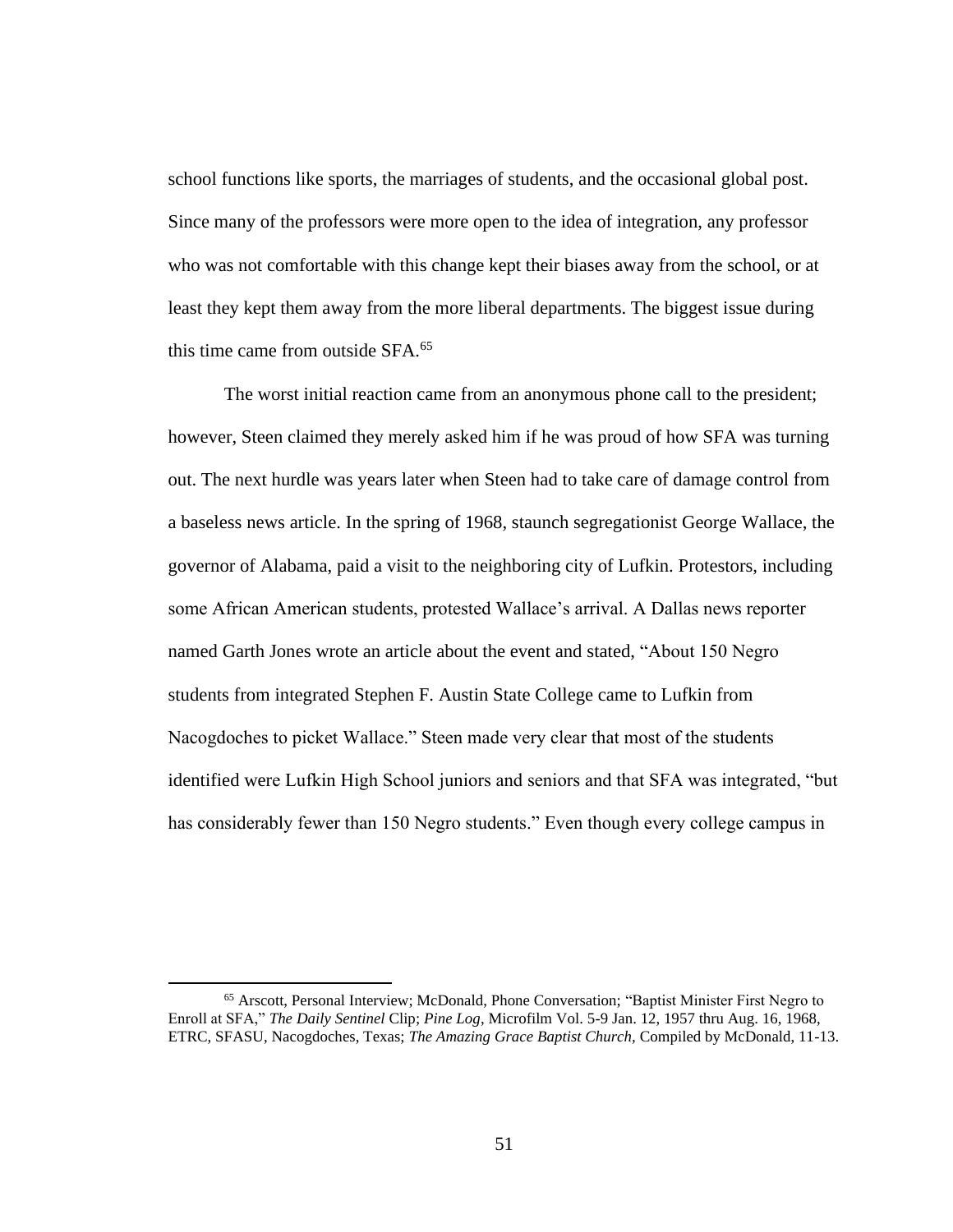Texas had desegregated by this point, Jones still made it a point to include that fact in his article in order to discredit the school and the movement against the governor.<sup>66</sup>

Despite SFA finally joining the mid-twentieth century, many issues still plagued the African American students on campus. By attending a college closer to home, it guaranteed the student a place to stay with a short commute when on-campus housing was not available. Even though classes were open to students of all races, most schools took at least a year, if not more, to open the dorms and cafeterias to all students. It took SFA at least a year to integrate the dorms and other campus facilities, and the lack of accommodations caused issues for student athletes from other schools. This problem was worse before the 1964 policy change, it was still difficult to make special arrangements since both the school and hotels in town would not house the students. In a similar fashion to what occurred at SFA, this issue also happened at other schools for SFA's black athletes. If certain businesses were willing to house an African American team member, those students often chose to remain in their hotel rooms because the dangers of venturing out in a place like Mississippi were too great.<sup>67</sup>

<sup>66</sup> Ralph W. Steen to Garth Jones of the *Associated Press*, May 2, 1968, Box 2 Folder 21 "Correspondence-S 1962-1968," Office of the President Steen, ETRC; "King's Men: Local Group Not Involved In Lufkin Demonstration," *The Pine Log*, Vol. 45 No. 25, May 3, 1968, 3; Richard Pearson, "Former Ala. Gov. George C. Wallace Dies," *Washington Post*, September 14, 1998, [https://www.washingtonpost.com/wp-srv/politics/daily/sept98/ wallace.htm;](https://www.washingtonpost.com/wp-srv/politics/daily/sept98/%20wallace.htm) Debbie Elliott, "Wallace in the Schoolhouse Door," *NPR*, June 11, 2003, [https://www.npr.org/2003/06/11/1294680/ wallace-in-the](https://www.npr.org/2003/06/11/1294680/%20wallace-in-the-schoolhouse-door)[schoolhouse-door.](https://www.npr.org/2003/06/11/1294680/%20wallace-in-the-schoolhouse-door)

 $67$  Wilbur Johnson, Unpublished Interview with Caitlin Hornback, Personal Interview, Houston, Texas, November 17, 2018; Sally Langston, October 2018; Interview with Ralph W. Steen, Sound Cloud #188.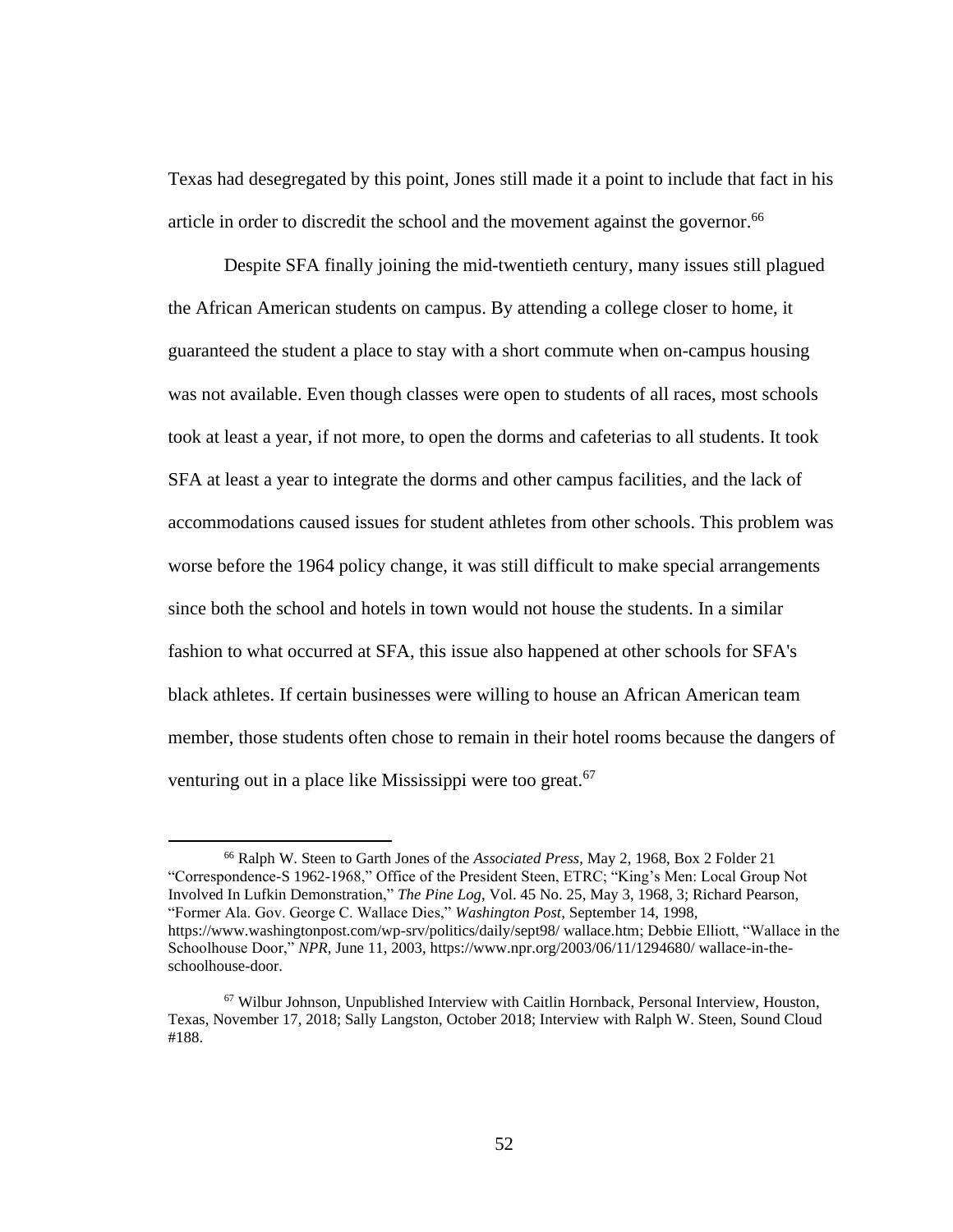Another challenge not often talked about when discussing integration is the isolation and loss of cultural identity. For many students, they spent their whole lives knowing only their black community. Multiple family groups helped raise each other's children and they watched out for one another as if they were one large family. When the schools began integrating, black communities lost an extensive part of who they were or were isolated due to the unique experience they were going through. Students and faculty at Nacogdoches ISD became second-class citizens again while those who attended SFA had a limited number of people dealing with the same situation. They also did not have any mentors for their experiences in higher education until 1968 when Dr. Odis Rhodes became the first African American hired as a professor and not just a custodian or caretaker of the grounds.<sup>68</sup>

The African American students also had a lack of extracurricular activities to participate in for the first few years. The main activity offered to these students was sports, which plays negatively into stereotypes that black students cannot attend college unless provided an opportunity through a sport instead of academic achievement. SFA represented their newfound inclusivity by posting photos of their black athletes in action shots in their yearly school bulletins, yet it took several years after integration for the local black churches to be included. The school also had a lack of clubs for black students

<sup>68</sup> Mills, Personal Interview; Rison, Personal Interview; Jackson, Personal Interview; Odis Rhodes, Interview by Jake Keeling and Tracy Allen, "East Texas African American Oral Histories," *Stephen F. Austin State University Heritage Center,* June 25, 2012, [https://www.sfasu.edu/heritagecenter/5066.asp;](https://www.sfasu.edu/heritagecenter/5066.asp) Williams, "Integration and Re-segregation," 68-70; Airen, Ikpo, Foli, and Hall, "Paradise Lost," *Nacogdoches*, 76-82.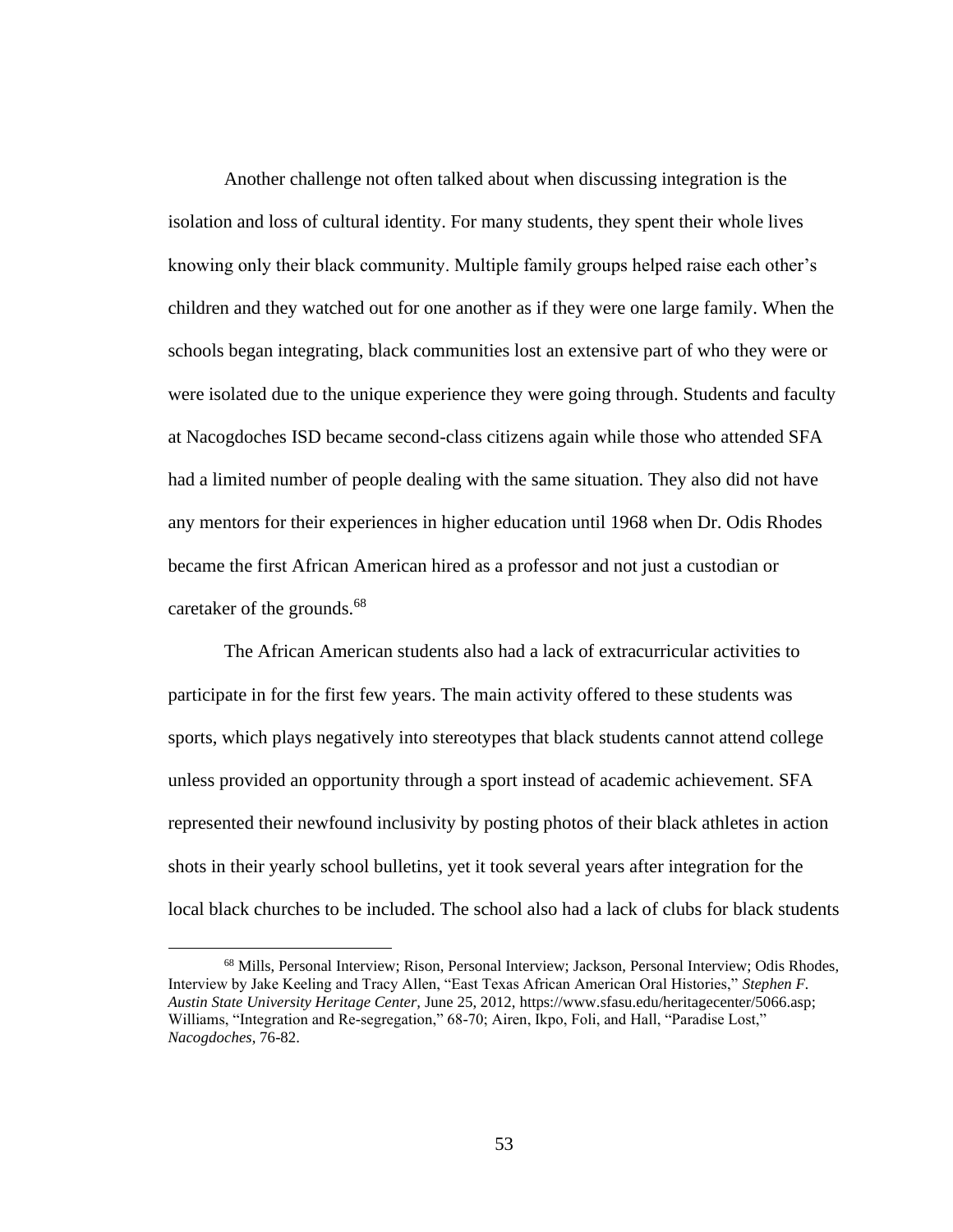to participate in. Many groups refused to accept people of color including some of the most prominent and popular organizations on campus, fraternities. Several of these organizations remained segregated for years after the Civil Rights Movement and it forced African American students to form their own groups, which did not happen until 1971.<sup>69</sup>

The fact that the overall integration process of SFA was so uneventful it is nothing short of a miracle for this college in the middle of a conservative, deep East Texas town. There were no litigations, there were no burning crosses, and there were no angry protesters blocking the entryways of the classrooms. Even Dr. Francis "Ab" Abernethy, professor of English at SFA, said the integration process was so smooth and practically nothing compared to what he witnessed during his time at Lamar. While it is fantastic nothing more serious occurred during that early period, it is this seemingly innocuous transition into a new age that is key to the undoing of the town and gown. From the schools, to the businesses, to the town itself, segregation was a defining characteristic of Nacogdoches. Up to this point, the divergence from cultural norms had not spilled into the city and Nacogdoches still had its protective pine curtain barrier. It

<sup>69</sup> Mills, Personal Interview; Student Handbooks 1966-1970, Box 1 Folder 3, Office of Student Development (UA-82), ETRC; Reynolds, Professor Mayo's College, 170-176; "National Pan-Hellenic Council (NPHC)," *Stephen F. Austin State University*, accessed May 15, 2021[, https://www.sfasu.edu/](https://www.sfasu.edu/%20studentaffairs/920.asp)  [studentaffairs/920.asp.](https://www.sfasu.edu/%20studentaffairs/920.asp)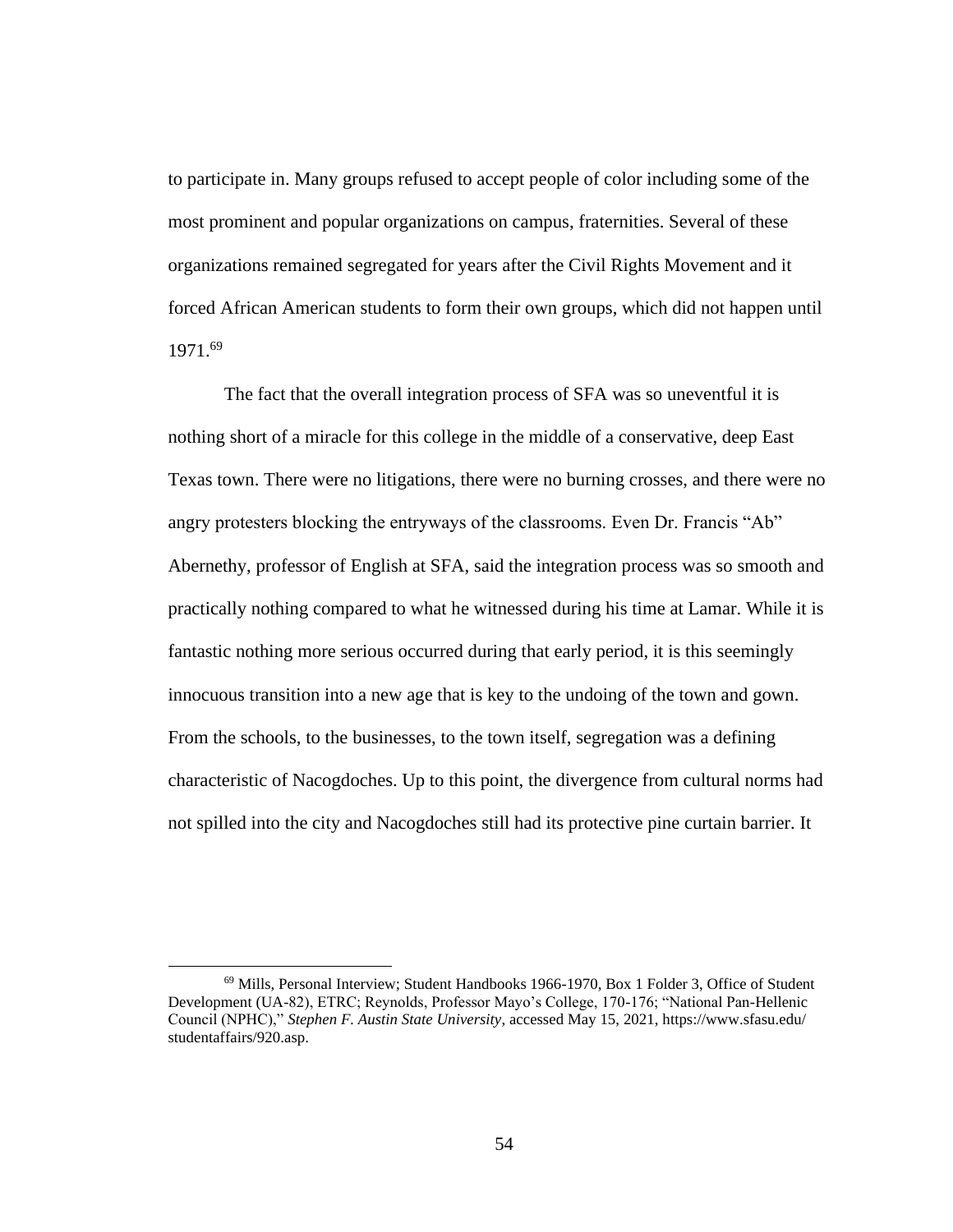was not until the ideals of the students and professors started to change and affect the city did the ultimate division begin.<sup>70</sup>

Life appeared normal for several years after SFA allowed the first African American student on campus and it seemed the overall hype of the civil rights movement had passed by Nacogdoches. However, the death of civil rights leader Dr. Martin Luther King Jr. in 1968 affected more than just the black communities. His assassination brought a new wave, a more powerful wave, of justice and passion in the hearts of those affected by racist policies and those who stood with them. At this point, Nacogdoches ISD and many businesses had not yet integrated, and Chief Roebuck continued his reign of terror against African Americans. Some faculty and students of SFA saw these injustices and felt they had to do their part to help curb the situation leading to the three unforgivable acts, the collective mourning of Dr. King, the separation of one of the largest churches in town along with the foundation of a new one, and the McGuire March. $71$ 

 $70$  Abernethy, Sound Cloud #738; Abernethy (written Abernathy), Sound Cloud #955; Interview with Ralph W. Steen, Sound Cloud #188.

<sup>71</sup> Mills, Personal Interview; Rison, Personal Interview; Wilbert Love, "Memorial Rites Honor King: Activities Suspended for Hour-Long Service," and "In Memory of Rights Leader: 'King's Men' Organize To Perpetuate Ideals," *The Pine Log*, Vol. 45 No. 22, April 12, 1968, 1-3; "Lewis Tells Rotarians: Intelligence Not Needed To Riot, Destroy Property," *The Pine Log*, Vol. 47 No. 29, July 31, 1970; *The Amazing Grace Baptist Church*, Compiled by McDonald, 13-17.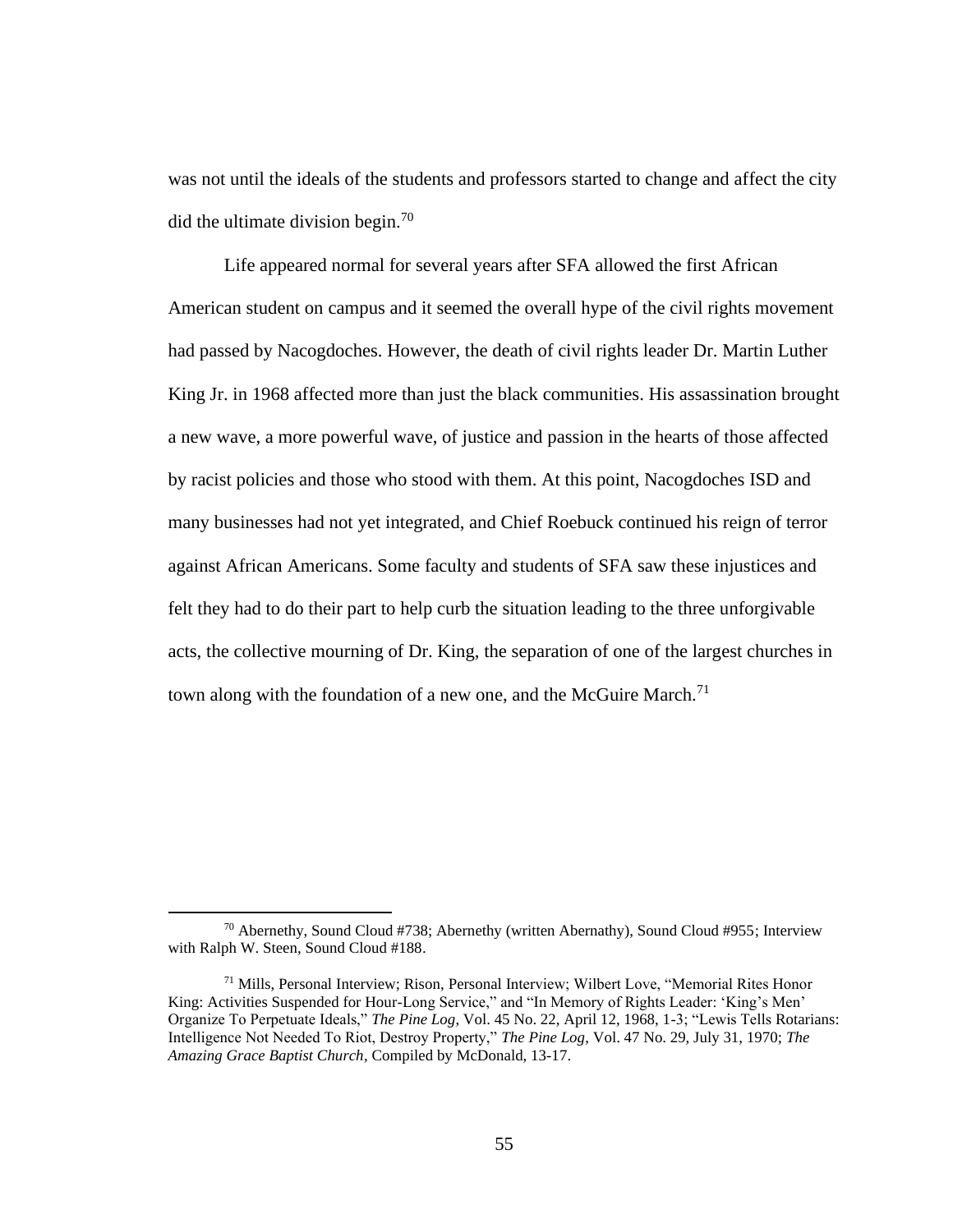## CHAPTER THREE

## The Divide of the Town and the Gown

By the mid-1950s and into the 1960s, America was well into the depths of the Civil Rights Movement, but the strength of the Pine Curtain kept Nacogdoches at bay. There were a handful of protests against police brutality, but the primary demonstrators were part of the black community. The city at large ignored the plights of their black neighbors until SFA began to become more progressive. Whether it was compassion for their new classmates or the changes that came with a new generation, the end of the 1960s saw a more involved campus. Those in the city tolerated the changes due to legal and hierarchical factors, but they drew a line when racial acceptance became a personal choice. While SFA was not overwhelmingly involved with civil rights, especially when compared to universities in larger cities, three events became the primary contributors to the fallout between the town and gown. They were the assassination of Martin Luther King Jr., the split of First Baptist Church, and the Mickey McGuire March of May 1970.

The assassination of Reverend Dr. Martin Luther King Jr. on April 4, 1968 in Memphis, Tennessee caused there to be immense pain in the hearts of African Americans across the country. His death was a turning point in the movement and seen as the end of that era of civil rights. King's leadership, and advocacy for non-violent protest, had made him the "face" of the Civil Rights Movement. Experts consider his "I Have a Dream"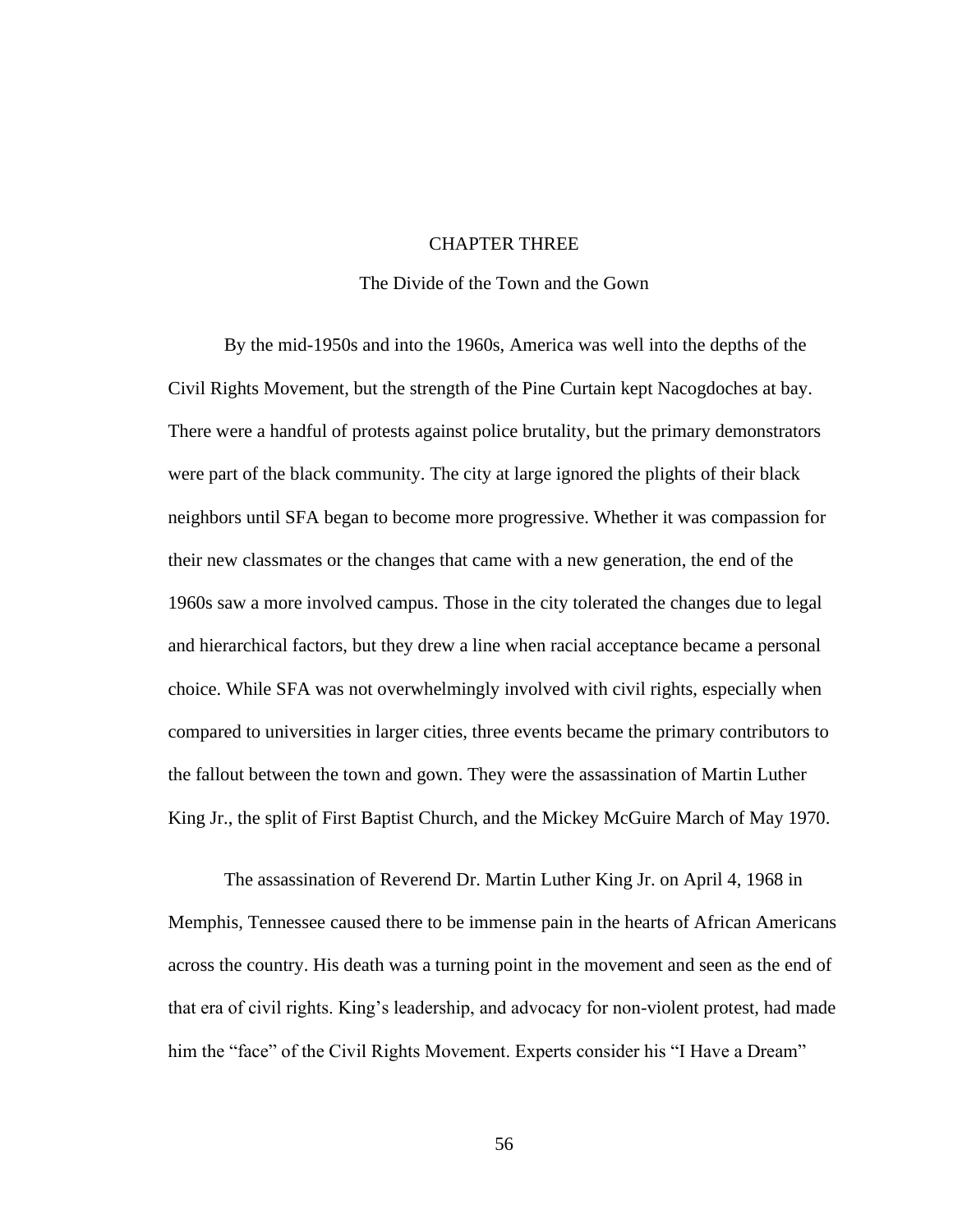speech as one of the greatest speeches of all time and a reason behind the passage of the Civil Rights Act of 1964. Following his death, major cities across the country experienced race riots known as the Holy Week Uprising.<sup>72</sup>

These actions were a turning point, both good and bad, for African Americans. Congress passed the Civil Rights Act of 1968, which included a fair housing bill King pushed for, but there was also a drive toward "law and order." Politicians used the phrase as early as the late 1700s, but it became popularized by Richard Nixon during his 1968 presidential campaign. "Law and order" was a conservative loophole to appeal less racist to the masses while continuing to enact racist legislation. This new slogan from more conservative representatives became a focal point in many elections going forward, which in turn increased police interaction and brutality toward black Americans.<sup>73</sup>

<sup>72</sup> Michiko Kakutani, "The Lasting Power of Dr. King's Dream Speech," *New York Times*, August 27, 2013, [https://www.nytimes.com/2013/08/28/us/the-lasting-power-of-dr-kings-dream-speech.html;](https://www.nytimes.com/2013/08/28/us/the-lasting-power-of-dr-kings-dream-speech.html) Lucinda Moore, "Dream Assignment," *Smithsonian Magazine*, August 2003, https://www.smithsonianmag.com/arts-culture/dream-assignment-87455860/; Lorraine Boissoneault, "Martin Luther King Jr.'s Assassination Sparked Uprisings in Cities Across America," *Smithsonian Magazine*, April 4, 2018, [https://www.smithsonianmag.com/history/martin-luther-king-jrs-assassination](https://www.smithsonianmag.com/history/martin-luther-king-jrs-assassination-sparked-uprisings-cities-across-america-180968665/)[sparked-uprisings-cities-across-america-180968665/;](https://www.smithsonianmag.com/history/martin-luther-king-jrs-assassination-sparked-uprisings-cities-across-america-180968665/) Peter B. Levy, "The Dream Deferred: The Assassination of Martin Luther King, Jr., and the Holy Week Uprisings of 1968," in *The Great Uprising* (Cambridge: University Printing House, 2018), [http://tupress.temple.edu/uploads/book/excerpt/ 2148\\_](http://tupress.temple.edu/uploads/book/excerpt/%202148_%20ch1.pdf)  [ch1.pdf.](http://tupress.temple.edu/uploads/book/excerpt/%202148_%20ch1.pdf)

<sup>73</sup> Jenny Cobb, "Civil Rights Act of 1968," *Bullock Museum*, accessed June 18, 2021, [https://www.thestoryoftexas.com/discover/artifacts/civil-rights-act-1968-spotlight-102414;](https://www.thestoryoftexas.com/discover/artifacts/civil-rights-act-1968-spotlight-102414) Terrance McArdle, "The 'law and order' campaign that won Richard Nixon the White House 50 years ago," *The Washington Post*, November 5, 2018, https://www.washingtonpost.com/history/2018/11/05/law-ordercampaign-that-won-richard-nixon-white-house-years-ago/; Walter Shapiro, "The Flawed Politics of a Lawand-Order Campaign," *The New Republic*, May 31, 2020, https://newrepublic.com/article/157939/flawedpolitics-law-and-order-campaign; Lassiter, *The Silent Majority*, 234, 274-275.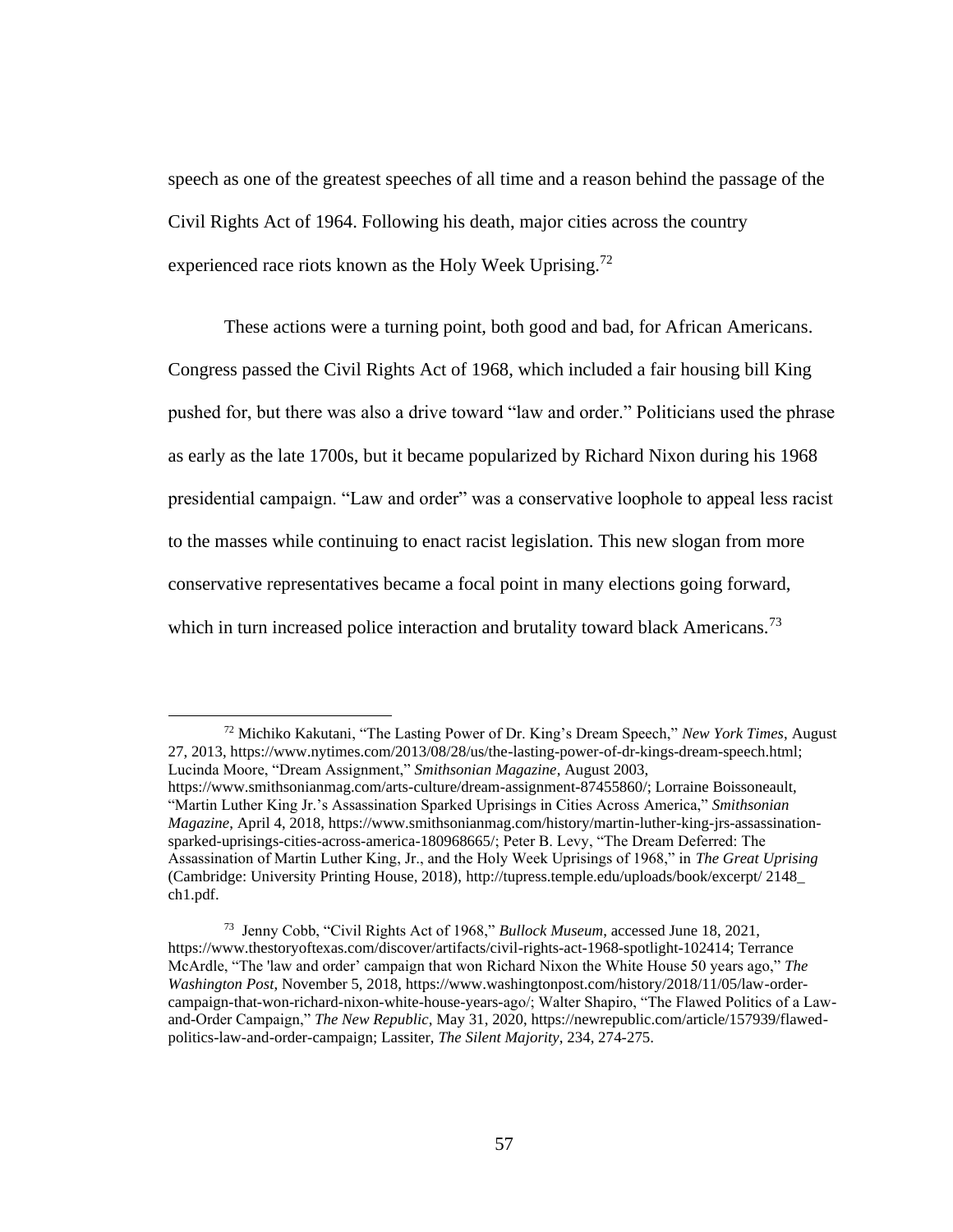Immediately following the death of King, life in Nacogdoches did not change for most people. Those in the black community of Nacogdoches felt the same hole in their hearts as other African Americans across the country as they did not know where to go or how to move forward. Since African Americans lived outside the city in their own subdivisions, whites did not pay attention to their issues until those at SFA became more involved. One of the first people to take action was Dr. Francis "Ab" Abernethy of the English Department. To honor King's memory, Dr. Abernethy lowered the flag to halfmast. With SFA being in the middle of town people driving by can see the actions of those on campus. Some saw this as the college standing in solidarity with the black community and the actions of King and the rioters. Despite the majority of those on campus agreeing with racial equality, not every person was happy with Dr. Abernethy's decision. He lowered the flag three times and each time someone would raise the flag right back, ultimately forcing Abernethy to stop. It is unknown whether Dr. Abernethy discovered who disagreed with his actions.<sup>74</sup>

President Ralph Steen officially acknowledged that SFA would mourn the death of King and honor his legacy. Steen canceled the morning classes on Tuesday, April 9 to allow students to pay their respects. Several people within and outside the SFA community saw this as a significant act and representative of the college's beliefs. One student in particular could not see why Dr. Steen would cancel class in order to teach

<sup>74</sup> Beil, "The Integration of Stephen F. Austin University;" Rison, Personal Interview; Jackson, Personal Interview; Mills, Personal Interview.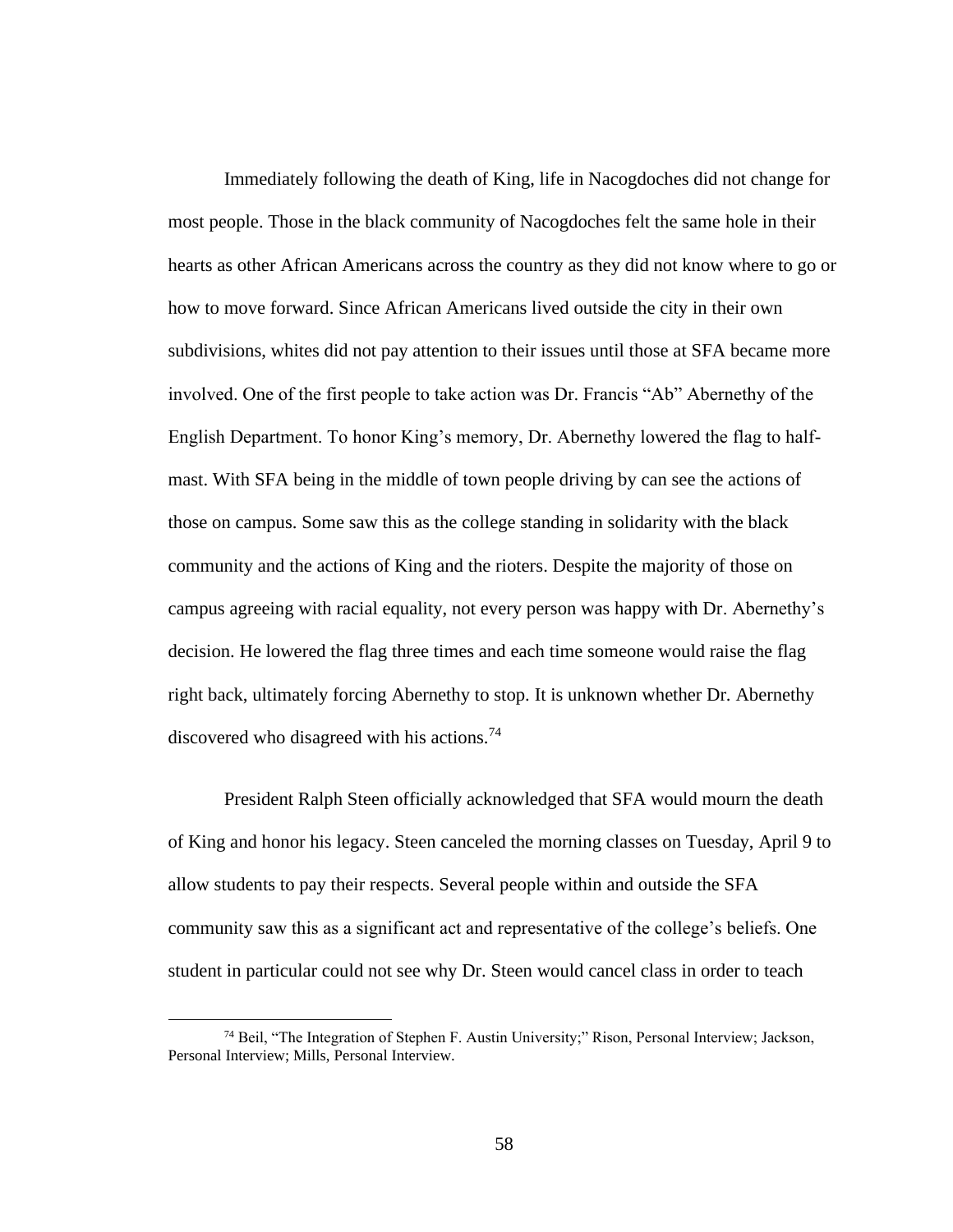"respect for anarchists" and destroy their right to pursue higher education. Despite this, Steen stood his ground on this decision.<sup>75</sup>

Perhaps the greatest form of respect in honoring King's legacy was the creation of the King's Movement for Equality Now. History professor William J. Brophy formed this organization, more commonly known as the King's Men. Brophy was the perfect candidate to start this movement due to his passion for the African American community and his leadership skills. Dr. Brophy would become the first professor of African American history, chair of the history department, and interim president of SFA from December 19, 1991 to September 9, 1992. With his immense influence on the campus during his tenure, Brophy took this opportunity to create The King's Men initially to give worthy students a scholarship in King's name, but it quickly became more. This organization, the first on campus specifically designated for black students, gave African Americans on campus a place to gather and voice their concerns and eventually grew beyond the college and welcomed members of the Nacogdoches community.<sup>76</sup>

This coalition of students and residents became stronger and more legitimate in part due to the cooperation of Arthur Weaver the local civil rights activist, businessman,

<sup>75</sup> Robert Kent Wickware to Ralph W. Steen and Ralph W. Steen to Robert Kent Wickware, Office of the President Steen, Box 2 Folder 23 "Correspondence Students 1968," ETRC, Steen Library, SFASU, Nacogdoches, Texas; Beil, "The Integration of Stephen F. Austin University."

<sup>&</sup>lt;sup>76</sup> Brophy, Personal Interview; King's Men and Civil Rights Misc. Papers Clippings, Box 3, Folder 12, AAHP; King's Men Flyer, Box 1, Folder 13, Student Publications (UA 88), Digital Archives, ETRC, [https://digital.sfasu.edu/digital/collection/UA/id/38;](https://digital.sfasu.edu/digital/collection/UA/id/38) "Obituaries" from "Historical News and Notices," *The Journal of Southern History* 71, no. 4 (2005): 975–80, [http://www.jstor.org/s](http://www.jstor.org/)table/27648981.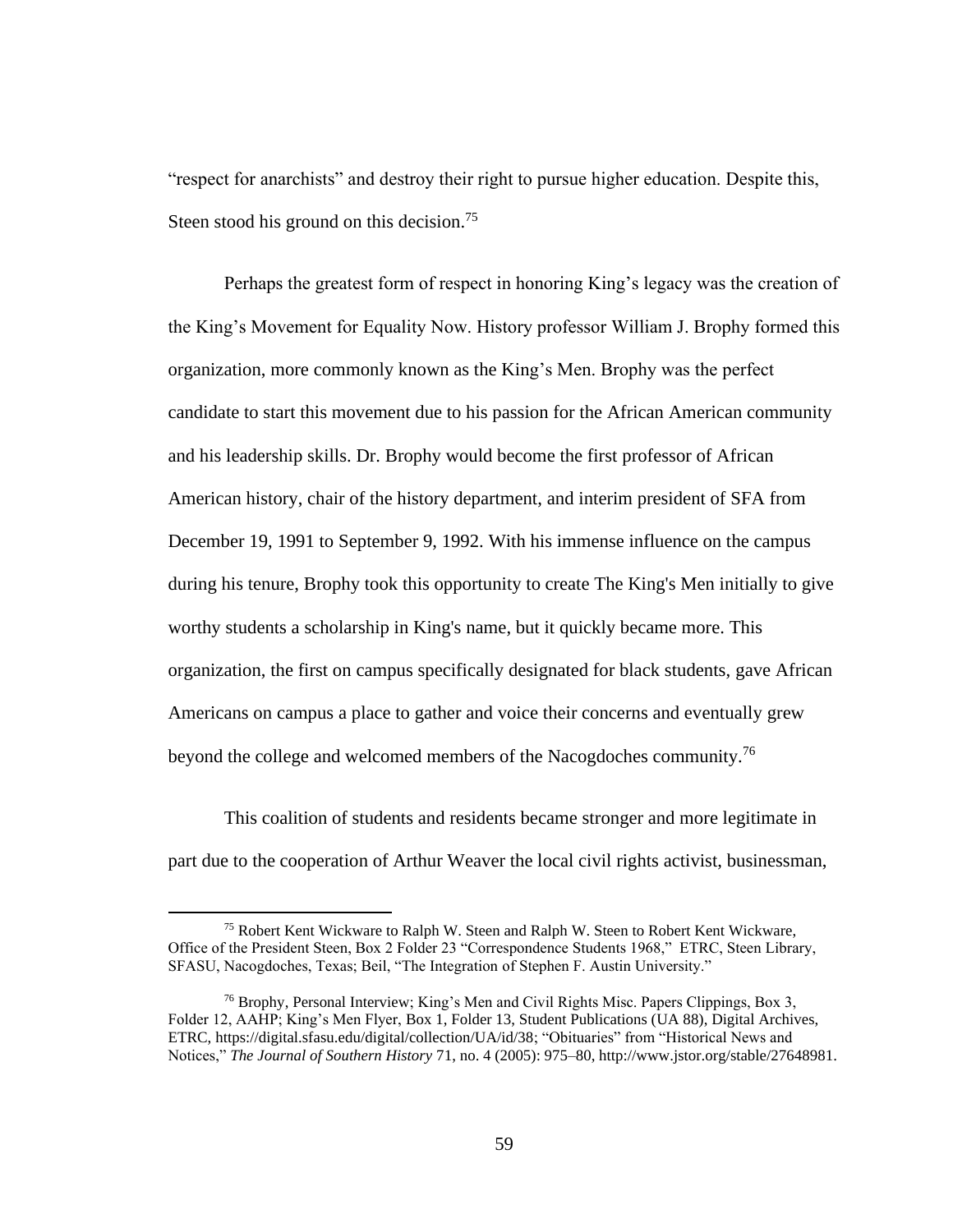and president of the Nacogdoches chapter of the NAACP. With Mr. Weaver's help, the organization could strive toward their goal mending racial tensions with SFA and Nacogdoches and then possibly beyond that. The night King's Men formed, the group voted on a set of questions to ask the administration involving issues such as discrimination throughout the campus and classes about black history. King's Men eventually convinced other organizations, like the Student Congress, to support peaceful demonstrations such as the one against the West Side Washateria for declaring which washers and dryers African Americans could use. The group would send out fliers called King's Review to inform students of different community events, local issues particularly about integration of the public school, and legal advice if someone felt discriminated against. From the time of King's death in April 1968 to September that same year, membership grew from twenty-five to more than three hundred and formed a committee to become an official organization. Although Brophy ultimately stepped down due to personal reasons and the organization eventually disbanded, King's Men started a path for future African American specific organizations and helped already established organizations become more accepting.<sup>77</sup>

<sup>77</sup> *King's Review*, UA 88, Box1, Folder13, Digital Archives, ETRC, [https://digital.sfasu.edu/](https://digital.sfasu.edu/%20digital/collection/UA/id/42/)  [digital/collection/UA/id/42/;](https://digital.sfasu.edu/%20digital/collection/UA/id/42/) *King's Review No. 3*, Box 1, Folder 13, Student Publications, Digital Archives, ETRC[, https://digital.sfasu.edu/digital/collection/UA/id/30/;](https://digital.sfasu.edu/digital/collection/UA/id/30/) *King's Review No. 10*, Box 1, Folder 13, Student Publications, Digital Archives, ETRC, [https://digital.sfasu.edu/digital/collection/UA/id/40;](https://digital.sfasu.edu/digital/collection/UA/id/40) *King's Review No. 11*, Box 1, Folder 13, Student Publications, Digital Archives, ETRC, [https://digital.sfasu.edu/digital/collection/UA/id/39/;](https://digital.sfasu.edu/digital/collection/UA/id/39/) *King's Review No. 12*, Box 1, Folder 13, Student Publications, Digital Archives, ETRC, [https://digital.sfasu.edu/digital/collection/UA/id/31/;](https://digital.sfasu.edu/digital/collection/UA/id/31/) "King's Men Award Merit, April 2, 1969," Box 3, Folder 12, AAHP, Digital Archives, ETRC, [https://digital.sfasu.edu/](https://digital.sfasu.edu/%20digital/collection/%20EastTexRC/id/11794/)  [digital/collection/ EastTexRC/id/11794/;](https://digital.sfasu.edu/%20digital/collection/%20EastTexRC/id/11794/) Beil, "The Integration of Stephen F. Austin University."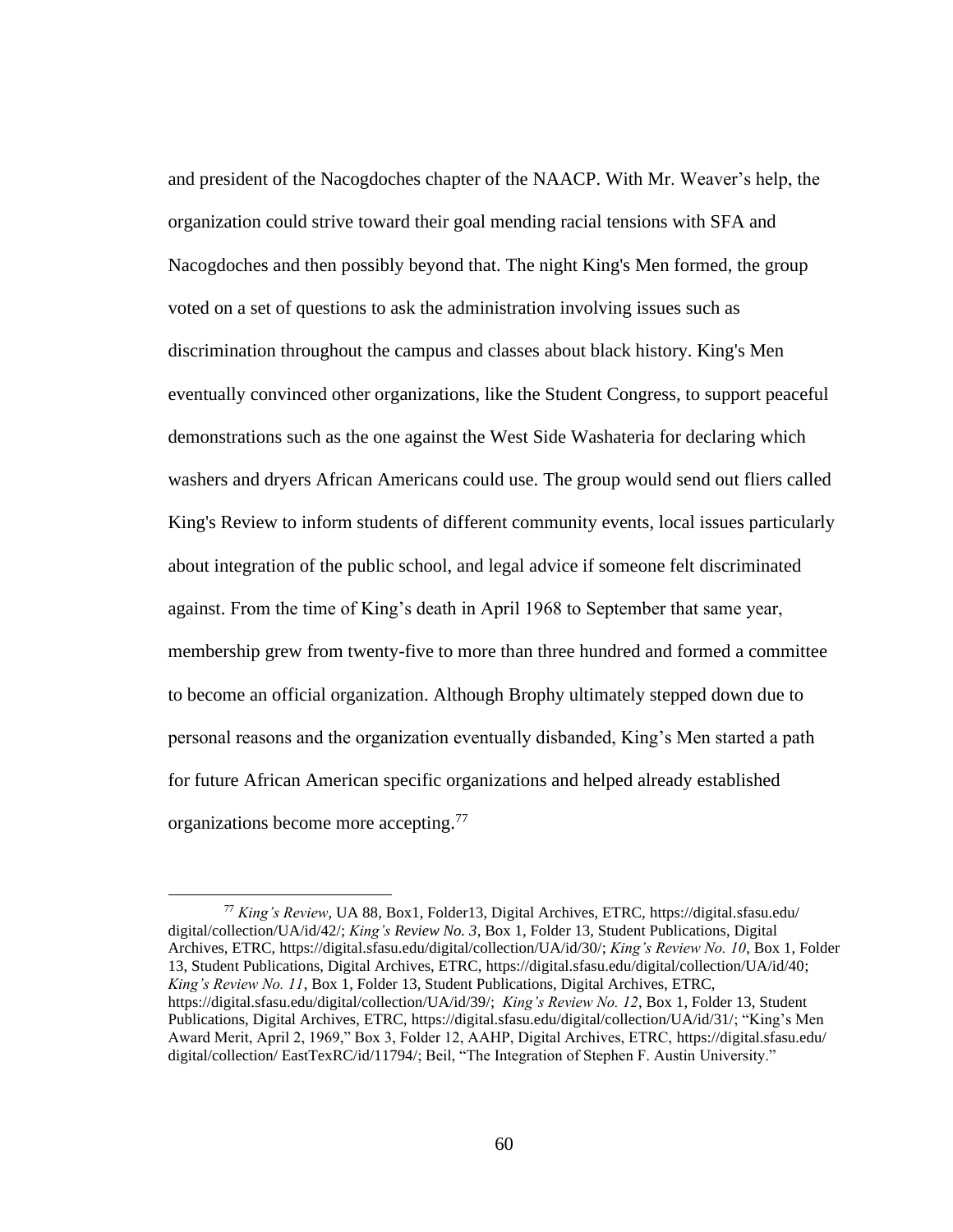Support for King and his mission grew after his assassination, and movements such as King's Men showed a quickly growing shift. The locals still saw these factors as more of a nuisance since the Civil Rights Movement remained within a small portion of the community and had not bled out into the surrounding town. However, the first egregious act against the city ruined the idyllic though that life as is would remain untouched. A few days after the death of King, several key figures from SFA split from First Baptist Church and formed Austin Heights Baptist Church. Christianity is a large part of Southern culture and many consider churches the last stronghold of segregation, so the decision of the "College Crowd" to leave the largest church in Nacogdoches over racial issues made a statement.<sup>78</sup>

The division of the races within Christianity is part of the difficult history of the South. Slaveholders used the Word of God to legitimize slavery, but it also gave those in bondage hope for the future. When slaves became free and established their colonies, religion became a central focus for many African Americans. Despite forced segregation being illegal, separation of church and state made it to where the government could not dictate where people worshiped. Many churches remained separated due to cultural differences and the added security of being within similar communities, but some people simply wanted to go a denomination specific church in spite of previous racial hierarchies. Some congregations opened their arms wide for all people to come while

<sup>78</sup> *The Amazing Grace Baptist Church*, Compiled by McDonald, 4, 18.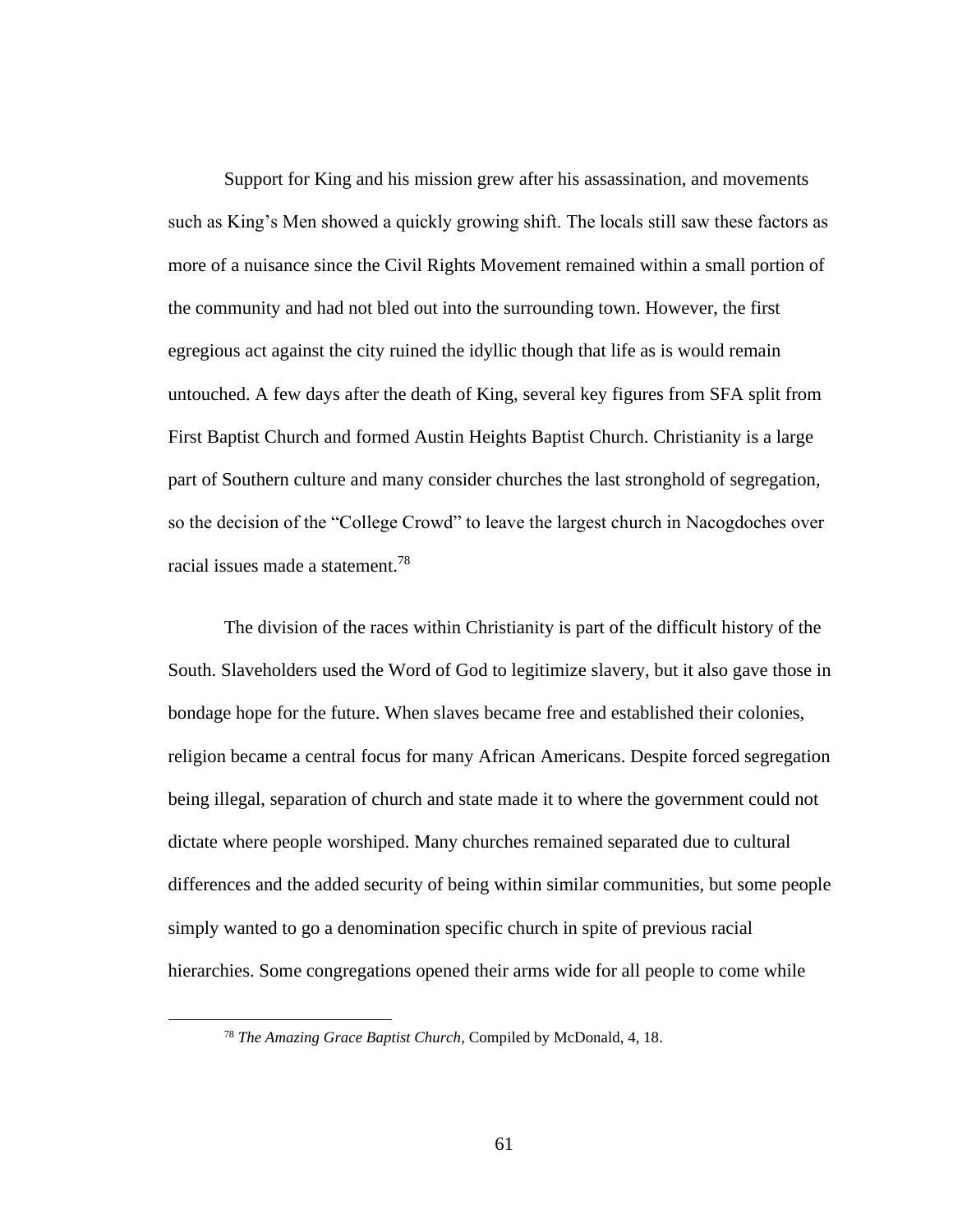others made it known people of color could not attend. Many church leaders felt that God created and separated the races for a purpose, but modern intervention ruined that design, so when the topic of integration arose those leaders held tight to those beliefs. Some simply refused to open their doors while others chose to create human shields to bar African Americans from entering their church.<sup>79</sup>

While a church splitting over differences, even racial ones, was nothing new, breaking off from one of the city's largest and most distinguished churches over integration was unfathomable at the time. The racial turmoil of the world was noticeably seeping into the city in large part due to the changing dynamics of the campus. The "College Crowd" of First Baptist consisted of five families, most of whom had prestigious positions at SFA and the church. When the leaders of First Baptist discussed how to handle the integration issue and they settled on the excluding African American, those five families left to form their own church of love and acceptance. Despite not

<sup>79</sup> Bob Jones, Sr., "Is Segregation Scriptural?," Broadcast April 17, 1960 on *WMUU*, Greenville, South Carolina, accessed April 7, 2018, [https://www.thegospelcoalition.org/blogs/e](https://www.thegospelcoalition.org/blogs/)vangelical-history/issegregation-scriptural-a-radio-address-from-bob-jones-on-easter-of-1960/; Harry H. McCall, *Is Segregation Scriptural?* (Greenville: Bob Jones University, 1960), accessed April 7, 2018, <http://faithandheritage.com/> wp-content/uploads/2016/09/Harry-H.-McCall-Is-Segregation-Scriptural-Bob-Jones-University.pdf; "Statements on Race at BJU," *Bob Jones University*, 2008, accessed April 10, 2018,<https://www.bju.edu/> about/what-we-believe/race-statement.php; Bob Jones III, interview by Larry King, *Larry King Live* (CNN: March 3, 2000), accessed April 15, 2018, [http://transcripts.cnn.com/ TRANSCRIPTS/0003/](http://transcripts.cnn.com/%20TRANSCRIPTS/0003/) 03/ lkl.00.html; *The Amazing Grace Baptist Church*, Compiled by McDonald, 13-15.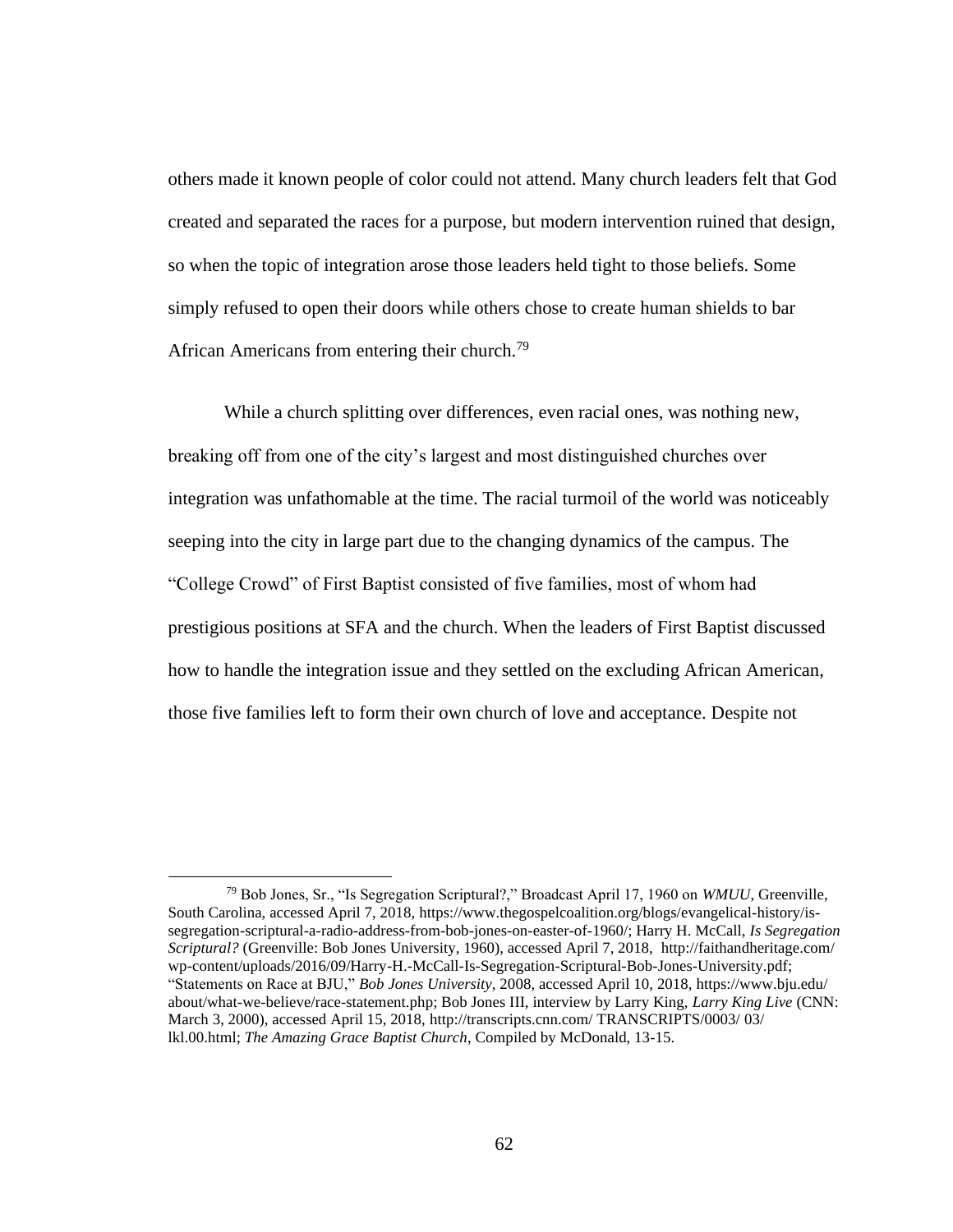having a permanent building, Austin Heights Baptist Church organized a few days after the assassination of Martin Luther King Jr.<sup>80</sup>

Separating from First Baptist and creating a solid foundation for a "loving" church was no easy task. The largest hurdle to overcome was the lack of a permanent facility for the first two years due to low funds. Redeemer Lutheran Church and Westminster Presbyterian Church were kind enough to allow the fledgling church to rent spaces until the completion of a permanent location. The second more personal hurdle was dealing with the repercussions of the community. Leaving the largest church in a small town over something like race subjected the congregants to ridicule and this action put the reputation of the college on the line again due to the founding families' association. Although the setbacks hindered the progress the church planned for the community, the members of Austin Heights went beyond forming a church based on equality by forming a relationship with Zion Hill Baptist Church in December 1970.<sup>81</sup>

Reverend Lawson Reed founded the Zion Hill congregation in late 1800s after settling in Nacogdoches. Reed was disappointed to discover there was no Baptist specific organization for African Americans and he set out to form one. While other African

<sup>80</sup> Judy McDonald, Unpublished Interview with Caitlin Hornback, Personal Interview, Nacogdoches, Texas, July 1, 2019; *The Amazing Grace Baptist Church*, Compiled by McDonald, 12-17; Reverend Kyle Childress, Conversation with Caitlin Hornback, Personal Communication, September 27, 2018.

<sup>81</sup> *The Amazing Grace Baptist Church*, Compiled by McDonald, 17-18; McDonald, Personal Interview; Reverend Kyle Childress, "Confessing Whiteness," in *Nacogdoches: Integration and Segregation, Then and Now*, edited by Dawn Michelle Williams and Brandon L. Fox (Stephen F. Austin State University Press: Nacogdoches, 2016), 117-121.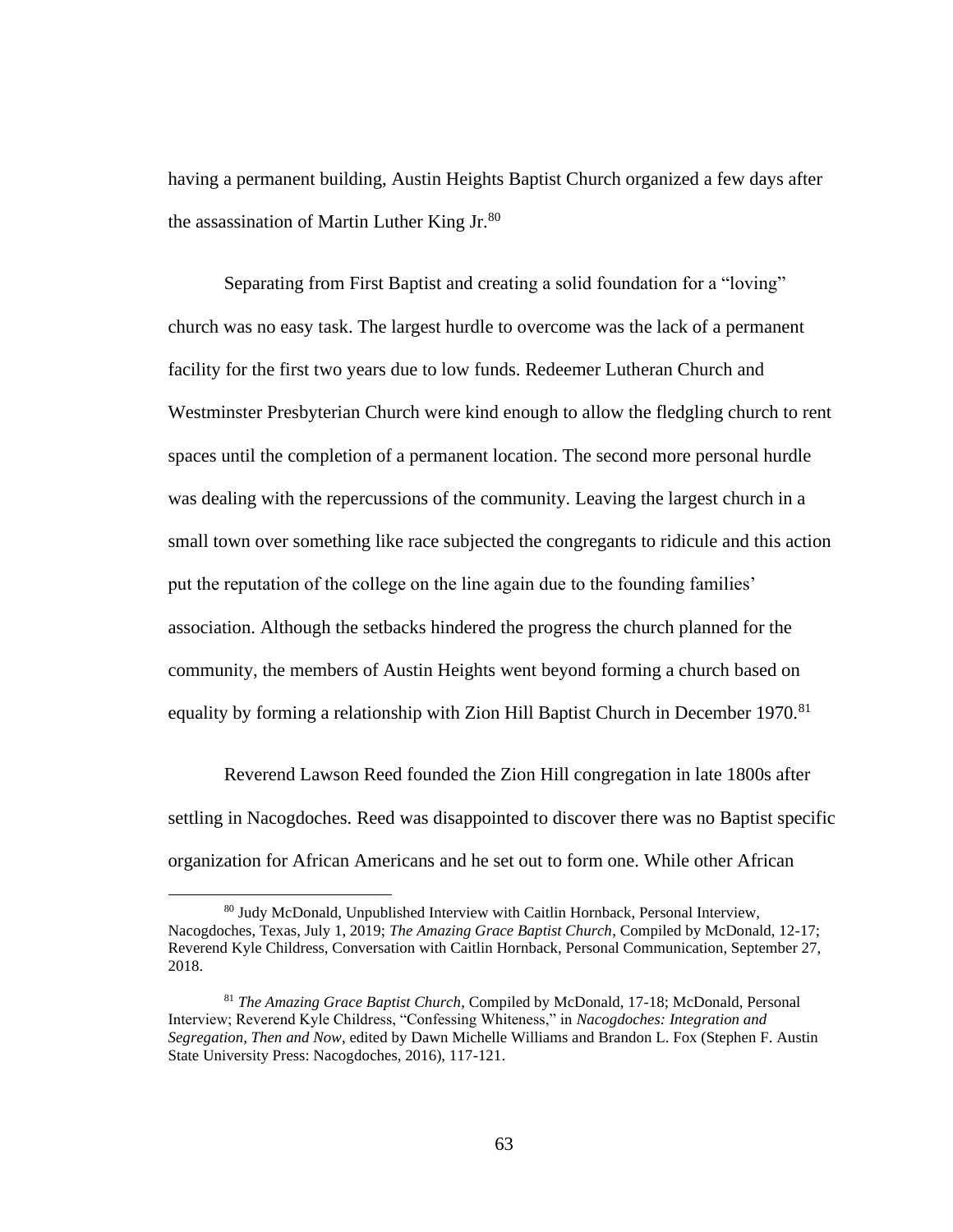American churches, of various denominations, formed later, Zion Hill was a cornerstone for the black community and became the bridge to white community. Since the founders of Austin Heights based their foundation on tolerance and acceptance, the members wanted to find a better way to make an impact within the black community and mend relationships within the town. Reverend Jerry Self from Austin Heights and Reverend T. W. Berry from Zion Hill decided the best way to start mending this problem would be to have a joint service between the two congregations. They held the first integrated church service in Nacogdoches on December 13, 1970, a tradition that continues to this day. $82$ 

Although the impact of Austin Heights and its initial foundation have waned over the years, it was still a significant event from the late sixties and early seventies. The growth of the college and changing ideals had further interrupted the oppressive utopia Nacogdoches had created. First Baptist was a highly influential church within the community and this split was the first time racial tensions affected a group of people outside SFA and the black community. Ultimately, people have the right to choose where they worship so there was not much the outside community could do. The physical location of Austin Heights in the Appleby area mimicked that of the African American community in that it was isolated due to being far from the center of town and in the

<sup>82 &</sup>quot;Zion Hill First Baptist Church," October 21, 1979, Box 5 Folder 73 "Zion Hill First Baptist Church – 100 Years," Arthur Weaver Collection (A-292), ETRC, Steen Library, SFASU, Nacogdoches, Texas; "History of Zion Hill First Baptist Church," Box 4 Folder 70 "Brief Histories of Little Zion Hill Baptist and of Zion Hill First Baptist Churches," AAHP; Adam Peasley, "Black, white churches host communal sermon," *The Daily Sentinel*, December 7, 2014[, https://www.dailysentinel.com/](https://www.dailysentinel.com/%20life_and_entertainment/features/article_fde4af38-7e8a-11e4-bdf2-df0a9f478600.html)  [life\\_and\\_entertainment/features/article\\_fde4af38-7e8a-11e4-bdf2-df0a9f478600.html;](https://www.dailysentinel.com/%20life_and_entertainment/features/article_fde4af38-7e8a-11e4-bdf2-df0a9f478600.html) *The Amazing Grace Baptist Church*, Compiled by McDonald, 28-30, 65.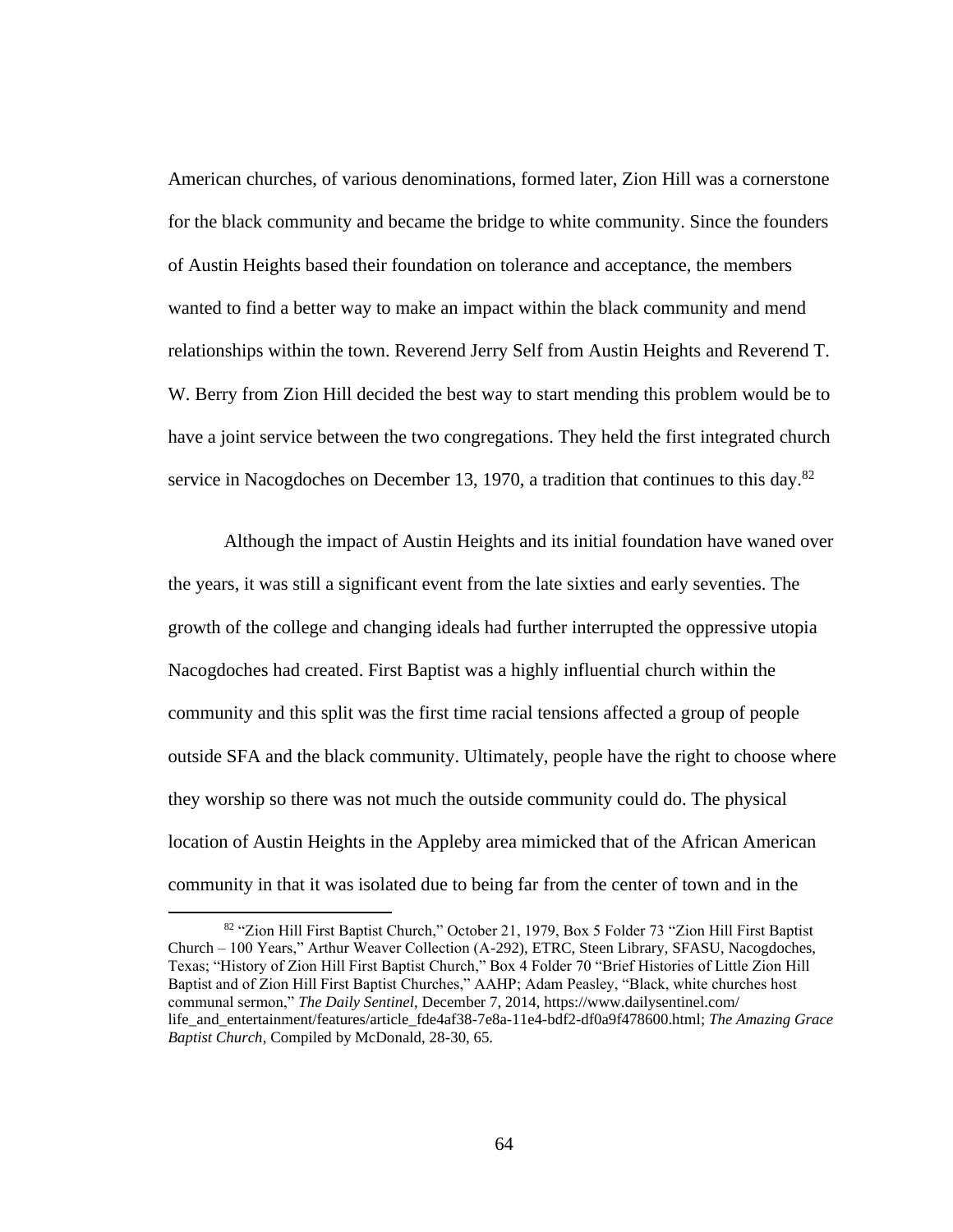middle of a forest. This meant that the church had minimal influence, but this division became the catalyst that connected these two racial groups in an attempt to ease tensions.<sup>83</sup>

Despite the strength of the Pine Curtain, those who wanted to see change continued to chip away at the foundation until it cracked in the spring of 1970. Government officials and the police did their due diligence to make sure the reputation of Nacogdoches remained intact by squashing any confrontations as quickly as possible. Even the local newspaper, *The Daily Sentinel*, intentionally misreported any mishaps involving civil rights issues to keep those affairs within the black community. The King's Men was the largest group of supporters, but as the organization began to grow and Brophy had to step down, they started struggling with leadership. At the end of every fall and spring semester the group engaged in different protests, but during the period of mismanagement they had nothing planned for the spring of 1970. Women in civil rights groups, such as King's Men and widespread organizations such as Students for a Democratic Society (SDS), often felt they had become second-class citizens and they wanted a larger role within these organizations. The women of King's men took this lack of leadership as an opportunity to make changes.<sup>84</sup>

<sup>83</sup> Judy McDonald, Personal Interview; Karen L. Willoughby, "Southern Baptist racial barriers broke first in Alaska, California," *Baptist Press*, February 2003, accessed May 2, 2018, [http://www.bpnews.net/15240/ southern-baptist-racial-barriers-broke-first-in-alaska-california.](http://www.bpnews.net/15240/%20southern-baptist-racial-barriers-broke-first-in-alaska-california)

<sup>84</sup> Delear, "A Thing Not Spoken Of," in March!; Ericson, *The Nacogdoches Story*, 252-255; Muhammad Ahmed, "ON THE BLACK STUDENT MOVEMENT — 1960-70," *The Black Scholar* 9, no. 8/9 (1978): 2–11, http://www.jstor.org/stable/41067857.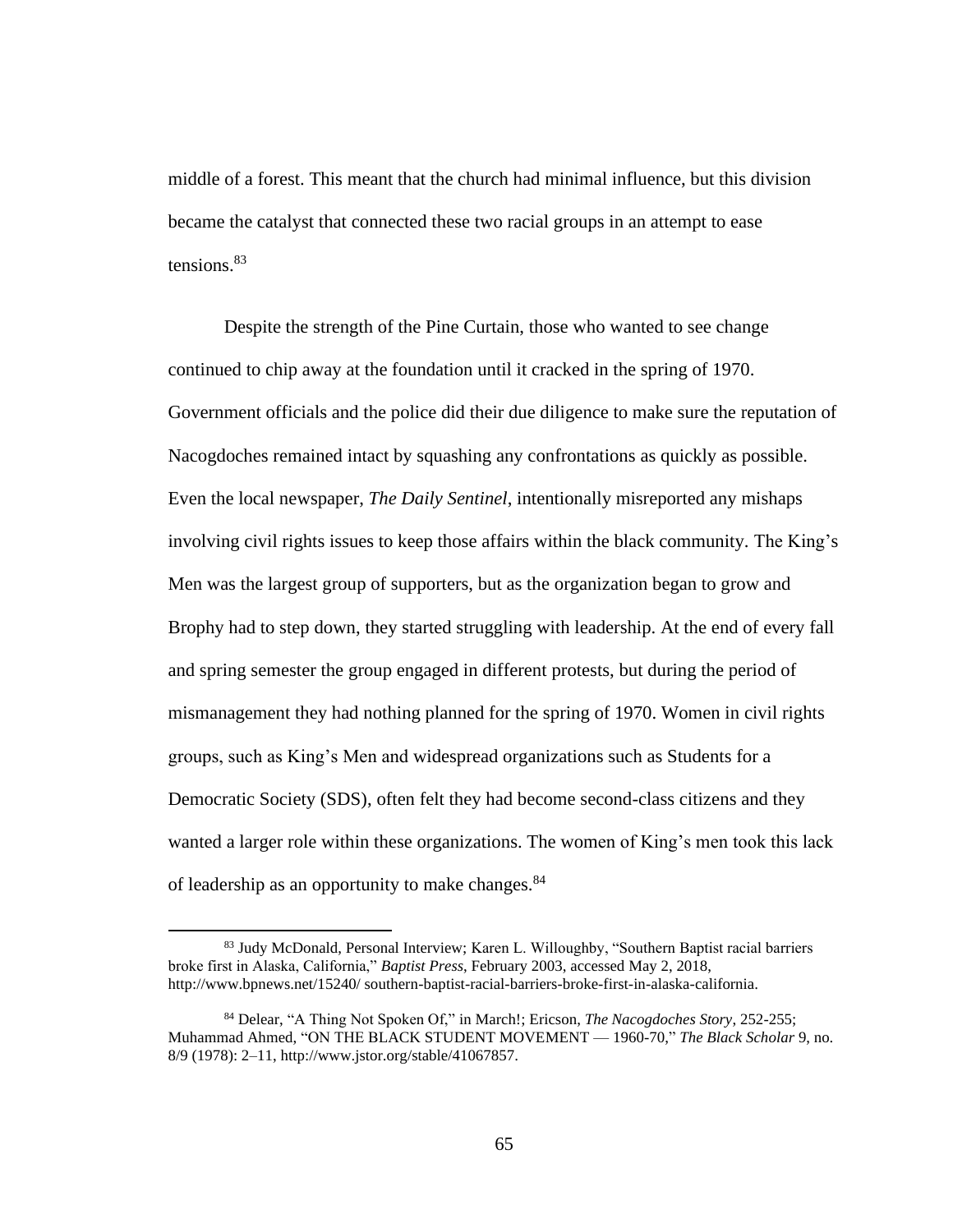The group of women invited Mickey McGuire, a member of the National Black Student Association, to ignite a new fight for SFA. The women felt he was the best choice since he had experience speaking with various civil rights organizations across the country and his fiery personality and fearless demeanor gave others the courage to stand beside him. Unfortunately, civil rights groups such as the SDS started to have more radicalized factions that grew after the death of King and expanded into anti-war protests as the war in Vietnam progressed. The Federal Bureau of Investigations (FBI) began examining these groups leading many communities to fear what they deemed deviant organizations. Due to his affiliation with these supposed terroristic associations, as well as being an outsider from Washington with a criminal record, the police and Nacogdoches community immediately saw McGuire as a threat. Shortly after his arrival in Nacogdoches, an incident put McGuire's leadership skills and experience to the test.<sup>85</sup>

Before McGuire, the arrest of anyone would not have been news worthy, but the arrest of African American student Cubie Nell Dorsey exposed a greater misconduct within the Nacogdoches justice system. Police arrested Ms. Dorsey on April 24, 1970 for using forged checks at several businesses downtown. At least three officers were present

<sup>85</sup> William W. Riggs, "Students for a Democratic Society," *Middle Tennessee State University*, 2009, [https://www.mtsu.edu/first-amendment/article/1201/students-for-a-democratic-society;](https://www.mtsu.edu/first-amendment/article/1201/students-for-a-democratic-society) Todd Gitlin, "What Was the Protest Group Students for a Democratic Society? Five Questions Answered," *Smithsonian Magazine*, May 4, 2017, [https://www.smithsonianmag.com/history/what-was-protest-group-students](https://www.smithsonianmag.com/history/what-was-protest-group-students-democratic-society-five-questions-answered-180963138/)[democratic-society-five-questions-answered-180963138/;](https://www.smithsonianmag.com/history/what-was-protest-group-students-democratic-society-five-questions-answered-180963138/) Delear, "McGuire" and "An Alliance" in "March!;" Helena Abdullah, Oral History Interview with Jasmin Howard, June 30, 2016, [https://crbb.tcu.edu/clips/ search?filters%5 Binterviewees%5D%5B](https://crbb.tcu.edu/clips/%20search?filters%255%20Binterviewees%5D%255)%5D=Abdullah%2C+Helena&q=sfa; Dianne Dentice, "East Texas: From Post Civil War to the Obama Era," in *Nacogdoches*, 41-47; Brophy, Personal Interview; Muhammad Ahmed, "ON THE BLACK STUDENT MOVEMENT — 1960-70," 2-11.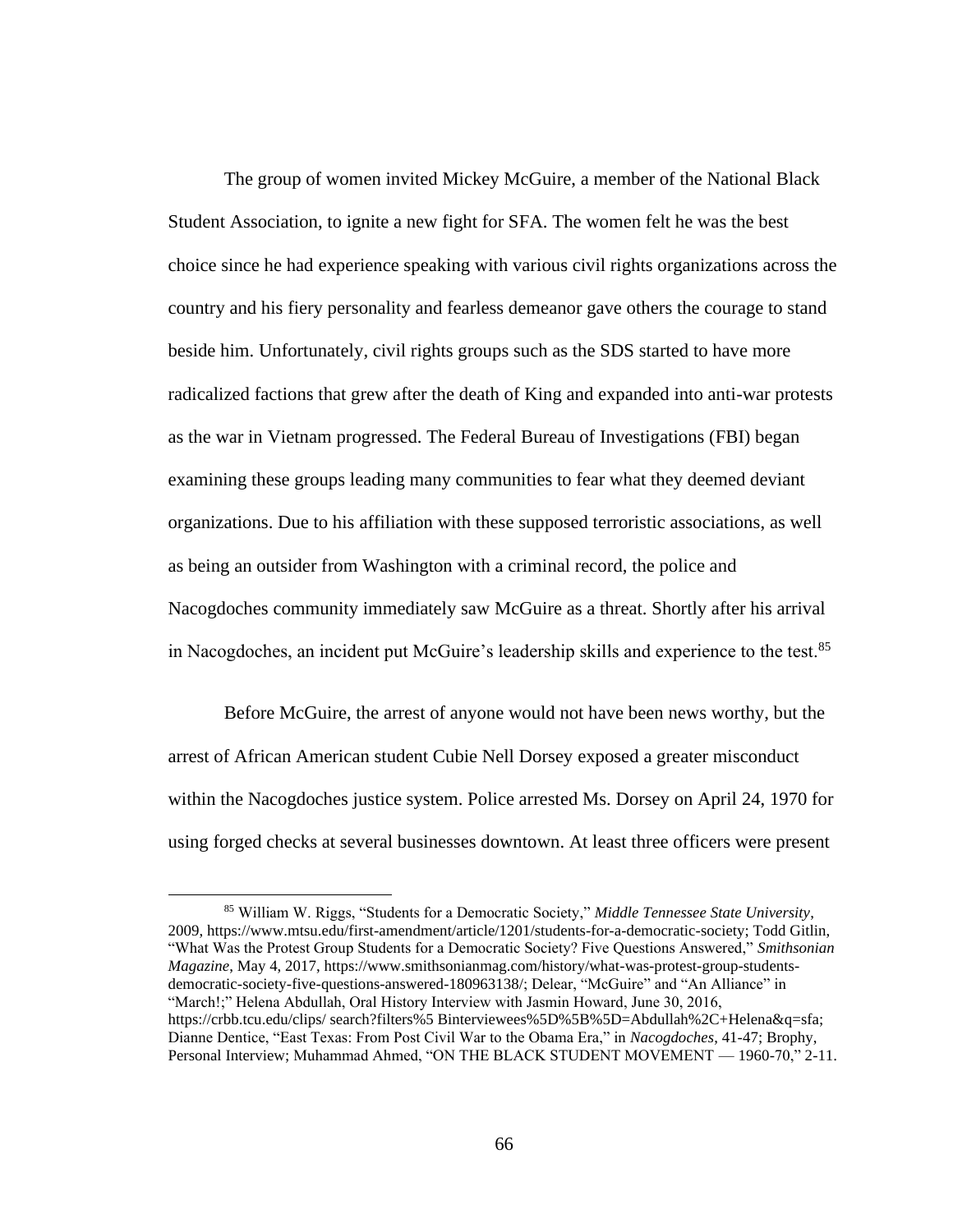during the arrest, which many felt was excessive for a single female. The officers further embarrassed Ms. Dorsey by bringing her back to her dorm to collect more evidence. Crowds gathered and the police refused to answer why they arrested her as they forced her back out of the residence hall. When Mickey McGuire and others went down to the station to ask what was happening and try to find legal representation, officers refused to let anyone in with the exception of a mutual party to relay messages between Ms. Dorsey and the crowd. When Cubie Dorsey went to the Justice of the Peace Court to be formally charged, no one, not even a stenographer, was present in the courtroom. The civil rights leaders in Nacogdoches decided to take further action to raise awareness against these injustices by holding more fervent protests downtown. Participants made sure to remain peaceful and on the sidewalk in order to comply with the City's parade permit regulations and stave off police. However, as passions increased, so too did the violence.<sup>86</sup>

The anxiety of all Americans grew exponentially after the "Holy Week Uprising," but these protests had occurred in larger cities. Citizens in Nacogdoches did not fear a true uprising from the African American community or the college until McGuire's involvement and the riots on college campuses after the shooting at Kent State. College students across the country had become some of the most vociferous leaders against the war in Vietnam. By the time Richard Nixon became president in 1969, there were more

<sup>86</sup> Delear, "Dorsey" and "The First Riot" in "March!;" Abdullah, Oral History Interview, *McGuire v. Roebuck*, 347 F. Supp. 1111 (E.D. Tex. 1972), [https://law.justia.com/cases/federal/district](https://law.justia.com/cases/federal/district-courts/FSupp/347/1111/1404750/)[courts/FSupp/347/1111/1404750/.](https://law.justia.com/cases/federal/district-courts/FSupp/347/1111/1404750/)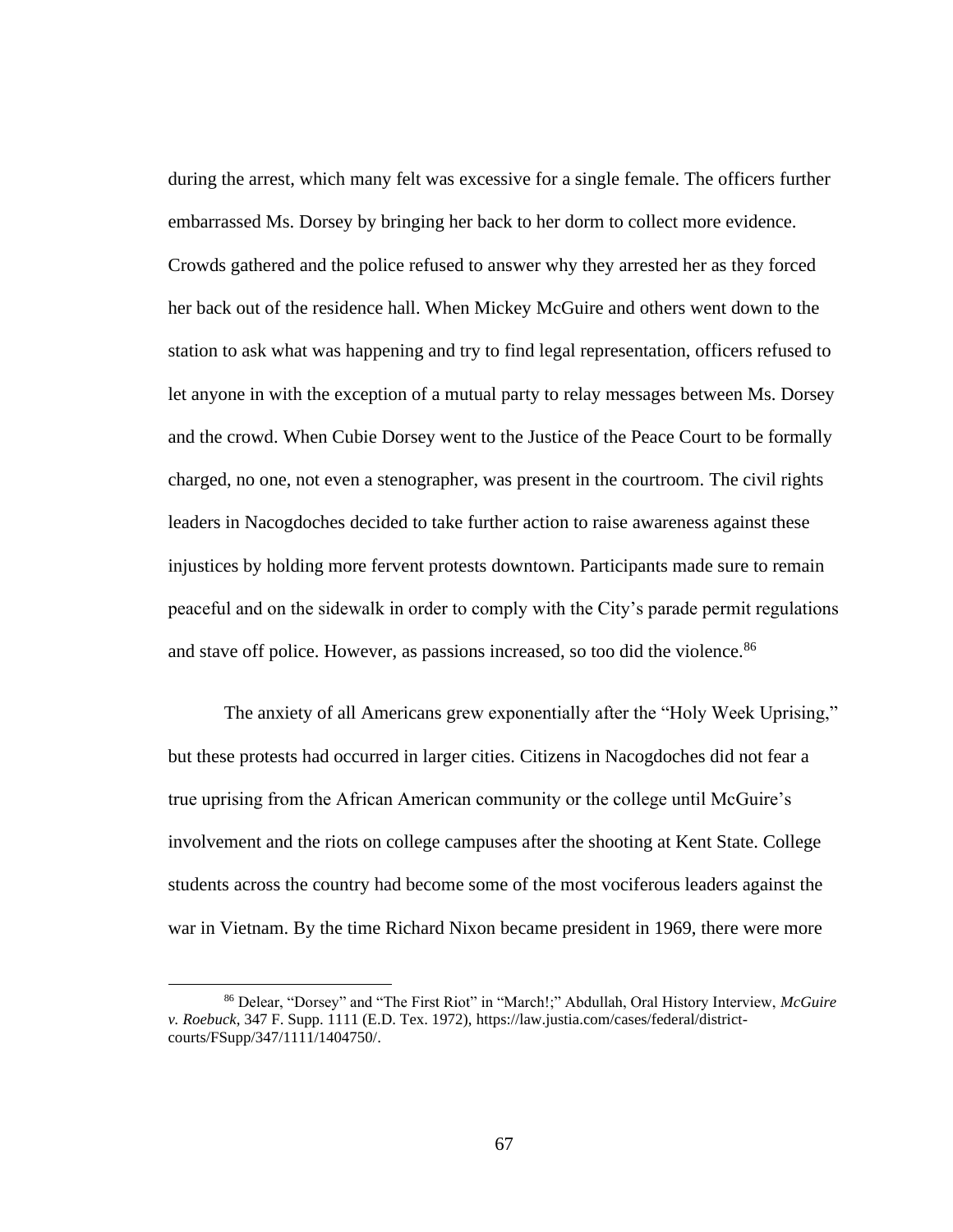than five hundred thousand troops in Vietnam and he promised he would end the war. By November 1969, the public had heard of the My Lai Massacre and in April 1970, U.S. troops invaded Cambodia, which proved there was not going to be a stop to the war any time soon. College students began their strikes, but they rapidly increased after four students were killed and nine injured by National Guardsmen at Kent State in Kent, Ohio on May 4, 1970. As fearful as the people were of large groups, some students at SFA were able to hold a candlelight vigil for the victims of the shooting even after curfew.<sup>87</sup>

Several members of the Nacogdoches chapter of the NAACP decided to hold a candlelight protest inspired by the students' actions just days prior. On May 13, 1970, people who were black and white, college students and residents, joined one another against police violence. The group met under the cover of darkness with the intent to have as little interaction with the police as possible as well as to avoid being photographed for future incrimination. McGuire, who had been out of town and did not participate in planning the event, started the march with a prayer and words promoting peace before setting off. What started out as roughly fifty people soon turned into more

<sup>87</sup> Delear, "The First Riot," in "March!;" Frank R. Kemerer, *William Wayne Justice: A Judicial Biography* (University of Texas Press: Austin, 1991, 2008), 188, [https://books.google.com/books?id=to](https://books.google.com/books?id=to%20Ohn6cXFIC&dq=m)  [Ohn6cXFIC&dq=m.](https://books.google.com/books?id=to%20Ohn6cXFIC&dq=m)+ c.+ roebuck&source=gbs\_navlinks\_s; Robert B. Semple Jr., "Nixon Send Combat Forces to Cambodia to Drive Communists from Staging Zone," *New York Times*, May 1, 1970, [https://www.nytimes.com/1970/05/01/archives/n](https://www.nytimes.com/1970/05/01/archives/)ixon-sends-combat-forces-to-cambodia-not-an-invasionpresident.html; John Kifner, "4 Kent State Students Killed by Troops," *New York Times*, May 5, 1970, [https://www.nytimes.com/1970/05/05/archives/4-kent-state-students-killed-by-troops-8-hurt-as-shooting](https://www.nytimes.com/1970/05/05/archives/4-kent-state-students-killed-by-troops-8-hurt-as-shooting-follows.html)[follows.html;](https://www.nytimes.com/1970/05/05/archives/4-kent-state-students-killed-by-troops-8-hurt-as-shooting-follows.html) "Signs Displayed... March Follows Arrest of Coed," *The Daily Sentinel*, Box 4 Folder 32 "News Clippings Protest and Mickey McGuire April-May 1970," AAHP, Steen Library, SFASU, Nacogdoches, Texas. *The Daily Sentinel* article has an unknown author and date due to it being a clipping from a news article found in African American Heritage Project.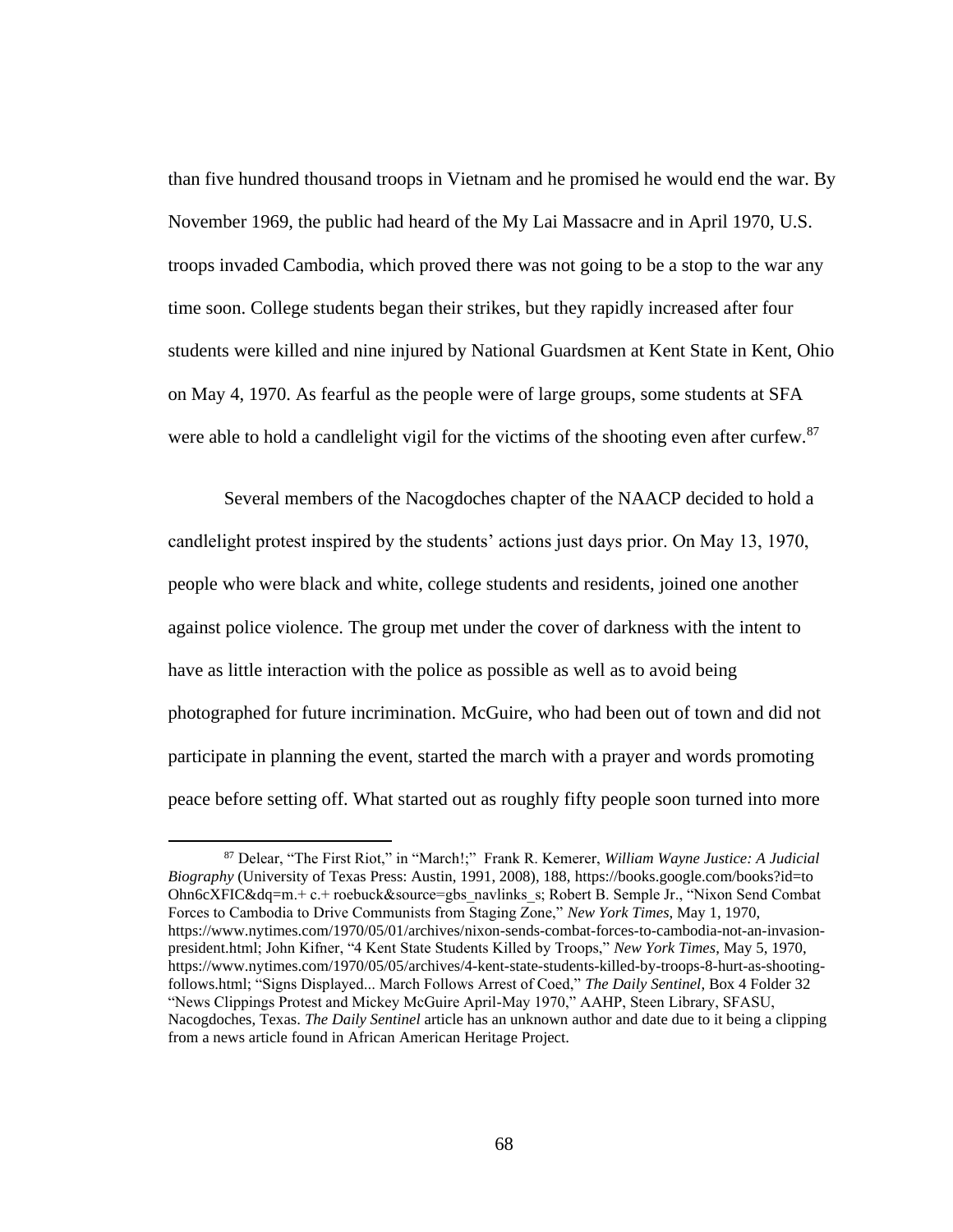than one hundred fifty and possibly up to three hundred by the time the police arrived. Officers stopped the group on Main Street just before they reached the heart of downtown. McGuire encouraged the group to move forward in spite of the officer's request until they quickly arrested him.<sup>88</sup>

After Chief Roebuck's arrival, the group dispersed and the scene became disoriented. Officers began firing mace into the crowd and for a short moment, the crowd threw rocks and bottles at the officers. One African American woman broke some car windows after witnessing an officer battering her friend. Some reports stated that an angry mob was breaking the windows of businesses downtown and at some point, a boat on the corner of Main and Shawnee caught fire. The protesters regrouped at their starting location where a nonviolent standoff between police and the protesters occurred while trying to go home. The night eventually ended with the officers letting everyone go except the nine people they arrested earlier.<sup>89</sup>

Tensions remained high across Nacogdoches over the next few days. Protesters planned a second demonstration for the next day, May 14, but many people feared for

<sup>88</sup> Robbie Goodrich, "Marching for Equality: Abdullah participated in protests," *The Daily Sentinel*, July 25, 1999, Box 1, AAHP, Steen Library, SFASU, Nacogdoches, Texas; Delear, "The First Riot" in "March;" Abdullah, Oral History Interview; Ericson, *The Nacogdoches Story*, 219-220; Kemerer, *William Wayne Justice*, 187-190.

<sup>89</sup> Taylor D. Whitaker, M. L. Glenn, and Lonnie Wells, Interview; Mills, Personal Interview; Delear, "The First Riot," in "March!;" Abdullah, Oral History Interview; *McGuire v. Roebuck*; "--- Downtown Melee," clipping from *The Daily Sentinel*, May 14, 1970, Box 4 Folder 32 "News Clippings Protest and Mickey McGuire April-May 1970," AAHP, Steen Library, SFASU, Nacogdoches, Texas; "Nine Arrested," clipping from *The Daily Sentinel*, Box 4 Folder 32, AAHP.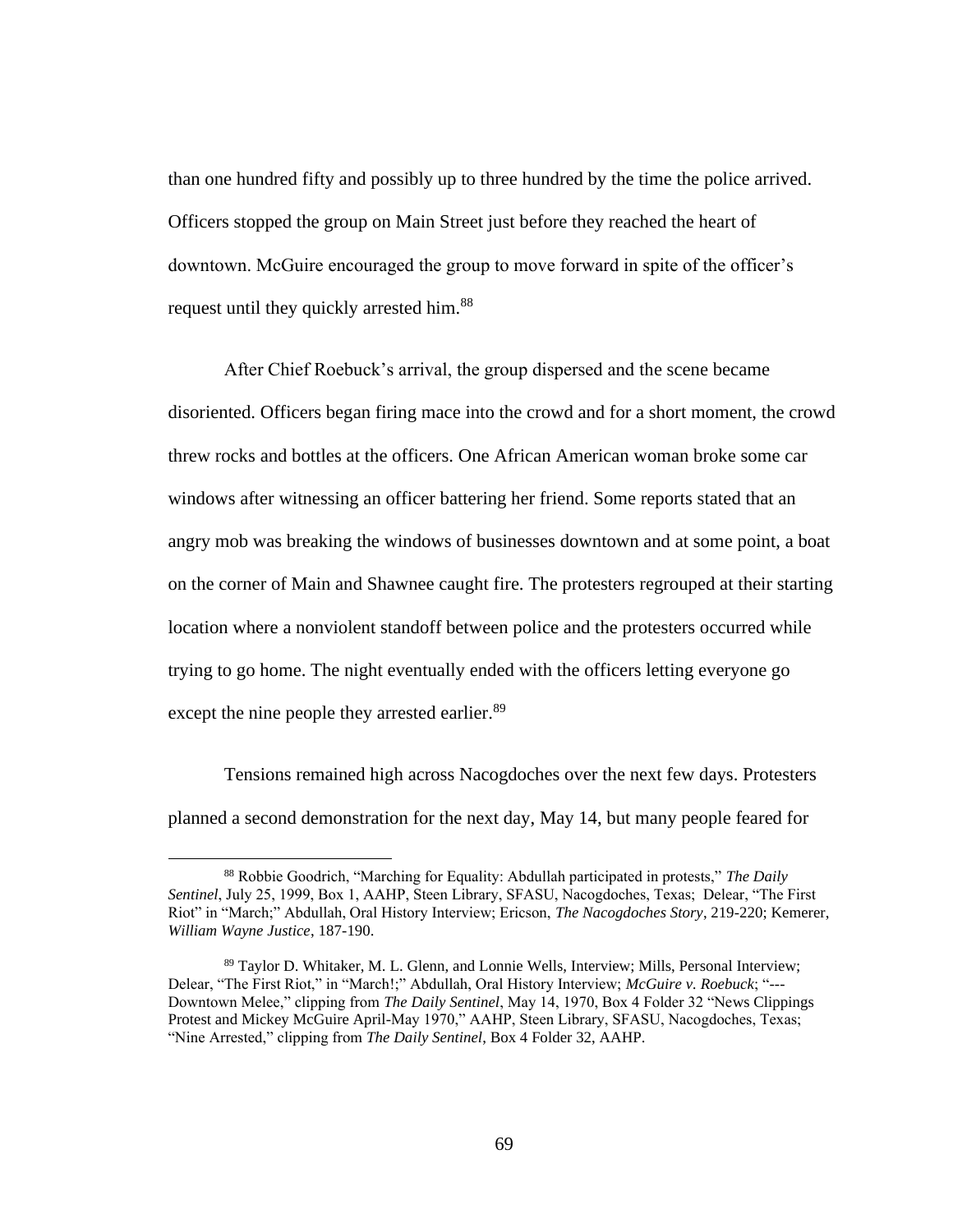their lives. The town had never experienced something as radical as the riot that Wednesday night, and the citizens were prepared to fight off any perpetrators. Citizens began carrying guns in their cars, armed men marched along Main Street, and business owners kept an eye out from the roofs of their stores. Rumors began circulating that college students and even some professors were among those arrested. The target placed on Mickey McGuire from the moment he arrived led to a multitude of charges against him with impossibly high bonds. Police charged McGuire with threatening to interfere with lawful employment of the police chief, interfering with administration of judicial proceedings, two counts of disorderly conduct, parading without a permit, and inciting a riot, which initially cost over one hundred thousand dollars. He was not able to receive visitors and the community had difficulty finding a lawyer to represent him.<sup>90</sup>

In retaliation against McGuire's imprisonment, some African American teenagers began throwing Molotov cocktails at a store, and in retaliation against the marchers, at least one white business owner fired their part-time African American worker. At least two SFA professors received death threats for their involvement in the march. One of the most devastating acts regarding the march and impending integration of some East Texas public schools was the bombings by two men from a white supremacist group. Fred Loyd Hayes and Kenneth Ray McMaster planted two flashlight bombs in a black neighborhood

<sup>90</sup> Delear, "The Second Riot" in "March!;" "A Quiet Night City Tightens Security," *The Daily Sentinel*; "Local Leaders Hear Airing of Racial Complaints," clipping from *The Daily Sentinel*, Box 4 Folder 32, AAHP; "107,000 in Bonds Set for Charges," *The Daily Sentinel*, May 14, 1970, Box 4, Folder 31, AAHP; "Bonds Reduced McGuire Released," *The Daily Sentinel*,Box 4, Folder 31, AAHP.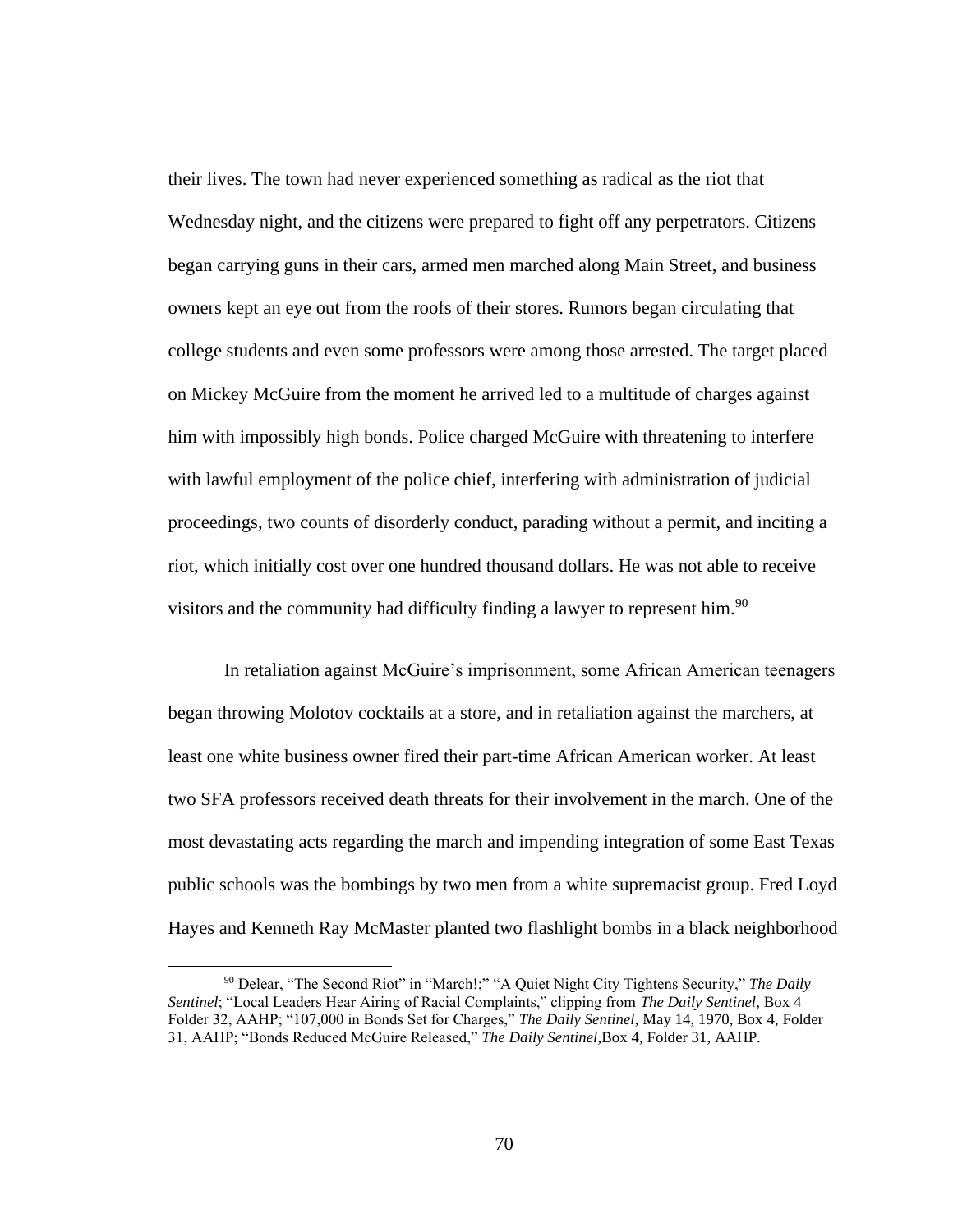in Nacogdoches. The bombs in that situation did not detonate, but the same two men successfully blew up several school buses in their hometown of Longview, a city roughly an hour away from Nacogdoches. Hayes and McMaster were charged for their crimes in the bus explosion, but the City of Nacogdoches dropped the charges against them for their failed attempts on the African American community. The lack of urgency and respect after such a mortifying event reinforced the mistrust from the black community toward the police and governing body in the city. The next few months and years were chaotic from not only the march but also the politicization of the college, and the city retaliated even more against both.<sup>91</sup>

The African American community of Nacogdoches continued to fight against injustices. After the arrest of Mickey McGuire, the American Federation of Labor and Congress of Industrial Organizations (AFL-CIO) joined forces with the local NAACP to help with McGuire's case, as well as the downtown boycott movement. At the time, business white owners had allowed African Americans to shop in their stores downtown, but they would not hire them. Arthur Weaver urged the black religious leaders to send the

<sup>91</sup> "Longview Bus Bombing," *WBAP-TV* (Television Station: Fort Worth, Texas, July 23, 1970), https://texashistory.unt.edu/ark:/67531/metadc1328019/?q=%22longview%20bus%20bombing%22; Matt Lackritz, "Saturday Marks the 50th Anniversary of Longview Bus Bombings," *CBS19*, July 4, 2020, [https://www.cbs19.tv/article/news/saturday-marks-the-50th-anniversary-of-longview-bus-bombings/501](https://www.cbs19.tv/article/news/saturday-marks-the-50th-anniversary-of-longview-bus-bombings/501-c7667b63-e3f2-4ec8-9f80-7cdb2f8f7de1) [c7667b63-e3f2-4ec8-9f80-7cdb2f8f7de1;](https://www.cbs19.tv/article/news/saturday-marks-the-50th-anniversary-of-longview-bus-bombings/501-c7667b63-e3f2-4ec8-9f80-7cdb2f8f7de1) Mye Owens, "50 YEARS LATER: Community remembers Longview 70's Bus Bombing," *KETK*, July 3, 2020[, https://www.easttexasmatters.com/news/50-years](https://www.easttexasmatters.com/news/50-years-later-community-remembers-longview-70s-bus-bombing/)[later-community-remembers-longview-70s-bus-bombing/;](https://www.easttexasmatters.com/news/50-years-later-community-remembers-longview-70s-bus-bombing/) "Two Guilty in Bus Bombings Draw 11‐Year Prison Terms" *New York Times*, November 6, 1970, [https://www.nytimes.com/1970/11/06/archives/two](https://www.nytimes.com/1970/11/06/archives/two-guilty-in-bus-bombings-draw-11year-prison-terms.html)[guilty-in-bus-bombings-draw-11year-prison-terms.html;](https://www.nytimes.com/1970/11/06/archives/two-guilty-in-bus-bombings-draw-11year-prison-terms.html) Delear, "A Tense Peace" in "March!;" Abdullah, Oral History Interview.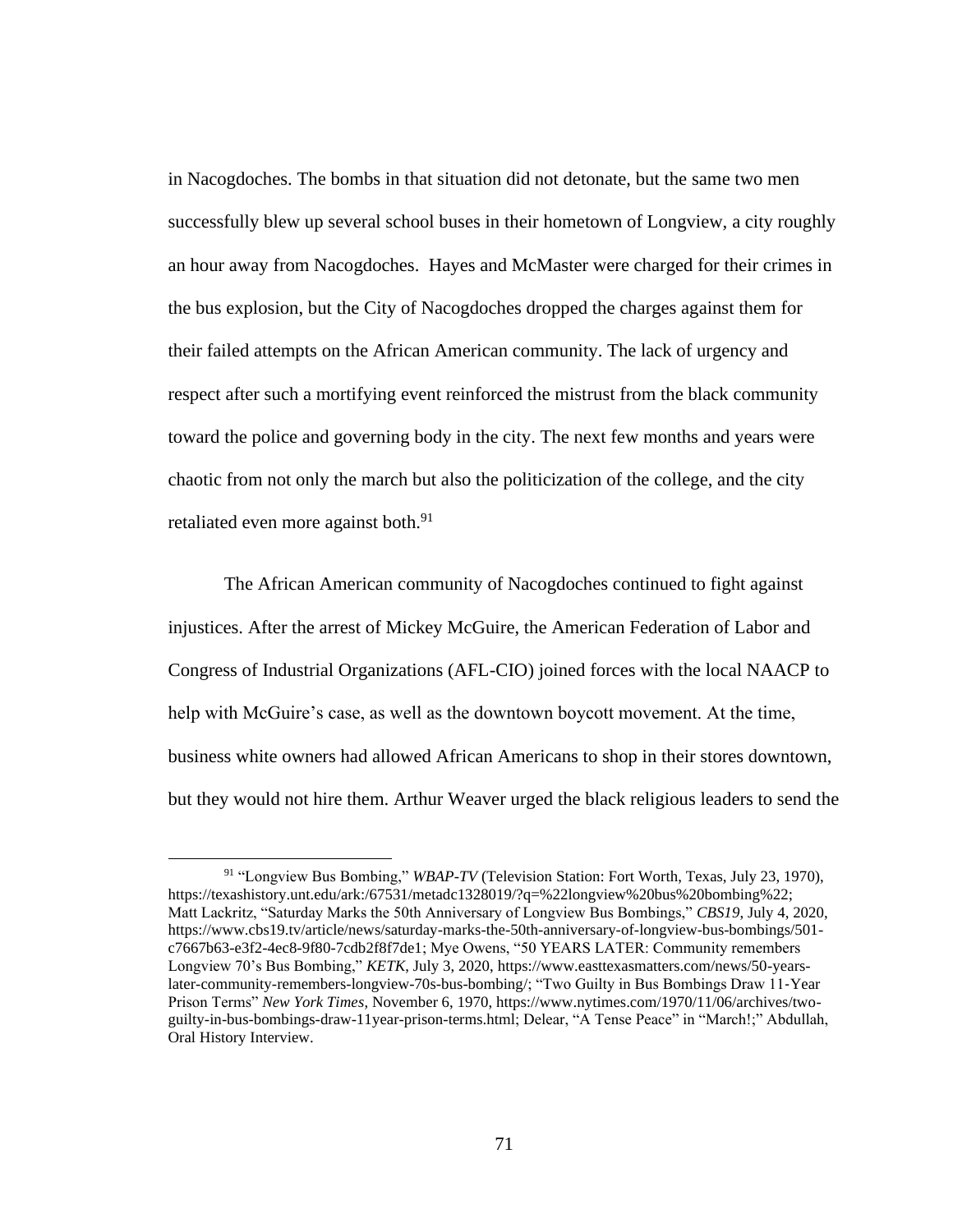message to their congregations to stop spending money where they could not earn money. The stores eventually opened their doors to black employees, but the deep-rooted fundamental problems persisted from continued police discrimination and the challenges of the impending public school integration.  $92$ 

On several occasions, police arrested a black person for a crime they did not commit simply because they were black and looked suspicious walking around at night. In one incident, a man had just gotten off a shift at work and did not have proper transportation when police arrested him for a violent crime. A new district attorney dropped the case, which removed the charges, but it changed the course of his life. There were even some instances of the police, including Chief Roebuck, mishandling perpetrators, which led to injuries or even death. Besides the outright discrimination, the entire police force also engaged in a more subtle form of bigotry by means of their patches.<sup>93</sup>

Every patch and police vehicle bore the nine flags that represented Nacogdoches. The largest flag on the patch was that of the Confederate battle flag, not the official "stars

<sup>92</sup> Delear, "Elections and Lawsuits," "The First Riot," and "Boycott" in "March!;" Abdullah, Oral History Interview; Archie Rison Jr., Interview; Charlotte Stokes, Interview with Kaitlin Wieseman, Nacogdoches, Texas, June 29, 2010, Oral History Project SFASU Heritage Center, [https://www.sfasu.edu/heritagecenter/454.asp.](https://www.sfasu.edu/heritagecenter/454.asp)

 $93$  Verdis Daniels Jr., "My Story: Experiencing the Racial Environment of the 60s and 70s in Nacogdoches, Texas," in *Nacogdoches*, 83-89; "Nahley Sanders," September 20, 1971, in the Arthur Weaver Collection (A 292), Box 14, Folder 10, ETRC, Steen Library, SFASU, Nacogdoches, Texas; JacKee Lewis, "He murdered my mother's brother, Pete Adams," on Bill McCoy thread "How many of you Nacogdoches folks remember Chief Roebuck?," from "Remember in Nacogdoches When," *Facebook*, June 23, 2018, [https://www.facebook.com/groups/357987866860.](https://www.facebook.com/groups/357987866860)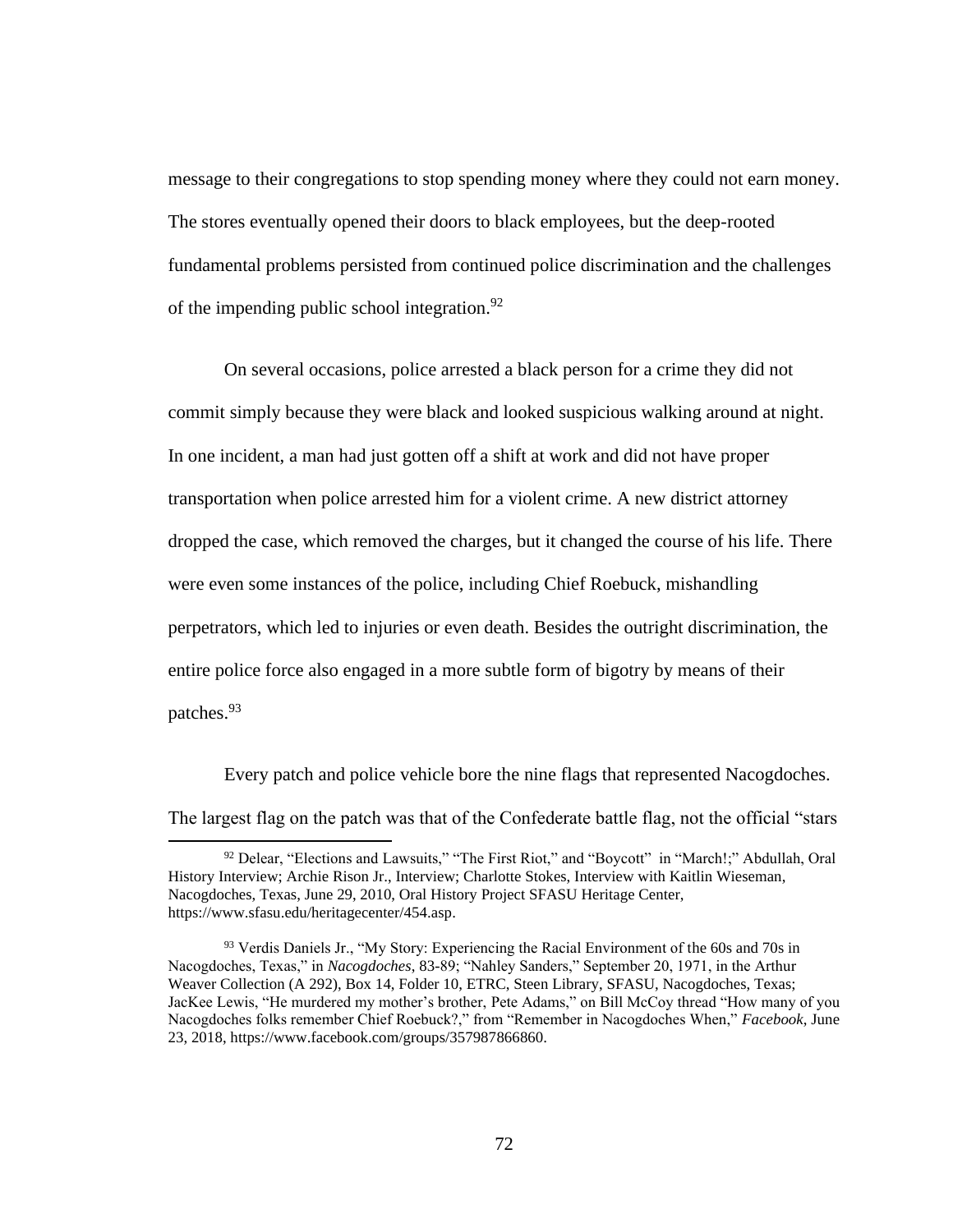and bars" banner of the Confederate States of America. It was not until C. L. Simon, one of the few African Americans to serve on the board of directors for the Chamber of Commerce, took up the mantle of this issue in the 1990s. Even though many people felt Simon could have fought for different issues, he focused on this cause because he knew it was one of the few battles he could win for the African American community.<sup>94</sup>

The city's resentment toward the college for their politicization was not as obvious as their resentment toward the African American community for simply existing, it was more of an understood feeling the college was unwanted. Directly after the march the city council had private meetings where they discussed ways to have some of the professors involved fired. They tried to contact President Steen and even the Board of Regents, but council member and future mayor A. L. Mangham Jr. convinced the rest of the council to stop the witch-hunt so outsiders would not think negatively of Nacogdoches for their actions against the school during such a difficult time. The sense of feeling unwanted became more obvious in the mid-1970s. Some former students reported that businesses, such as the city's more posh and well-known hotel the Fredonia, were rude to college students of the time. In 1974, the school conducted interviews with

<sup>94</sup> McDonald, Personal Interview; Michael Bishop, "Flag Controversy Won't Go Away: Police Chief John Walton Firm On Flag Issue," "Editorial: Change Flag Now: Nacogdoches Should Not Re-write History," *The East Texas Focus* Vol. 1 No. 6, November 22, 1994, Box 1, AAHP; Michael Bishop, "No Response From Pierce on Flag," *The East Texas Focus* Vol. 1 No. 7, December 2, 1994, Box 1, AAHP; Michael Bishop, "City Stalls on Flag Issue; Pierce Insults Newspaper," *The East Texas Focus* Vol. 1 No. 8, December 9, 1994, Box 1, AAHP; Michael Bishop, "Black Leaders Speak Out On Flag," "Editorial," *The East Texas* Focus Vol. 1 No. 9, December 16, 1994, Box 1, AAHP; Michael Bishop, "City Will Remove Flag: Pierce agrees with Eligha Walker: "Stars & Bars" Flag is Correct," *The East Texas Focus*, January 6, 1995, Box 1, AAHP.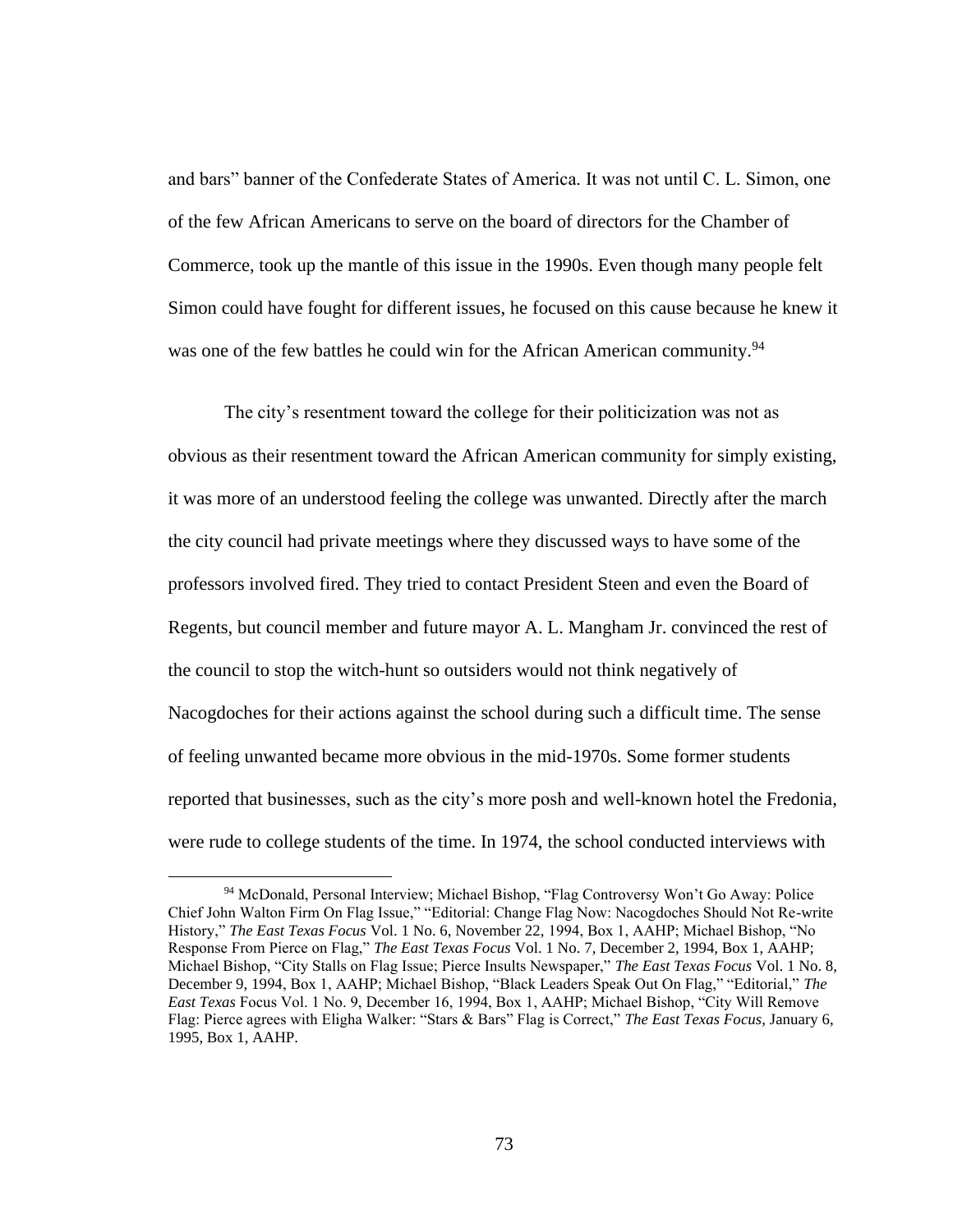former students, many of whom had stayed in Nacogdoches after graduation. They felt a sense of "cleavage between the town and gown" and many mentioned the McGuire March as the primary turning point.  $95$ 

The earliest and most egregious form of retaliation against the college was the changes made toward the election process. A students' freshman year is often the first time they can vote and some choose to influence their college town by voting in those local elections. Several SFA students wanted to form an alliance to get more minority community members to vote, win elections, and expose the rigged system that was used to keep the same or like-minded individuals in charge of the local government. The city council wanted to limit the influence of the college by changing the election bylaws. Elections typically occurred in April but the commission changed them to June when most professors and students are not in Nacogdoches.<sup>96</sup>

Those in charge were loud and clear that when those associated with SFA spoke out during that tumultuous time their voices would remain silent. For many years, there

<sup>95</sup> McDonald, Personal Phone Conversation; Donna McCollum, "Former Nacogdoches mayor, civil servant A.L. Mangham dies," *KTRE*, November 22, 2016,<https://www.ktre.com/story/33770902/> former-nacogdoches-mayor-civil-servant-al-mangham-dies/; Doug Wilson, "They always made college students at SFA feel very unwanted back in the early 70s,"comment on post shared by Les Stewart in "Nacogdoches Talks," *Facebook*, February 20, 2022[, https://www.facebook.com/groups/NacogdochesTalk/](https://www.facebook.com/groups/NacogdochesTalk/%20permalink/)  [permalink/5](https://www.facebook.com/groups/NacogdochesTalk/%20permalink/)146981742027032; Basil Barbee, Interview with Joy B. Reeves, January 14, 1974, Madge Stallings, Interview with Joy B. Reeves, October 10, 1974, Earl Elliot, Interview with Joy B. Reeves, November 13, 1974, James Redfield, Interview with Joy B. Reeves, December 31, 1974, Box 4 Folder 6 "Interviews," Office of the President Steen, ETRC, Steen Library, SFASU, Nacogdoches, Texas.

<sup>96</sup> Delear, "Elections and Lawsuits," in "March!;" *Weaver v. Commissioners' Court, Nacogdoches, County*, No. TY-73-CA-209 (E.D. Tex. March 15, 1974); Kemerer, *William Wayne Justice*, 221-225.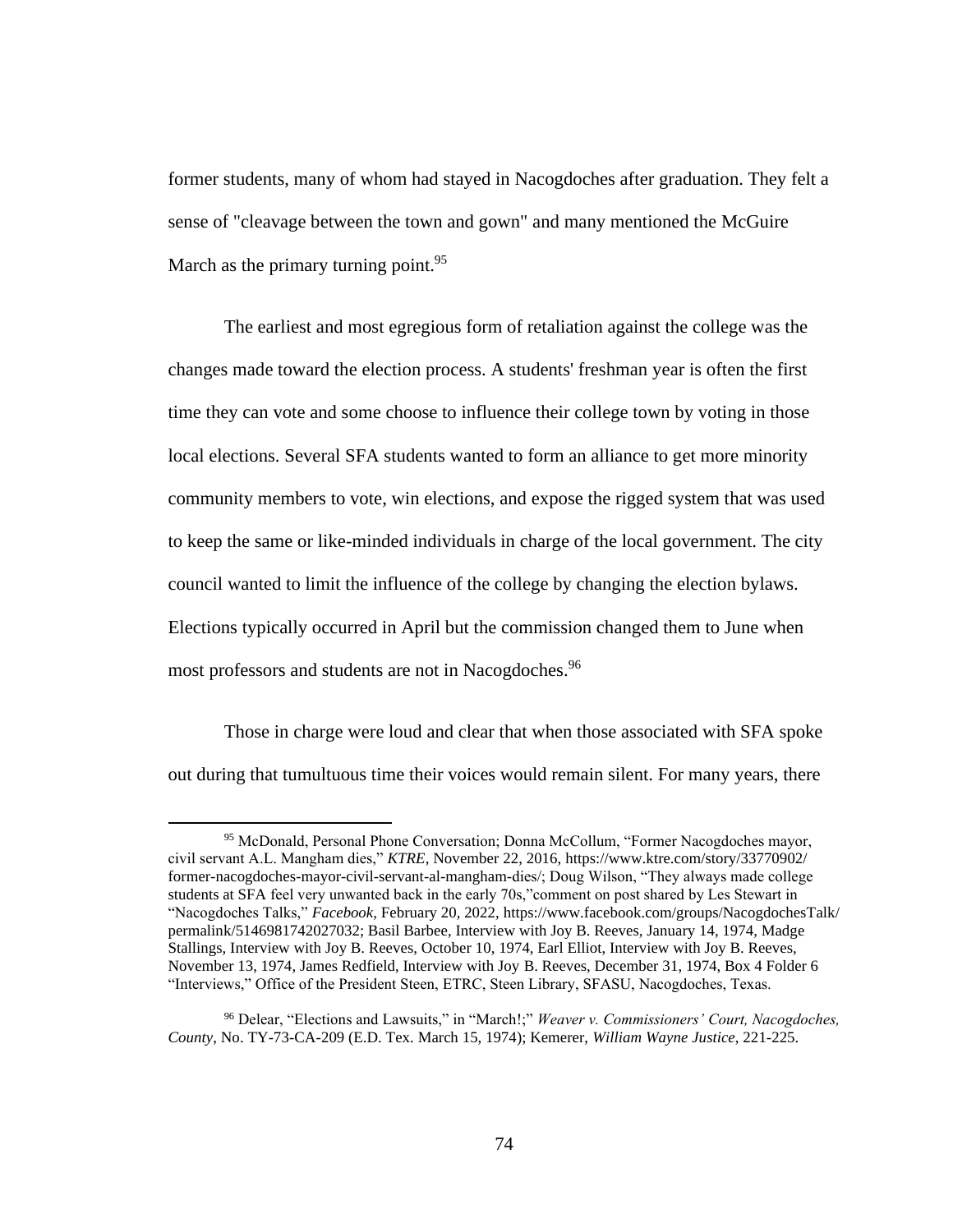was a sense that the college students did not belong and the public made it known that the students could just leave if they did not like the way the leaders ran the city. Those alive and still around town from those years continually resisted change and ignored one of the most important symbols that represented Nacogdoches and also saved the town during those early years of the Depression and World War II. There was no comradery or support, which was evident during collegiate sport games because the majority of game day audiences were current students or alumni. There was an unspoken feeling that the school was representative of early Nacogdoches, before the completion of U.S. Highway 59, before the population boom, and before the destruction of the Pine Curtain. It had become isolated from the rest of the community. $97$ 

When SFA integrated the people of Nacogdoches were not looking for an excuse to abandon their pride and joy, they were just disappointed that it was no longer "pure." That decision was out of the hands of those on campus, it was even out of the hands of the president. The true anger came when the faculty and students chose to disregard the racist values of the town and stand up against police brutality. They chose to create groups that stood for equality, they chose to leave the most prominent church, and they chose to invite a rebel who they felt set fire to the town. These finals acts were inexcusable and the only choice left was for the town to ignore the school. In the decades

<sup>&</sup>lt;sup>97</sup> Howe, "Thank you to city Da for standing your ground;" McCray, "Survey of Rural Challenges 2017;" "Football Attendance," *Saw Mill* online forum under Homer Bryce Stadium, November 13, 2017, [https://sfasawmill.com/forums/2/topics/549.](https://sfasawmill.com/forums/2/topics/549)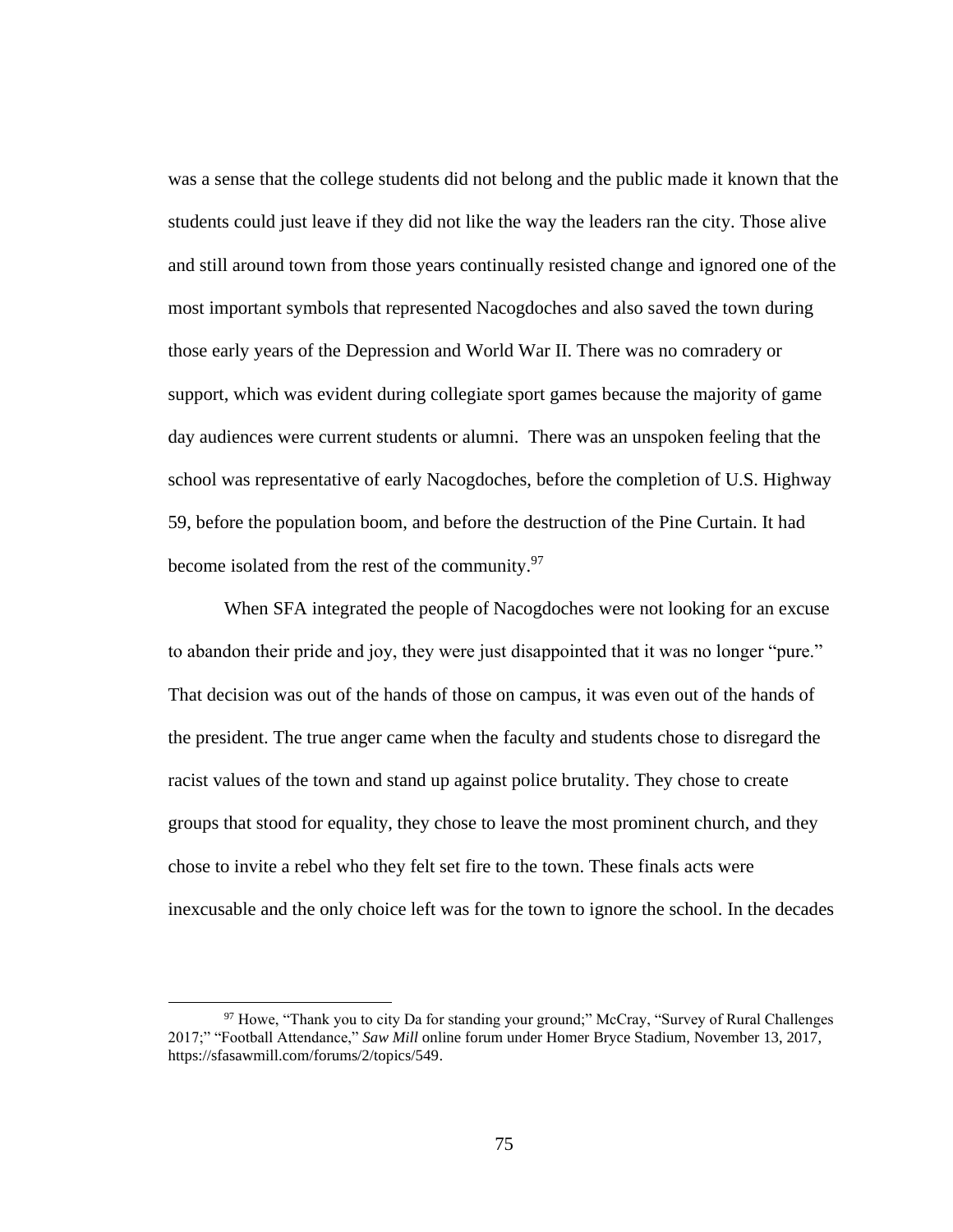since the changes on campus, the exact reasoning behind the divide has faded and the way of life in Nacogdoches just is.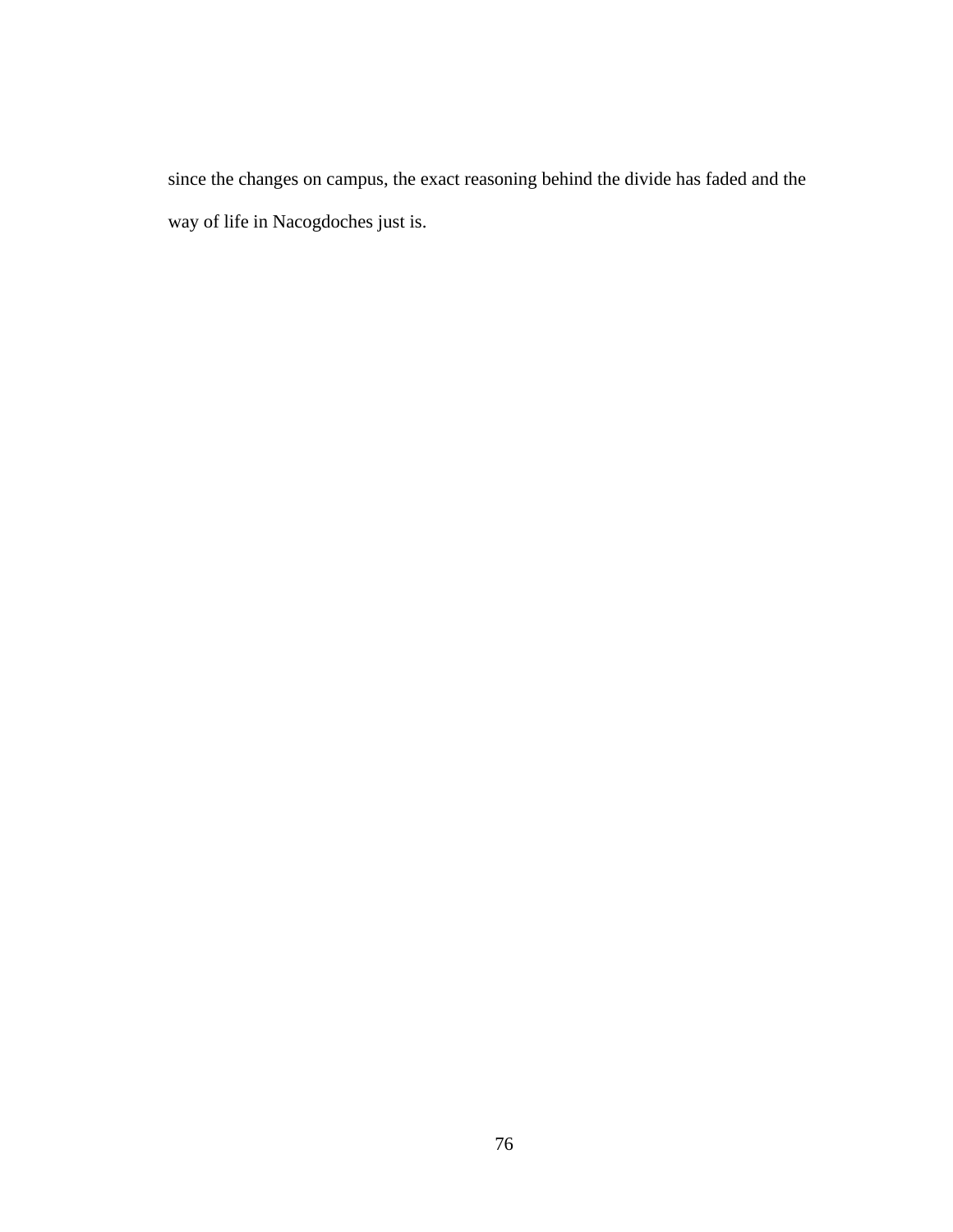## **CONCLUSION**

The culmination of the physical changes made to the campus and the issues surrounding racial integration, especially the march in the spring of 1970, changed the relationship between the town and gown to where it was never quite the same. SFA spent less than half of its almost one hundred years as the crown jewel of Nacogdoches before becoming merely the unwanted yet needed educational facility. During this process, Dr. Ralph W. Steen became the figurehead of both the positive and negative sides of this disunion due to his status as president of the university. His actions and vision led SFA to become one of the fastest growing college campuses in the state while simultaneously tarnishing the reputation of both the school and city according to locals. The Maguire March was such a devastating moment that the easiest way to handle the situation was to sweep it under the rug to where incoming residents or students have no idea it happened.<sup>98</sup>

The relationship between the two appeared to be mending, whether it was from ignoring the issue for so long or the revitalization for younger residents, but recent events involving racial equality made it clear officials still need to address the issues. The incident with the off-duty police officer showed the traditions from Roebuck's time as

<sup>98</sup> McDonald, Personal Phone Conversation; Markwardt, "Campus Boom Town;" "Enrollment Reaches New High, Record Smashed For Fourth Straight Year."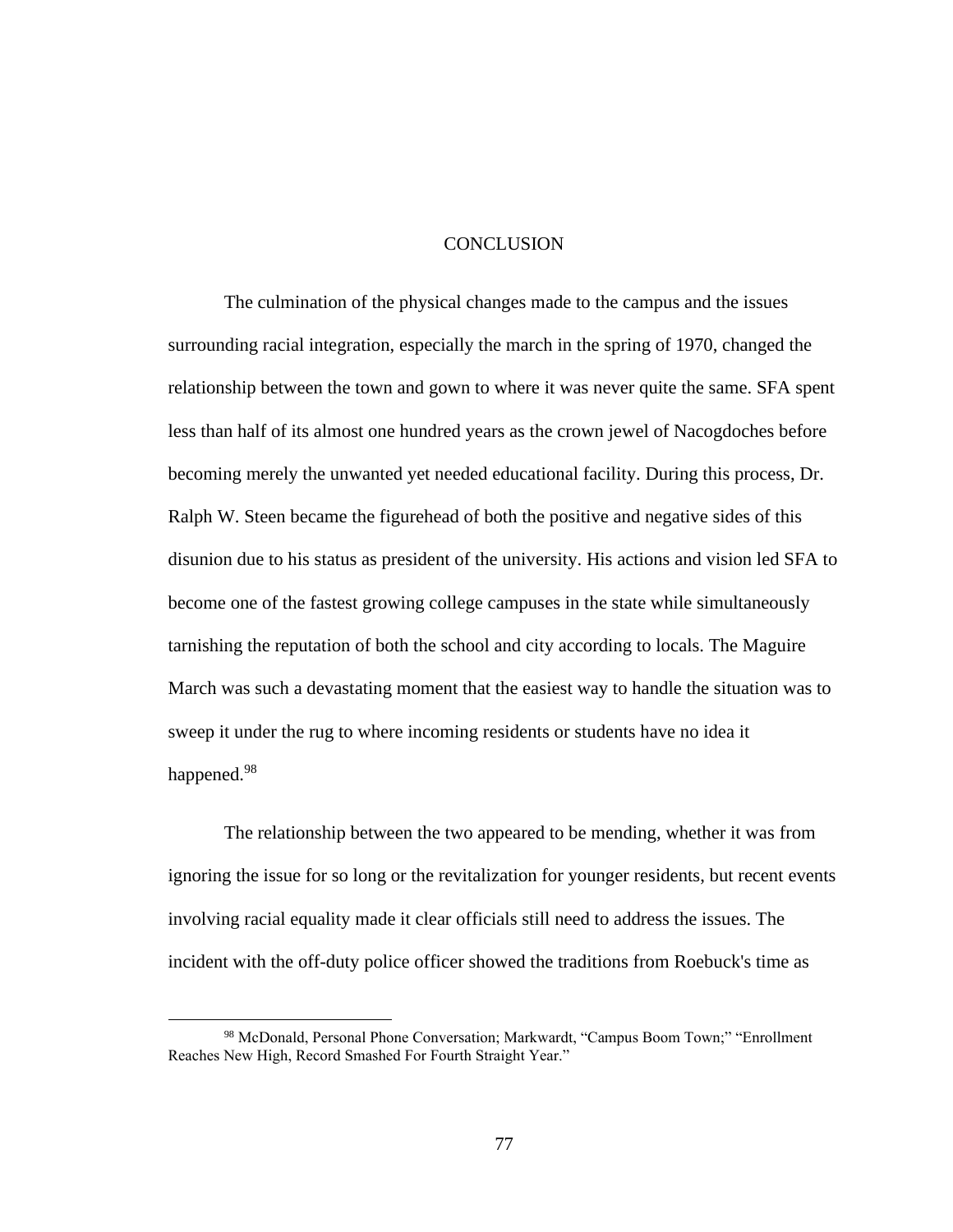Chief of Police still hold strong and students do not matter to the average citizen of Nacogdoches. It also made people realize there has never been any form of public apology or even acknowledgement of Roebuck's actions, which is most likely due to the majority of the community praising him. The issues surrounding the lack of transparency continued with this newest case. The officer in the use of force incident resigned from the City of Nacogdoches Police due to personal reasons and it is unclear where he went or what he is currently doing. It is also difficult to find information of whether or not the city is still pursuing a case against the women involved. The court dismissed *Ogbonna v. City of Nacogdoches* due to failure to provide proof of service and *Williams v. City of Nacogdoches* is pending as of spring 2022.<sup>99</sup>

SFA campus has also become the site of more small-scale and local protests due to its location on the most populated street in town and greater acceptance of what some deem issues that are more liberal. One of the most recent issues also dealing with race involves the Black Lives Matter (BLM) movement. More than one hundred people gathered to support the fight against police brutality in the wake of the murder of George Floyd in the summer of 2020. Some people passing by jeered at the group or simply

<sup>99</sup> *Ogbonna v. City of Nacogdoches, 4:21-cv-00296* https://www.pacermonitor.com/public/case/ 39781971/Ogbonna v City of Nacogdoches; Nicole Bradford, "Student in apartment incident indicted," *The Daily Sentinel*, May 18, 2019, http://www.thepinelog.com/%20article\_%205779e3dc-a5cd-11ea-9347- 2752b43f0920.html; Matthew Copeland, "Nacogdoches police officer involved in controversial arrest resigns for 'personal reasons'," *CBS 19*, August 19, 2019,<https://www.cbs19.tv/article/news/local/> nacogdoches- police-officer-involved-in-controversial-arrest-resigns-for-personal-reasons/501-aca641b9- 3b82-4f04-ae4e-365804d31671; *Williams v. The City of Nacogdoches, Texas et al*, 9:2021cv00071, US District Court for the Eastern District of Texas, April 9, 2021,<https://dockets.justia.com/docket/texas/> txedce/9:2021cv00071/205326; Nacogdoches City Council Meeting, Section 8 Executive Session, Subsection A, May 18, 2021, https://nacogdochestx.swagit.com/play/05182021-791.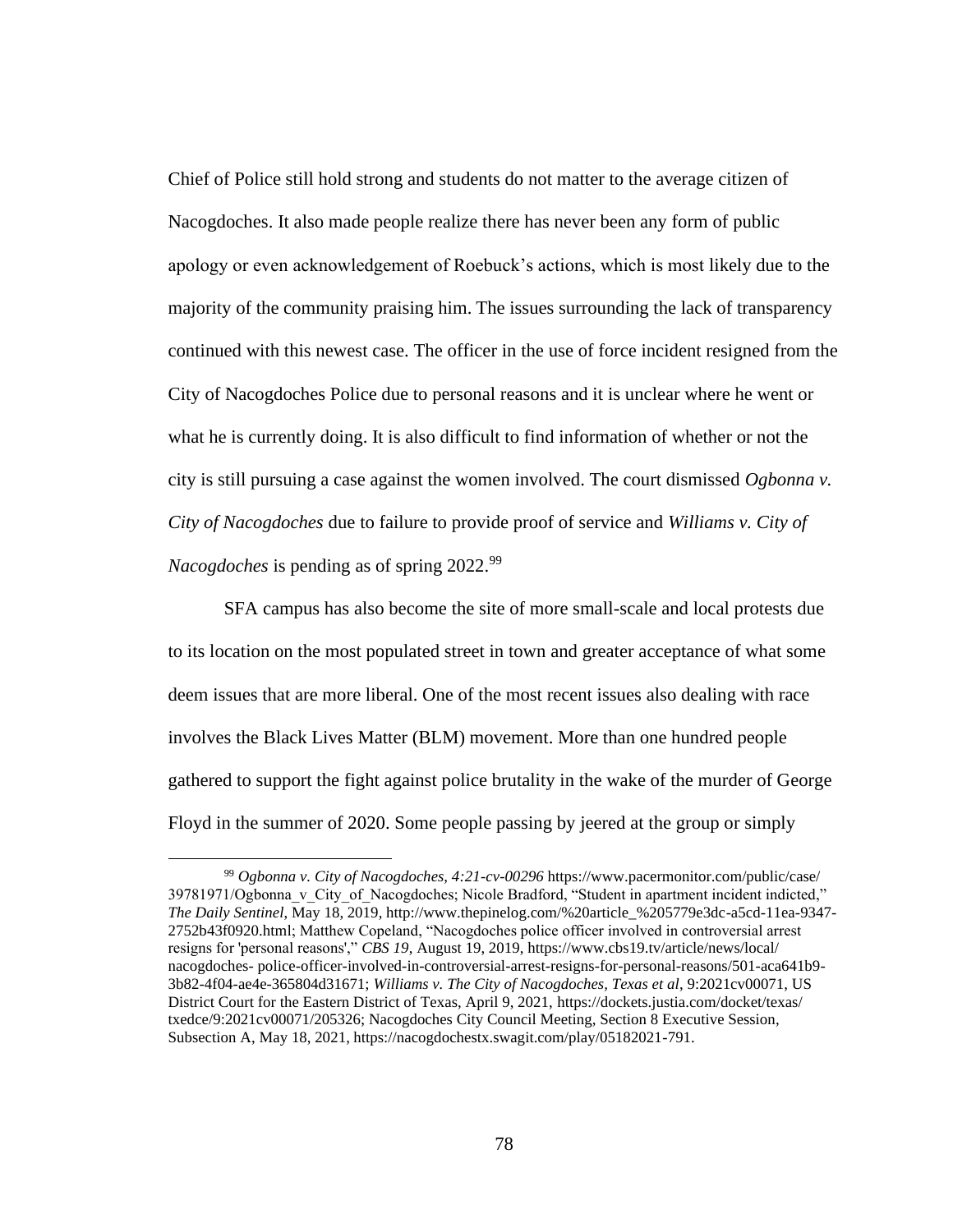drove off, but when the protest moved to in front of the courthouse the peaceful protest changed. One man stopped his vehicle to confront the group with a holstered gun when he felt one member of the protest attacked his vehicle. Police dismissed the issue when they determined the protestor stepped too far out of line and made contact with the vehicle.<sup>100</sup>

Many issues continue to plague Nacogdoches and SFA and the one question that is too early to answer is whether the relationship between the two will ever mend. The Covid-19 pandemic effectively stopped the majority of public forms of comradery and the college started dealing with financial issues and the faculty's trust with the current president. The town itself and the local public schools are still highly segregated and the use of force incident shows these problems are still very prevalent. It is also difficult to move past an issue when many of the people who were alive during these incidences are still around to discuss it and debate topics such as the effectiveness of Chief Roebuck's policies. Despite the unknown future this topic is still of importance.<sup>101</sup>

<sup>100</sup> Derrick Bryson Taylor, "George Floyd Protests: A Timeline," *The New York Times*, November 5, 2021, [https://www.nytimes.com/article/george-floyd-protests-timeline.html;](https://www.nytimes.com/article/george-floyd-protests-timeline.html) Larry Buchanan, Quoctrung Bui and Jugal K. Patel, "Black Lives Matter May Be the Largest Movement in U.S. History," *The New York Times*, July 3, 2020, [https://www.nytimes.com/interactive/2020/07/03/us/george-floyd-protests](https://www.nytimes.com/interactive/2020/07/03/us/george-floyd-protests-crowd-size.html)[crowd-size.html;](https://www.nytimes.com/interactive/2020/07/03/us/george-floyd-protests-crowd-size.html) Erin Wides, "Community members protest police brutality outside of Stephen F. Austin," *KTRE*, June 2, 2020, [https://www.ktre.com/2020/06/02/community-members-protest-police-brutality](https://www.ktre.com/2020/06/02/community-members-protest-police-brutality-outside-stephen-f-austin/)[outside-stephen-f-austin/;](https://www.ktre.com/2020/06/02/community-members-protest-police-brutality-outside-stephen-f-austin/) Jocelyn Bradford, "SFA students, community members gather in peaceful protest for Black Lives Matter Movement," *The Pine Log*, June 3, 2020[, http://www.thepinelog.com/article\\_](http://www.thepinelog.com/article_%205779e3dc-a5cd-11ea-9347-2752b43f0920.html)  [5779e3dc-a5cd-11ea-9347-2752b43f0920.html;](http://www.thepinelog.com/article_%205779e3dc-a5cd-11ea-9347-2752b43f0920.html) Meaghan Morton, "Man interrupts peaceful Nacogdoches protest," *The Pine Log*, June 6, 2020, [http://www.thepinelog.com/multimedia/article\\_e6b54eea-a827-11ea](http://www.thepinelog.com/multimedia/article_e6b54eea-a827-11ea-a129-7b338c661188.html)[a129-7b338c661188.html;](http://www.thepinelog.com/multimedia/article_e6b54eea-a827-11ea-a129-7b338c661188.html) Josh Edwards, "'It's not enough to protest when the blood is on the sidewalk'," *The Daily Sentinel*, June 6, 2020, [https://www.dailysentinel.com/coronavirus/article\\_316b8000-f111-5ced-](https://www.dailysentinel.com/coronavirus/article_316b8000-f111-5ced-8238-cdfd53eee6a4.html)[8238-cdfd53eee6a4.html.](https://www.dailysentinel.com/coronavirus/article_316b8000-f111-5ced-8238-cdfd53eee6a4.html)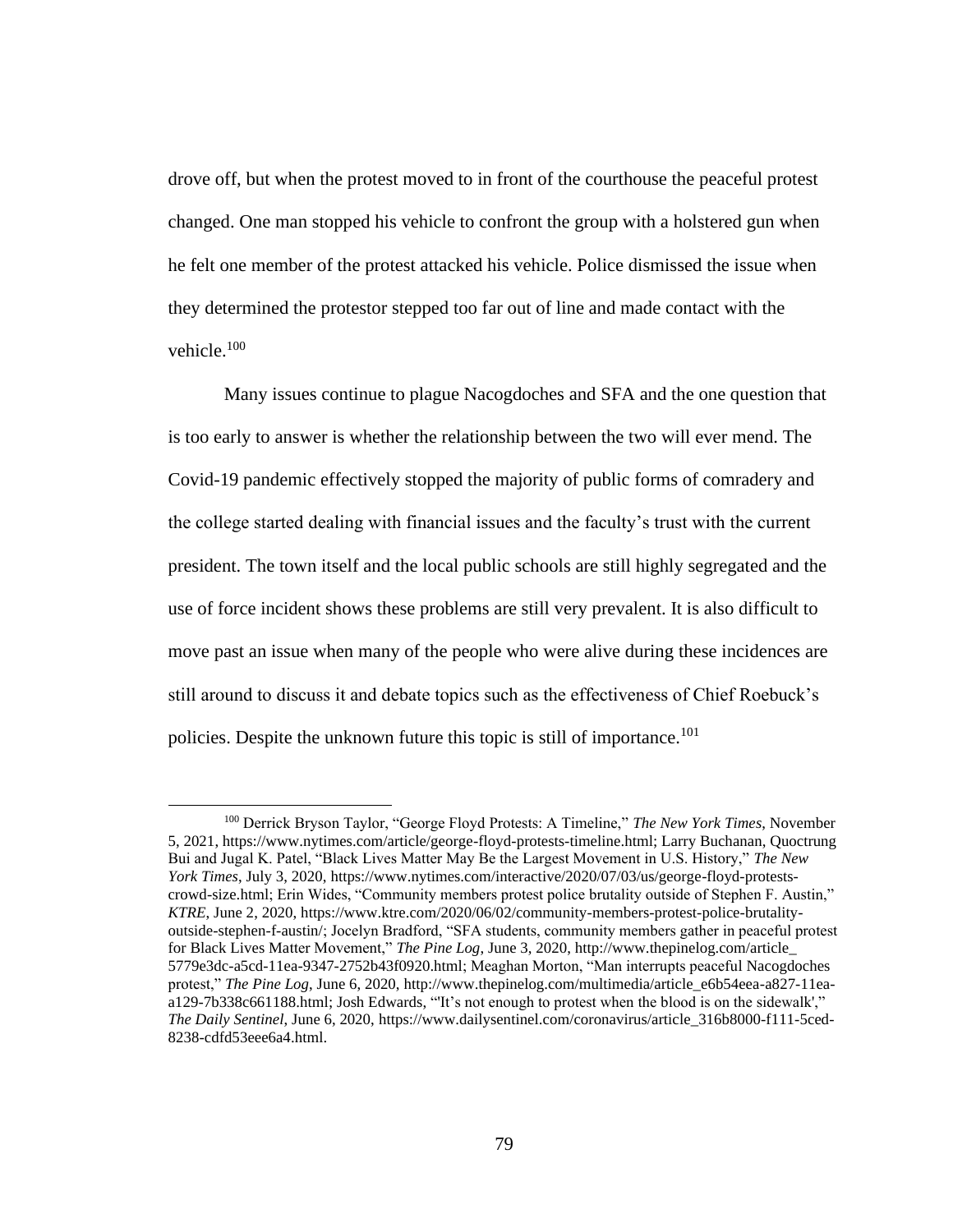Stories involving minority groups previously held little importance to the overall historical narrative. Historical events often revolve around larger cities due to their population, which lead to more people being involved and widespread coverage. When focusing on bigger cities some people might make the connection that those important events were isolated incidents instead of more widespread and what impact they have on smaller towns as well. Although SFA is a college in a small East Texas town, this story is representative of the nation as a whole. There are racist roots that many people choose to ignore and it is important to compare how when people praise something but then ideals change people quickly turn their backs against it.<sup>102</sup>

Unfortunately, stories such as this do have their problems. The majority of the information came from personal interviews with people who experienced these situations,

<sup>102</sup> Nichelle Smith, "The full history of American people of color has never been told. These stories fill in the narrative," *USA Today*, December 16, 2021, [https://www.usatoday.com/in](https://www.usatoday.com/in-depth/news/nation/)[depth/news/nation/](https://www.usatoday.com/in-depth/news/nation/) 2021/12/16/never-been-told-history-people-of-color/6100386001/; Liz Mineo, "How textbooks taught white supremacy," *The Harvard Gazette*, September 4, 2020, <https://news.harvard.edu/gazette/story/> 2020/09/harvard-historian-examines-how-textbooks-taught-whitesupremacy/; Nathan Nunn, "Historical Development," Chapter 7 in *Handbook of Economic Growth, Vol. 2*, ed. by Philippe Aghion, Steven Durlauf (North Holland: Elsevier, 2014), 347-402.

<sup>101</sup> Bill McCoy, "How many of you Nacogdoches folk remember Chief Roebuck," Remember in Nacogdoches When," *Facebook*, June 23, 2018, https://www.facebook.com/groups/357987866860/ search/?q=roebuck; "New Study Shows COVID-19 Impact on College Students," Montclair State University, February 17, 2022, https://www.montclair.edu/newscenter/2022/02/17/new-study-shows-covid-19-impact-on-college-students/; Valerie Reddell and Josh Edwards, "Faculty Senate votes "no confidence" in Gordon, asks Regents to revoke contract," *The Daily Sentinel*, September 9, 2021, https://www.dailysentinel.com/social\_media/ article\_5bea5650-c51b-51b3-a968-e14cf85662be.html; Alyssa Coker, "Faculty Senate pass a vote of no confidence in President Gordon," *The Pine Log*, September 9, 2021, http://www.thepinelog.com/article 8339a3ba-11db-11ec-9952-8bbfe804cfd3.html; "Nacogdoches ISD," *The Texas Tribune*, accessed February 28, 2022,<https://schools.texastribune.org/> districts/nacogdoches-isd/; "Central Heights ISD," *The Texas Tribune*, accessed February 28, 2022, https://schools.texastribune.org/districts/central-heights-isd/; "Douglass ISD," *The Texas Tribune*, accessed February 28, 2022, https://schools.texastribune.org/districts/douglass-isd/.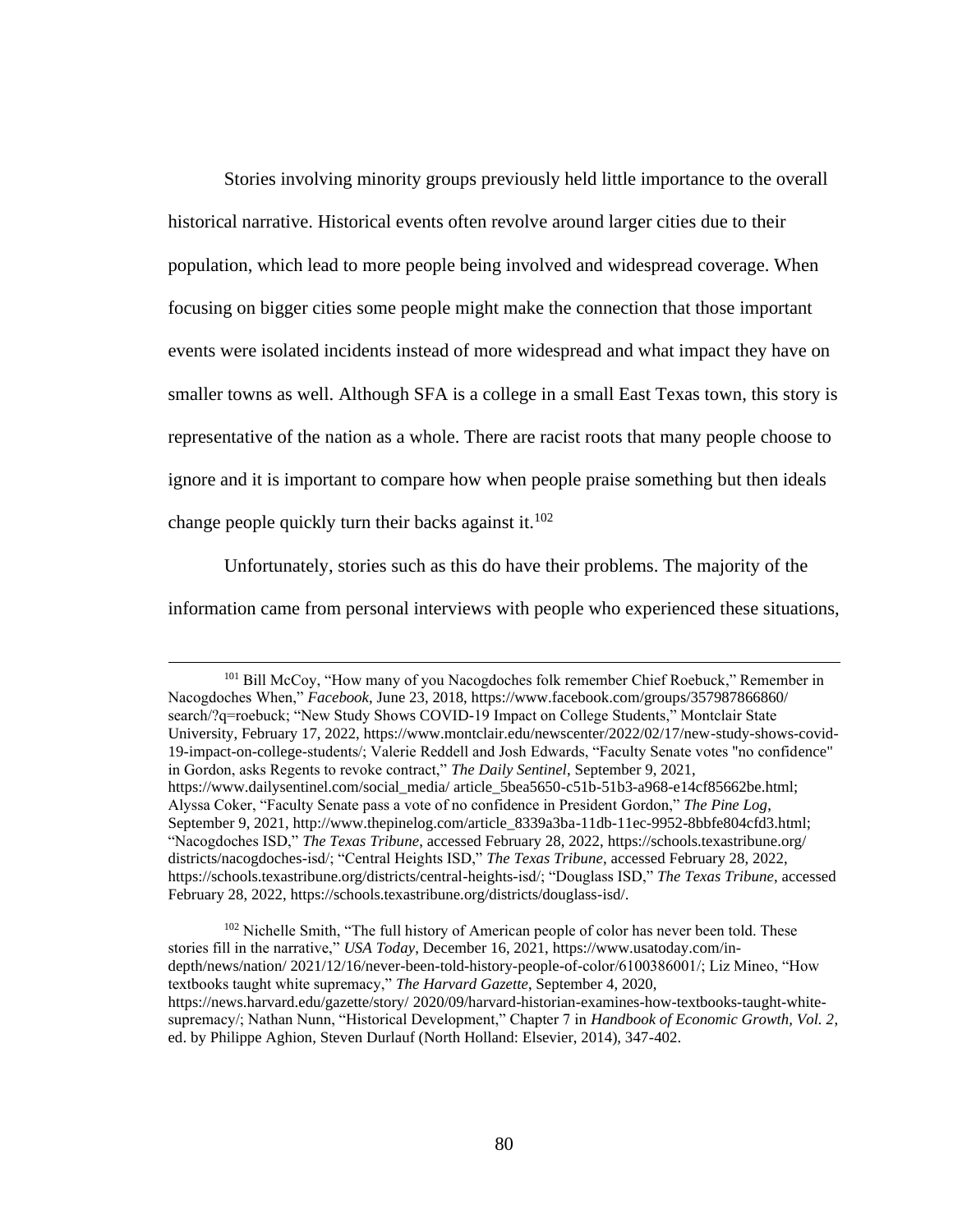which makes personal biases very prevalent. There is also the problem of telling a story that is more than fifty years old and due to the nature of the mind and the memories attached to different situations can potentially alter some of the realities. However, it is still important to tell these stories. Those involved are real people who deserve to have their voices heard after the leaders of the city ignored them for so long and with opening this door it will hopefully open people up to a dialog that can help these wounds begin to heal. $103$ 

There is also the hope that this story will inspire even more research into the history of SFA and Nacogdoches and their relationship or each entity on its own. People often look at how each president of the United States affected the country or governor of a state affected their particular state and they should do the same on a smaller scale with presidents of colleges or mayors of a town. Some say Dr. William R. Johnson, Dr. Steen's successor, caused a greater rift between SFA and Nacogdoches than Steen did. SFA has seen six men become president since Dr. Steen retired and each one left, or potentially did not leave, their mark on the school. There also needs to be more exploration into events post Maguire March that might have had an impact on the

<sup>103</sup> Rison, Personal Interview; Mills, Personal Interview; Jackson, Personal Interview; McDonald, Personal Interview; Arscott, Personal Interview; Wade, Personal Interview; Johnson; Personal Interview; Brophy, Personal Interview; Abdullah, Oral History Interview; F. E. "Ab" Abernethy, ETRC Oral History #955; Alexandria Boyle, "Remembering events and representing time," *Synthese*, October 10, 2020, https://link.springer.com/article/ 10.1007/s11229-020-02896-6#citeas; Dr. Jannis Moody, "Sharing Our Stories, Healing Our Wounds," *Province VII Anti-Racism Network*, September 22, 2018.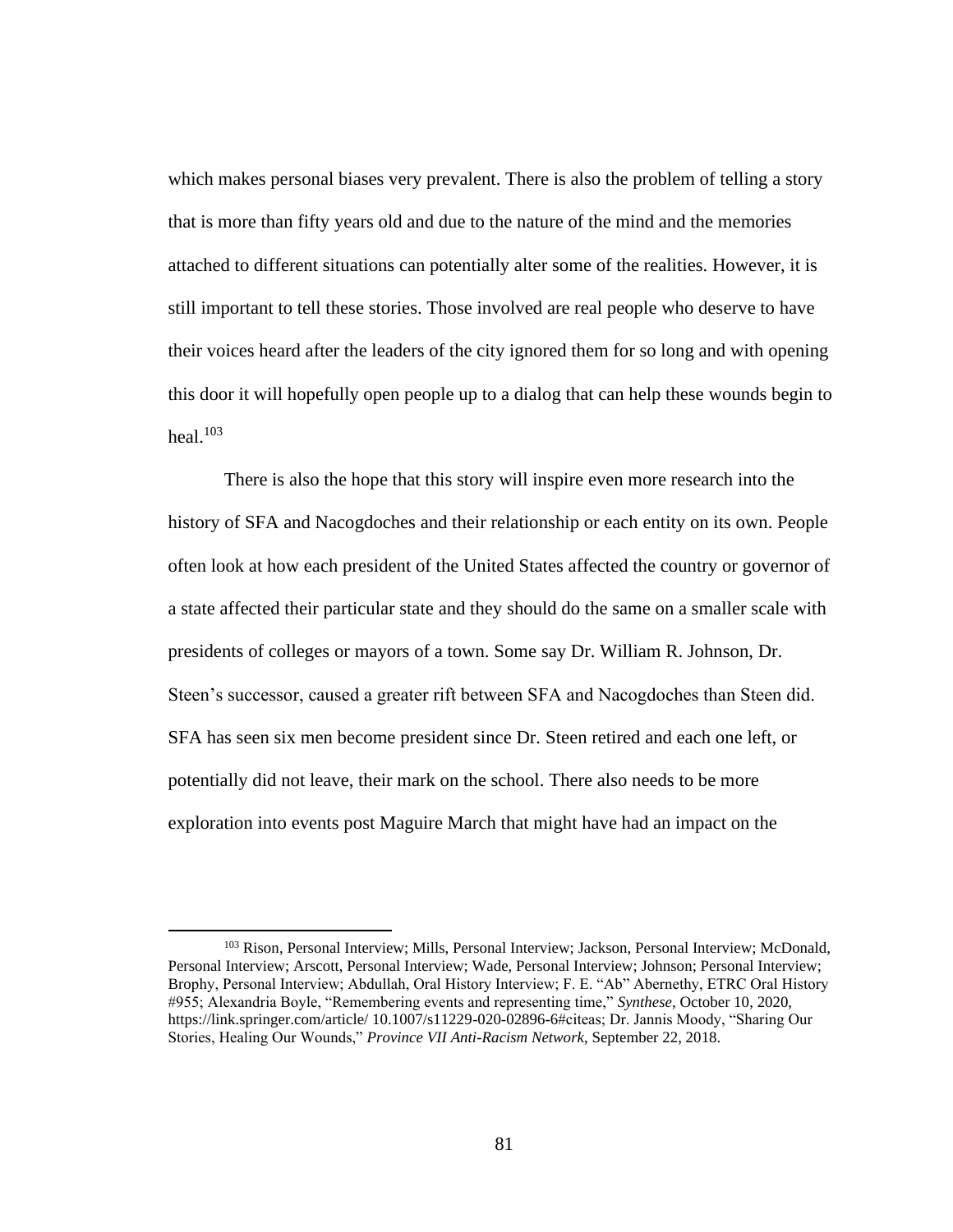relationship and feelings toward the students with instances such as the streaking craze in the mid-1970s. $104$ 

Despite SFA being at the forefront of racial justice in Nacogdoches, the university's record has not always been perfect and those instances need further investigation. One great example is the court case *Annie Mae Carpenter v Stephen F. Austin State University* (1983). SFA fired Carpenter for refusing to clean a men's restroom, which led to many female and minority employees to unionize for her wrongful termination as well as for not receiving the same benefits as other employees due to being hourly manual laborers, positions usually given to people of color or women. People need to look into how the college has failed. It will be years before anyone will know the outcome of the current administration and the financial problems the school is facing but that could be another facet to examine.<sup>105</sup>

<sup>104</sup> Arscott, Personal Interview; Jere Jackson, "Presidents of SFA," from "The SFA Story: The History of Stephen F. Austin State University," *Stephen F. Austin State University*, 2016, https://www.sfasu.edu/story/presidents/; "Streaking Students," East Texas Digital Archives from ETRC, accessed March 30, 2022,<https://digital.sfasu.edu/> digital/collection/UA/id/1705; Angus Lind, "The streaking craze," *Tulane News*, July 18, 2016, https://news.tulane.edu/news/streaking-craze.

<sup>105</sup> *Carpenter v. Stephen F. Austin State University*, 83 F.R.D. 173 (1979), [https://cite.case.law/](https://cite.case.law/%20frd/83/173/)  [frd/83/173/;](https://cite.case.law/%20frd/83/173/) *Annie Mae Carpenter, Cross-Appellants v. Stephen F. Austin State University, Cross-Appellees*, 706 F.2d 608 (5th Cir. 1983),<https://www.courtlistener.com/opinion/> 418006/annie-maecarpenter-cross-appellants-v-stephen-f-austin-state/Stephen F. Austin State University; "Minutes of the Board of Regents," Nacogdoches, Texas, October 30, 1984, Vol. 70, Motion 85-29 "Settlement of Legal Fees associated with Annie Mae Carpenter Case,[" http://www.sfasu.edu/regents/docs/minutes/](http://www.sfasu.edu/regents/docs/minutes/) 070.10.30.1984.pdf; Norma Martinez, "Fronteras Extra: Texas Labor Actions Lead To Reform," *Texas Public Radio*, accessed August 19, 2020, https://www.tpr.org/show/fronteras/ 2018-10-12/fronteras-extratexas-labor-actions-lead-to-reform; Danica Sauter, "SFA Faculty Senate votes 'no confidence' in President Gordon, asks regents revoke contract," *KETK*, September 11, 2021, https://www.ketk.com/ news/localnews/sfa-faculty-senate-votes-no-confidence-in-president-gordon-asks-regents-revoke-contract/; Donna McCollum, "SFA president clears up false perceptions about Stephen F. Austin State University," *KTRE*, Fenruary 24, 2022, https://www.ktre.com/2022/02/25/sfa-president-clears-up-false-perceptions-about-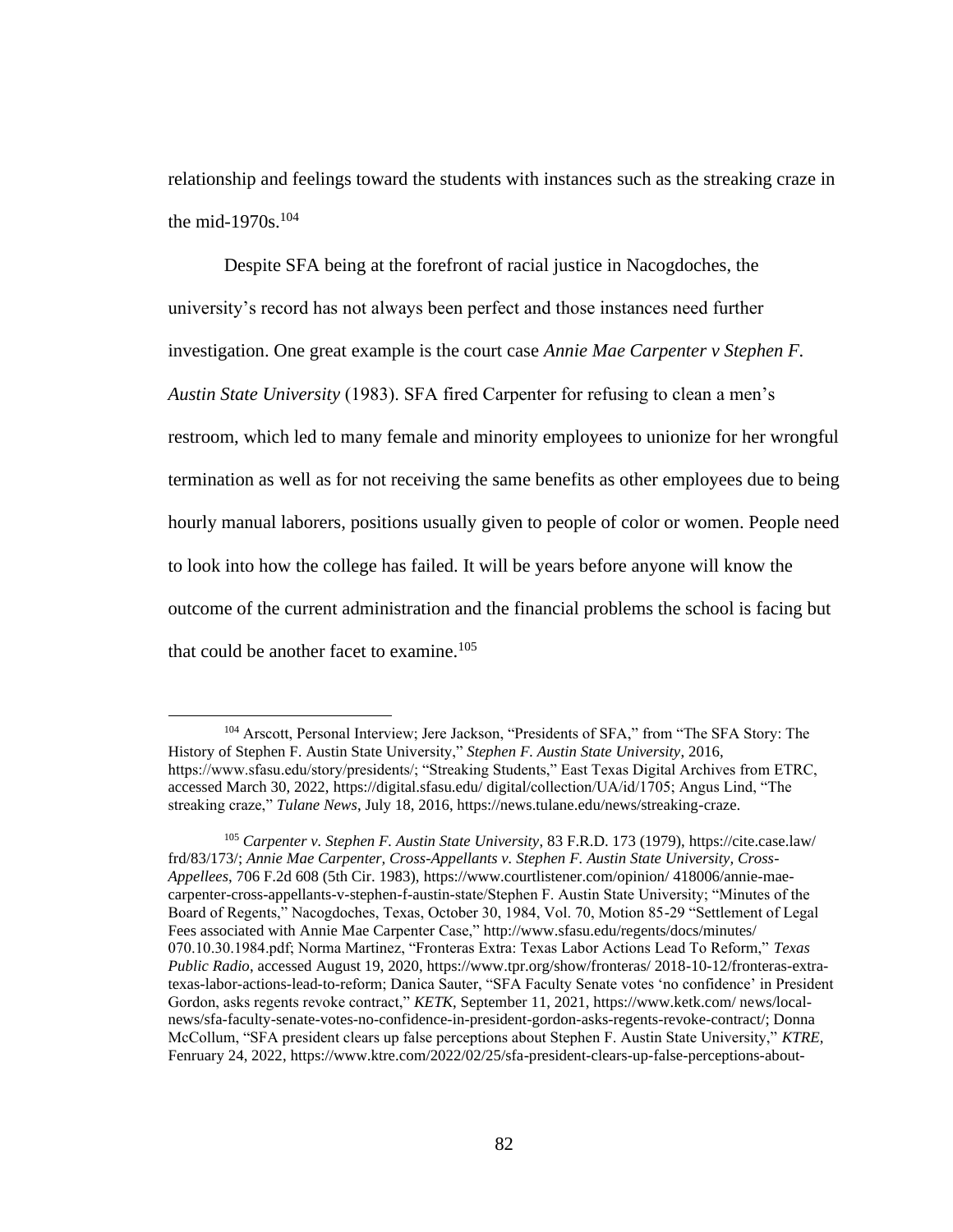There are so many components, not just with the topic of race but all these supposedly miniscule moments that make up a larger picture, that have not been touched. Nacogdoches has a wonderfully rich and beautiful history and every aspect of that needs a moment to shine. When people ignore issues that plague a large portion of the community, anger, resentment, and mistrust take over to where it is difficult to know where to begin to start fixing those issues. There will be those who push back because they feel there were no wrongdoings. However, by exposing the past of both the good of a once united front and the bad of the racism that divided the two, healing might begin to take place.

stephen-f-austin-state-university/; "Dr. Scott Gordon's full statement," *The Daily Sentinel*, September 9, 2021, [https://www.dailysentinel.com/article\\_1dfbef12-13e1-5e20-9be1-44de44837528.html.](https://www.dailysentinel.com/article_1dfbef12-13e1-5e20-9be1-44de44837528.html)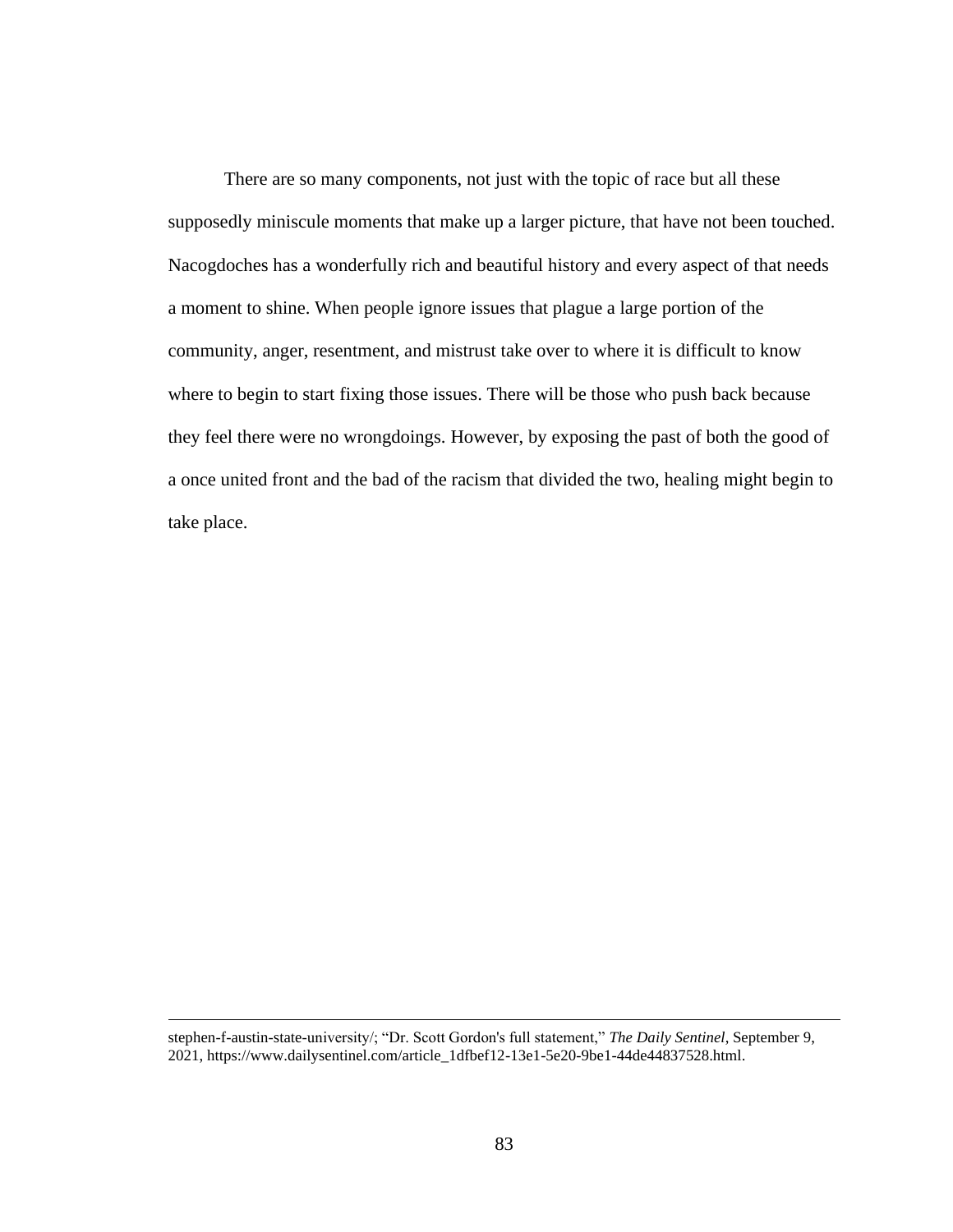# BIBLIOGRAPHY

#### Primary Sources

## Interviews

- Abdullah, Helena. Oral History Interview with Jasmin Howard, June 30, 2016. [https://crbb.tcu.edu/clips/search?filters%5Binterviewees%5D%5B%5D=Abdullah](https://crbb.tcu.edu/clips/search?filters%5Binterviewees%5D%5B%5D=Abdullah%09%2C+Helena&q=sfa) [%2C+Helena&q=sfa.](https://crbb.tcu.edu/clips/search?filters%5Binterviewees%5D%5B%5D=Abdullah%09%2C+Helena&q=sfa)
- Abernethy, Ab. Interview by Greg Bailey. October 16, 2013, East Texas Research Center (ETRC), Steen Library, Stephen F. Austin State University (SFASU), Nacogdoches, Texas. Oral History #738, *Sound Cloud*, [https://soundcloud.com/](https://soundcloud.com/%20%09sfa_etrc/oh738)  [sfa\\_etrc/oh738.](https://soundcloud.com/%20%09sfa_etrc/oh738)
- Abernethy (written Abernathy), F. E. "Ab." Interview by Dr. Jere Jackson. August 21, ETRC. Oral History #955, *Sound Cloud*, [https://soundcloud.com/sfa\\_etrc/oh955.](https://soundcloud.com/sfa_etrc/oh955)
- Arscott, Dr. William. Unpublished Interview with Caitlin Hornback. Personal Interview, School of Art, Stephen F. Austin State University (SFASU), Nacogdoches, Texas, February 8, 2022.
- Barbee, Basil. Interview with Joy B. Reeves, January 14, 1974. Office of the President Steen, ETRC, Steen Library, SFASU, Nacogdoches, Texas.
- Brophy, Shelley. Unpublished Interview with Caitlin Hornback. Nacogdoches, Texas, August 8, 2019.
- Elliot, Earl. Interview with Joy B. Reeves, November 13, 1974, Office of the President Steen, ETRC, Steen Library, SFASU, Nacogdoches, Texas.
- Hall, Dr. Raymond L. "SFA's second black graduate student reflects." *Stephen F. Austin State University*, 1998. [https://www.sfasu.edu/story/articles/Integration-Hall.html.](https://www.sfasu.edu/story/articles/Integration-Hall.html)
- Jackson, Paul. Unpublished Interview with Caitlin Hornback. Nacogdoches, Texas, July 31, 2019.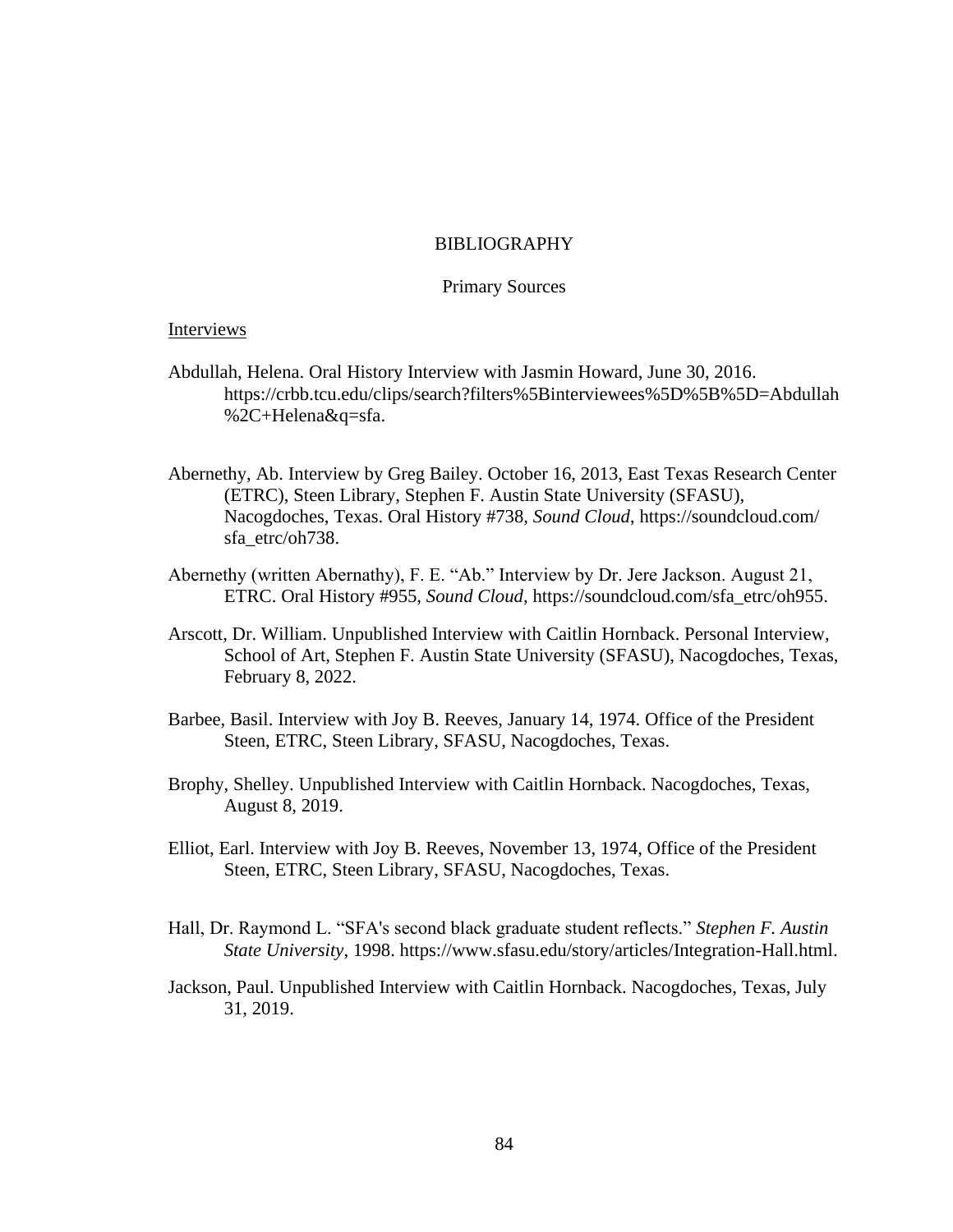- Johnson, Wilbur. Unpublished Interview with Caitlin Hornback. Houston, Texas, November 17, 2018.
- McDonald, Judy. Unpublished Interview with Caitlin Hornback. Nacogdoches, Texas, July 1, 2019.
- Mills, Don. Unpublished Interview with Caitlin Hornback. Nacogdoches, Texas, July 3, 2019.
- Redfield, James. Interview with Joy B. Reeves, December 31, 1974, Office of the President Steen, ETRC, Steen Library, SFASU, Nacogdoches, Texas.
- Rhodes, Odis. Interview by Jake Keeling and Tracy Allen. "East Texas African American Oral Histories," *Stephen F. Austin State University Heritage Center*, June 25, 2012. [https://www.sfasu.edu/heritagecenter/5066.asp;](https://www.sfasu.edu/heritagecenter/5066.asp)
- Rison Jr., Archie. Unpublished Interview with Caitlin Hornback. Nacogdoches, Texas, October 26, 2018.
- ------. Interview with Matthew Tallant. Steen Library, SFASU, Nacogdoches, Texas, July 7, 2010. Oral History Project SFASU Heritage Center.<https://www.sfasu.edu/> heritagecenter/458.asp.
- Stallings, Madge. Interview with Joy B. Reeves, October 10, 1974. Office of the President Steen, ETRC, Steen Library, SFASU, Nacogdoches, Texas.
- Steen, Ralph W. ETRC Oral History Interview #188. *Sound Cloud*. [https://soundcloud.com/s](https://soundcloud.com/)fa\_etrc/oh188.
- Stokes, Charlotte. Interview with Kaitlin Wieseman, Nacogdoches, Texas, June 29, 2010, Oral History Project SFASU Heritage Center. [https://www.sfasu.edu/](https://www.sfasu.edu/%20%09heritagecenter/454.asp)  [heritagecenter/454.asp.](https://www.sfasu.edu/%20%09heritagecenter/454.asp)
- Wade, Chip. Unpublished Interview with Caitlin Hornback. Steen Library, SFASU, Nacogdoches, Texas, July 7, 2019.
- Whitaker, Taylor D., M. L. Glenn, and Lonnie Wells. Interview with Jessy K. Hanshaw. Whit's Barbershop, Nacogdoches, Texas, June 30, 2010, Oral History Project SFASU Heritage Center. [https://www.sfasu.edu/heritagecenter/455.asp.](https://www.sfasu.edu/heritagecenter/455.asp)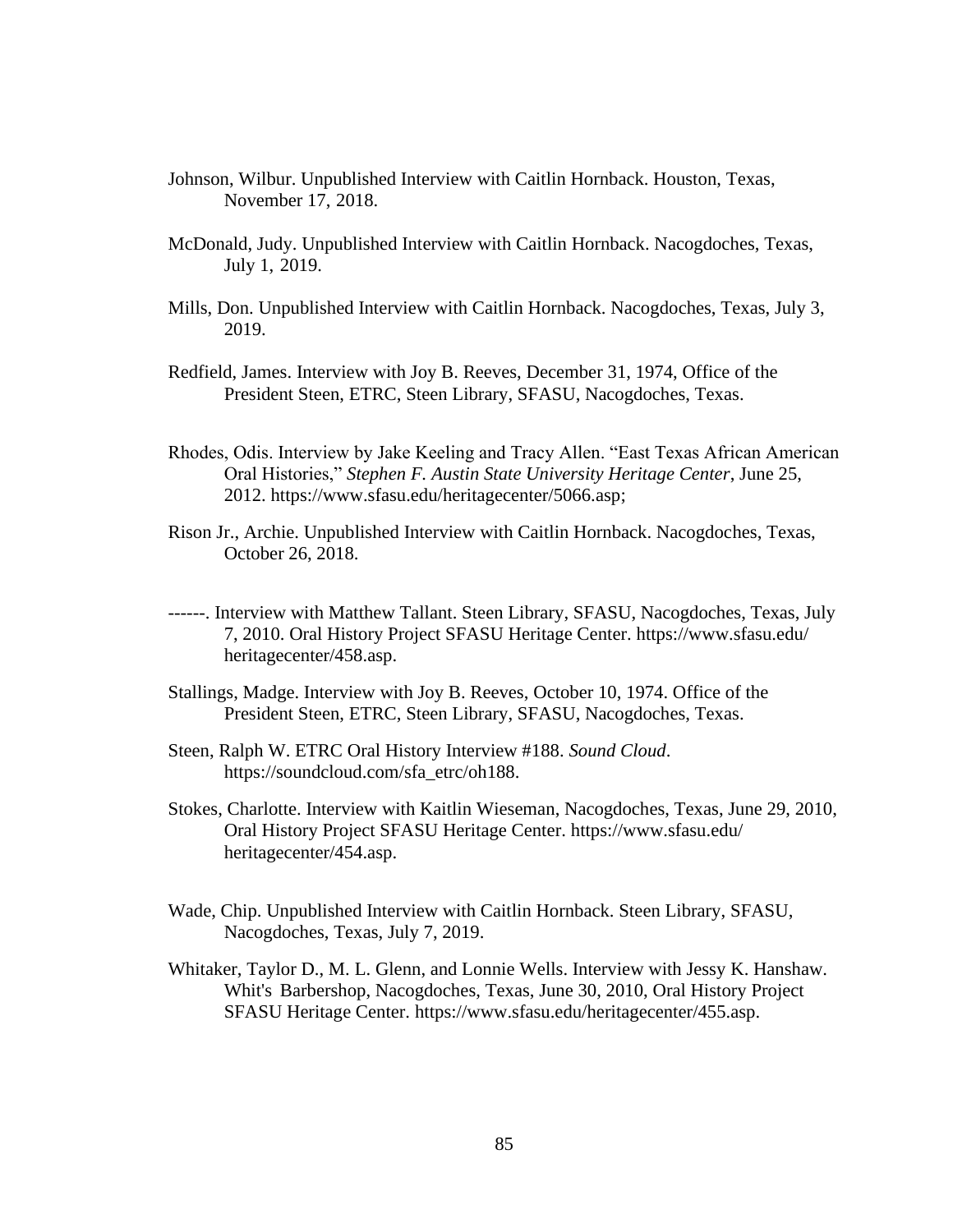### Correspondence/Archives

- "107,000 in Bonds Set for Charges." *The Daily Sentinel*, May 14, 1970. Box 4, Folder 31, African American Heritage Project (AAHP) (A-202), ETRC, Steen Library, SFASU, Nacogdoches, Texas.
- "A Quiet Night City Tightens Security." *Daily Sentinel*, May 15, 1970. In "News Clippings Protest and Mickey McGuire April-May 1970," Box 4, Folder 32, AAHP.
- "Baptist Minister First Negro to Enroll at SFA." *Daily Sentinel* Clip June 4, 1964. Box 2 Folder 16 "Correspondence-N 1964-1968," Office of the President Steen, and Box 4 Folder 34 and "Arthur Weaver Papers," AAHP.
- "Biographical Data of Dr. Ralph W. Steen President of Stephen F. Austin State College, Nacogdoches, Texas." Box 4 Folder 8, "Personal History, Pictures, and Obituary," Office of the President Steen, ETRC, Steen Library, SFASU, Nacogdoches, Texas.
- "College Info: Prepared for TV program." Box 1, Folder 11 "Correspondence C 1967- 1968," Office of the President Steen (UA-1), ETRC, Steen Library, SFASU, Nacogdoches, Texas.
- Bishop, Michael. "Flag Controversy Won't Go Away: Police Chief John Walton Firm On Flag Issue." *The East Texas Focus* Vol. 1 No. 6, November 22, 1994, Box 1, AAHP.
- -----. "Editorial: Change Flag Now: Nacogdoches Should Not Re-write History." *The East Texas Focus* Vol. 1 No. 6, November 22, 1994, Box 1, AAHP.
- -----. "No Response From Pierce on Flag." *The East Texas Focus* Vol. 1 No. 7, December 2, 1994, Box 1, AAHP.
- -----. "City Stalls on Flag Issue; Pierce Insults Newspaper." *The East Texas Focus* Vol. 1 No. 8, December 9, 1994, Box 1, AAHP.
- -----. "Black Leaders Speak Out On Flag." under "Editorial." *The East Texas* Focus Vol. 1 No. 9, December 16, 1994, Box 1, AAHP.
- -----. "City Will Remove Flag: Pierce agrees with Eligha Walker: "Stars & Bars" Flag is Correct." *The East Texas Focus*, January 6, 1995, Box 1, AAHP.

"Bonds Reduced McGuire Released," *The Daily Sentinel*. Box 4, Folder 31, AAHP.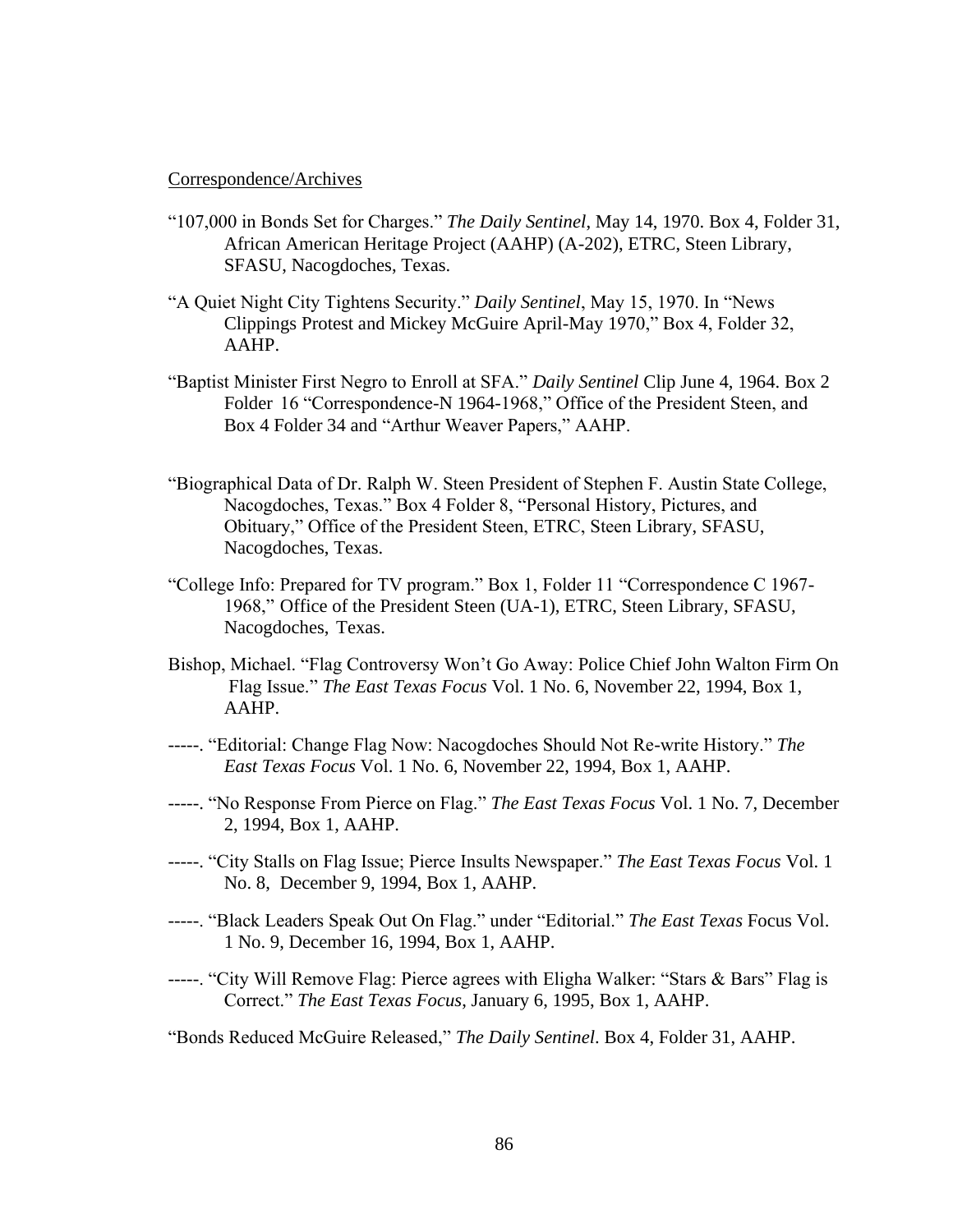- "Football Attendance." *Saw Mill* online forum under Homer Bryce Stadium, November 13, 2017. [https://sfasawmill.com/forums/2/topics/549.](https://sfasawmill.com/forums/2/topics/549)
- Goodrich, Robbie. "Marching for Equality: Abdullah participated in protests." *The Daily Sentinel*, July 25, 1999. Box 1, AAHP.
- "Griffith Park Correspondence 1961-1964." Box 2, Folder 3, Office of the President Steen, ETRC, Steen Library, SFASU, Nacogdoches, Texas.
- "Historical Tour of Shawnee." Box 3 Folder 7, "Histories of Zion Hill First Baptist, Shawnee Church of Christ, Lone Star Primitive Baptist, Sunset Galilee Missionary Baptist Church, AAHP.
- "History of E. J. Campbell School." ETRC Digital Archives, accessed December 10, 2021. [https://digital.sfasu.edu/digital/collection/Community/id/465.](https://digital.sfasu.edu/digital/collection/Community/id/465) Nacogdoches, Texas.
- "History of Zion Hill First Baptist Church," Box 4 Folder 70, "Brief Histories of Little Zion Hill Baptist and of Zion Hill First Baptist Churches," AAHP.
- Jones, Sr., Bob. "Is Segregation Scriptural?" Broadcast April 17, 1960 on *WMUU*, Greenville, South Carolina, accessed April 7, 2018. https://www.thegospelcoalition.org/blogs/evangelical-history/is-segregationscriptural-a-radio-address-from-bob-jones-on-easter-of-1960/.
- Jones III, Bob. Interview by Larry King. *Larry King Live*. CNN: March 3, 2000, accessed April 15, 2018. [http://transcripts.cnn.com/ TRANSCRIPTS/0003/0](http://transcripts.cnn.com/%20TRANSCRIPTS/0003/)3/ lkl.00.html.
- King's Men and Civil Rights Misc. Papers Clippings, Box 3, Folder 12, AAHP.
- King's Men Flyer, UA88, Box1, Folder13, Digital Archives, ETRC, [https://digital.sfasu.edu/digital/collection/UA/search/searchterm/King's%20Men/f](https://digital.sfasu.edu/digital/collection/UA/search/searchterm/King) ield/creato/mode/exact/conn/and.
- "Letters of Congratulations 1958." Box 4, Folder 13, Office of the President Steen, ETRC, Steen Library, SFASU, Nacogdoches, Texas.
- Lewis, JacKee. "He murdered my mother's brother, Pete Adams." On Bill McCoy thread "How many of you Nacogdoches folks remember Chief Roebuck?" From "Remember in Nacogdoches When." *Facebook*, June 23, 2018. [https://www.facebook.com/groups/357987866860.](https://www.facebook.com/groups/357987866860)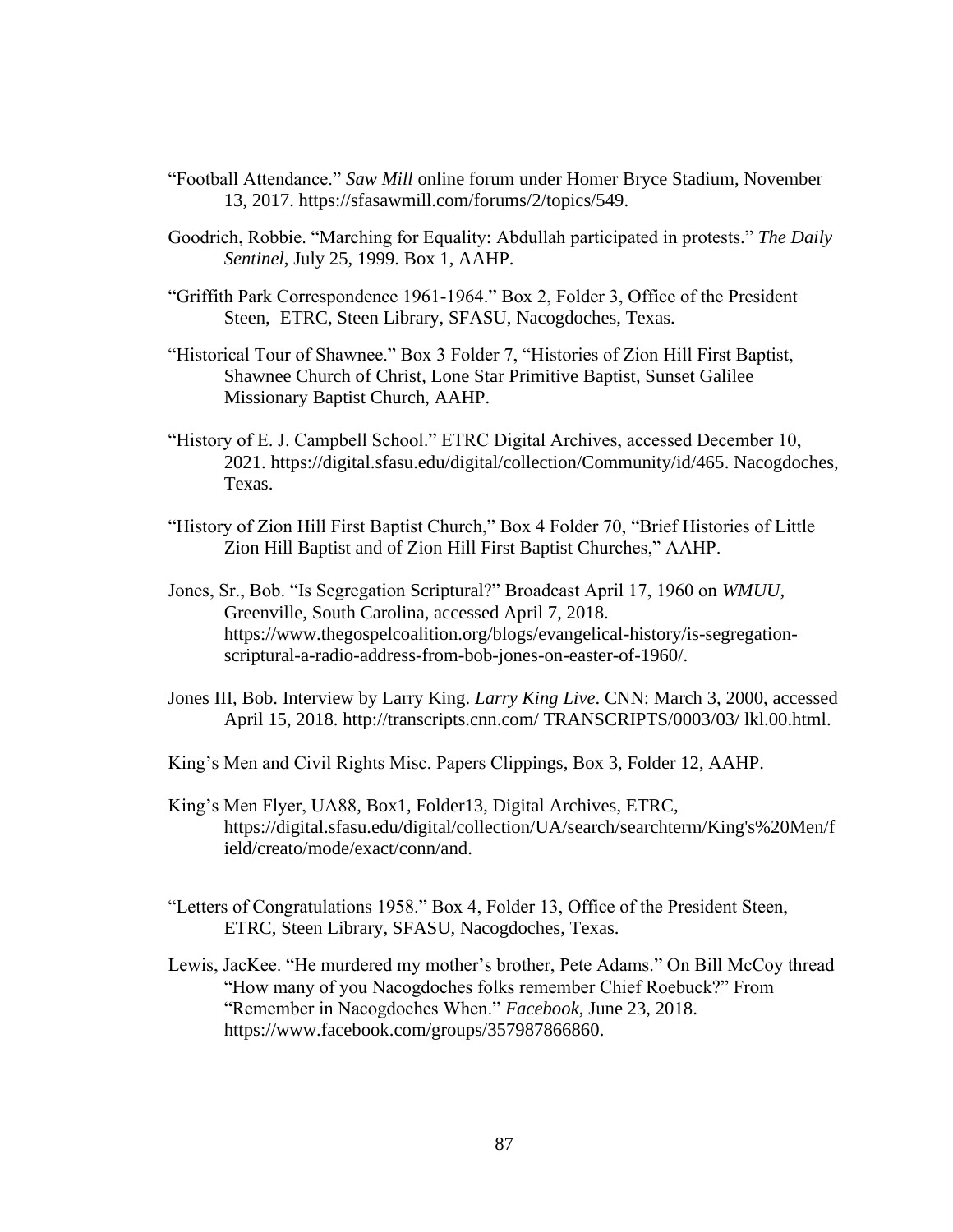- "Local Leaders Hear Airing of Racial Complaints." clipping from *The Daily Sentinel*, Box 4 Folder 32, AAHP.
- "Minutes of Meeting of Board of Regents, State Teachers Colleges of Texas, Austin, Texas," TSUS Board of Regents, 1911-1969, ETRC.
- McCall, Harry H. *Is Segregation Scriptural?* Greenville: Bob Jones University, 1960, accessed April 7, 2018.<http://faithandheritage.com/wp-content/uploads/2016/> 09/Harry-H.-McCall-Is-Segregation-Scriptural-Bob-Jones-University.pdf.
- McCoy, Bill. "How many of you Nacogdoches folk remember Chief Roebuck." From "Remember in Nacogdoches When." *Facebook*, June 23, 2018. [https://www.facebook.com/groups/3](https://www.facebook.com/groups/)57987866860/search/?q=roebuck.
- Moody, Dr. Jannis. "Sharing Our Stories, Healing Our Wounds." *Province VII Anti-Racism Network*, September 22, 2018.
- *Nacogdoches Accountability Coalition*. "Statement Regarding the Blueberry Festival Protest Organized by Kim Cole," June 7, 2019. [https://www.facebook.com/](https://www.facebook.com/%20%09nacoalition/)  [nacoalition/.](https://www.facebook.com/%20%09nacoalition/)
- "Nahley Sanders." September 20, 1971. Box 14, Folder 10, Arthur Weaver Collection (A 292), ETRC, Steen Library, SFASU, Nacogdoches, Texas.
- "Nine Arrested." clipping from *The Daily Sentinel*. Box 4 Folder 32, AAHP.
- "Personal History, Pictures, and Obituary." Box 4 Folder 8, Office of the President Steen, ETRC, Steen Library, SFASU, Nacogdoches, Texas.
- "Resume of Constituency." in "Correspondence R 1962-1968," Box 2, Folder 19, Office of the President Steen, ETRC, Steen Library, SFASU, Nacogdoches, Texas.
- "Signs Displayed... March Follows Arrest of Coed." *The Daily Sentinel*. Box 4 Folder 32 "News Clippings Protest and Mickey McGuire April-May 1970," AAHP.
- "Statements on Race at BJU." Bob Jones University, 2008, accessed April 10, 2018. [https://www.bju.edu/a](https://www.bju.edu/)bout/what-we-believe/race-statement.php.
- Steen, Ralph W. "Something About East Texas" published in *Philosophical Society of Texas*, 1962, Box 4, Folder 10, Office of the President Steen, ETRC, Steen Library, SFASU, Nacogdoches, Texas.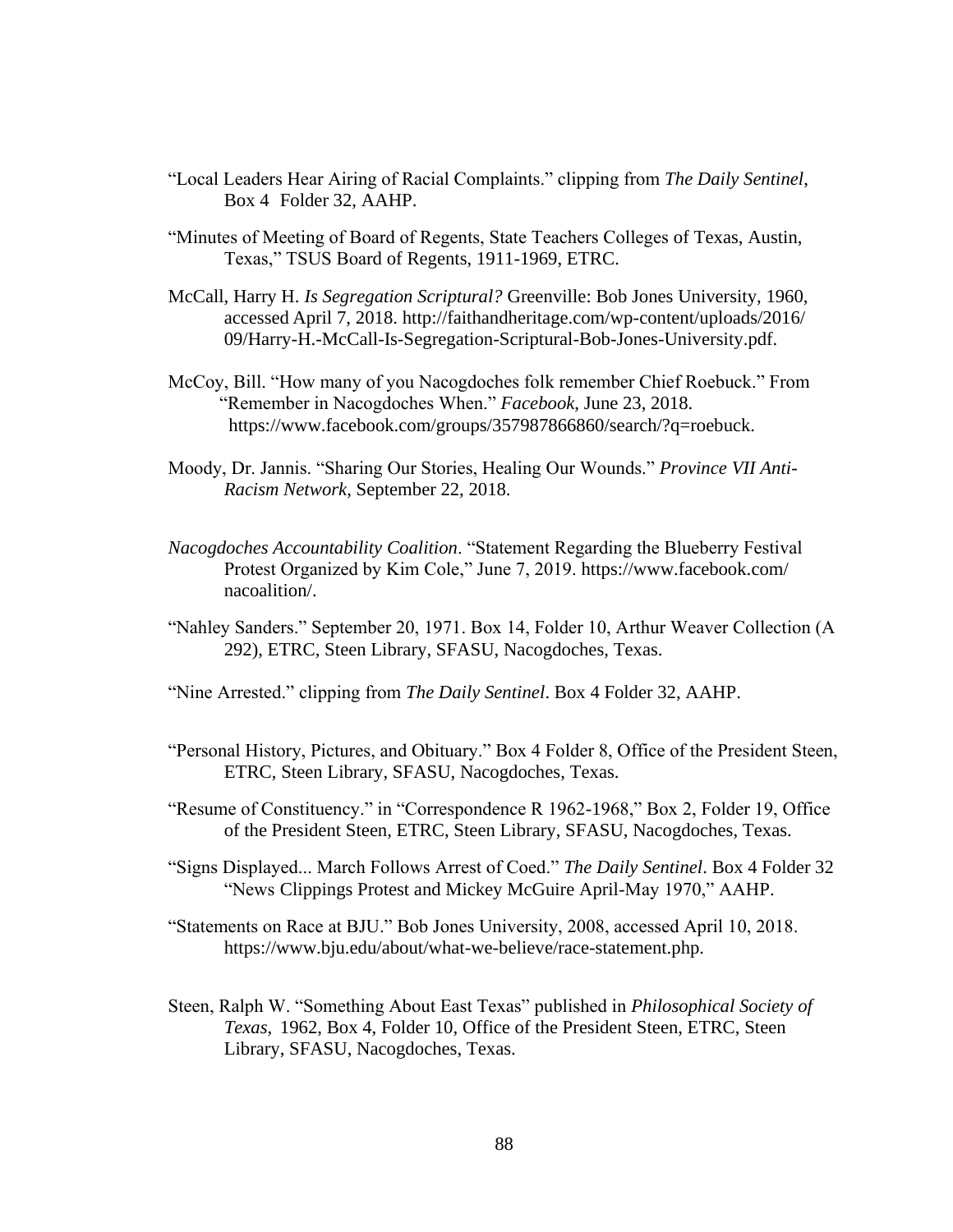- ----- to Rev. Ulysses L. Sanders, August 12, 1963. Box 3 Folder 7 "Correspondence June-Dec 1963," Office of the President Steen, ETRC.
- ----- to Willie G. Whitaker, April 15, 1964. Box 3 Folder 8 "Correspondence Jan-Aug 1964," Office of the President Steen, ETRC.
- ----- to Elizabeth Doreen Allen, May 5, 1964. Box 3 Folder 8 "Correspondence Jan-Aug 1964," Office of the President Steen, ETRC.
- ------ to Benedict C. Njoku, May 19, 1964. Box 3 Folder 8 "Correspondence Jan-Aug 1964," Office of the President Steen, ETRC.
- ----- to Mr. Wilmer L. McCallum, April 13, 1965. Box 1, Folder 13, "Correspondence College Park 1967-1971," Office of the President Steen, ETRC, Steen Library, SFASU, Nacogdoches, Texas.
- ----- to Mr. C. Anthony Buckley, May 5, 1965. Box 1, Folder 13 "Correspondence College Park 1967-1971," Office of the President Steen, ETRC, Steen Library, SFASU, Nacogdoches, Texas.
- ----- to Robert Kent Wickware, May 2, 1968. Office of the President Steen, Box 2 Folder 23, "Correspondence Students 1968," ETRC, Steen Library, SFASU, Nacogdoches, Texas.
- ----- to Garth Jones of the *Associated Press*, May 2, 1968. Box 2 Folder 21 "Correspondence-S 1962-1968," Office of the President Steen, ETRC.
- "Spare Those Lovely Pines." news clipping in Box 2, Folder 3 "Griffith Park Correspondence 1961-1964," Office of the President Steen, ETRC, Steen Library, SFASU, Nacogdoches, Texas.
- "Signs Displayed... March Follows Arrest of Coed." *Daily Sentinel*. "News Clippings Protest and Mickey McGuire April-May 1970," AAHP.
- "Streaking Students." East Texas Digital Archives from ETRC, accessed March 30, 2022. [https://digital.sfasu.edu/digital/collection/UA/id/1705.](https://digital.sfasu.edu/digital/collection/UA/id/1705)
- Student Handbooks 1966-1970, Box 1 Folder 3, Office of Student Development (UA-82), ETRC.
- Taravella, Emily. "Juneteenth festivities mark end to slavery." *The Daily Sentinel*, June 18, 2000. Box 4, AAHP.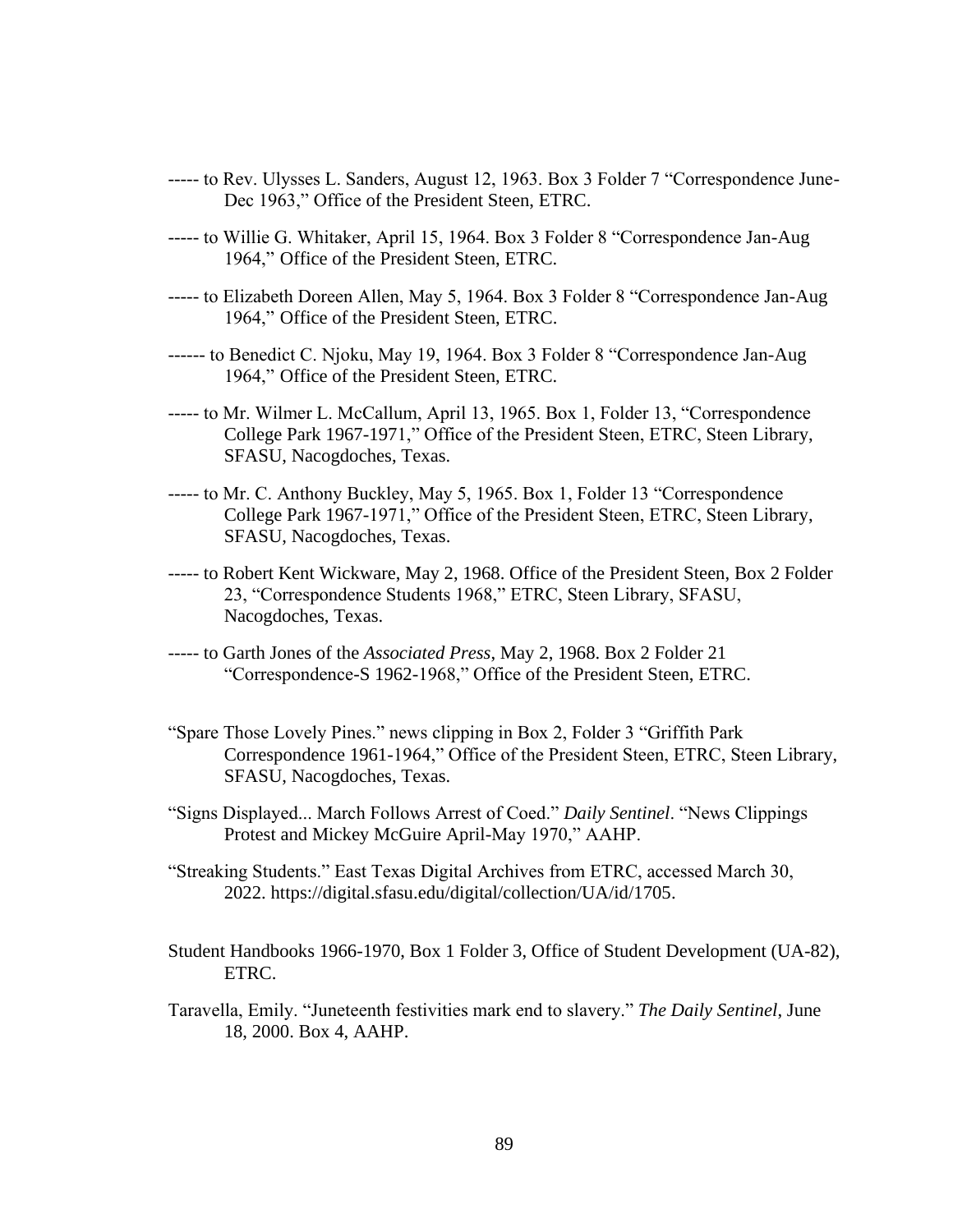- *Texas Historical Commission*, "E. J. Campbell School," Marker No. 18149, Nacogdoches, Texas, 2014.
- "Twenty-Three Reasons Why the Stephen F. Austin State Normal Ought to be Located at Nacogdoches." ETRC Digital Archives, Steen Library, SFASU, Nacogdoches, Texas. https://digital.sfasu.edu/digital/collection/EastTexRC/id/11869/rec/3.
- Westbrook, Steve. "Recent Events." Email from the Office of the President at SFA to the students, April 15, 2019.
- Wickware, Robert Kent to Ralph W. Steen, April 8, and April 27, 1968. Box 2 Folder 23 "Correspondence Students 1968," Office of the President Steen.
- Wilson, Doug. "They always made college students at SFA feel very unwanted back in the early 70s." Comment on post shared by Les Stewart in "Nacogdoches Talks." *Facebook*, February 20, 2022. [https://www.facebook.com/groups/](https://www.facebook.com/groups/%20%09NacogdochesTalk/permalink/)  [NacogdochesTalk/permalink/5](https://www.facebook.com/groups/%20%09NacogdochesTalk/permalink/)146981742027032.
- "Zion Hill First Baptist Church," October 21, 1979. Box 5 Folder 73, Arthur Weaver Collection.
- "Zion Hill First Baptist Church 100 Years." Box 5 Folder 73, Arthur Weaver Collection.
- "--- Downtown Melee." clipping from *The Daily Sentinel* May 14, 1970. Box 4 Folder 32 "News Clippings Protest and Mickey McGuire April-May 1970," AAHP.

### News Articles

- "A Place Where Men Wait." *Free Voice* Vol. 1 No. 1 (SFASU), September 15, 1972.
- "Arranging for Homes for Visiting Teachers." In "The East Texas Focus" in *The Daily Sentinel*, September 1, 1923, Vol. XXV, No. 23.
- Boissoneault, Lorraine. "Martin Luther King Jr.'s Assassination Sparked Uprisings in Cities Across America." *Smithsonian Magazine*, April 4, 2018. [https://www.smithsonianmag.com/history/martin-luther-king-jrs-assassination](https://www.smithsonianmag.com/history/martin-luther-king-jrs-assassination-%09sparked-uprisings-cities-across-america-180968665/)[sparked-uprisings-cities-across-america-180968665/.](https://www.smithsonianmag.com/history/martin-luther-king-jrs-assassination-%09sparked-uprisings-cities-across-america-180968665/)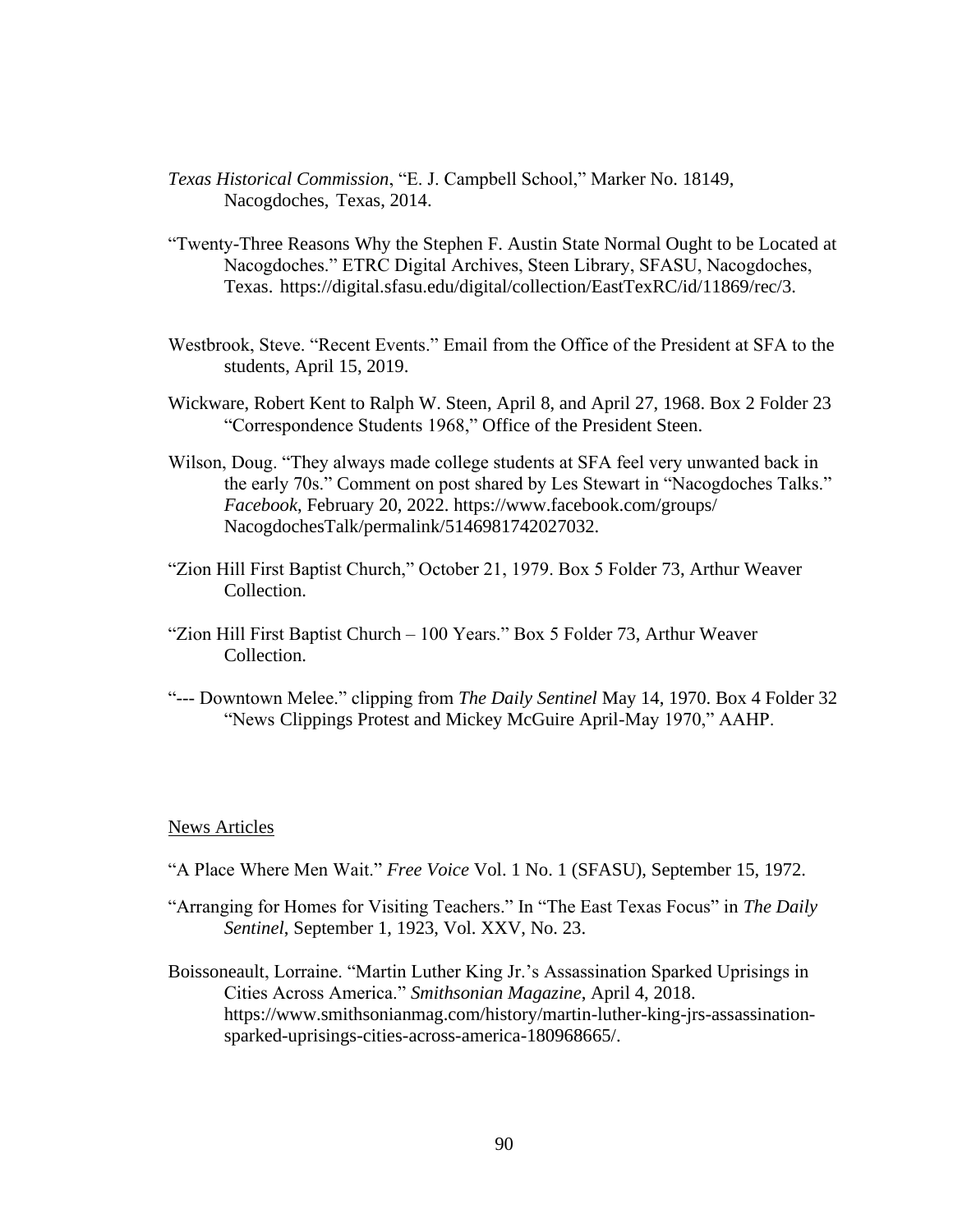- Boyle, Alexandria. "Remembering events and representing time." *Synthese*, October 10, 2020. https://link.springer.com/article/ 10.1007/s11229-020-02896-6#citeas.
- Bradford, Jocelyn. "SFA students, community members gather in peaceful protest for Black Lives Matter Movement." *The Pine Log*, June 3, 2020. [http://www.thepinelog.com/%20article\\_%205779e3dc-a5cd-11ea-9347-](http://www.thepinelog.com/%20article_%205779e3dc-a5cd-11ea-9347-) 2752b43f0920.html.
- Bradford, Nicole. "Student in apartment incident indicted." *The Daily Sentinel*, May 18, 2019. [https://www.dailysentinel.com/news/local/article\\_7e589761-8fcd-5d05](https://www.dailysentinel.com/news/local/article_7e589761-8fcd-5d05-%09a081-2975146f0718.html) [a081-2975146f0718.html.](https://www.dailysentinel.com/news/local/article_7e589761-8fcd-5d05-%09a081-2975146f0718.html)
- Broussard, Christine. "Arthur Weaver: A Life Fighting for Civil Rights." Longview News-Journal, February 24, 2015. [https://www.news-journal.com/news/local/](https://www.news-journal.com/news/local/%20%09arthur-weaver-a-life-fighting-for-civil-rights/article_8ff5966d-5048-5dec-8e05-%095915af68dc46.html)  [arthur-weaver-a-life-fighting-for-civil-rights/article\\_8ff5966d-5048-5dec-8e05-](https://www.news-journal.com/news/local/%20%09arthur-weaver-a-life-fighting-for-civil-rights/article_8ff5966d-5048-5dec-8e05-%095915af68dc46.html) [5915af68dc46.html.](https://www.news-journal.com/news/local/%20%09arthur-weaver-a-life-fighting-for-civil-rights/article_8ff5966d-5048-5dec-8e05-%095915af68dc46.html)
- Buchanan, Larry, Quoctrung Bui and Jugal K. Patel. "Black Lives Matter May Be the Largest Movement in U.S. History." *The New York Times*, July 3, 2020. [https://www.nytimes.com/interactive/2020/07/03/us/george-floyd-protests-crowd](https://www.nytimes.com/interactive/2020/07/03/us/george-floyd-protests-crowd-%09size.html)[size.html.](https://www.nytimes.com/interactive/2020/07/03/us/george-floyd-protests-crowd-%09size.html)
- Burrow, Lauren. "Make SFA students feel welcome, want to stay here." From "Your Turn" in the *Daily Sentinel*, July 3, 2019.
- "Campbell Romps in First Game." *The Daily Sentinel*, September 14, 1964.
- Cardenas, Cat. "Telling the Story of a Texas Freedom Colony Through Decades of Photos." *Texas Monthly*, January 29, 2019. [https://www.texasmonthly.com/the](https://www.texasmonthly.com/the-)culture/telling-story-texas-freedom-colony-through-decades-photos/.
- Carl, Linda. "1970 To Bring A Dreamland SFA." *The Pine Log*, November 3, 1967.
- Charles, Dr. Joni, Dr. Elvin Holt and Dr. Sandra Mayo. "The African-American Presence at SWT: Celebrating Forty Years." *Texas State University,* 2003. [https://guides.library.txstate.edu/ld.php?content\\_id=6998821.](https://guides.library.txstate.edu/ld.php?content_id=6998821)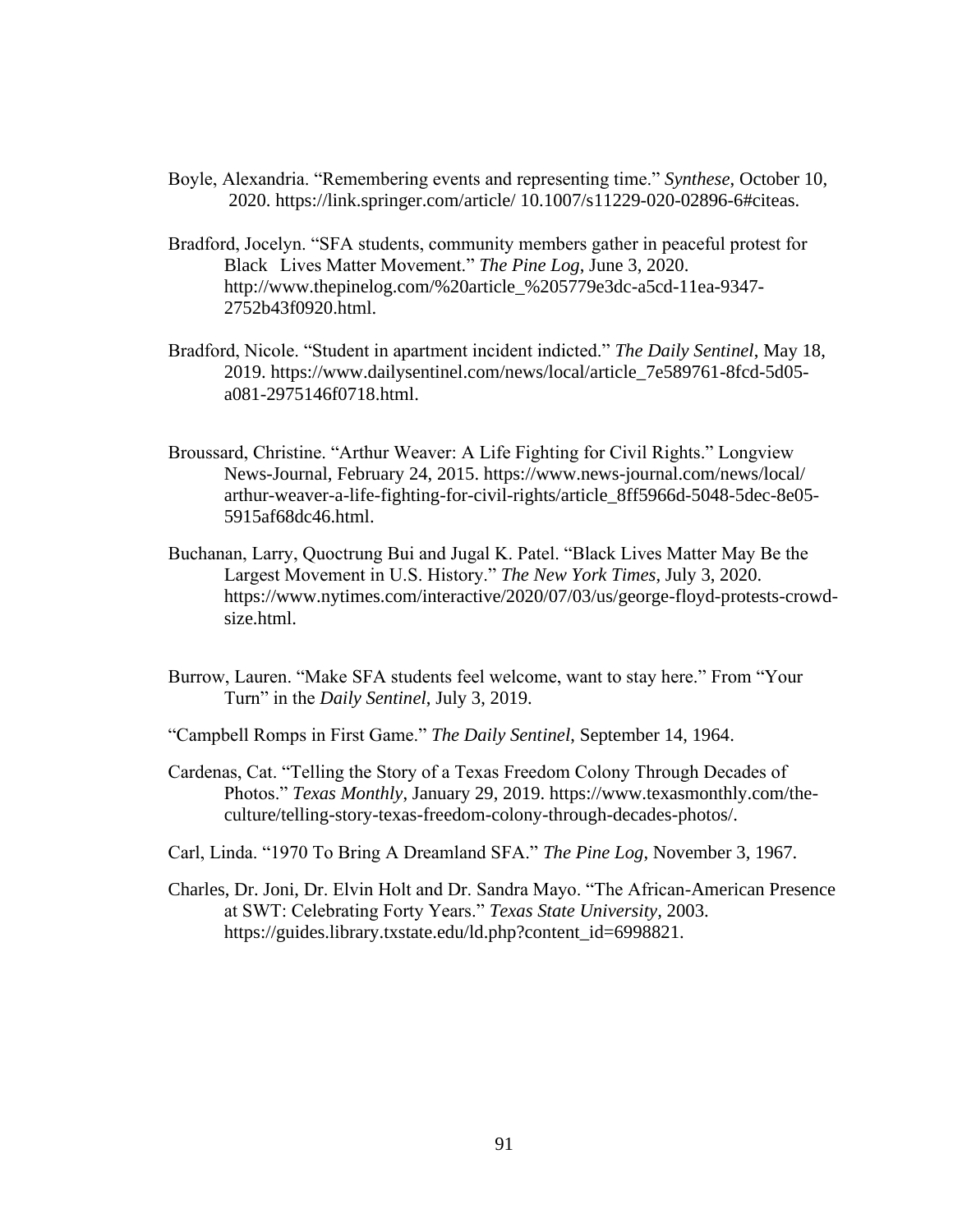- Cheavens, Dave. "Legislature Opens Special Session on Monday Daniel Again Puts Prestige on Line." *The Levelland Daily Sun News*, October 13, 1957. [https://texashistory.unt.edu/ark:/67531/metapth1122809/m1/4/zoom/?q=%22East](https://texashistory.unt.edu/ark:/67531/metapth1122809/m1/4/zoom/?q=%22East%09%20Texas%20integration%22&resolution=4.7371728618905&lat=5551.7962383%0938216&lon=3061.1070272655547) [%20Texas%20integration%22&resolution=4.7371728618905&lat=5551.7962383](https://texashistory.unt.edu/ark:/67531/metapth1122809/m1/4/zoom/?q=%22East%09%20Texas%20integration%22&resolution=4.7371728618905&lat=5551.7962383%0938216&lon=3061.1070272655547) [38216&lon=3061.1070272655547](https://texashistory.unt.edu/ark:/67531/metapth1122809/m1/4/zoom/?q=%22East%09%20Texas%20integration%22&resolution=4.7371728618905&lat=5551.7962383%0938216&lon=3061.1070272655547)[https://texashistory.unt.edu/ark:/67531/metapth](https://texashistory.unt.edu/ark:/67531/metapth%091122809/m1/4/zoom/?q=%22East%20Texas%20integration%22&resolution=4.73%0971728618905&lat=5551.796238338216&lon=3061.1070272655547) [1122809/m1/4/zoom/?q=%22East%20Texas%20integration%22&resolution=4.73](https://texashistory.unt.edu/ark:/67531/metapth%091122809/m1/4/zoom/?q=%22East%20Texas%20integration%22&resolution=4.73%0971728618905&lat=5551.796238338216&lon=3061.1070272655547) [71728618905&lat=5551.796238338216&lon=3061.1070272655547.](https://texashistory.unt.edu/ark:/67531/metapth%091122809/m1/4/zoom/?q=%22East%20Texas%20integration%22&resolution=4.73%0971728618905&lat=5551.796238338216&lon=3061.1070272655547)
- -----. "Legislature To Take Up Water Issue," *The Orange Leader*, October 13, 1957. [https://texashistory.unt.edu/ark:/67531/metapth558950/hits/?q=%22East%20](https://texashistory.unt.edu/ark:/67531/metapth558950/hits/?q=%22East%20%09Texas%20integration%22) [Texas%20integration%22.](https://texashistory.unt.edu/ark:/67531/metapth558950/hits/?q=%22East%20%09Texas%20integration%22)
- Clark, Ryan S. "Guillory recalls college football integration period." *Beaumont Enterprise*, December 15, 2008. [https://www.beaumontenterprise.com/sports/](https://www.beaumontenterprise.com/sports/%20%09lamar/article/Guillory-recalls-college-football-integration-700158.php)  [lamar/article/Guillory-recalls-college-football-integration-700158.php.](https://www.beaumontenterprise.com/sports/%20%09lamar/article/Guillory-recalls-college-football-integration-700158.php)
- Cobb, Jenny. "Civil Rights Act of 1968." *Bullock Museum*, accessed June 18, 2021. [https://www.thestoryoftexas.com/discover/artifacts/civil-rights-act-1968](https://www.thestoryoftexas.com/discover/artifacts/civil-rights-act-1968-%09spotlight-102414) [spotlight-102414.](https://www.thestoryoftexas.com/discover/artifacts/civil-rights-act-1968-%09spotlight-102414)
- Coker, Alyssa. "Faculty Senate pass a vote of no confidence in President Gordon." *The Pine Log*, September 9, 2021. [http://www.thepinelog.com/article\\_8339a3ba-11db-](http://www.thepinelog.com/article_8339a3ba-11db-%0911ec-9952-8bbfe804cfd3.html)[11ec-9952-8bbfe804cfd3.html.](http://www.thepinelog.com/article_8339a3ba-11db-%0911ec-9952-8bbfe804cfd3.html)
- Copeland, Matthew. "East Texas Legends: Clarence 'Bo' McMichael." *CBS 19*, August 20, 2018. [https://www.cbs19.tv/article/sports/high-school/under-the-lights/east](https://www.cbs19.tv/article/sports/high-school/under-the-lights/east-%09texas-legends-clarence-bo-mcmichael/501-585899002)[texas-legends-clarence-bo-mcmichael/501-585899002.](https://www.cbs19.tv/article/sports/high-school/under-the-lights/east-%09texas-legends-clarence-bo-mcmichael/501-585899002)
- -----. "Nacogdoches police officer involved in controversial arrest resigns for 'personal reasons'." *CBS 19*, August 19, 2019. [https://www.cbs19.tv/article/ news/local/](https://www.cbs19.tv/article/%20news/local/) nacogdoches- police-officer-involved-in-controversial-arrest-resigns-for-personalreasons/501-aca641b9-3b82-4f04-ae4e-365804d31671.
- Coston III, Alton. "Slavery Ended 155 Years Ago, but the Struggle for Black Freedom Continues." *ACLU Virginia*, June 18, 2020. [https://acluva.org/en/news/slavery](https://acluva.org/en/news/slavery-)ended-155-years-ago-struggle-black-freedom-continues.

"Dorm 15 Features Many New Ideas." *The Pine Log*, December 3, 1965.

"Dragons, Lufkin Vie Friday," *The Daily Sentinel*, September 14, 1964.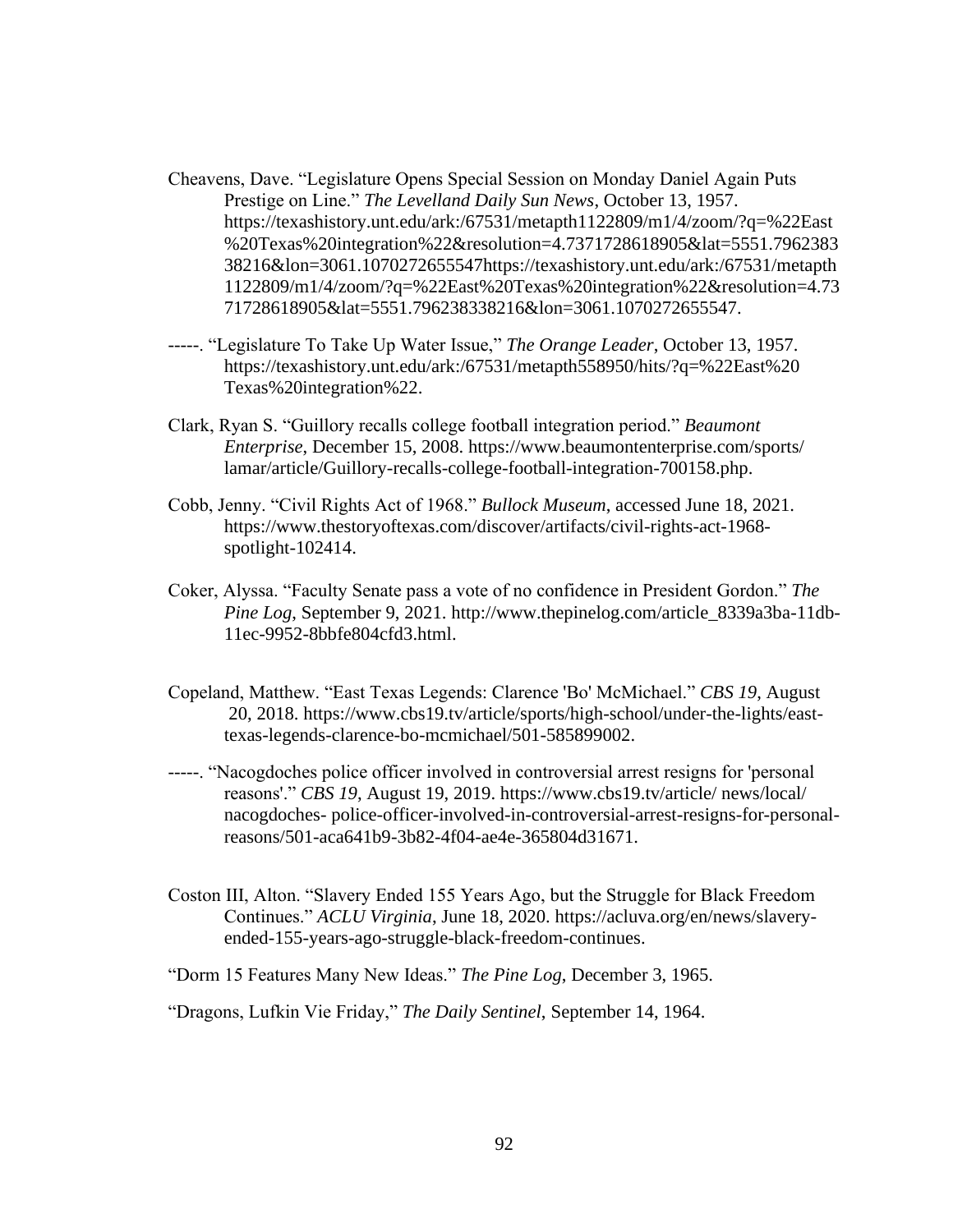- "Dr. Scott Gordon's full statement." *The Daily Sentinel*, September 9, 2021. [https://www.dailysentinel.com/article\\_1dfbef12-13e1-5e20-9be1-](https://www.dailysentinel.com/article_1dfbef12-13e1-5e20-9be1-%0944de44837528.html) [44de44837528.html.](https://www.dailysentinel.com/article_1dfbef12-13e1-5e20-9be1-%0944de44837528.html)
- Dulong, Marsha. "Construction Possible By December." *Pine Log*, July 16, 1971.
- Edwards, Josh. "'It's not enough to protest when the blood is on the sidewalk'." *The Daily Sentinel*, June 6, 2020. [https://www.dailysentinel.com/coronavirus/article\\_](https://www.dailysentinel.com/coronavirus/article_%20%09316b8000-111-5ced-8238-cdfd53eee6a4.html)  [316b8000-111-5ced-8238-cdfd53eee6a4.html.](https://www.dailysentinel.com/coronavirus/article_%20%09316b8000-111-5ced-8238-cdfd53eee6a4.html)
- Elliott, Debbie. "Wallace in the Schoolhouse Door." *NPR*, June 11, 2003. [https://www.npr.org/2003/06/11/1294680/ wallace-in-the-schoolhouse-door.](https://www.npr.org/2003/06/11/1294680/%20wallace-in-the-schoolhouse-door)
- "Enrollment Hits 10,000 For Fall." *The Pine Log*, September 15, 1972.
- "Enrollment Reaches New High, Record Smashed For Fourth Straight Year." *The Pine Log*, September 20, 1963.
- "Family Memories of the Upshaw Community." *The Daily Sentinel*, June 17, 2008. [https://www.dailysentinel.com/article\\_f6e07f57-5e69-5ffe-9fed-](https://www.dailysentinel.com/article_f6e07f57-5e69-5ffe-9fed-)9f4216725f8a.html.
- Feist, Leroy and Monique Moore. "Juel Remembers…SWT integration 30 years ago." *The Daily University Star*, February 26, 1993. [https://guides.library.txstate.edu/](https://guides.library.txstate.edu/%20%09ld.php?content_id=6998840)  [ld.php?content\\_id=6998840.](https://guides.library.txstate.edu/%20%09ld.php?content_id=6998840)
- Ferris State University. "*Plessy v. Ferguson*: Separate Isn't Equal." *Jim Crow Museum*, accessed February 18, 2022. [https://www.ferris.edu/HTMLS/news/jimcrow/links/](https://www.ferris.edu/HTMLS/news/jimcrow/links/%20%09misclink/plessy.htm)  [misclink/plessy.htm.](https://www.ferris.edu/HTMLS/news/jimcrow/links/%20%09misclink/plessy.htm)
- "From Mayor Matthews." *The Daily Sentinel*, July 16, 1917, Vol. XVIIL No. 270.
- "From segregation to integration: The first Black students at Texas State University." *Texas State University*, February 7, 2020. [https://news.txstate.edu/inside-txst/](https://news.txstate.edu/inside-txst/%20%092020/from-segregation-to-integration-the-first-black-students-at-texas-state-%09university.html)  [2020/from-segregation-to-integration-the-first-black-students-at-texas-state](https://news.txstate.edu/inside-txst/%20%092020/from-segregation-to-integration-the-first-black-students-at-texas-state-%09university.html)[university.html.](https://news.txstate.edu/inside-txst/%20%092020/from-segregation-to-integration-the-first-black-students-at-texas-state-%09university.html)
- Gitlin, Todd. "What Was the Protest Group Students for a Democratic Society? Five Questions Answered." *Smithsonian Magazine*, May 4, 2017. [https://www.smithsonianmag.com/history/what-was-protest-group-students](https://www.smithsonianmag.com/history/what-was-protest-group-students-)democratic-society-five-questions-answered-180963138/.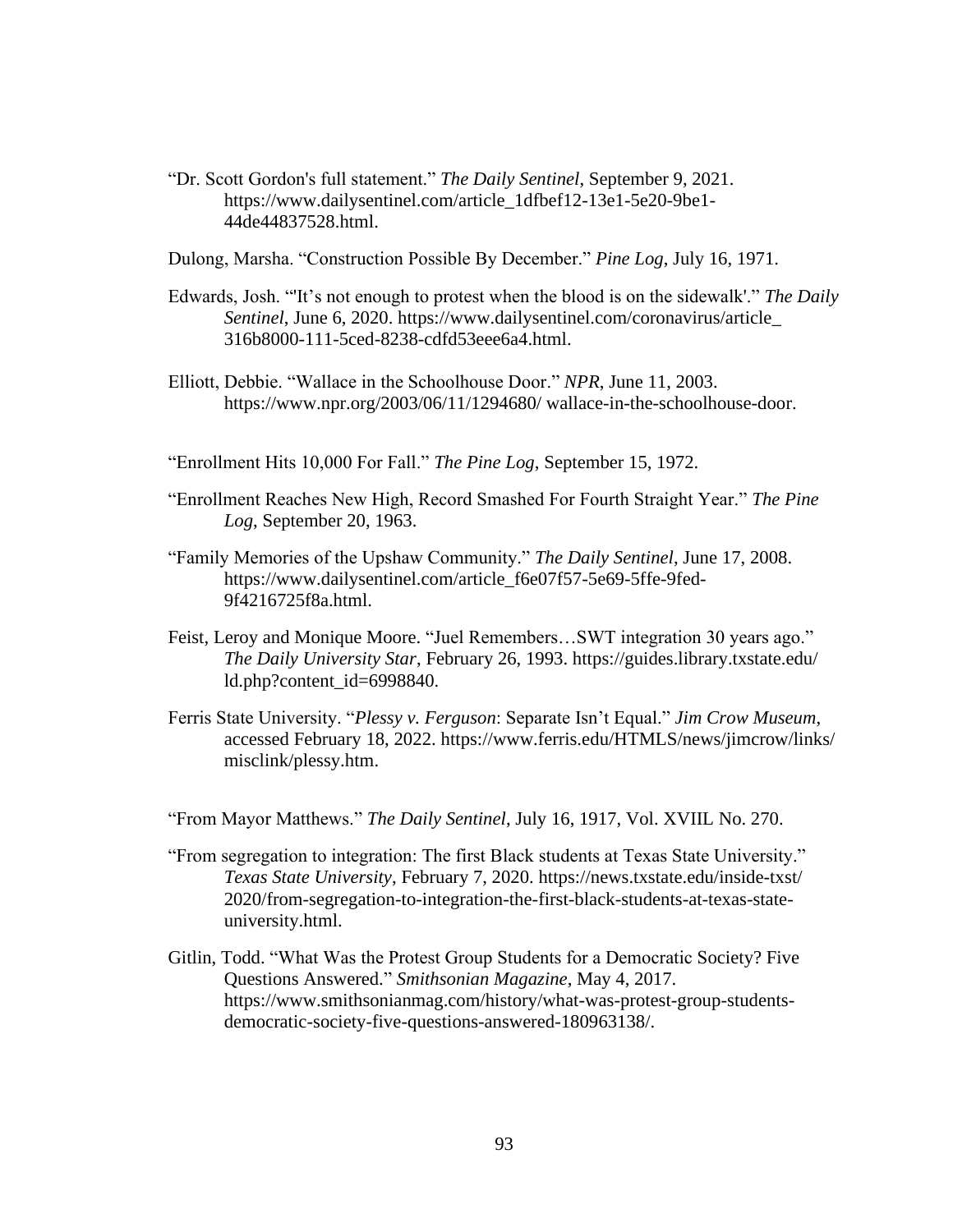- Goodrich, Robbie. "Upshaw family photo project becomes traveling exhibition." *SFA News*, February 22, 2017. [http://www.sfasu.edu/9197.asp.](http://www.sfasu.edu/9197.asp)
- Hale, Mary. "Negro Adjusts at SWT." *The College Star*, February 15, 1963. [https://guides.library.txstate.edu/ld.php?content\\_id=6998837.](https://guides.library.txstate.edu/ld.php?content_id=6998837)
- Howe, Paul "Thank you to city Da for standing your ground." From "Your Turn" in the *Daily Sentinel*, May 22, 2019.
- -----. "A difference of opinion is not racism," From "Your Turn" in the *Daily Sentinel*, May 29, 2019.
- Hughes, Charlie. "Five Negro Coeds Register as College Desegregates After Court Order Monday." *The College Star*, February 8, 1963. [https://guides.library.txstate.edu/](https://guides.library.txstate.edu/%20%09ld.php?content_id=%206998834)  [ld.php?content\\_id= 6998834.](https://guides.library.txstate.edu/%20%09ld.php?content_id=%206998834)
- "In Memory of Rights Leader: 'King's Men' Organize To Perpetuate Ideals." *The Pine Log*, Vol. 45 No. 22, April 12, 1968.
- "Integration in Texas." *The Texas Observer*, accessed May 3, 2021. [https://www.texasobserver.org/wp-content/uploads/2014/04/](https://www.texasobserver.org/wp-content/uploads/2014/04/%20%09IntegrationInTexas.pdf)  [IntegrationInTexas.pdf.](https://www.texasobserver.org/wp-content/uploads/2014/04/%20%09IntegrationInTexas.pdf)
- Kakutani, Michiko. "The Lasting Power of Dr. King's Dream Speech." *New York Times*, August 27, 2013. [https://www.nytimes.com/2013/08/28/us/the-lasting-power-of](https://www.nytimes.com/2013/08/28/us/the-lasting-power-of-%09dr-kings-dream-speech.html)[dr-kings-dream-speech.html.](https://www.nytimes.com/2013/08/28/us/the-lasting-power-of-%09dr-kings-dream-speech.html)
- Kifner, John. "4 Kent State Students Killed by Troops." *New York Times*, May 5, 1970. [https://www.nytimes.com/1970/05/05/archives/4-kent-state-students-killed-by](https://www.nytimes.com/1970/05/05/archives/4-kent-state-students-killed-by-%09troops-8-hurt-as-shooting-follows.html)[troops-8-hurt-as-shooting-follows.html.](https://www.nytimes.com/1970/05/05/archives/4-kent-state-students-killed-by-%09troops-8-hurt-as-shooting-follows.html)
- "King's Men: Local Group Not Involved In Lufkin Demonstration." *The Pine Log*, Vol. 45 No. 25, May 3, 1968.

"Lack Of Sidewalks Inconveniences Students." *Pine Log*, January 9, 1968.

Lackritz, Matt. "Saturday Marks the 50th Anniversary of Longview Bus Bombings." *CBS19*, July 4, 2020. [https://www.cbs19.tv/article/news/saturday-marks-the-50th](https://www.cbs19.tv/article/news/saturday-marks-the-50th-%09anniversary-of-longview-bus-bombings/501-c7667b63-e3f2-4ec8-9f80-%097cdb2f8f7de1)[anniversary-of-longview-bus-bombings/501-c7667b63-e3f2-4ec8-9f80-](https://www.cbs19.tv/article/news/saturday-marks-the-50th-%09anniversary-of-longview-bus-bombings/501-c7667b63-e3f2-4ec8-9f80-%097cdb2f8f7de1) [7cdb2f8f7de1.](https://www.cbs19.tv/article/news/saturday-marks-the-50th-%09anniversary-of-longview-bus-bombings/501-c7667b63-e3f2-4ec8-9f80-%097cdb2f8f7de1)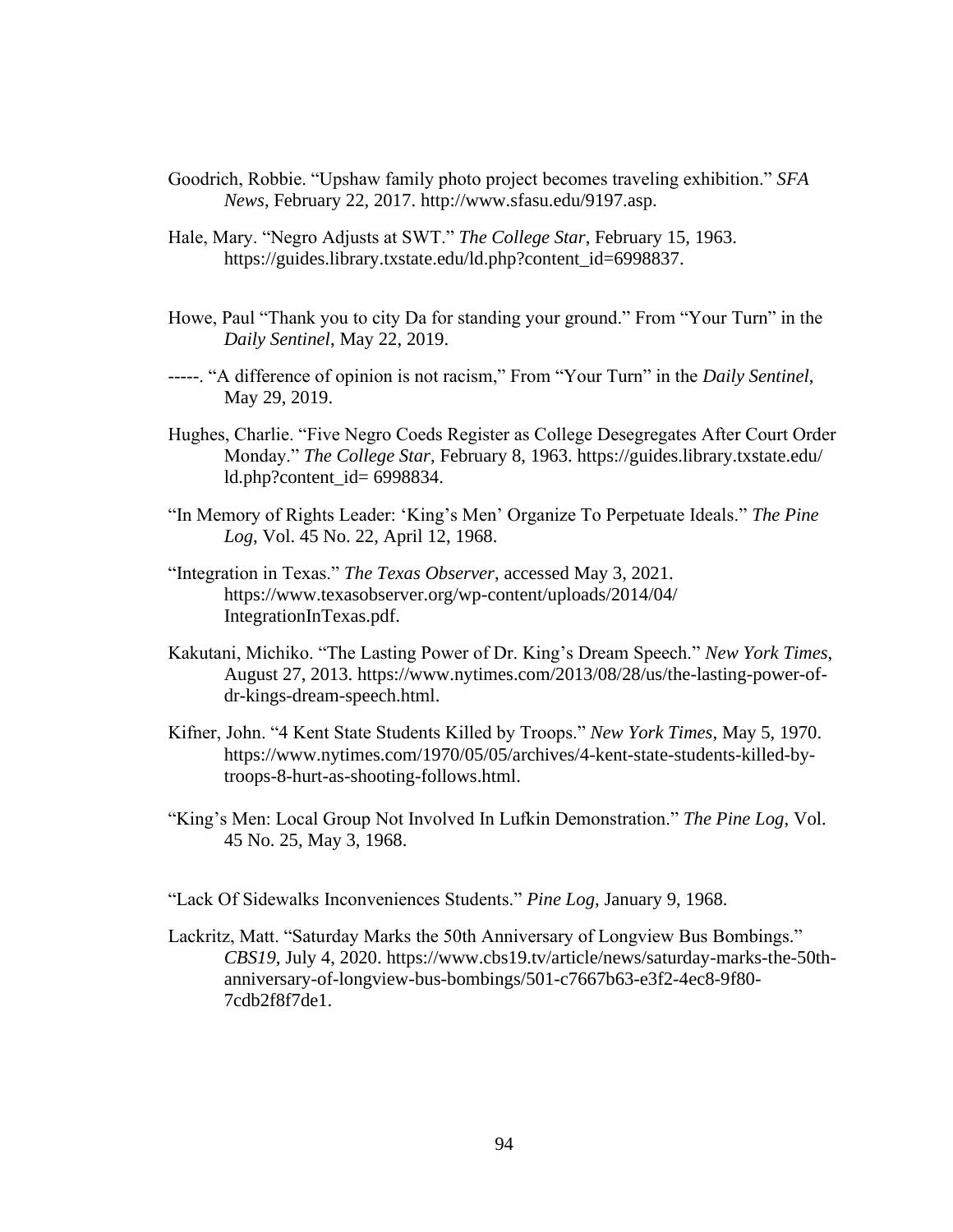- Leighton, Heather. "Vintage photos of Houston's Southwest Freeway show how it's changed over the years." *Houston Chronicle*, July 26, 2017. <https://www.chron.com/news/> houston-texas/houston/article/Vintage-photos-of-Houston-US-59-freeway-11438091.php.
- "Lewis Tells Rotarians: Intelligence Not Needed To Riot, Destroy Property." *The Pine Log*, Vol. 47 No. 29, July 31, 1970.
- Lind, Angus. "The streaking craze." *Tulane News*, July 18, 2016. [https://news.tulane.edu/news/s](https://news.tulane.edu/news/)treaking-craze.
- Linn, Brianna. "Nacogdoches welcomes new business which could act as unexpected workout." *KLTV*, June 7, 2021. [https://www.kltv.com/2021/06/16/nacogdoches](https://www.kltv.com/2021/06/16/nacogdoches-%09welcomes-new-business-which-could-act-unexpected-workout/)[welcomes-new-business-which-could-act-unexpected-workout/.](https://www.kltv.com/2021/06/16/nacogdoches-%09welcomes-new-business-which-could-act-unexpected-workout/)
- "Longview Bus Bombing." *WBAP-TV*. Television Station: Fort Worth, Texas, July 23, 1970. [https://texashistory.unt.edu/ark:/67531/metadc1328019/?q=%22longview%](https://texashistory.unt.edu/ark:/67531/metadc1328019/?q=%22longview%25%20%0920bus%20bombing%22)  [20bus%20bombing%22.](https://texashistory.unt.edu/ark:/67531/metadc1328019/?q=%22longview%25%20%0920bus%20bombing%22)
- Love, Wilbert. "Memorial Rites Honor King: Activities Suspended for Hour-Long Service." *The Pine Log*, Vol. 45 No. 22, April 12, 1968.
- Lynch, Matthew. "Uncovering the Devastating Impacts of World War II on American Education." *The Edvocate*, September 2, 2016. [https://www.theedadvocate.org/](https://www.theedadvocate.org/%20%09uncovering-devastating-impact-world-war-ii-american-education/)  [uncovering-devastating-impact-world-war-ii-american-education/.](https://www.theedadvocate.org/%20%09uncovering-devastating-impact-world-war-ii-american-education/)
- "Lynchings: By State and Race, 1882-1968." *Tuskegee University*, accessed February 20, 2022. [http://archive.tuskegee.edu/repository/wpcontent/uploads/2020/11/](http://archive.tuskegee.edu/repository/wpcontent/uploads/2020/11/%20%09Lynchings-Stats-Year-Dates-Causes.pdf)  [Lynchings-Stats-Year-Dates-Causes.pdf.](http://archive.tuskegee.edu/repository/wpcontent/uploads/2020/11/%20%09Lynchings-Stats-Year-Dates-Causes.pdf)
- Marcotte, Michele. "NAACP celebrates 100 years." *The Daily Sentinel*, February 11, 2009. [https://www.dailysentinel.com/news/local/article\\_b7bd2310-5e50-59c8-](https://www.dailysentinel.com/news/local/article_b7bd2310-5e50-59c8-) 8e02-4009a0a0ea1b.html.

Markwardt, Ross. "Campus Boom Town." *Scene*, October 1968.

Martinez, Norma. "Fronteras Extra: Texas Labor Actions Lead To Reform." *Texas Public Radio*, accessed August 19, 2020. https://www.tpr.org/show/fronteras/ 2018-10- 12/fronteras-extra-texas-labor-actions-lead-to-reform.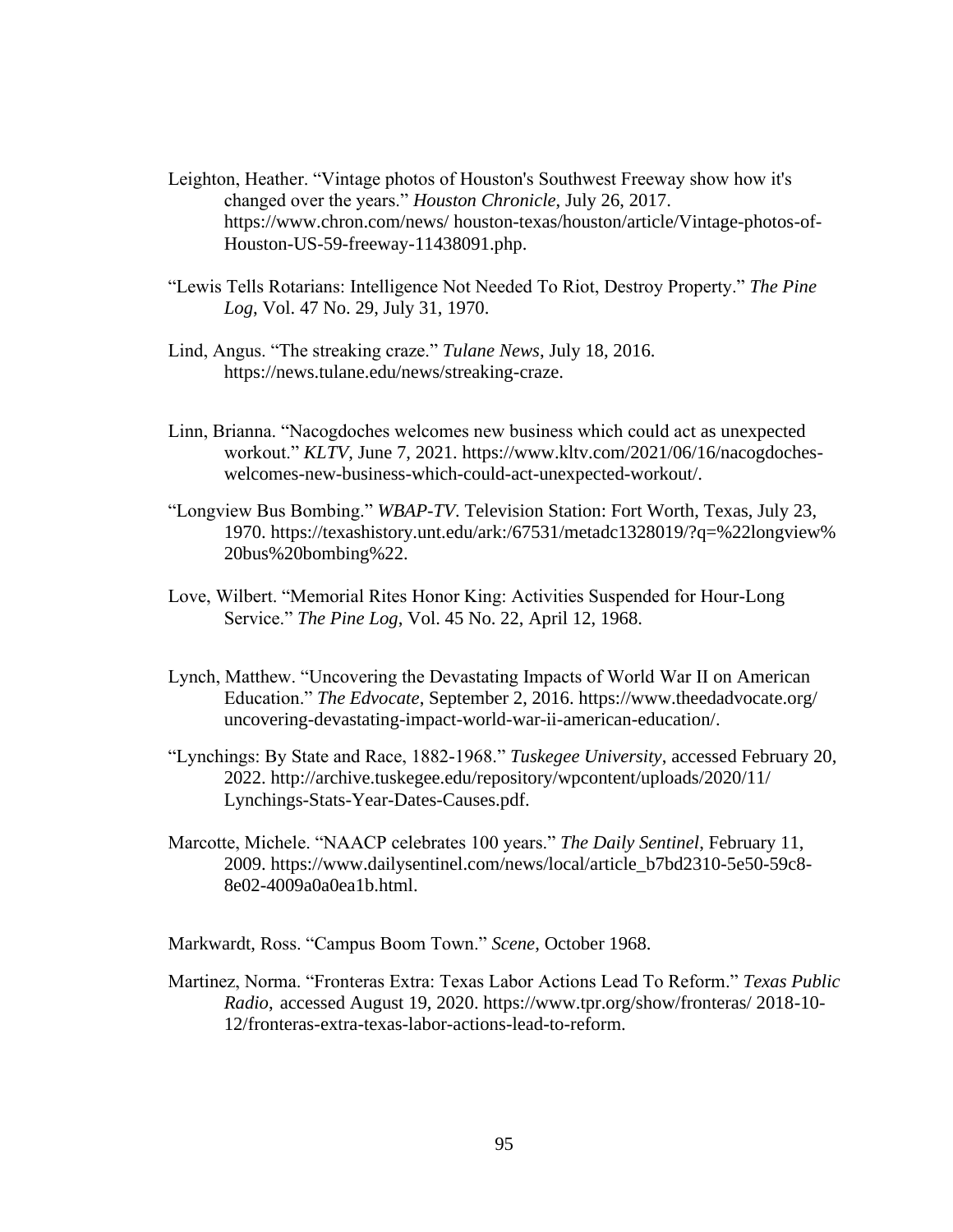- McArdle, Terrance. "The 'law and order' campaign that won Richard Nixon the White House 50 years ago." *The Washington Post*, November 5, 2018. [https://www.washingtonpost.com/history/2018/11/05/law-order-campaign-that](https://www.washingtonpost.com/history/2018/11/05/law-order-campaign-that-%09won-richard-nixon-white-house-years-ago/)[won-richard-nixon-white-house-years-ago/.](https://www.washingtonpost.com/history/2018/11/05/law-order-campaign-that-%09won-richard-nixon-white-house-years-ago/)
- McCollum, Donna. "Former Nacogdoches mayor, civil servant A.L. Mangham dies," *KTRE*, November 22, 2016, [https://www.ktre.com/story/33770902/former](https://www.ktre.com/story/33770902/former-%09nacogdoches-mayor-%09civil-servant-al-mangham-dies/)nacogdoches-mayor- [civil-servant-al-mangham-dies/.](https://www.ktre.com/story/33770902/former-%09nacogdoches-mayor-%09civil-servant-al-mangham-dies/)
- -----. "Nacogdoches' Fredonia Brewery set to open this weekend." *KTRE*, February 28, 2017. https://www.ktre.com/story/34629872/nacogdoches-fredonia-brewery- setto-open-this-weekend/.
- ----- and Jeff Wright. "New business opportunities changing the face of downtown Nacogdoches." *KTRE*, March 4, 2019. [https://www.ktre.com/2019/03/04/new](https://www.ktre.com/2019/03/04/new-%09business-opportunities-changing-face-%20downtown-nacogdoches/)[business-opportunities-changing-face-](https://www.ktre.com/2019/03/04/new-%09business-opportunities-changing-face-%20downtown-nacogdoches/) downtown-nacogdoches/.
- ----- and Jeff Wright. "RAW VIDEO: Nacogdoches police release dashcam video in useof-force incident involving officer." *KTRE*, April 11, 2019. [https://www.ktre.com/](https://www.ktre.com/%20%092019/04/11/%20nacogdoches-police-confirm-use-of-force-investigation-after-off-%09duty-officer-arrests-woman/)  [2019/04/11/ nacogdoches-police-confirm-use-of-force-investigation-after-off](https://www.ktre.com/%20%092019/04/11/%20nacogdoches-police-confirm-use-of-force-investigation-after-off-%09duty-officer-arrests-woman/)[duty-officer-arrests-woman/.](https://www.ktre.com/%20%092019/04/11/%20nacogdoches-police-confirm-use-of-force-investigation-after-off-%09duty-officer-arrests-woman/)
- McCray, Becky. "Survey of Rural Challenges 2017: What Small Town People See as Their Biggest Challenges and What Topics They Most Want Help With." *Small Biz Survival*, December 18, 2017. [https://smallbizsurvival.com/2017/12/survey](https://smallbizsurvival.com/2017/12/survey-)rural-challenges-2017-small-town-people-see-biggest-challenges-topics-wanthelp.html.
- McCullar, Emily. "How Leaders of the Texas Revolution Fought to Preserve Slavery." *Texas Monthly*, October 29, 2020. [https://www.texasmonthly.com/being](https://www.texasmonthly.com/being-%09texan/how-leaders-texas-revolution-fought-preserve-slavery/)[texan/how-leaders-texas-revolution-fought-preserve-slavery/.](https://www.texasmonthly.com/being-%09texan/how-leaders-texas-revolution-fought-preserve-slavery/)
- Mineo, Liz. "How textbooks taught white supremacy." *The Harvard Gazette*, September 4, 2020.<https://news.harvard.edu/gazette/story/> 2020/09/harvard-historianexamines-how-textbooks-taught-white-supremacy/.
- Moore, Lucinda. "Dream Assignment." *Smithsonian Magazine*, August 2003. [https://www.smithsonianmag.com/arts-culture/dream-assignment-87455860/.](https://www.smithsonianmag.com/arts-culture/dream-assignment-87455860/)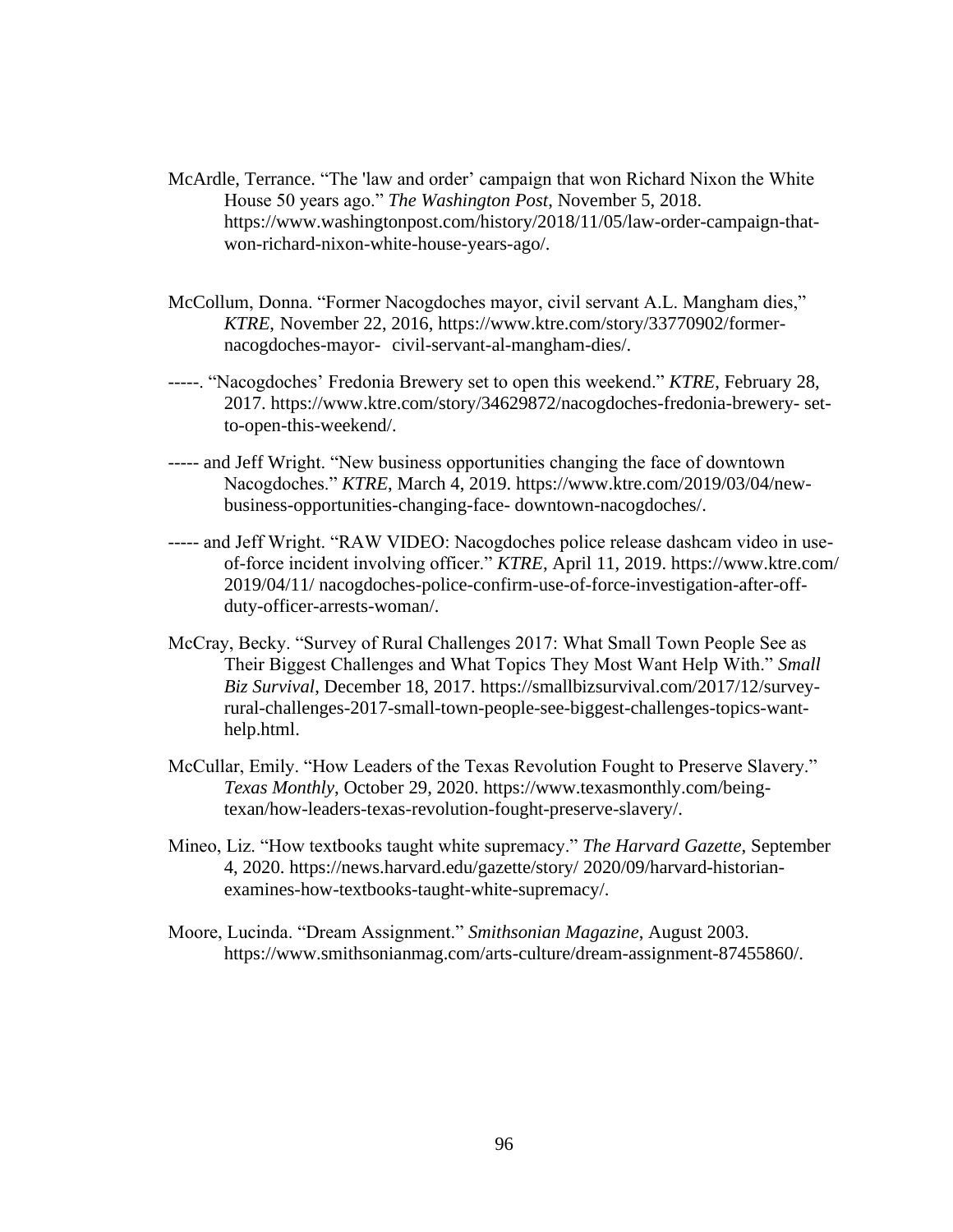- Morrison, Larry R. "The Religious Defense of American Slavery Before 1830." *Kings College*, accessed June 15, 2021. [https://www.kingscollege.net/gbrodie/The%20](https://www.kingscollege.net/gbrodie/The%20%20%09religious%20justification%20of%20slavery)  [religious%20justification%20of%20slavery%](https://www.kingscollege.net/gbrodie/The%20%20%09religious%20justification%20of%20slavery)20before%201830.pdf.
- Morton, Meaghan. "Man interrupts peaceful Nacogdoches protest." *The Pine Log*, June 6, 2020. [http://www.thepinelog.com/multimedia/article\\_e6b54eea-a827-11ea-a129-](http://www.thepinelog.com/multimedia/article_e6b54eea-a827-11ea-a129-%097b338c661188.html) [7b338c661188.html.](http://www.thepinelog.com/multimedia/article_e6b54eea-a827-11ea-a129-%097b338c661188.html)
- "Nacogdoches." *Retire in Texas*, accessed April 24, 2020. [http://www.retireintexas.org/](http://www.retireintexas.org/%20%09Home/RVlife/Nacogdoches.aspx)  [Home/RVlife/Nacogdoches.aspx.](http://www.retireintexas.org/%20%09Home/RVlife/Nacogdoches.aspx)
- "Nacogdoches Demographics." *Texas Demographics*, accessed April 30, 2020. [https://www.texas-demographics.com/nacogdoches-demographics.](https://www.texas-demographics.com/nacogdoches-demographics)
- "Nacogdoches gets the Normal School." *The Daily Sentinel*, July 16, 1917, Vol. XVIIL No. 270.
- "National Affairs: Report Card." *Time*, September 19, 1955. [http://content.time.com/](http://content.time.com/%20%09time/subscriber/article/%200,33009,865193-1,00.html)  [time/subscriber/article/ 0,33009,865193-1,00.html.](http://content.time.com/%20%09time/subscriber/article/%200,33009,865193-1,00.html)
- "New Study Shows COVID-19 Impact on College Students." *Montclair State University*, February 17, 2022. [https://www.montclair.edu/newscenter/2022/02/17/new-study](https://www.montclair.edu/newscenter/2022/02/17/new-study-%09shows-%09covid-19-impact-on-college-students/)shows- [covid-19-impact-on-college-students/.](https://www.montclair.edu/newscenter/2022/02/17/new-study-%09shows-%09covid-19-impact-on-college-students/)
- News Clip: Pickets. *WBAP-TV*. Television station: Fort Worth, Texas. Video, October 11, 1956. [https://texashistory.unt.edu/ ark:/67531/metadc1532171/m1/.](https://texashistory.unt.edu/%20ark:/67531/metadc1532171/m1/)
- "Normal Committee Here this Morning: Local Citizens Entertained the Visitors, Showed Them Town and Proposed Sites." *The Daily Sentinel*, July 12, 1917, Vol. XVIIL, No. 267.
- "The Normal Delayed." *The Daily Sentinel*, September 25, 1917, Vol. XIX No. 47.
- Ordmandy, Ryan. "Group from Dallas protests use-of-force incident at Nacogdoches Blueberry Festival." *KTRE*, June 8, 2019.<https://www.ktre.com/2019/06/08/> group-dallas-protests-use-of-force-incident-nacogdoches-blue berry-festival/.
- "Our New Era." *The Daily Sentinel*, July 16, 1917, Vol. XVIIL No. 270.
- Owens, Mye. "50 YEARS LATER: Community remembers Longview 70's Bus Bombing." *KETK*, July 3, 2020. [https://www.easttexasmatters.com/news/50](https://www.easttexasmatters.com/news/50-%09years-later-community-remembers-longview-70s-bus-bombing/) [years-later-community-remembers-longview-70s-bus-bombing/.](https://www.easttexasmatters.com/news/50-%09years-later-community-remembers-longview-70s-bus-bombing/)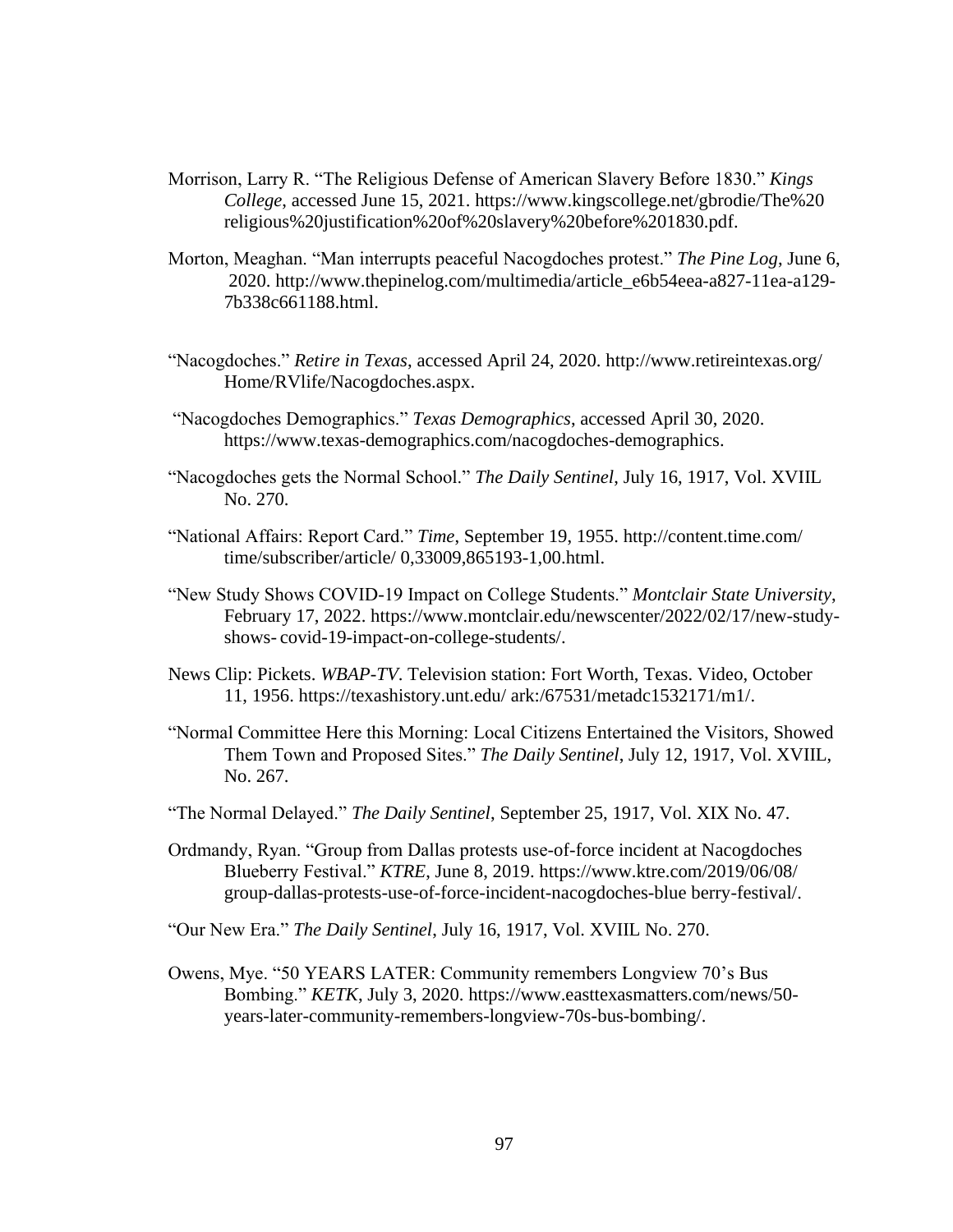- Pearson, Richard. "Former Ala. Gov. George C. Wallace Dies." *Washington Post*, September 14, 1998. [https://www.washingtonpost.com/wpsrv/politics/daily/](https://www.washingtonpost.com/wpsrv/politics/daily/%20%09sept98/%20wallace.htm)  [sept98/ wallace.htm.](https://www.washingtonpost.com/wpsrv/politics/daily/%20%09sept98/%20wallace.htm)
- Peasley, Adam. "Black, white churches host communal sermon." *The Daily Sentinel*, December 7, 2014. [https://www.dailysentinel.com/life\\_and\\_entertainment/](https://www.dailysentinel.com/life_and_entertainment/%09features/article_fde4af38-7e8a-11e4-bdf2-df0a9f478600.html) [features/article\\_fde4af38-7e8a-11e4-bdf2-df0a9f478600.html.](https://www.dailysentinel.com/life_and_entertainment/%09features/article_fde4af38-7e8a-11e4-bdf2-df0a9f478600.html)
- Ponti, Crystal. "America's History of Slavery Began Long Before Jamestown." *History*, August 14, 2019. [https://www.history.com/news/american-slavery-before](https://www.history.com/news/american-slavery-before-%09jamestown-1619)[jamestown-1619.](https://www.history.com/news/american-slavery-before-%09jamestown-1619)
- Price, Asher. "A Secret 1950s Strategy to Keep Out Black Students." *The Atlantic*, September 19, 2019. [https://www.theatlantic.com/ideas/archive/2019/09/how-ut](https://www.theatlantic.com/ideas/archive/2019/09/how-ut-%09used-standardized-testing-to-slow-integration/597814/)[used-standardized-testing-to-slow-integration/597814/.](https://www.theatlantic.com/ideas/archive/2019/09/how-ut-%09used-standardized-testing-to-slow-integration/597814/)
- Randall, Keith. "The Morrill Act Still Has A Huge Impact On The U.S. And The World." *Texas A&M Today*, July 2, 2020. [https://today.tamu.edu/ 2020/07/02/the-morrill](https://today.tamu.edu/%202020/07/02/the-morrill-%09act-still-has-a-huge-impact-on-the-u-s-and-the-world/)[act-still-has-a-huge-impact-on-the-u-s-and-the-world/.](https://today.tamu.edu/%202020/07/02/the-morrill-%09act-still-has-a-huge-impact-on-the-u-s-and-the-world/)
- Reddell, Valerie and Josh Edwards. "Faculty Senate votes "no confidence" in Gordon, asks Regents to revoke contract." *The Daily Sentinel*, September 9, 2021. [https://www.dailysentinel.com/social\\_media/article\\_5bea5650-c51b-51b3-a968](https://www.dailysentinel.com/social_media/article_5bea5650-c51b-51b3-a968-) e14cf85662be.html.
- "Ribbon Cutting-The Bosslight." *Nacogdoches County Chamber of Commerce*, November 16, 2016. [https://www.nacogdoches.org/news-view.php?id=3666.](https://www.nacogdoches.org/news-view.php?id=3666)
- Riggs, William W. "Students for a Democratic Society." *Middle Tennessee State University*, 2009. [https://www.mtsu.edu/first-amendment/article/1201/students](https://www.mtsu.edu/first-amendment/article/1201/students-)for-a-democratic-society.
- Rothstein, Richard. "The Racial Achievement Gap, Segregated Schools, and Segregated Neighborhoods – A Constitutional Insult." *Economic Policy Institute*, November 12, 2014. [https://www.epi.org/publication/the-racial-achievement-gap-segregated](https://www.epi.org/publication/the-racial-achievement-gap-segregated-%09schools-and-segregated-neighborhoods-a-constitutional-insult/)[schools-and-segregated-neighborhoods-a-constitutional-insult/.](https://www.epi.org/publication/the-racial-achievement-gap-segregated-%09schools-and-segregated-neighborhoods-a-constitutional-insult/)
- Sankey, Becca Nelson. "BLACK HISTORY MONTH: Integration in city recalled." *Go San Angelo*, February 10, 2011. [https://archive.gosanangelo.com/lifestyle/black](https://archive.gosanangelo.com/lifestyle/black-%09history-month-integration-in-city-recalled-ep-440027522-356958361.html/)[history-month-integration-in-city-recalled-ep-440027522-356958361.html/.](https://archive.gosanangelo.com/lifestyle/black-%09history-month-integration-in-city-recalled-ep-440027522-356958361.html/)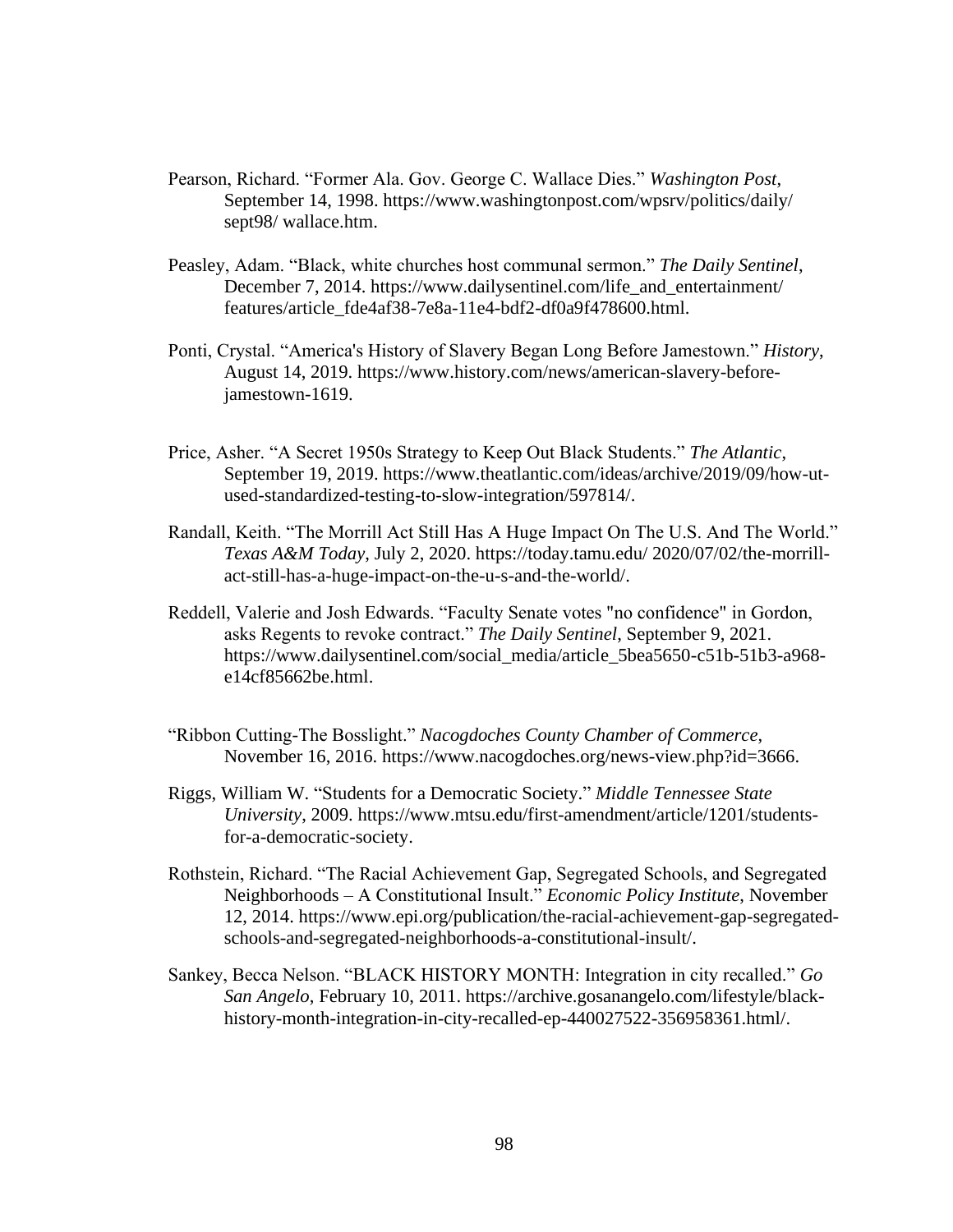- Sauter, Danica. "SFA Faculty Senate votes 'no confidence' in President Gordon, asks regents revoke contract." *KETK*, September 11, 2021.<https://www.ketk.com/> news/local-news/sfa-faculty-senate-votes-no-confidence-in-president-gordonasks-regents-revoke-contract/.
- Semple Jr., Robert B. "Nixon Send Combat Forces to Cambodia to Drive Communists from Staging Zone." *New York Times*, May 1, 1970. [https://www.nytimes.com/](https://www.nytimes.com/%20%091970/05/01/archives/nixon-sends-combat-forces-to-cambodia-not-an-invasion-%09president.html)  [1970/05/01/archives/nixon-sends-combat-forces-to-cambodia-not-an-invasion](https://www.nytimes.com/%20%091970/05/01/archives/nixon-sends-combat-forces-to-cambodia-not-an-invasion-%09president.html)[president.html.](https://www.nytimes.com/%20%091970/05/01/archives/nixon-sends-combat-forces-to-cambodia-not-an-invasion-%09president.html)
- "SFA president clears up false perceptions about Stephen F. Austin State University." *KTRE*, February 24, 2022. [https://www.ktre.com/2022/02/25/sfa-president](https://www.ktre.com/2022/02/25/sfa-president-%09clears-up-false-perceptions-about-stephen-f-austin-state-university/)[clears-up-false-perceptions-about-stephen-f-austin-state-university/.](https://www.ktre.com/2022/02/25/sfa-president-%09clears-up-false-perceptions-about-stephen-f-austin-state-university/)
- Shapiro, Walter. "The Flawed Politics of a Law-and-Order Campaign." *The New Republic*, May 31, 2020. [https://newrepublic.com/article/157939/flawed-politics](https://newrepublic.com/article/157939/flawed-politics-%09law-and-order-campaign)[law-and-order-campaign.](https://newrepublic.com/article/157939/flawed-politics-%09law-and-order-campaign)
- Smith, Nichelle. "The full history of American people of color has never been told. These stories fill in the narrative." *USA Today*, December 16, 2021. [https://www.usatoday.com/in-depth/news/nation/2021/12/16/never-been-told](https://www.usatoday.com/in-depth/news/nation/2021/12/16/never-been-told-%09history-people-of-color/6100386001/)[history-people-of-color/6100386001/.](https://www.usatoday.com/in-depth/news/nation/2021/12/16/never-been-told-%09history-people-of-color/6100386001/)
- Smyton, Robin. "How Racial Segregation and Policing Intersect in America." *Tufts Now*, June 17, 2020. https://now.tufts.edu/ articles/how-racial-segregation-and-policingintersect-america.
- Swaby, Aliyya and Alexa Ura. "It took this Texas school district 48 years to desegregate. Now, some fear a return to the past." *Chalkbeat*, November 29, 2018. [https://www.chalkbeat.org/2018/11/29/ 21106328/it-took-this-texas-school](https://www.chalkbeat.org/2018/11/29/%2021106328/it-took-this-texas-school-%09district-48-years-to-desegregate-now-some-fear-a-return-to-the-past)[district-48-years-to-desegregate-now-some-fear-a-return-to-the-past.](https://www.chalkbeat.org/2018/11/29/%2021106328/it-took-this-texas-school-%09district-48-years-to-desegregate-now-some-fear-a-return-to-the-past)
- Taylor, Derrick Bryson. "George Floyd Protests: A Timeline." *The New York Times*, November 5, 2021. [https://www.nytimes.com/article/george-floyd-protests](https://www.nytimes.com/article/george-floyd-protests-%09timeline.html)[timeline.html.](https://www.nytimes.com/article/george-floyd-protests-%09timeline.html)
- "Texas Certified Retirement Community." *Way Back Machine*, accessed April 24, 2020. [https://web.archive.org/web/20110303081928/http://www.nacogdochesconnects.](https://web.archive.org/web/20110303081928/http:/www.nacogdochesconnects.%20%09com/retire-in-nac/)  [com/retire-in-nac/.](https://web.archive.org/web/20110303081928/http:/www.nacogdochesconnects.%20%09com/retire-in-nac/)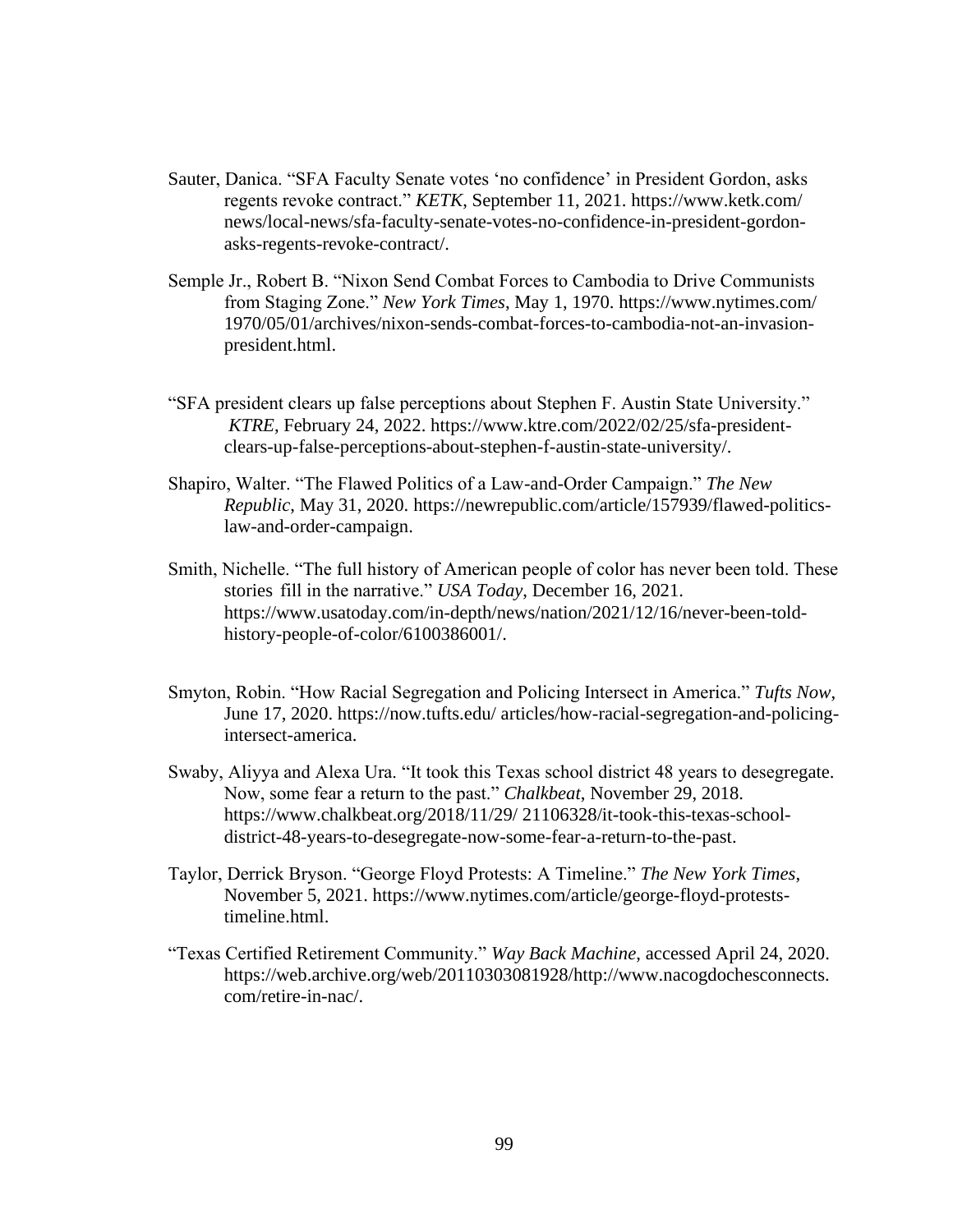- Torres, Raquel. "Nacogdoches: A day trip to the oldest town in Texas." *ETX View*, May 20, 2021. https://www.etxview.com/ archives/nacogdoches-a-day-trip-to-theoldest-town-in-texas/article\_4d69e9a5-1ff2-5e4b-bf47-c081ac1a7367.html?utm\_ medium=social&utm\_ source=facebook&utm\_campaign=user-share&fbclid= IwAR3YHqhCeN96dE-i1YuGJd-1Qlm\_4jz-aZzmkWKsgLpFKIPdpuMFuaa-l0U.
- Thompson, Joseph. "The GI Bill should've been race neutral, politicos made sure it wasn't." *Military Times*, November 9, 2019. [https://www.militarytimes.com/](https://www.militarytimes.com/%20%09military-honor/salute-veterans/2019/11/10/the-gi-bill-shouldve-been-race-neutral-%09politicos-made-sure-it-wasnt/)  [military-honor/salute-veterans/2019/11/10/the-gi-bill-shouldve-been-race-neutral](https://www.militarytimes.com/%20%09military-honor/salute-veterans/2019/11/10/the-gi-bill-shouldve-been-race-neutral-%09politicos-made-sure-it-wasnt/)[politicos-made-sure-it-wasnt/.](https://www.militarytimes.com/%20%09military-honor/salute-veterans/2019/11/10/the-gi-bill-shouldve-been-race-neutral-%09politicos-made-sure-it-wasnt/)
- "Two Guilty in Bus Bombings Draw 11‐Year Prison Terms." *New York Times*, November 6, 1970. [https://www.nytimes.com/1970/11/06/archives/two-guilty-in](https://www.nytimes.com/1970/11/06/archives/two-guilty-in-%09bus-bombings-draw-11year-prison-terms.html)[bus-bombings-draw-11year-prison-terms.html.](https://www.nytimes.com/1970/11/06/archives/two-guilty-in-%09bus-bombings-draw-11year-prison-terms.html)
- "Tyler Congratulates us on Our Victory." *The Daily Sentinel*, July 16, 1917, Vol. XVIIL No. 270.
- Wallace, Kendall. "A Lesson in How it All Began for LHS." *The Lowell Sun*, February 25, 2017. [https://www.lowellsun.com/2017/02/25/a-lesson-in-how-it-all-began](https://www.lowellsun.com/2017/02/25/a-lesson-in-how-it-all-began-%09for-lhs/)[for-lhs/.](https://www.lowellsun.com/2017/02/25/a-lesson-in-how-it-all-began-%09for-lhs/)
- Waxman, Olivia B. "The First Africans in Virginia Landed in 1619. It Was a Turning Point for Slavery in American History—But Not the Beginning." *Time*, August 20, 2019. [https://time.com/ 5653369/august-1619-jamestown-history/.](https://time.com/%205653369/august-1619-jamestown-history/)
- Weaver, Arthur. "Across 'Nigger Main'." Free Voice, Vol. 1 No. 2, September 29, 1972.
- Weil, Julie Zauzmer. "The Bible was used to justify slavery. Then Africans made it their path to freedom." *Washington Post*, April 30, 2019. [https://www.washingtonpost.com/local/the-bible-was-used-to-justify-slavery](https://www.washingtonpost.com/local/the-bible-was-used-to-justify-slavery-%09then-africans-made-it-their-path-to-freedom/2019/04/29/34699e8e-6512-11e9-%0982ba-fcfeff232e8f_story.html)[then-africans-made-it-their-path-to-freedom/2019/04/29/34699e8e-6512-11e9-](https://www.washingtonpost.com/local/the-bible-was-used-to-justify-slavery-%09then-africans-made-it-their-path-to-freedom/2019/04/29/34699e8e-6512-11e9-%0982ba-fcfeff232e8f_story.html) [82ba-fcfeff232e8f\\_story.html.](https://www.washingtonpost.com/local/the-bible-was-used-to-justify-slavery-%09then-africans-made-it-their-path-to-freedom/2019/04/29/34699e8e-6512-11e9-%0982ba-fcfeff232e8f_story.html)
- Wides, Erin. "Community members protest police brutality outside of Stephen F. Austin." *KTRE*, June 2, 2020. [https://www.ktre.com/2020/06/02/community](https://www.ktre.com/2020/06/02/community-%09members-protest-police-brutality-outside-stephen-f-austin/)[members-protest-police-brutality-outside-stephen-f-austin/.](https://www.ktre.com/2020/06/02/community-%09members-protest-police-brutality-outside-stephen-f-austin/)
- Willoughby, Karen L. "Southern Baptist racial barriers broke first in Alaska, California." *Baptist Press*, February 2003, accessed May 2, 2018. [http://www.bpnews.net/](http://www.bpnews.net/%20%0915240/southern-baptist-racial-barriers-broke-first-in-alaska-california)  [15240/southern-baptist-racial-barriers-broke-first-in-alaska-california.](http://www.bpnews.net/%20%0915240/southern-baptist-racial-barriers-broke-first-in-alaska-california)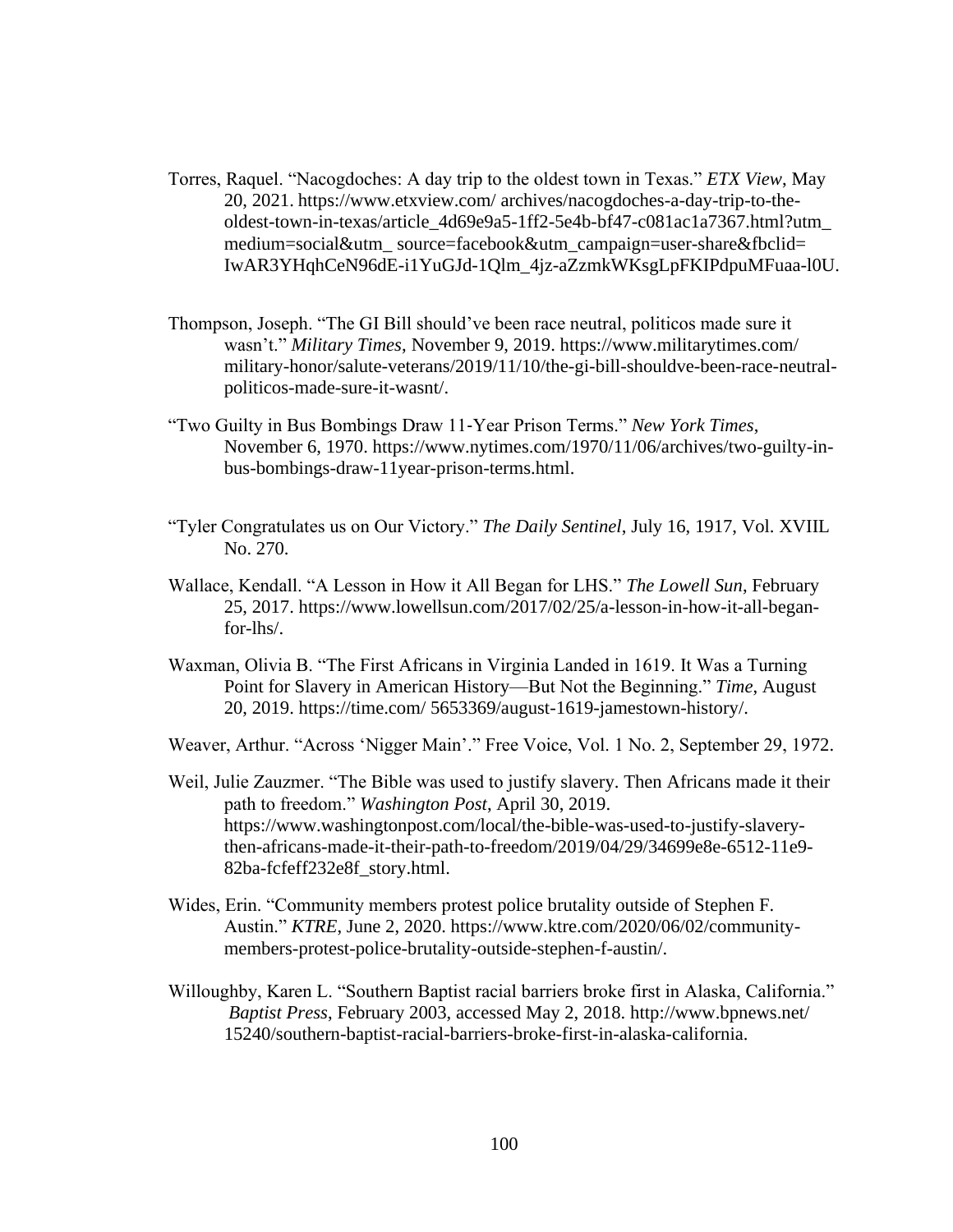- Wills, Brad. "Integration: Lamar's long and winding road." *University Press*, March 1, 1989. [https://texashistory.unt.edu/ark:/67531/metapth499884/m1/1/zoom/?q=%](https://texashistory.unt.edu/ark:/67531/metapth499884/m1/1/zoom/?q=%25%20%0922Lamar%20university%20integration%22&resolution=2.2762620691756426&l%09at=1469.1780849852757&lon=1924.2007615682335)  [22Lamar%20university%20integration%22&resolution=2.2762620691756426&l](https://texashistory.unt.edu/ark:/67531/metapth499884/m1/1/zoom/?q=%25%20%0922Lamar%20university%20integration%22&resolution=2.2762620691756426&l%09at=1469.1780849852757&lon=1924.2007615682335) [at=1469.1780849852757&lon=1924.2007615682335.](https://texashistory.unt.edu/ark:/67531/metapth499884/m1/1/zoom/?q=%25%20%0922Lamar%20university%20integration%22&resolution=2.2762620691756426&l%09at=1469.1780849852757&lon=1924.2007615682335)
- Yoes, Gerald. "Bustling Construction Program Changes Face of SFA Campus." *The Pine Log*, November 15, 1963.

#### Legal Cases/Official Documents

Agricultural College Act of 1890 (26 Stat. 417, 7 U.S.C. § 321.

- *Annie Mae Carpenter, Cross-Appellants v. Stephen F. Austin State University, Cross-Appellees*, 706 F.2d 608 (5th Cir. 1983). [https://www.courtlistener.com/](https://www.courtlistener.com/%20%09opinion/)  [opinion/4](https://www.courtlistener.com/%20%09opinion/)18006/annie-mae-carpenter-cross-appellants-v-stephen-f-austinstate/Stephen F. Austin State University.
- *Arthur Weaver v. R. G. Muckleroy* (Civil Action No. 5524). In *Extension of the Voting Rights Act of 1965: Hearings Before the Subcommittee on Constitutional Rights of the Committee on the Judiciary, United States Senate, Ninety-fourth Congress, First Session. U.S. Government Printing Office*, 1975. [https://www.google.com/](https://www.google.com/%20%09books/edition/Extension_of_the)  [books/edition/Extension\\_of\\_the\\_](https://www.google.com/%20%09books/edition/Extension_of_the)Voting\_Rights\_Act\_of\_19/6WVDrAsWcqgC?hl  $=$ en $\&$ gbpv=1.
- *Brown v. Board of Education of Topeka*, 347 U.S. 483 (1954).
- *Carpenter v. Stephen F. Austin State University,* 83 F.R.D. 173 (1979). [https://cite.case.law/frd/83/173/.](https://cite.case.law/frd/83/173/)
- "Central Heights ISD." *The Texas Tribune*, accessed February 28, 2022. https://schools.texastribune.org/districts/central-heights-isd/.
- City of Nacogdoches. Minutes, Vol. 6-9,12-13.
- Civil Rights Act of 1866, 14 Stat. 27–30.

Civil Rights Act of 1875, 18 Stat 335–337.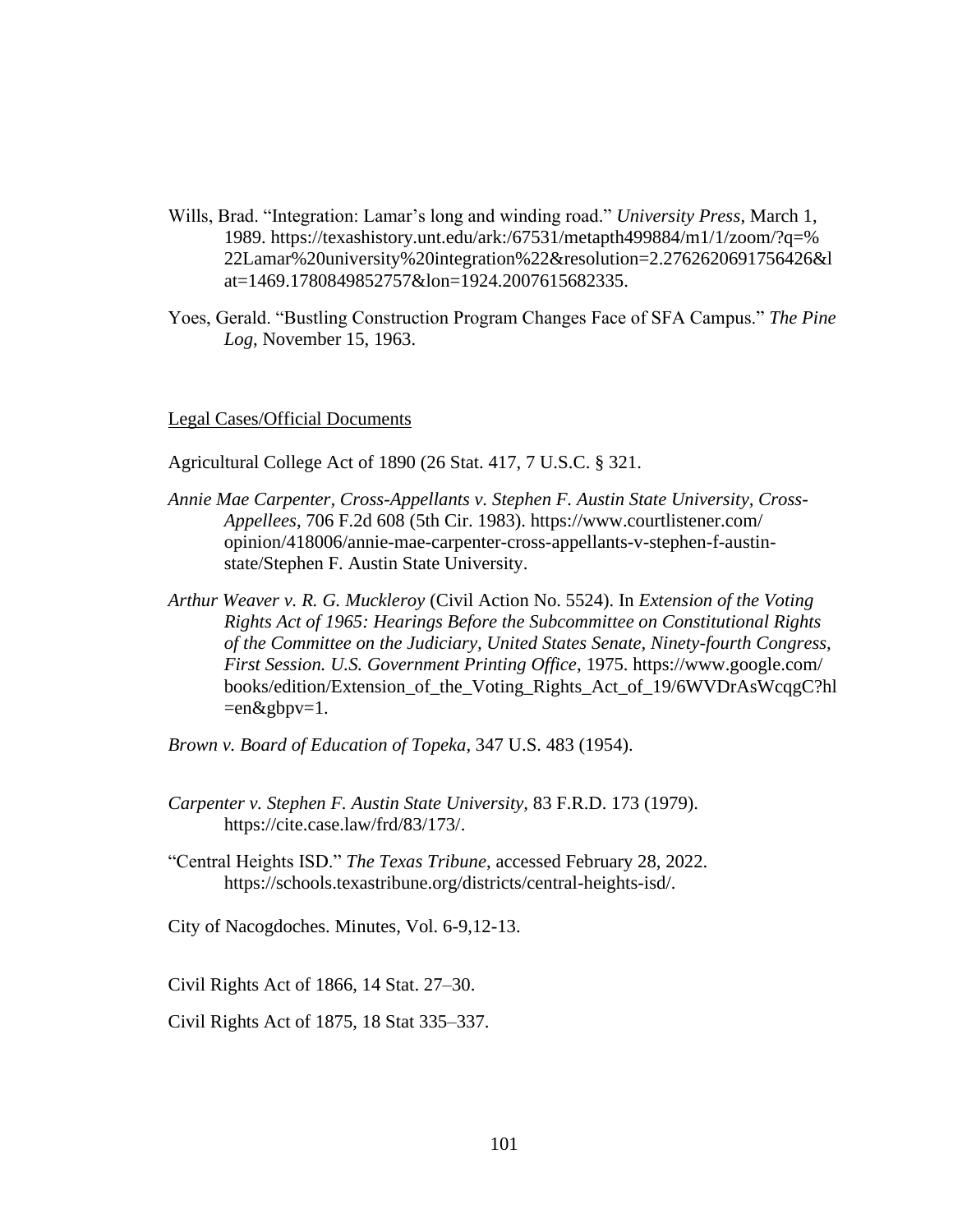Congressional Bills, H. Res. 431 Engrossed in House, 110th Congress, June 11, 2007.

"Douglass ISD." *The Texas Tribune*, accessed February 28, 2022. https://schools.texastribune.org/districts/douglass-isd/.

*Ex parte Plessy*, 11 So. 948 (La. 1892).

Fifteenth Amendment, P.L. 40-14; 15 Stat. 346.

Fourteenth Amendment, 14 Stat. 358–359

- *McGuire v. Roebuck*, 347 F. Supp. 1111 (E.D. Tex. 1972), [https://law.justia.com/cases/](https://law.justia.com/cases/%20%09federal/district-courts/FSupp/347/1111/1404750/)  [federal/district-courts/FSupp/347/1111/1404750/.](https://law.justia.com/cases/%20%09federal/district-courts/FSupp/347/1111/1404750/)
- "Minutes of the Board of Regents." Nacogdoches, Texas, October 30, 1984, Vol. 70, Motion 85-29 "Settlement of Legal Fees associated with Annie Mae Carpenter Case." [http://www.sfasu.edu/regents/docs/minutes/0](http://www.sfasu.edu/regents/docs/minutes/)70.10.30.1984.pdf.

Morrill Act of 1862 (7 U.S.C. § 301).

- Nacogdoches City Council Meeting. Section 8 Executive Session, Subsection A, May 18, 2021. [https://nacogdochestx.swagit.com/play/05182021-791.](https://nacogdochestx.swagit.com/play/05182021-791)
- "Nacogdoches ISD." *The Texas Tribune*, accessed February 28, 2022. [https://schools.texastribune.org/d](https://schools.texastribune.org/)istricts/nacogdoches-isd/.
- *Ogbonna v. City of Nacogdoches*, 4:2021cv00296. US District Court for the Eastern District of Texas, 2021.<https://www.pacermonitor.com/public/case/39781971/>
- *Plessy v. Ferguson*, 163 U.S. 537 (1896).

The Statute of Louisiana, acts of 1890, c. 111.

*Sweatt v. Painter*, 339 U.S. 629 (1950).

Thirteenth Amendment, P.L. 38-11, 13 Stat. 567, P.L. 38-52, 13 Stat. 774–775.

*United States v. Texas*, 321 F. Supp. 1043 (E.D.Tex. 1970).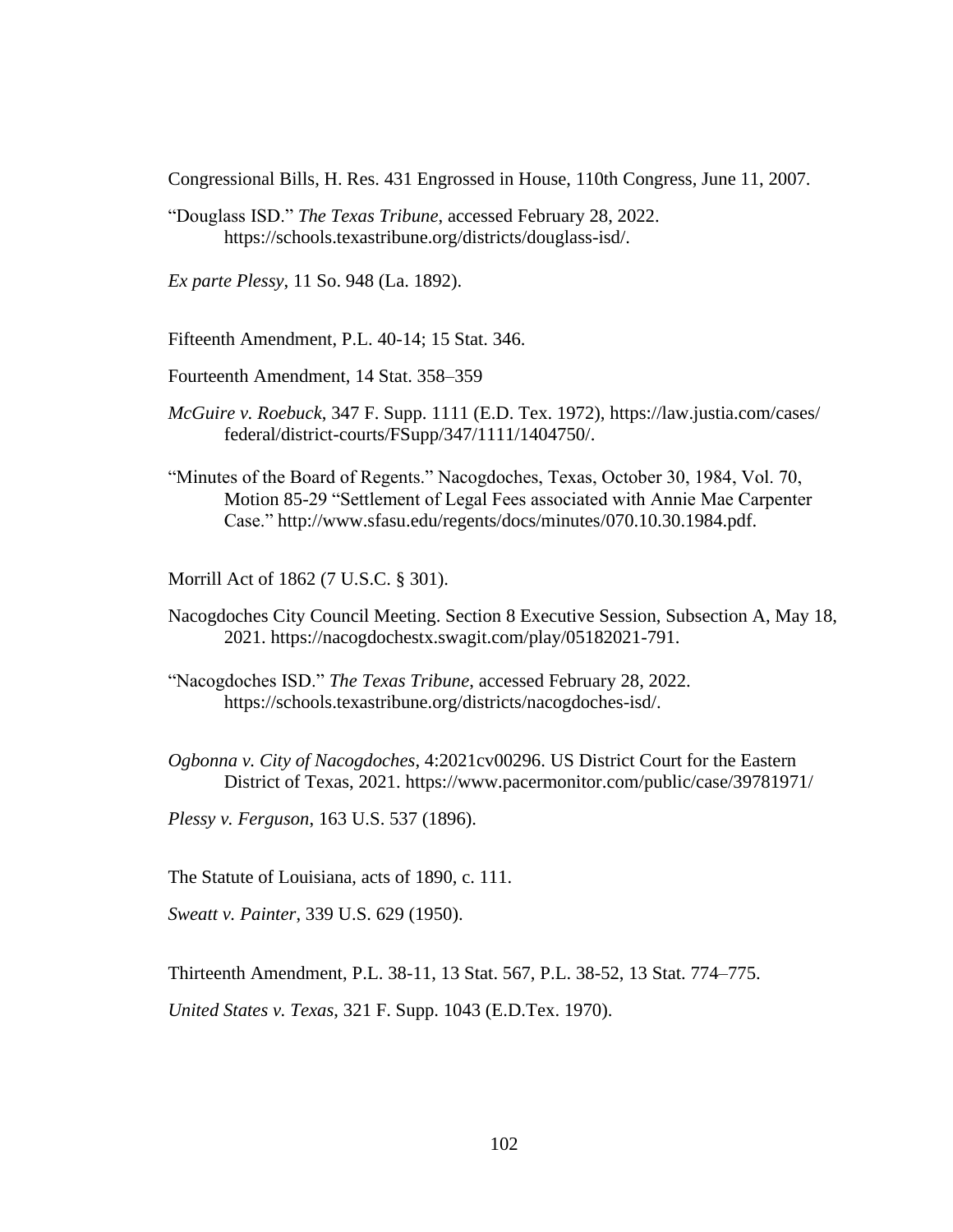U.S. Const. amend. XIII, § 1.

- "Vernon's Texas Statutes 1950 Supplement." *Vernon Law Book Company*, May 1950. [https://www.sll.texas.gov/library-resources/collections/historical-texas](https://www.sll.texas.gov/library-resources/collections/historical-texas-%09statutes/bookreader/1950/)[statutes/bookreader/1950/#](https://www.sll.texas.gov/library-resources/collections/historical-texas-%09statutes/bookreader/1950/)page/235/mode/1up, 211.
- Weaver v. Commissioners' Court, Nacogdoches, County, No. TY-73-CA-209, E.D. Tex. March 15, 1974.
- *Williams v. The City of Nacogdoches*, Texas et al, 9:2021cv00071. US District Court for the Eastern District of Texas, April 9, 2021. [https://dockets.justia.com/docket/](https://dockets.justia.com/docket/%20%09texas/)  [texas/t](https://dockets.justia.com/docket/%20%09texas/)xedce/9:2021cv00071/205326.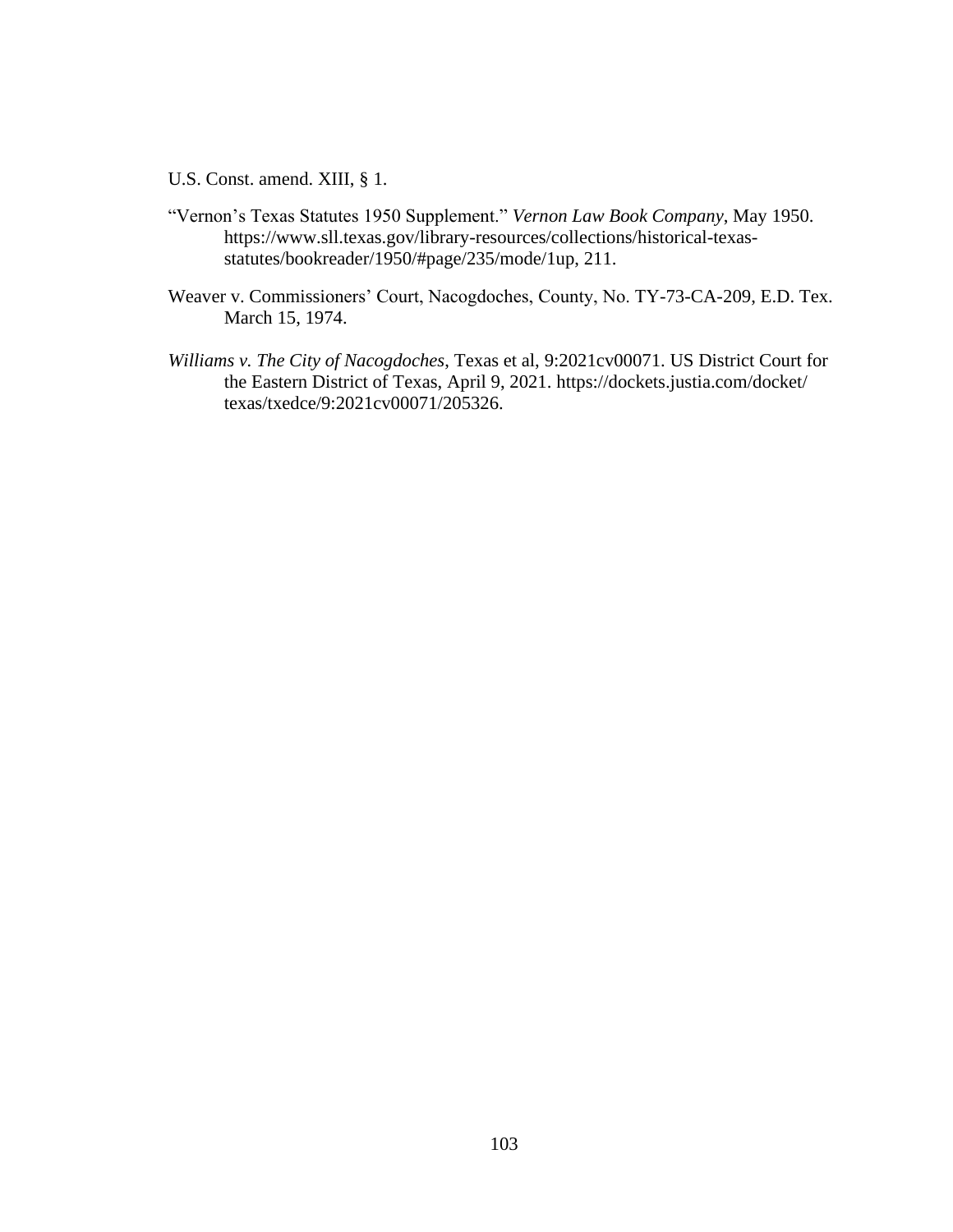# Secondary Sources

#### Books/Journals/Theses

- Ahmad, Muhammad. "ON THE BLACK STUDENT MOVEMENT 1960-70." *The Black Scholar* 9, no. 8/9 (1978): 2–11. http://www.jstor.org/stable/41067857.
- *The Amazing Grace Baptist Church: Four Decades of Service at Austin Heights*. Compiled by Archie P. McDonald. Nacogdoches: Austin Heights Baptist Church, 2007.
- *As We Saw It: The Story of Integration at the University of Texas at Austin*. Edited by Dr. Gregory J. Vincent, Virginia A. Cumberbatch, and Leslie A. Blair. Austin: University of Texas at Austin's Division of Diversity and Community Engagement, 2018.
- Baker Sr., Wendell W. *If Not Me Who? What One Man Accomplished in His Battle for Equality*. ed. Bruce A. Glasrud and Milton S. Jordan. Nacogdoches, Texas: Stephen F. Austin State University Press, 2014.
- Barr, Alwyn. *Black Texans: A History of Negroes in Texas 1852-1971*. Austin: Jenkins Publishing Company, 1973.
- *The Bicentennial Commemorative History of Nacogdoches*. Jaycees: Nacogdoches, Texas, 1976.
- Bound, John and Sarah Turner. "Going to War and Going to College: Did World War II and the G.I. Bill Increase Educational Attainment for Returning Veterans?" *Journal of Labor Economics*, Vol. 20, no. 4, October 2002, 784-815. https://www-jstor-org.steenproxy.sfasu.edu/ stable/ 10.1086/342012.
- Borders, Gary B. *A Hanging in Nacogdoches: Murder, Race, Politics, and Polemics in Texas's Oldest Town, 1870-1916*. University of Texas Press: Austin, 2006.
- Bouillion, Dalane E. "The Story That's Never Been Told: African American Perceptions of Desegregation." PhD. Dissertation. Stephen F. Austin State University, 2004.
- Cottrol, Robert J. "*Brown v. Board of Education* (1954). *Center for the Study of Federalism*, October 18, 2019. [http://encyclopedia.federalism.org/index.php?](http://encyclopedia.federalism.org/index.php?%20%09title=Brown_v._Board_of_%20Education_(1954))  [title=Brown\\_v.\\_Board\\_of\\_ Education\\_\(1954\).](http://encyclopedia.federalism.org/index.php?%20%09title=Brown_v._Board_of_%20Education_(1954))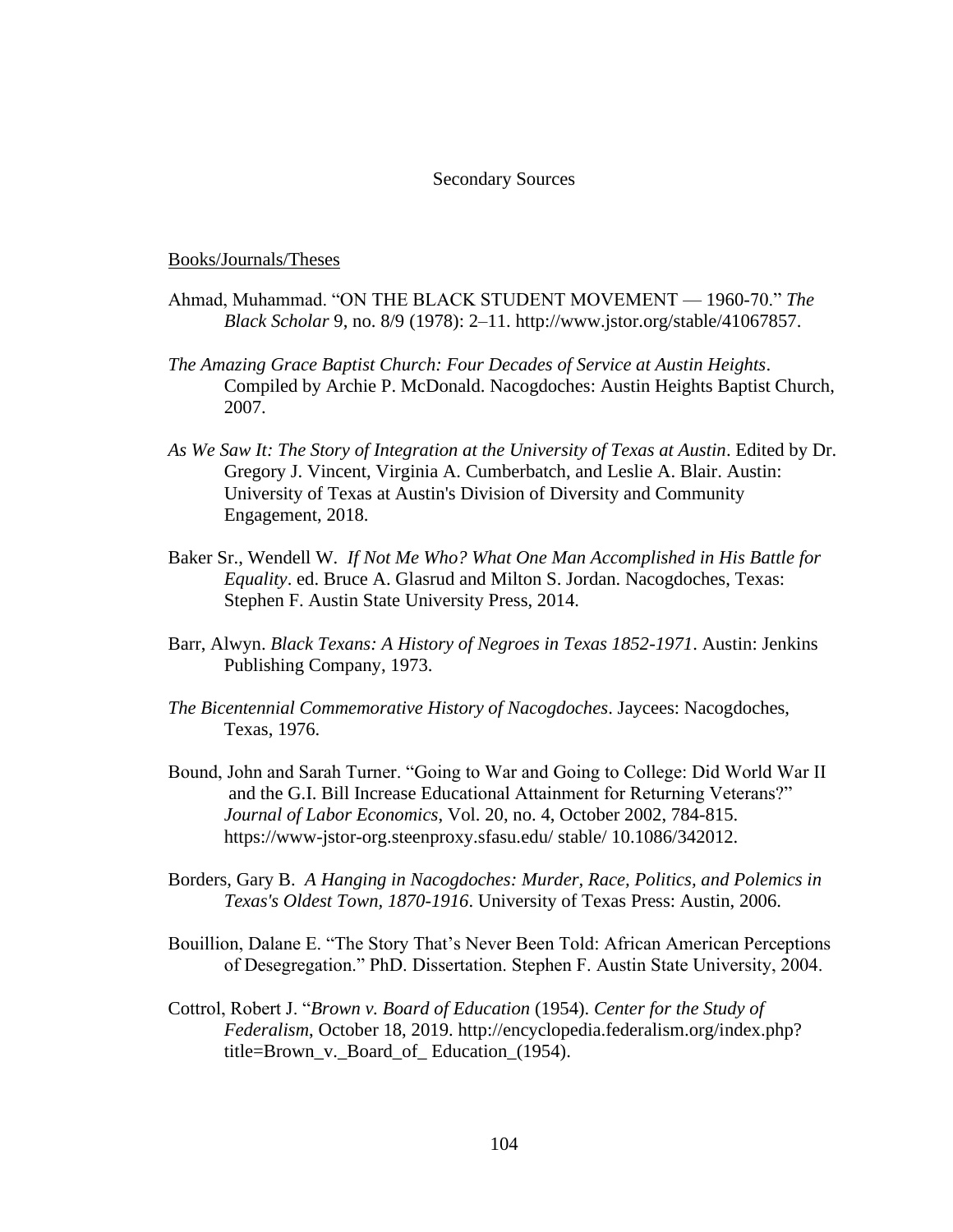- Delear, Stephen, "March! The Fight for Civil Rights in a Land of Fear: Nacogdoches, Texas 1929-1975" Master's Thesis, Stephen F. Austin State University, 2011, ISBN-13: 978-0-9838830-0-5, Kindle Edition.
- *Encyclopedia of African-American Education*. Edited by Faustine C. Jones-Wilson, Charles A. Asbury, Margo, Okazawa-Rey, D. Kamili Anderson, Sylvia M. Jacobs, and Michael Fults. Westport, Connecticut: Greenwood Press, 1996. [https://books.google.com/books?id=Ni2qhq1n1d4C &pg=PA339.](https://books.google.com/books?id=Ni2qhq1n1d4C%20&pg=PA339)
- Ericson, Joe E. *The Nacogdoches Story: An Informal History*. Bowie, Maine: Heritage Books, Inc., 2000.
- Gammel, Hans Peter Mareus Neilsen. "Chapter 5: Creating a state Normal School Board of Regents for the State Normal Schools for White Teachers." *The Laws of Texas*, Vol. 15. Austin: Gammel's Book Store, 1911.
- Goldfield, David R. *Black, White, and Southern: Race Relations and Southern Culture 1940 to the Present.* Louisiana State University Press: Baton Rouge, 1990.
- Groves, Harry E. "Separate but Equal--The Doctrine of *Plessy v. Ferguson*." *Phylon*, Vol. 12, No. 1, 66-72. [https://www.jstor.org/stable/272323.](https://www.jstor.org/stable/272323)
- Kellar, William Henry. *Make Haste Slowly: Moderates, Conservatives, and School Desegregation in Houston.* College Station: Texas A&M University Press, 1999.
- Kemerer, Frank R. *William Wayne Justice: A Judicial Biography*. University of Texas Press: Austin, 1991, 2008. [https://books.google.com/books?id=toOhn6cXFIC&dq](https://books.google.com/books?id=toOhn6cXFIC&dq%20%09=m.+c.+roebuck&)  [=m.+c.+roebuck&](https://books.google.com/books?id=toOhn6cXFIC&dq%20%09=m.+c.+roebuck&) source=gbs\_navlinks\_s.
- Kirk, W. Astor and John Q. Taylor King. "Desegregation of Higher Education in Texas." *The Journal of Negro Education*, Vol. 27, No. 3, 318-323. [https://www.jstor.org/](https://www.jstor.org/%20%09stable/2293766)  [stable/2293766.](https://www.jstor.org/%20%09stable/2293766)
- Kruse, Kevin M. *White Flight: Atlanta and the Making of Modern Conservatism*. Princeton: Princeton University Press, 2005.
- Lack, Paul D. "Slavery and the Texas Revolution." *The Southwestern Historical Quarterly*, vol. 89, no. 2, October 1985, 181–202. [http://www.jstor.org/stable/](http://www.jstor.org/stable/%20%0930239908)  [30239908.](http://www.jstor.org/stable/%20%0930239908)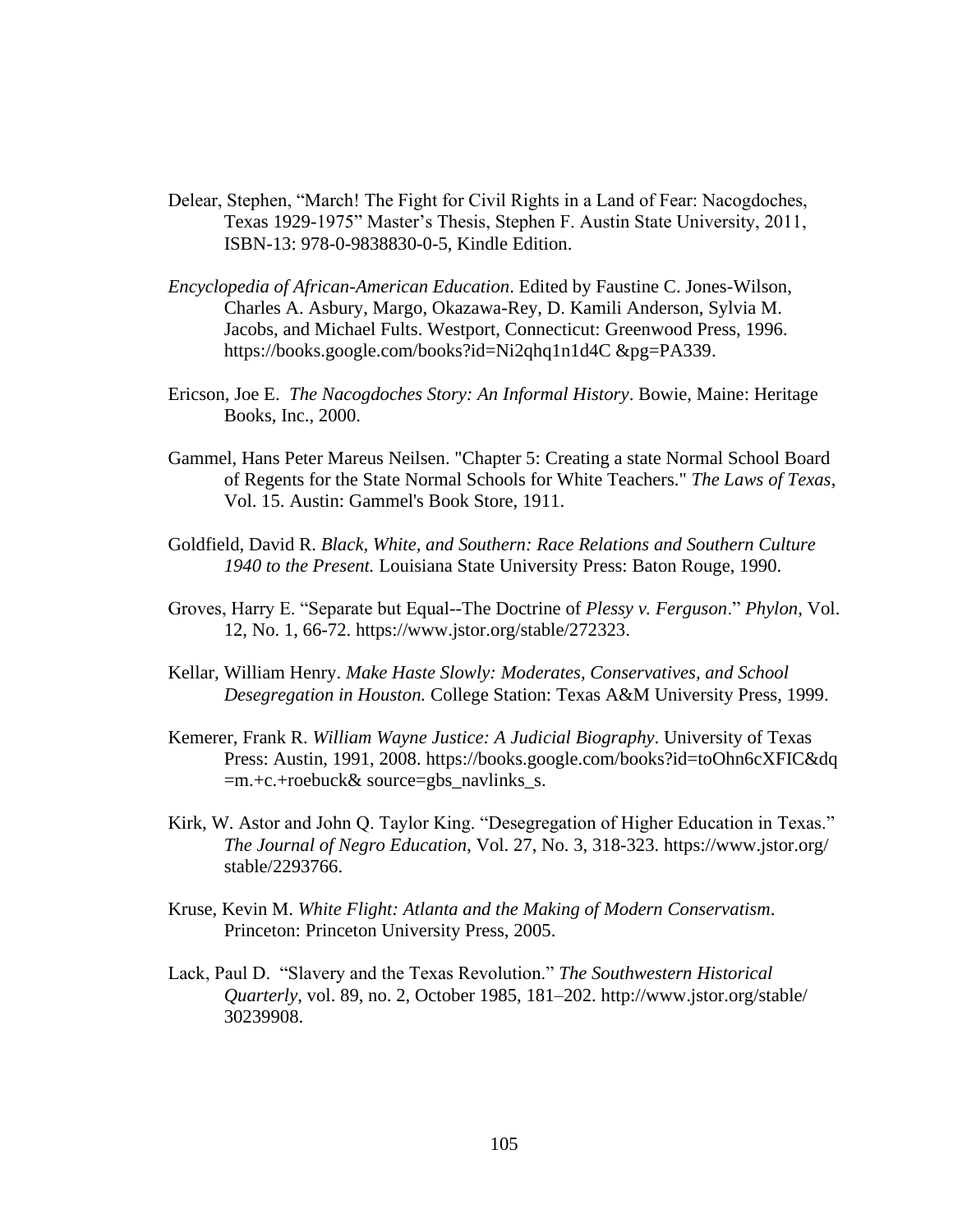- Lassiter, Matthew D. *Silent Majority: Suburban Politics in the Sunbelt*. Princeton University Press: New Jersey, 2006.
- Lazerson, Marvin "The Disappointments of Success: Higher Education after World War II." *The Annals of the American Academy of Political and Social Science*, Vol. 559, 64-76, September 1998. [http://www.jstor.org/ stable/1049607.](http://www.jstor.org/%20stable/1049607)
- Lee Jr. Ph.D., John Michael and Samaad Wes Keys. "Land-Grant but Unequal: State One-to-One Match Funding for 1890 Land-Grant Universities." *Association of Public and Land-Grant Universities*, September 2013. [https://www.aplu.org/](https://www.aplu.org/%20%09library/land-grant-but-unequal-state-one-to-one-match-funding-for-1890-land-%09grant-universities/file)  [library/land-grant-but-unequal-state-one-to-one-match-funding-for-1890-land](https://www.aplu.org/%20%09library/land-grant-but-unequal-state-one-to-one-match-funding-for-1890-land-%09grant-universities/file)[grant-universities/file.](https://www.aplu.org/%20%09library/land-grant-but-unequal-state-one-to-one-match-funding-for-1890-land-%09grant-universities/file)
- Levy, Peter B. "The Dream Deferred: The Assassination of Martin Luther King, Jr., and the Holy Week Uprisings of 1968." In *The Great Uprising*. Cambridge: University Printing House, 2018. [http://tupress.temple.edu/uploads/book/excerpt/](http://tupress.temple.edu/uploads/book/excerpt/%20%092148_%20ch1.pdf)  [2148\\_ ch1.pdf.](http://tupress.temple.edu/uploads/book/excerpt/%20%092148_%20ch1.pdf)
- Loevy, Robert D. *To End All Segregation: The Politics of the Passage of the Civil Rights Act of 1964*. Lanham, Maryland: University Press of America Inc., 1990.
- McSwain, Zachary "Building the College Among the Pines: The Expansion of the SFA Campus from 1958 to 1976." Unpublished Paper, Spring 2018.
- Medley, Kenneth Weldon. *We as Freemen: Plessy v. Ferguson*. Gretna, Louisiana: Pelican Publishing Company, 2003.
- *Nacogdoches: Integration and Segregation Then and Now*. Edit by Dawn Michelle Williams and Brandon L. Fox. Nacogdoches, Texas: Stephen F. Austin State University Press, 2016.
- Newby, I. A. *Jim Crow's Defense: Anti-Negro Thought in America, 1900-1930*. Louisiana State -University Press: Baton Rouge, 1965.
- Nunn, Nathan. "Historical Development." Chapter 7 in *Handbook of Economic Growth, Vol. 2*, ed. by Philippe Aghion, Steven Durlauf. North Holland: Elsevier, 2014.
- "Obituaries" from "Historical News and Notices," *The Journal of Southern History* 71, no. 4. 2005, 975–80. [http://www.jstor.org/stable/27648981.](http://www.jstor.org/stable/27648981)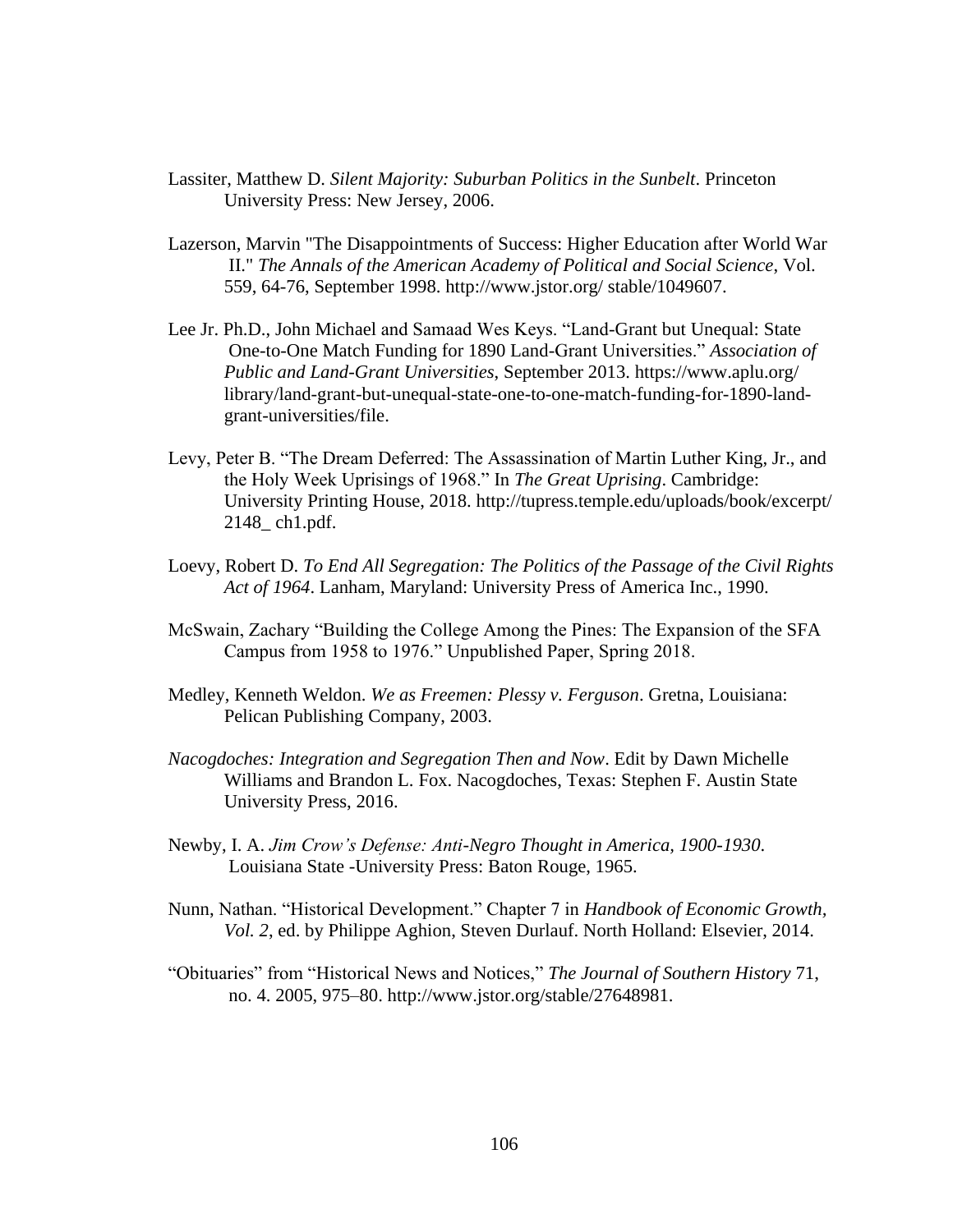- Olson, Keith W. "The G. I. Bill and Higher Education: Success and Surprise." *American Quarterly* 25, no. 5, December 1973, 596-610. [https://www.jstor.org/stable/](https://www.jstor.org/stable/%20%092711698)  [2711698.](https://www.jstor.org/stable/%20%092711698)
- Pitre, Merline, *In Struggle Against Jim Crow: Lulu B. White and the NAACP 1900-1957*. College Station: Texas A&M University Press, 1999.
- Pollard, Clarice F. *Laugh, Cry and Remember: The Journal of a G.I. Lady.* Journeys Press: Phoenix, 1991.
- Reynolds, Donald E. *Professor Mayo's College: A History of East Texas State University*. Commerce, Texas: East Texas State University Press, 1993. [https://dmc.tamuc.edu/digital/collection/historic-et/id/3550.](https://dmc.tamuc.edu/digital/collection/historic-et/id/3550)
- Robinson, Charles F. "Legislated Love in the Lone Star State: Texas and Miscegenation." *The Southwestern Historical Quarterly* 108, no. 1, 2004, 65–87. http://www.jstor.org/stable/30239495.
- Sitton, Thad and James H. Conrad. *Freedom Colonies: Independent Black Texans in the Time of Jim Crow*. University of Texas Press: Austin, 2005.
- Shabazz, Amilcar. *Advancing Democracy: African Americans and the Struggle for Access and Equity in Higher Education in Texas*. Chapel Hill: The University of North Carolina Press, 2004.
- -----. "Racial Terror & the Attempt to Stop the Desegregation of Lamar State College of Technology." Beaumont History Conference, January 2004. [https://scholarworks.umass.edu/afroam\\_faculty\\_pubs/3/.](https://scholarworks.umass.edu/afroam_faculty_pubs/3/)
- Weitzer, Ronald & Rod K. Brunson. "Policing Different Racial Groups in the United States." Washington D.C.: George Washington University, 2015. <https://sociology.columbian.gwu.edu/sites/g/files/zaxdzs1986/f/downloads/Weitze> r%20%26%20Brunson%202015%20.pdf.
- Williamson, Joel. *The Crucible of Race: Black-White Relations in the American South since Emancipation.* New York: Oxford University Press, 1984.
- Wilson, Anna Victoria and William E. Segall. *Oh, Do I Remember! Experiences of Teachers During the Desegregation of Austin's Schools 1964-1971.* Albany, New York: State University of New York Press, 2001.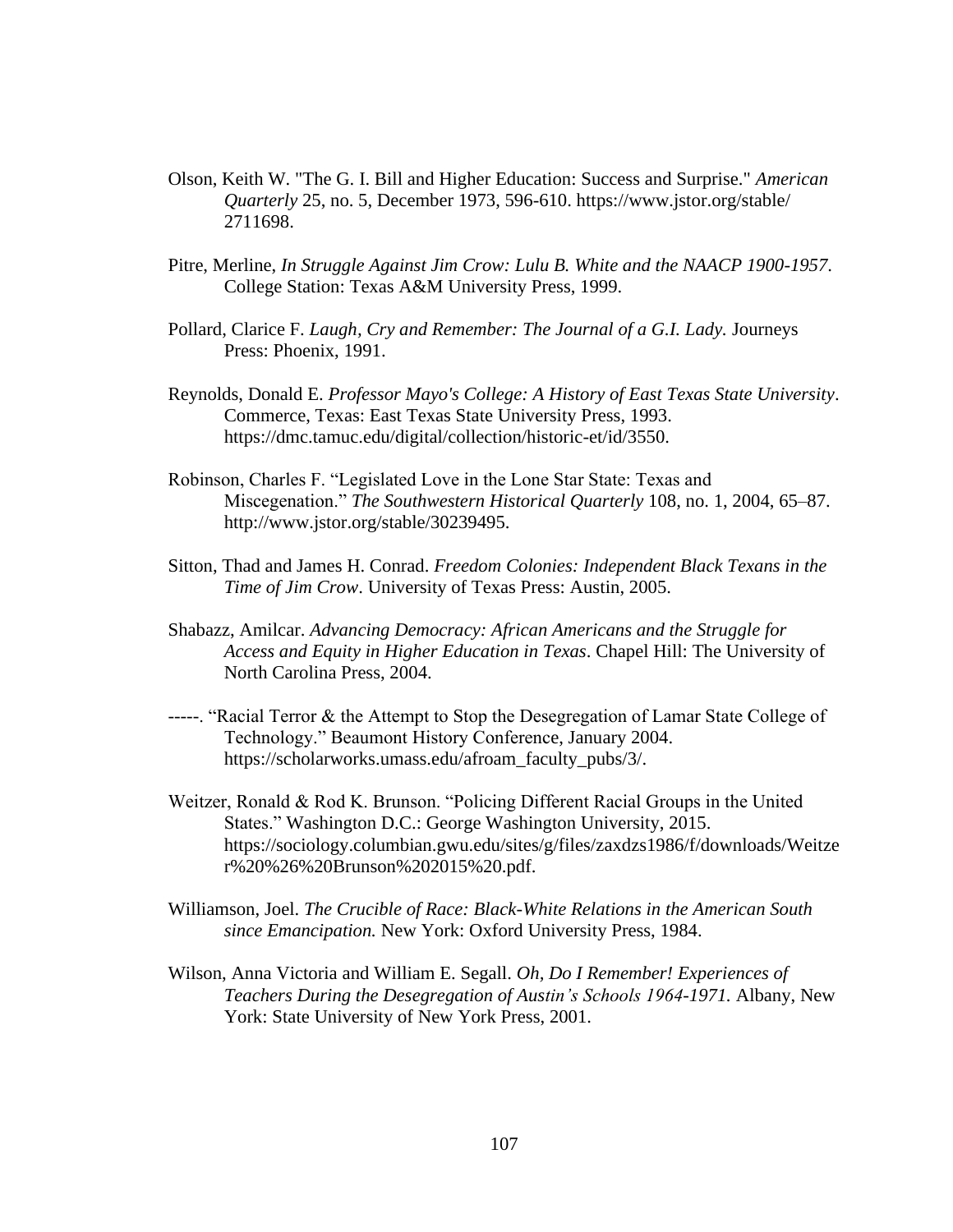Vaccaro, Elizabeth D. "A Strategic Action Plan For Student Centers & College Unions." Master's Thesis, Ball State University, 2011. [https://cardinalscholar.bsu.edu/](https://cardinalscholar.bsu.edu/%20%09bitstream/handle/123456789/195004/)  [bitstream/handle/123456789/195004/V](https://cardinalscholar.bsu.edu/%20%09bitstream/handle/123456789/195004/)accaroE\_2011-3\_BODY.pdf?sequence  $=1$ &isAllowed=y.

## Internet

- "About TSUS." *The Texas State University System*, accessed May 10, 2021. [https://www.tsus.edu/about-tsus.html.](https://www.tsus.edu/about-tsus.html)
- Beil, Gail K. "The Integration of Stephen F. Austin University." From "SFA Story: The History of Stephen F. Austin State University," Stephen F. Austin State University, 1998. [https://www.sfasu.edu/story/articles/Integration-Beil.html.](https://www.sfasu.edu/story/articles/Integration-Beil.html)
- "Black History: The Story of Desegregation at Lamar University." *Lamar University*, accessed May 3, 2021. [https://www.lamar.edu/diversity-inclusion/african](https://www.lamar.edu/diversity-inclusion/african-%09american-history/2012.html)[american-history/2012.html.](https://www.lamar.edu/diversity-inclusion/african-%09american-history/2012.html)
- Blakemore, Erin. "How the GI Bill's Promise Was Denied to a Million Black WWII Veterans." *History*, June 21, 2019. [https://www.history.com/news/gi-bill-black](https://www.history.com/news/gi-bill-black-%09wwii-veterans-benefits)[wwii-veterans-benefits.](https://www.history.com/news/gi-bill-black-%09wwii-veterans-benefits)
- Bray, Brian. "Historic Preservation." *City of Nacogdoches*. https://www.ci.nacogdoches.tx.us/883/Historic-Preservation.
- Cardozier, V. R. "Higher Education." *Texas State Historical Association*, accessed June 5, 2020. [https://www.tshaonline.org/handbook/e](https://www.tshaonline.org/handbook/)ntries/higher-education.
- Center for Regional Heritage Research. "Downtown Historic District." From City of Nacogdoches Historic Sites Survey SFASU, 2010. [http://www.sfasu.edu/](http://www.sfasu.edu/%20%09heritagecenter/624.asp)  [heritagecenter/624.asp.](http://www.sfasu.edu/%20%09heritagecenter/624.asp)
- Chamberlain, C. K. "Stephen F. Austin State University." *Texas State Historical Association*, accessed March 15, 2021. [https://www.tshaonline.org/handbook/](https://www.tshaonline.org/handbook/%20%09entries/stephen-f-austin-state-university)  [entries/stephen-f-austin-state-university.](https://www.tshaonline.org/handbook/%20%09entries/stephen-f-austin-state-university)
- "The College during World War II." *Sarah Lawrence College*, accessed March 15, 2021. [https://www.sarahlawrence.edu/archives/digital-collections/wwii/](https://www.sarahlawrence.edu/archives/digital-collections/wwii/%09%09%09%09%20background.html) [background.html.](https://www.sarahlawrence.edu/archives/digital-collections/wwii/%09%09%09%09%20background.html)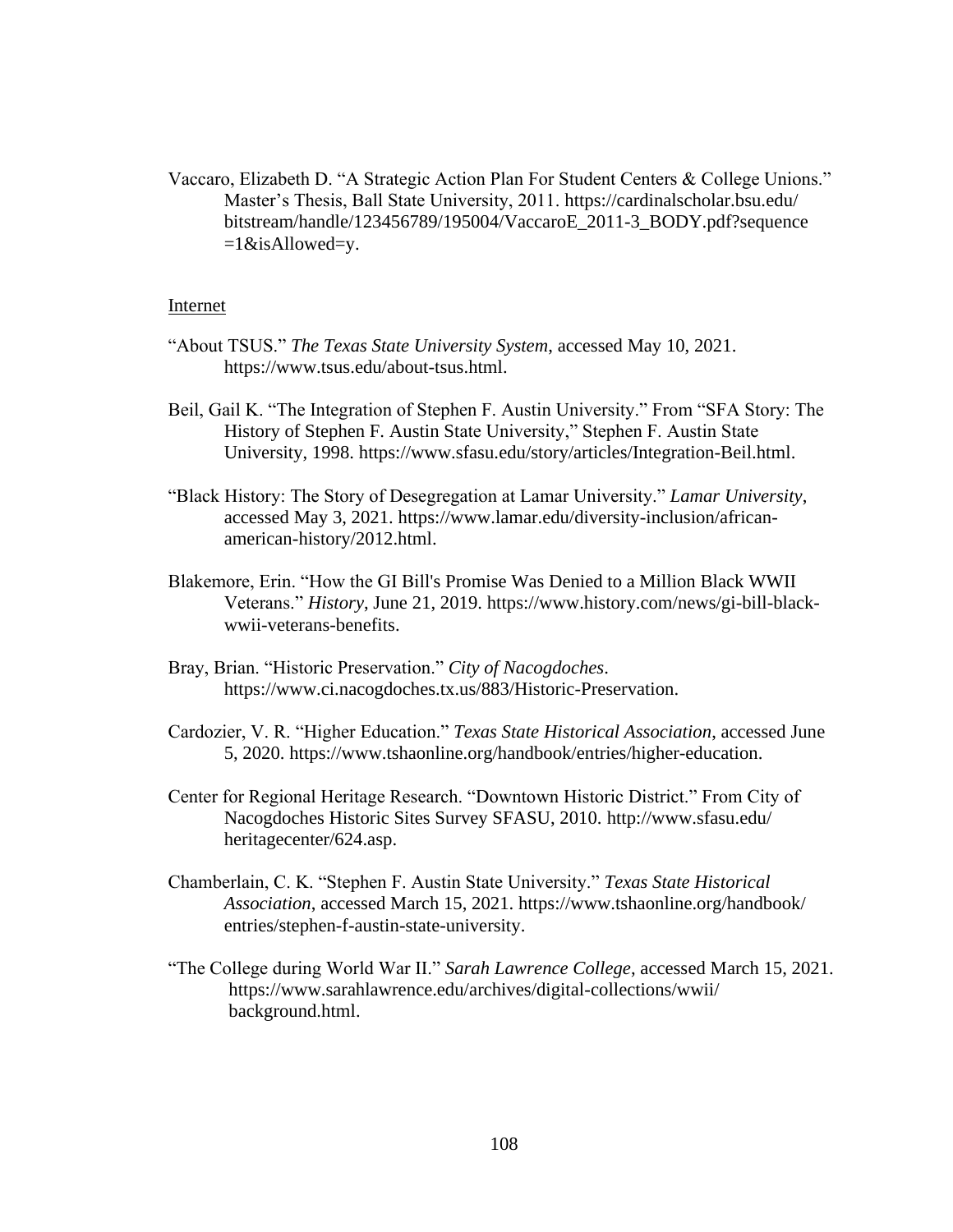- Gatson, Edwin W. "Celebrating Former Students: A Brief History of the Alumni Association (1998)." From "SFA Story: The History of Stephen F. Austin State University," *Stephen F. Austin State University*, 2016. [http://www.sfasu.edu/](http://www.sfasu.edu/%20%09story/articles/Oct11-AlumniAssociation.html)  [story/articles/Oct11-AlumniAssociation.html.](http://www.sfasu.edu/%20%09story/articles/Oct11-AlumniAssociation.html)
- "G.I. Bill," *History*, May 27, 2010, https://www.history.com/topics/world-war-ii/gi-bill.
- Griffith-Cox, Davis. "The Griffith Family." *Bedinger Family History and Genealogy*, accessed July 16, 2020. http://www.bedinger.org/the-griffith-family.html.
- Harlow, William. "Steen, Ralph Wright (1905-1980)." *Texas State Historical Association*, accessed February 25, 2021. [https://www.tshaonline.org/handbook/](https://www.tshaonline.org/handbook/%20%09entries/steen-ralph-wright)  [entries/steen-ralph-wright.](https://www.tshaonline.org/handbook/%20%09entries/steen-ralph-wright)
- "History of Angelo State University." *Angelo State University*, accessed May 15, 2021. [https://www.angelo.edu/about-asu/history.php.](https://www.angelo.edu/about-asu/history.php)
- Jackson, Jere. "The Boynton Administration: 1948-58: Boynton attempts to catch up with growth." From "SFA Story: The History of Stephen F. Austin State University." *Stephen F. Austin State University*, 2016. [https://www.sfasu.edu/story/.](https://www.sfasu.edu/story/)
- -----. "The Boynton Administration During World War II: GIs Return Vet Villages," from "SFA Story: The History of Stephen F. Austin State University," *Stephen F. Austin State University*, 2016, http://www.sfasu.edu/story/articles/ Oct25-GIs-VetVillages.html.
- -----. "The buildings of the 1960s: Haas discusses Steen's building program," from "The Early Steen Administration: An Explosion," From "SFA Story: The History of Stephen F. Austin State University," *Stephen F. Austin State University*, 2016, [https://www.sfasu.edu/story/articles/Nov8-Buildings-Early60s.html.](https://www.sfasu.edu/story/articles/Nov8-Buildings-Early60s.html)
- -----. "Griffith Park becomes an Issue." In "The Early Steen Administration: An Explosion." From "SFA Story: The History of Stephen F. Austin State University," *Stephen F. Austin State University*, 2016.<https://www.sfasu.edu/> story/articles/Nov8-GriffithPark.html.
- -----. "Historical Markers: Women's Army Corps School." From "SFA Story: The History of Stephen F. Austin State University," *Stephen F. Austin State University,* 2016. [http://www.sfasu.edu/story/markers/SFA-WACs.html.](http://www.sfasu.edu/story/markers/SFA-WACs.html)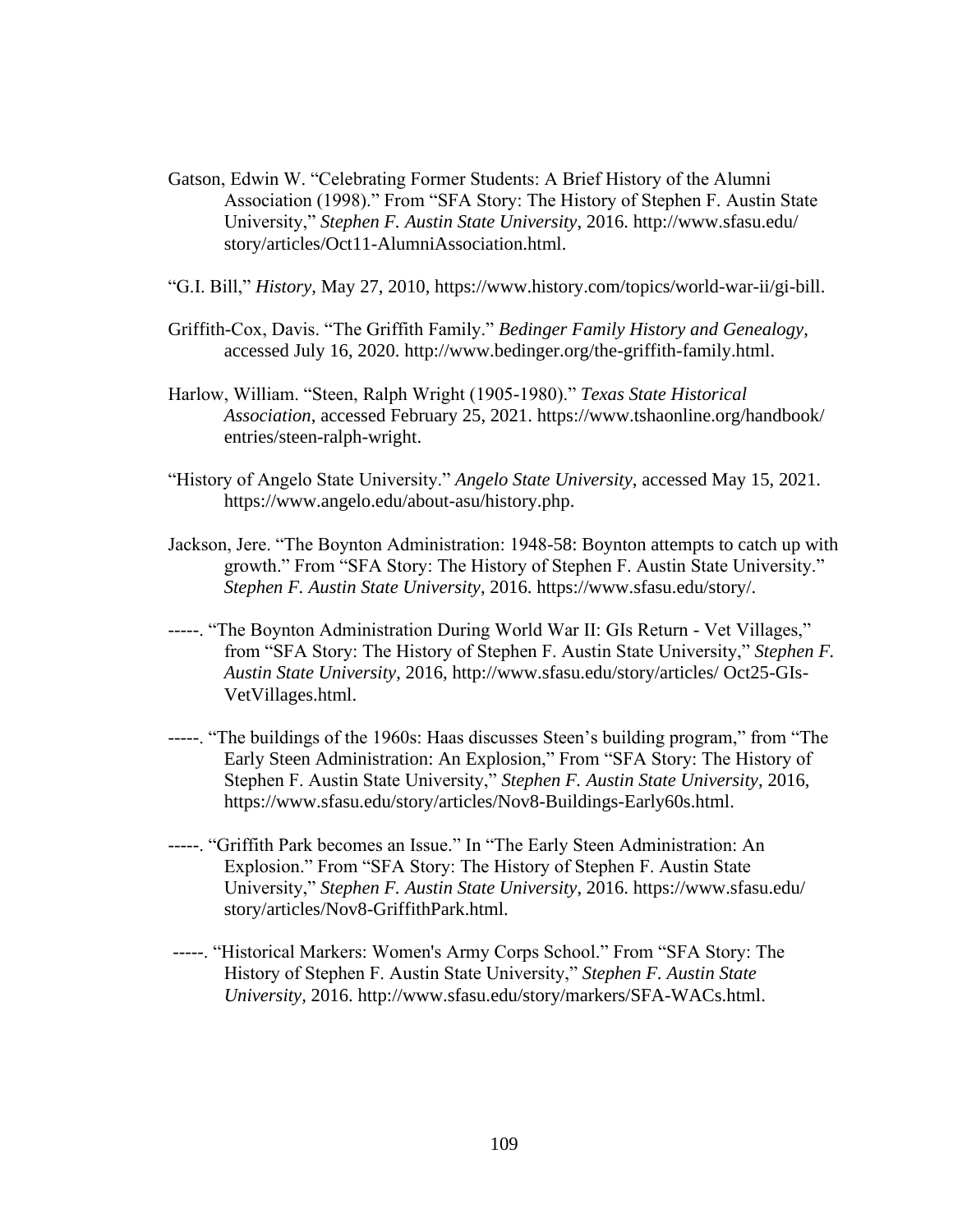- -----. "Homecomings and History: The Depression dissipates." In "A Brief Chronology of SFA." From "SFA Story: The History of Stephen F. Austin State University." *Stephen F. Austin State University*, 2016, https://www.sfasu.edu/ story/.
- -----. "Presidents of SFA." From "The SFA Story: The History of Stephen F. Austin State University." *Stephen F. Austin State University*, 2016. [https://www.sfasu.edu/](https://www.sfasu.edu/%20%09story/presidents/)  [story/presidents/.](https://www.sfasu.edu/%20%09story/presidents/)
- -----. "Ralph Steen and the Campus Boom Town: Biographer addresses context for Steen's actions." From "SFA Story: The History of Stephen F. Austin State University." *Stephen F. Austin State University*, 2016. http://www.sfasu.edu/story/articles/ Nov15-Essay.html.
- -----. "Reflections on the early 1960s: An Interview with Charles Haas, Business Manager 1959-82." In "The Early Steen Administration: An Explosion." From "SFA Story: The History of Stephen F. Austin State University." *Stephen F. Austin State University*, 2016. [https://www.sfasu.edu/story/articles/Nov8-](https://www.sfasu.edu/story/articles/Nov8-%09HaasInterview.html) [HaasInterview.html.](https://www.sfasu.edu/story/articles/Nov8-%09HaasInterview.html)
- -----. "The SFA Alumni Association: The Association During the Birdwell Years." In "A Brief Chronology of SFA." From "SFA Story: The History of Stephen F. Austin State University." *Stephen F. Austin State University*, 2016, https://www.sfasu.edu/story/.
- -----. "SFA's Existence Threatened: Citizens rally once again to defend the college." In "A Brief Chronology of SFA." From "SFA Story: The History of Stephen F. Austin State University," *Stephen F. Austin State University*, 2016. https://www.sfasu.edu/story/.
- -----. "Steen's Building Program, Phase II Interview with Charles Haas." From "The Early Steen Administration: An Explosion," From "SFA Story: The History of Stephen F. Austin State University," *Stephen F. Austin State University*, 2016. https://www.sfasu.edu/story/articles/Nov15-Bldgs-Haas-Phase-II.html.
- Johnson, Bobby H. "Memories of the Depression." From "SFA Story: The History of Stephen F. Austin State University," *Stephen F. Austin State University*, 2016. [https://www.sfasu.edu/story/articles/Sept27-OralHistory-Depression-BHJ.html.](https://www.sfasu.edu/story/articles/Sept27-OralHistory-Depression-BHJ.html)
- Kemerer, Frank R. "*United States v. Texas." Texas State Historical Association*, accessed May 13, 2021. [https://www.tshaonline.org/handbook/entries/united-states-v-texas.](https://www.tshaonline.org/handbook/entries/united-states-v-texas)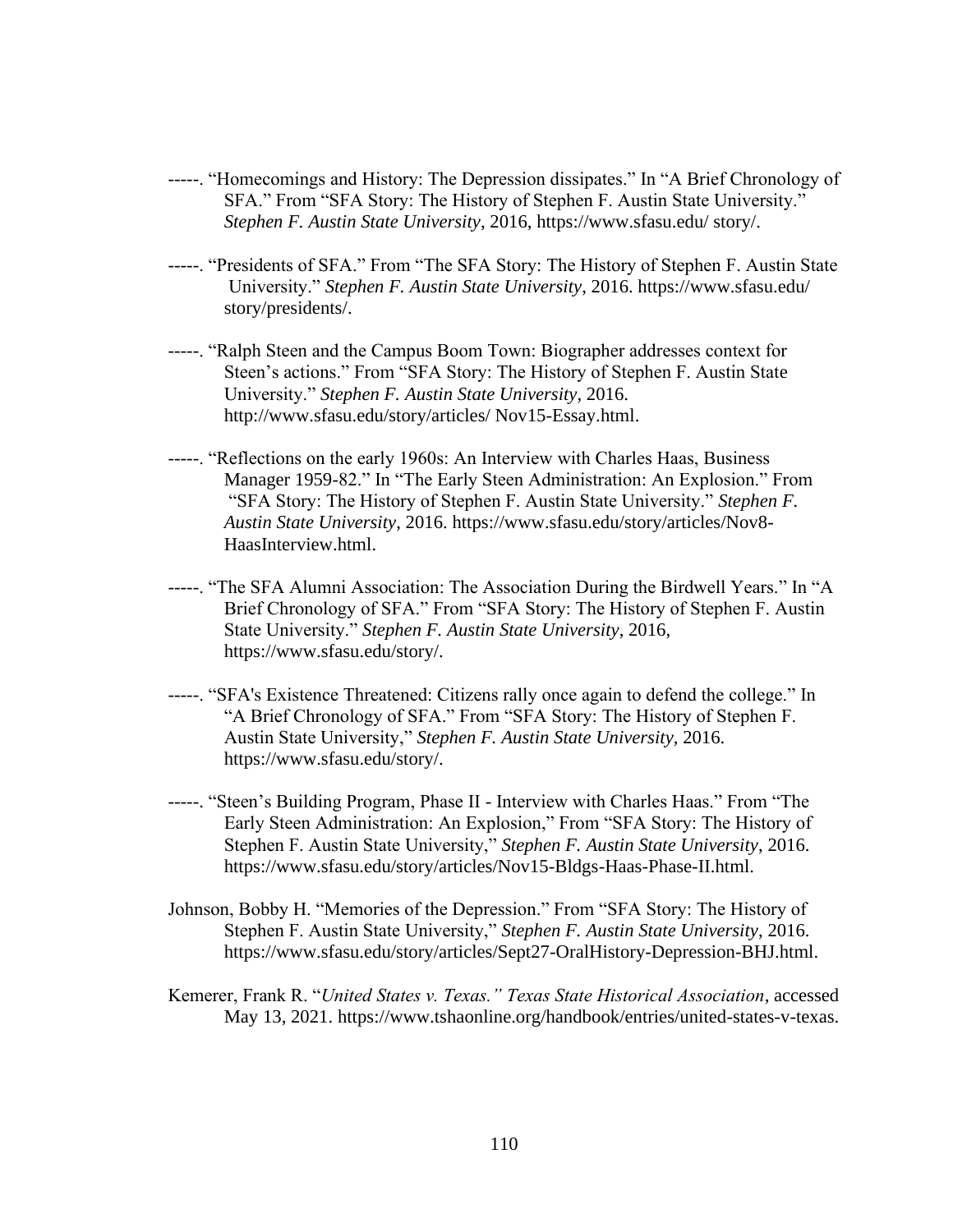- McDonald, Archie P. "SFASU." *Texas Escapes*, September 28, 2005. [http://www.texasescapes.com/AllThingsHistorical/SFASU-AM905.htm.](http://www.texasescapes.com/AllThingsHistorical/SFASU-AM905.htm)
- -----. "Old Stone Fort." *Texas State Historical Association*, accessed March 10, 2021. [https://www.tshaonline.org/handbook/entries/old-stone-fort.](https://www.tshaonline.org/handbook/entries/old-stone-fort)
- "Memorial Student Center." *Texas A&M University*, accessed March 15, 2021. [https://www.tamu.edu/traditions/remembrance/msc/index.html.](https://www.tamu.edu/traditions/remembrance/msc/index.html)
- "National Pan-Hellenic Council (NPHC)." *Stephen F. Austin State University*, accessed May 15, 2021. [https://www.sfasu.edu/studentaffairs/920.asp.](https://www.sfasu.edu/studentaffairs/920.asp)
- "Oberlin College History: A Town of Firsts." *Oberlin College & Conservatory*, accessed May 10, 2021. [https://www.oberlin.edu/about-oberlin/oberlin-history.](https://www.oberlin.edu/about-oberlin/oberlin-history)
- "Rules and Regulations Board of Regents Stephen F. Austin State University." *Stephen F. Austin State University Board of Regents*, February 2, 2021. [http://www.sfasu.edu/docs/board-regents/rules-and-regulations.revised02.02.](http://www.sfasu.edu/docs/board-regents/rules-and-regulations.revised02.02.%20%092021.pdf)  [2021.pdf.](http://www.sfasu.edu/docs/board-regents/rules-and-regulations.revised02.02.%20%092021.pdf)
- "The SFA Board of Regents." *Stephen F. Austin State University*, 2016. [http://www.sfasu.edu/story/boards/index.html.](http://www.sfasu.edu/story/boards/index.html)
- "Stephen F. Austin State University." *Lone Star Junction*, 2012. [http://www.lsjunction.com/schools/sfa/sfa.asp.](http://www.lsjunction.com/schools/sfa/sfa.asp)
- Urofsky, Melvin I. "Jim Crow Law: United States [1877-1954]." *Britannica*, July 20, 1998. [https://www.britannica.com/event/Jim-Crow-law.](https://www.britannica.com/event/Jim-Crow-law)
- "What was Jim Crow." *Ferris State University*, September 2000. [https://www.ferris.edu/jimcrow/what.htm.](https://www.ferris.edu/jimcrow/what.htm)
- Woolfolk, George W. "Prairie View A&M University." *Texas State Historical Association,* accessed May 3, 2021. [https://www.tshaonline.org/handbook/](https://www.tshaonline.org/handbook/%20%09entries/prairie-view-a-m-university)  [entries/prairie-view-a-m-university.](https://www.tshaonline.org/handbook/%20%09entries/prairie-view-a-m-university)